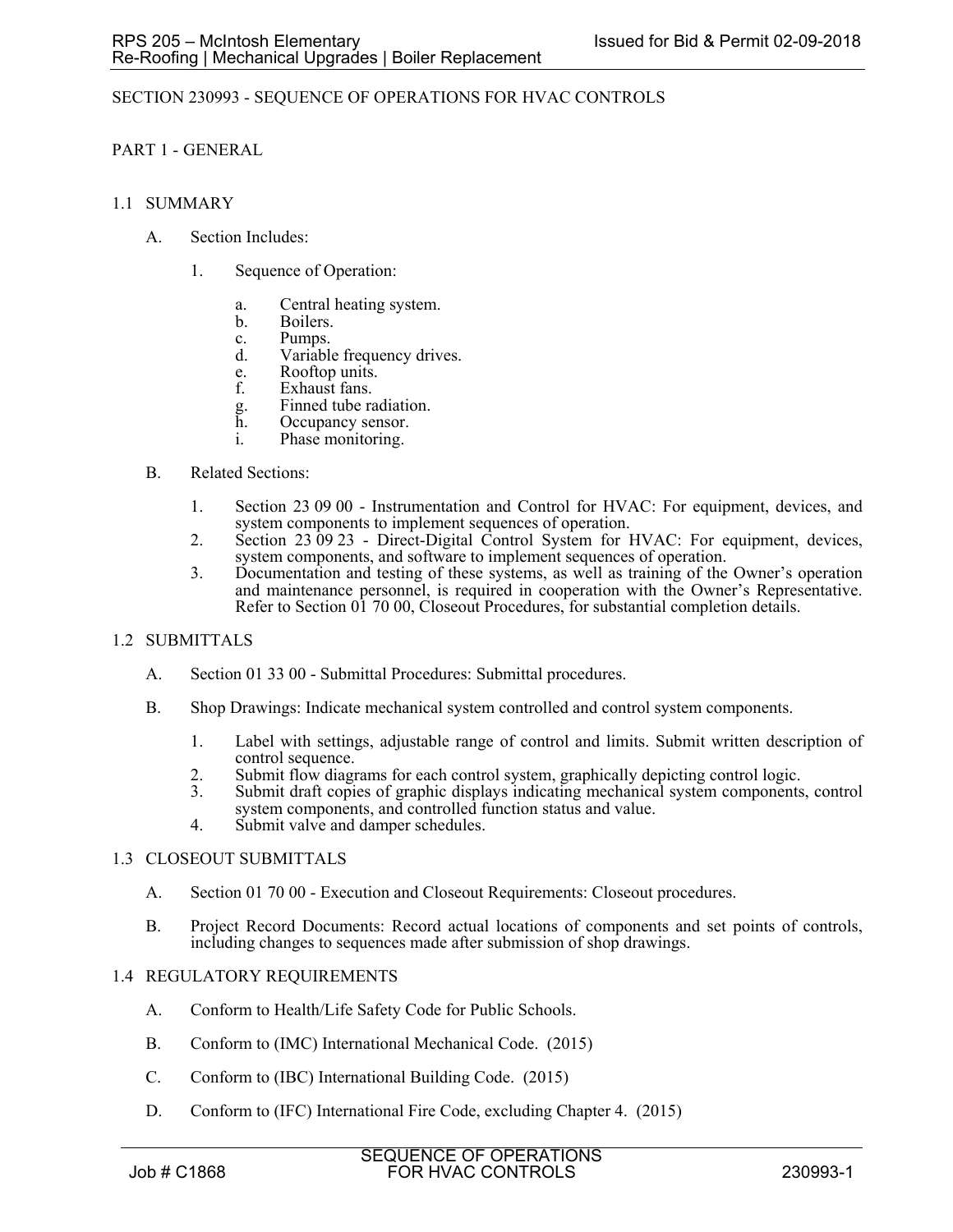- E. Conform to State of Illinois Plumbing Code. (2014)
- F. Conform to Illinois Accessibility Code. (71 IL Adm. Code 400)
- G. Conform to (IECC) International Energy Conservation Code. (2015)
- H. Conform to (IFGC) International Fuel Gas Code. (2015)
- I. Conform to (IPMC) International Property Maintenance Code. (2015)
- J. Conform to Illinois State Fire Marshal's Boiler and Pressure Vessel Safety. (41 IL Adm. Code 120)
- K. Conform to (ICC) International Code Council Reference Standards. (2015)
- L. Conform to (NFPA) National Fire Protection Association 70 National Electrical Code. (2014)
- M. Products: Listed and classified by Underwriter's Laboratories, Inc. as suitable for the purpose specified and indicated.

## PART 2 - PRODUCTS (Not Used)

# PART 3 - EXECUTION

## 3.1 GENERAL

- A. Temperature control system shall be DDC as specified in Section 23 09 23 "Direct Digital Control System for HVAC" and Section 23 09 00 "Instrumentation and Control for HVAC".
- B. Temperature control system shall be web-based and communicate seamlessly, via LON over the district's Ethernet LAN/WAN. All DDC control points listed in this section shall be performed by the DDC system and displayed on a PC browser with Internet Explorer. For future work, new DDC system software shall have capability and sufficient capacity to control entire building plus 20 percent spare capacity.
- C. All DDC control points listed in this section shall be performed by the DDC system. Any other control work required to complete the sequence of operation herein specified shall be electric temperature controls. Contractor shall provide all wiring, conduit where required, transformers, relays, sensors, etc. necessary for a complete operating system. The entire control system specified herein shall be DDC.
- D. All programming and point mapping shall be performed by the installing BAS contractor. All graphics associated with the controls work will be created and implemented under a separate contract by the school districts existing service provider.
- 3.2 CENTRAL HEATING SYSTEM (Boilers HWB-1 and HWB-2, Boiler Circulation Pumps BCP-1 and BCP-2, Secondary Hot Water Pumps HWP-1 and HWP-2, Variable Frequency Drives VFD-1 and VFD-2)
	- A. Main heating plant shall be in operation below 68 degrees F (adj.) outside air temperature.
	- B. Main heating plant equipment shall be enabled when primary and secondary system water flow is established as indicated by flow switch.
	- C. Starting of system shall start lead hot water boiler circulation pump. Upon proof of flow based on flow switch, associated boiler shall start on low fire. Hot water boiler and associated boiler circulation pump shall be enabled.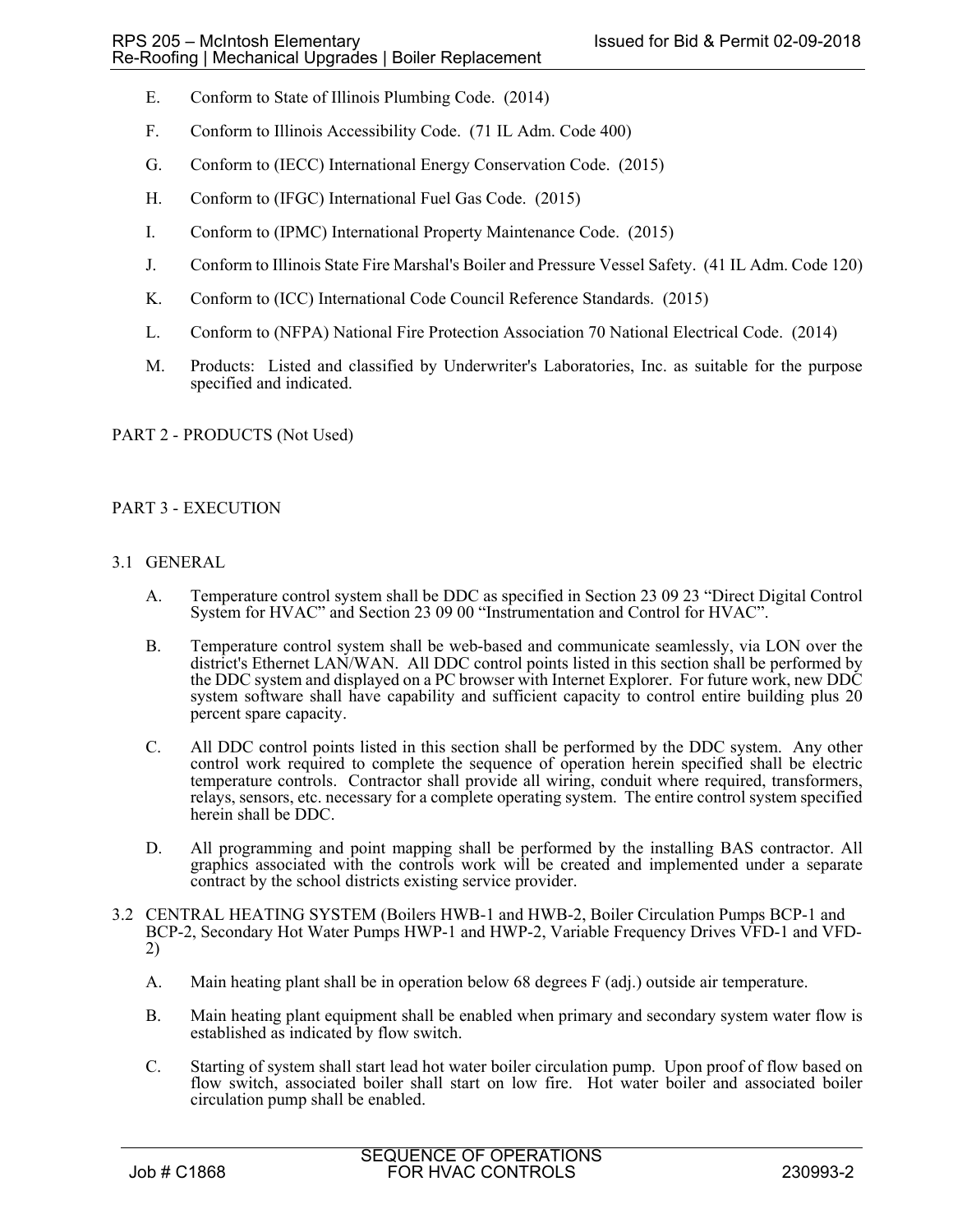- D. 3-way hot water mixing valve shall remain in full system bypass until the temperature differential between the boiler primary supply temperature and boiler primary return temperature has been reduced.
- E. Mixing valve shall then modulate open to system, slowly bleeding warmer water into secondary water circuit as required until the secondary loop is up to temperature.
- F. When system secondary water supply temperature has reached setpoint, control of 3-way valve shall revert to secondary water supply temperature controller, for indoor/outdoor control.
- G. System secondary supply water temperature setpoint shall be reset from 120 degrees F. at 65 degrees F. outside air temperature to 180 degrees F. at 0 degrees F. outside air temperature (adjustable).
- H. BAS system shall start/stop boilers to maintain supply water setpoint. Lead boiler shall be started on low fire and then modulate to high fire before starting the lag boiler on low fire. Lead boiler shall alternate weekly so as to equalize run time on all boilers.
- I. If flow has not been established after 30 seconds of signal to start boiler, next boiler shall be started.
- J. When either boiler stops, its associated circulation pump shall continue operation for 5 minutes (adj.) before stopping.
- K. Heating system lead secondary circulation pump shall operate continuously whenever main heating plant is in operation.
- L. Pump speed shall be constant, the VFD shall be utilized for system balancing. Future variable speed pumping shall be utilized with future terminal heating system upgrades.
- M. Lead/standby status of heating system secondary circulation pumps shall be alternated weekly so as to equalize run time on pumps.
- N. Manual emergency fuel burner switch located at each boiler room exit door shall shut off all burners, including domestic water heaters and emergency generator in Boiler Room when activated. One (1) switch is required at each boiler room exit door, see detail on plans.
- O. Interlock combustion air dampers to open on a call for heat. One (1) damper for each boiler and emergency generator.
- P. Input/Output Schedule (minimum points required):

|     | Description                                           | Signal         |
|-----|-------------------------------------------------------|----------------|
| 1.  | Heating system status                                 | DI             |
| 2.  | Hot water boiler HWB-1 enable/disable                 | DO             |
| 3.  | Hot water boiler HWB-2 enable/disable                 | D <sub>O</sub> |
| 4.  | Hot water boiler HWB-1 status                         | DI             |
| 5.  | Hot water boiler HWB-2 status                         | DI             |
| 6.  | Hot water boiler HWB-1 flue temperature               | AI             |
| 7.  | Hot water boiler HWB-2 flue temperature               | AI             |
| 8.  | Boiler circ. pump BCP-1 status                        | DI             |
| 9.  | Boiler circ. pump BCP-2 status                        | DI             |
| 10. | Secondary hot water pump HWP-1 VFD start/stop         | D <sub>O</sub> |
| 11. | Secondary hot water pump HWP-1 status                 | DI             |
| 12. | VFD-1 status                                          | DI             |
| 13. | VFD-1 speed                                           | AO             |
| 14. | Secondary hot water standby pump HWP-2 VFD start/stop | D <sub>O</sub> |
| 15. | Secondary hot water standby pump HWP-2 status         | DI             |
| 16. | VFD-2 status                                          | DI             |
| 17. | VFD-2 speed                                           | AO             |
| 18. | Primary hot water supply temperature                  | AI             |
| 19. | Primary hot water return temperature                  | AI             |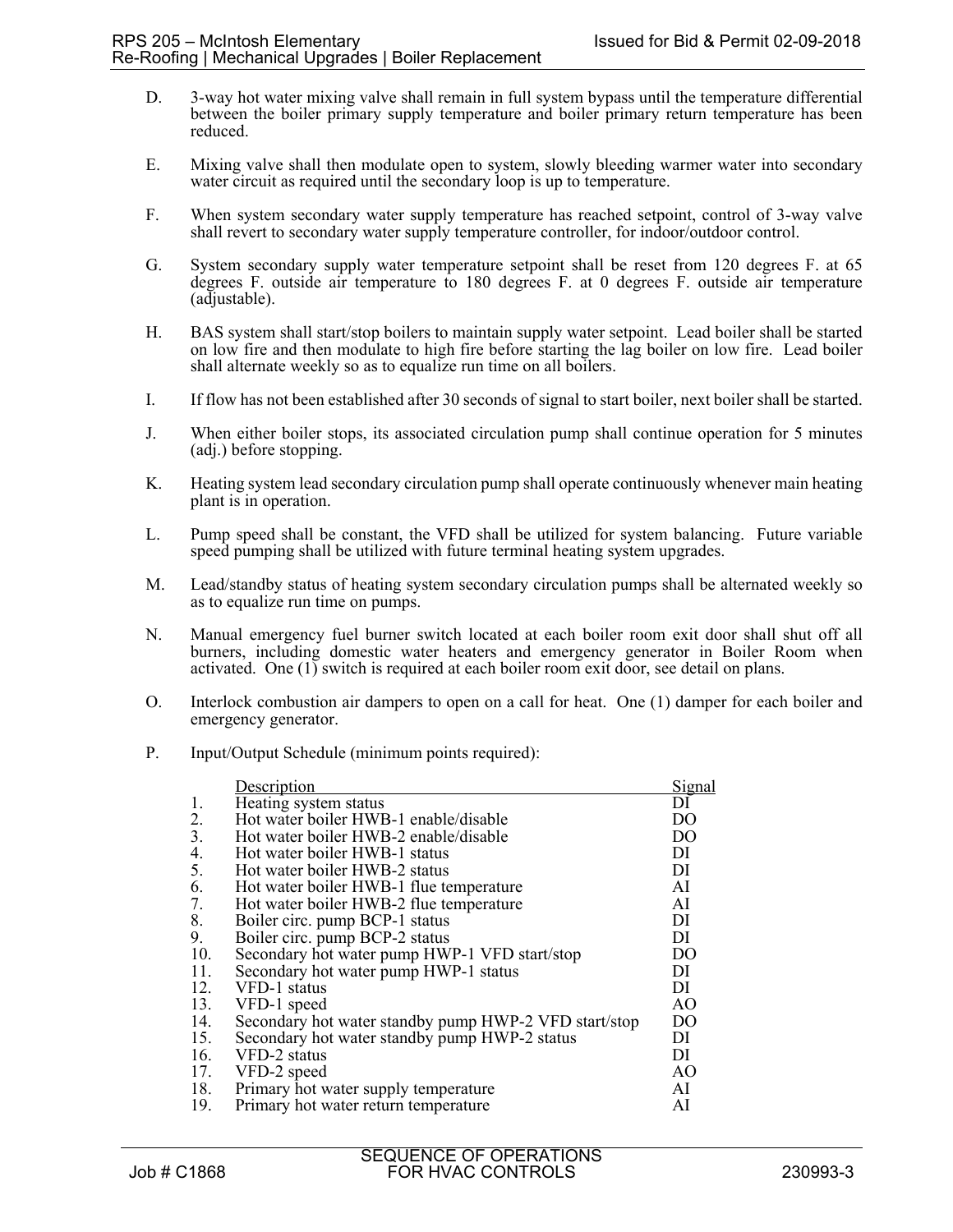| 20. | Secondary hot water supply temperature    |    |
|-----|-------------------------------------------|----|
| 21. | Secondary hot water supply temp. setpoint | AO |
| 22. | Secondary hot water return temperature    | AI |
| 23. | 3-way hot water mixing valve              | AO |
| 24. | Outside air temperature                   | AI |
| 25. | Secondary hot water differential pressure | AI |
|     | 26. Combustion air damper status (each)   | DI |
|     | 27. Graphic Display                       |    |
|     |                                           |    |

- 3.3 ROOFTOP UNITS Constant Volume Gas Heat/Dx Cooling
	- A. These rooftop unit systems contain a self-contained, factory furnished control system including economizer, heating, mechanical cooling, morning warm-up and fan controls. The system shall be indexed from the occupied to the un-occupied modes of operation from the BAS.
	- B. This contractor shall install and wire all components shipped loose with the rooftop unit. This includes but is not limited to the following items:
		- 1. Space temperature sensor for reset of discharge air temperature.<br>
		2. Space pressure sensor for control of the unit exhaust fan.<br>
		3. Tie-in of BAS to interface module provided on the rooftop unit
		-
		- Tie-in of BAS to interface module provided on the rooftop units to pick up all available control and monitoring points from the rooftop unit.
		- 4. Install and wire remote diagnostic/alarm panel to rooftop unit.
		- 5. CO2 sensor for demand control ventilation operation.
	- C. This contractor shall provide and install a dedicated DDC control panel with all the necessary field devices to control and monitor each rooftop unit per the Points List at the end of this section and to pick up control and monitoring points available from the rooftop unit's interface module. Coordinate installation and other requirements with the rooftop unit manufacturer.
	- D. This contractor shall provide all required interlock wiring for ductwork smoke detectors furnished and installed by this contractor. Upon sensing particles of combustion, the smoke detectors shall stop the supply and power exhaust fan. A second set of contacts shall close, providing a smoke alarm signal at the local DDC control panel and the BAS. Smoke detection system to comply with NFPA 90A requirements.
	- E. Parallel available rooftop unit alarms and provide alarm to the BAS. Provide the control and monitoring points as listed in the Point List at the end of this section.
	- F. The system control panel shall be capable of communicating with the rooftop and monitoring various points. The control manufacturer shall provide one controller for the rooftop that communicates back to the main control panel.
	- G. General:
		- 1. Control rooftop units electronically with dedicated stand-alone HVAC controller.<br>2. Provide graphic display terminal mounted on the controller panel face.
		- 2. Provide graphic display terminal mounted on the controller panel face.<br>2. Provide ontimized start/stop with multiple schedule options for each
		- 3. Provide optimized start/stop with multiple schedule options for each system through the DDC system on a 365-day annual time of day schedule with four (4) events per day and programming for holidays and up to ten (10) user defined special uses.
		- 4. Provide a timed override mode enabled through a space sensor to return space to occupied mode for 2 hours (adj.) for tenant comfort.
		- 5. All set points will be adjustable through the BAS, at the operator workstation and through a dial-up connection.
	- H. System Off:
		- 1. The supply and power exhaust fans shall be off. the outside air damper shall be closed.
		- 2. The return air dampers shall be open.<br>3. The gas fired heater shall be off.
		- 3. The gas fired heater shall be off.<br>4. The direct expansion cooling con
		- The direct expansion cooling compressor shall be off.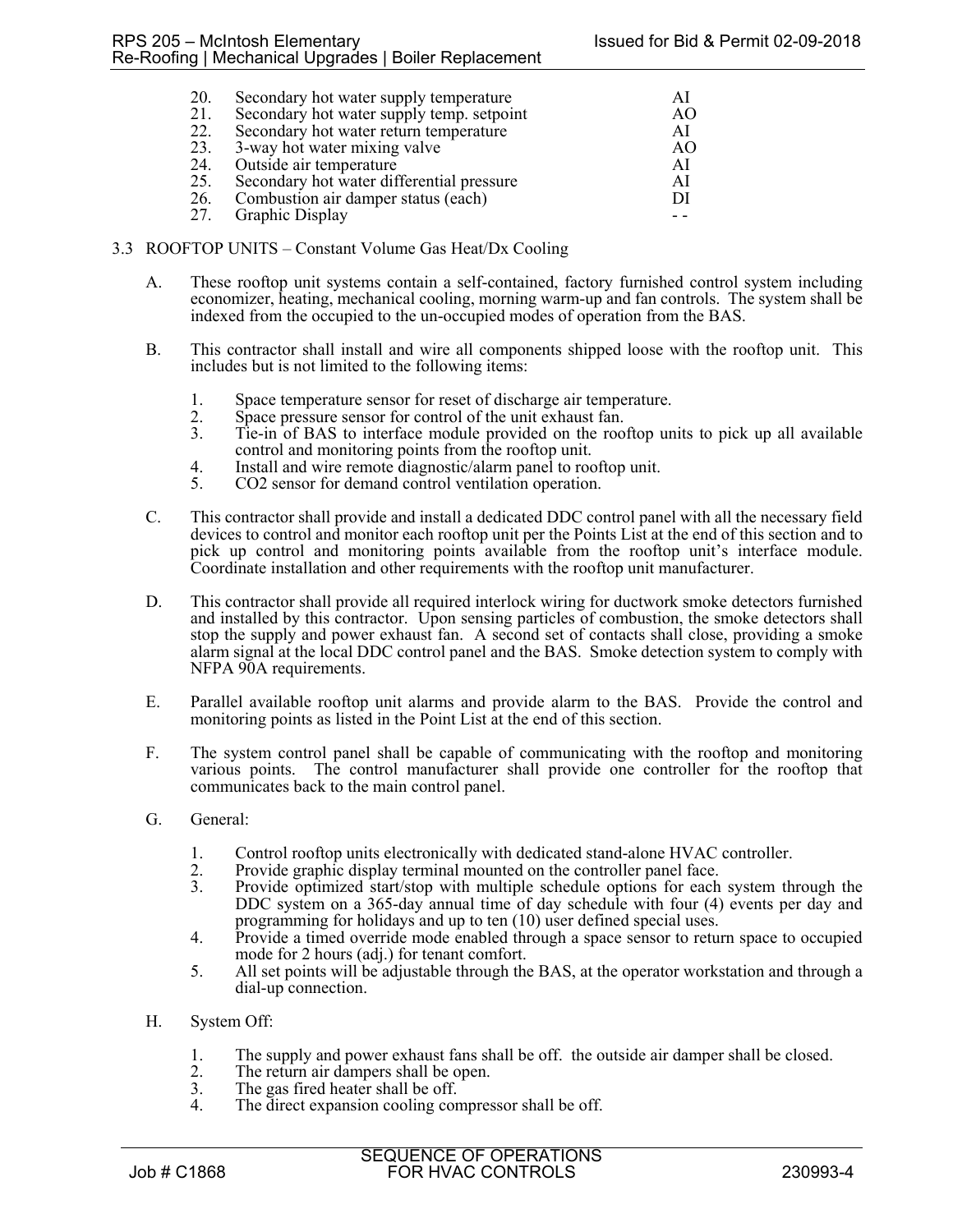- I. System Start:
	- 1. When the air-handling unit is indexed to operate, the return fan shall start first. Following a 5-second (adj.) delay, the supply fan shall start.
	- 2. Upon proof of supply and return fans operation, dampers and control valve shall be indexed to their "System Run" conditions.
- J. System Run:
	- 1. Unoccupied Heating Mode:
		- a. Supply Fan: Supply fan shall cycle to maintain supply air temperature at the unoccupied heating set point (adj.).
		- b. Economizer Dampers: Outside air and exhaust dampers are fully closed and return air damper is fully open.
		- c. Gas Fired Heater: Operate when the supply and return fans are on.
		- Direct Expansion Cooling: Off.
	- 2. Unoccupied Cooling Mode:
		- a. Supply Fan: Cycle supply fan to maintain space temperature at the unoccupied cooling set point (adj.).
		- b. Economizer Dampers: Economizer dampers shall be enabled to provide free cooling when the outside air temperature is below the dry bulb economizer set point.
		- c. Economizer Available: Outside air and exhaust air dampers are fully open and return air damper is fully closed when the supply and return fans are on.
		- d. Economizer Not Available: Outside air and exhaust dampers are fully closed and return air damper is fully open.
		- e. Gas Fired Heater: Off.
		- f. Direct Expansion Cooling: Allow to operate when the supply fan and return fans are on to maintain space temperature set point.
	- 3. Warm-up Mode:
		- a. Supply Fan: Supply fan shall start and run continuously.
		- b. Economizer Dampers: Outside air and exhaust dampers are fully closed and return air damper is fully open.
		- c. Gas Fired Heater: Enabled and modulated to maintain the space temperature at set point as reset by space temperature.
		- d. Direct Expansion Cooling: Off.
	- 4. Cool-down Mode:
		- a. Supply Fan: Supply and return fans shall start and run continuously.
		- b. Economizer Dampers: Economizer dampers shall be enabled to provide free cooling when the outside air temperature is below the dry bulb economizer set point (adj.).
		- c. Economizer Available: Economizer dampers shall modulate subject to a mixed air low limit of 40 degrees F. (adj.).
		- d. Economizer Not Available: Outside air and exhaust dampers are fully closed and return air damper is fully open.
		- e. Gas Fired Heater: Off.
		- f. Direct Expansion Cooling: Stage cooling in sequence with the economizer dampers to maintain the discharge air temperature at set point as reset by space temperature.
	- 5. Occupied Mode:
		- a. Supply and Power Exhaust Fans: Supply fan shall run continuously. Power exhaust shall cycle to maintain space pressure.
		- b. Outside Air Damper: Damper shall open to provide code required minimum outside air.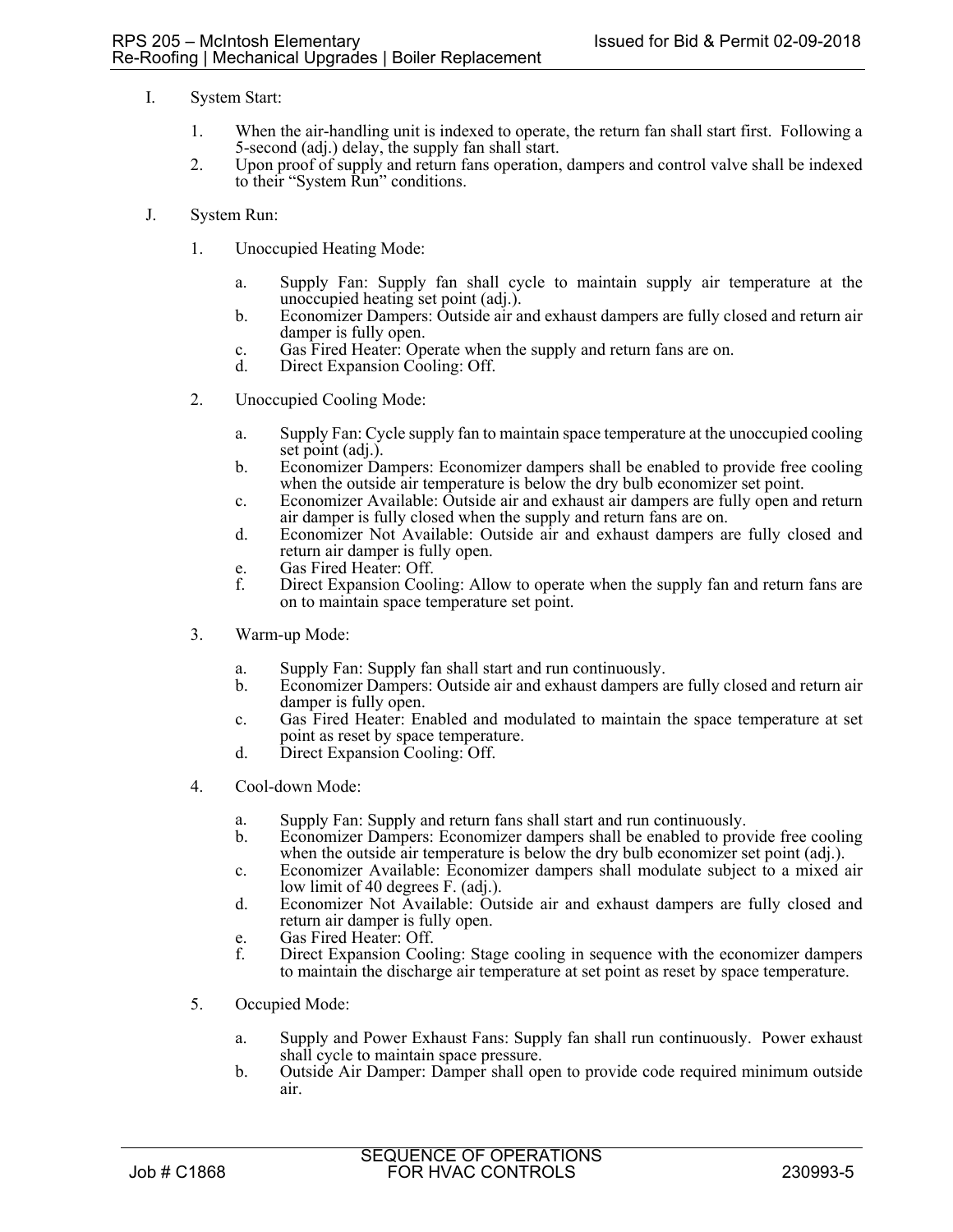- c. Economizer Dampers: Economizer dampers shall be enabled to provide free cooling when the outside air temperature is below the dry bulb economizer set point.
	- 1) Economizer Available: Economizer dampers shall modulate subject to a mixed air low limit of 40 degrees F. (adj.).
	- 2) If the CO2 levels are below the recommended ASHRAE Standards while the dampers are at minimum positions, the outside air dampers shall modulate **below** the schedule minimum position to save operational costs while maintain acceptable CO2 levels.
	- 3) At no time shall the outside air dampers go above the minimum setting unless the outside air conditions are appropriate for economizer operation.
- d. Gas Fired Heater: Enabled and modulated to maintain the discharge air temperature at set point as reset by space temperature.
- e. Direct Expansion Cooling: Stage cooling in sequence with the economizer dampers to maintain the discharge air temperature at set point as reset by the space temperature.
- K. System Stop:
	- 1. When the rooftop unit is indexed to shut down, the supply fan shall stop.<br>2. Dampers and control valve shall be indexed to their "System Off" condit
	- Dampers and control valve shall be indexed to their "System Off" conditions.
- L. Safeties and Alarms:
	- 1. Smoke Control:
		- a. Duct smoke detector(s) shall stop the supply fan and annunciate alarm when products of combustion are detected in the air stream. Dampers and control valves shall be indexed to their "System Off" conditions.
		- b. The supply fan shall be interlocked to shut down upon a command from the building fire alarm system.
		- c. Upon a return to normal, the supply fan shall start after an adjustable delay to provide a staggered start of all building loads.
	- 2. Annunciate off normal alarms whenever supply or return fan status does not equal alarm.<br>3. All alarms shall be reported to the operator workstation from the BAS.
	- 3. All alarms shall be reported to the operator workstation from the BAS.
	- Points List.
		- a. Discharge Air Temperature.
		- b. Discharge Air Temperature Set Point.
		- c. Supply Fan Command.
		- d. Supply Fan Status.
		- e. Supply Fan VFD Command.
		- f. Supply Fan Alarm.
		- g. Power Exhaust Fan Command.
		- h. Power Exhaust Fan Status.<br>
		i. Power Exhaust Fan VFD C
		- Power Exhaust Fan VFD Command.
		- j. Power Exhaust Fan Alarm.
		- k. Heating Command.
		- l. Cooling Command.
		- m. Mixed Air Temperature.
		- n. Low Limit Alarm.
		- o. Filter Alarm.
		- p. Smoke Alarm.
		- q. Return Air Temperature.
		- r. Outside Air Damper Command.
		- s. Outside Air Damper Command Minimum Set Point.
		- t. Economizer Set Point.
		- u. Occupied Command.
		- v. Static Pressure.
		- w. Static Pressure Set Point.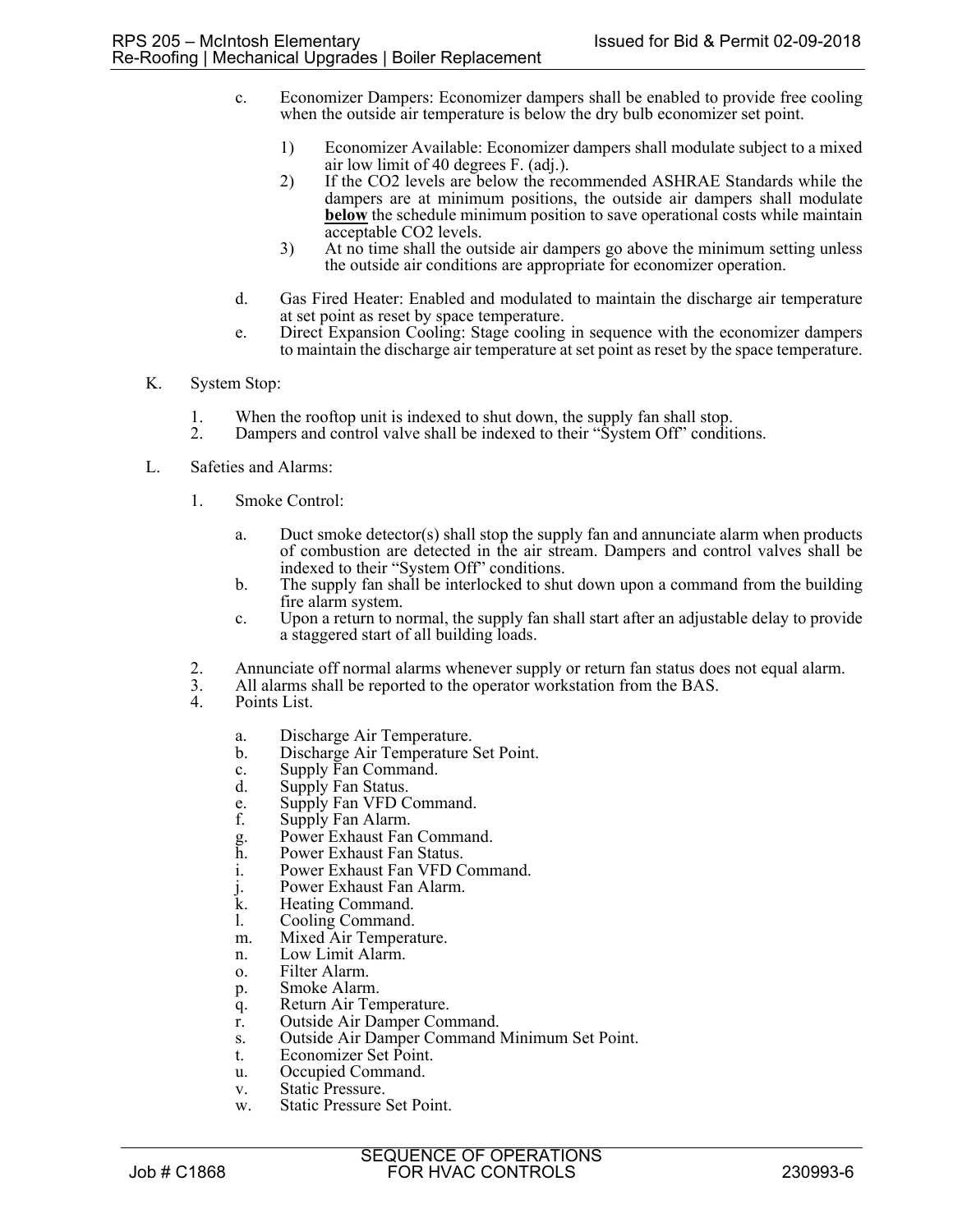- x. Building Pressure.
- y. Building Pressure Set Point.
- z. Room Temperature.
- aa. Room Temperature Set Point.
- bb. System CO2.
- cc. System CO2 Set Point.
- M. Failure Modes:
	- 1. Fan Failure: If the supply fan fails to operate, fan shall shut down and alarm be annunciated. Dampers and control valves shall be indexed to their "System Off" conditions.
	- 2. Sensor Failure: Upon the failure of an analog sensor, associated dampers shall remain at their last position and alarm shall be annunciated.
	- 3. Power Failure:
		- a. Fans: Upon restoration of power, the supply fan and power exhaust fan shall start after an adjustable delay to provide a staggered start of all building loads.
		- b. Dampers: Economizer dampers shall be provided with spring return actuators to fail to their "System Off" positions.
		- c. Gas Fired Heater: Upon restoration of power, the heater shall start.
	- 4. Direct Expansion Cooling: Upon restoration of power, the direct expansion cooling shall start after an adjustable delay to provide a staggered start of all building loads.
- N. Each rooftop shall be provided with a sensor that has an after hours override button. The occupant shall be able to override any scheduled night setback/setup period for two hours of after hours comfort by depressing the button for a period of 2-5 seconds. The override shall also be cancelable from the sensor at any time during the override with the use of a Cancel button.

### 3.4 FIRE SHUT DOWN FOR AIR SUPPLY UNIT OVER 2000 CFM

A. The Electrical Contractor shall furnish and install smoke and/or heat detectors in air supply system over 2000 CFM. An addressable fire alarm relay shall be furnished and installed by the Electrical Contractor and mounted by the supply fan starter/variable speed drive. BAS Contractor shall pick up signal from relay and provide a program to stop all supply and return/exhaust fans interlocked with the system sensing fire or smoke. DDC program shall also show fire in unit alarm at time of shut down.

## 3.5 MISCELLANEOUS EXHAUST FAN CONTROL

- A. Exhaust fans shall be furnished with a gravity backdraft dampers by the manufacturer. If required, the BAS Contractor shall be responsible providing a motorized backdraft damper and field wiring the damper motors to the exhaust fan motors.
- B. Some exhaust fans will have local on/off switch or timer switch with indicator light furnished and installed by this BAS Contractor.
- C. Thermostatically controlled fans will not be controlled by the BAS system but BAS Contractor will provide a line or low voltage thermostat (reverse-acting type).
- D. BAS system will show status (on/off) of all exhaust fans installed through a current sensing relay on each fan. Issue a non-critical alarm on failure.
- E. Refer to exhaust fan schedule on contract documents for control requirements.
- F. Interlock associated intake or exhaust air damper with exhaust fan. Remove/replace damper operator.
- G. Control toilet exhaust fan(s) with occupancy sensors and local light switch.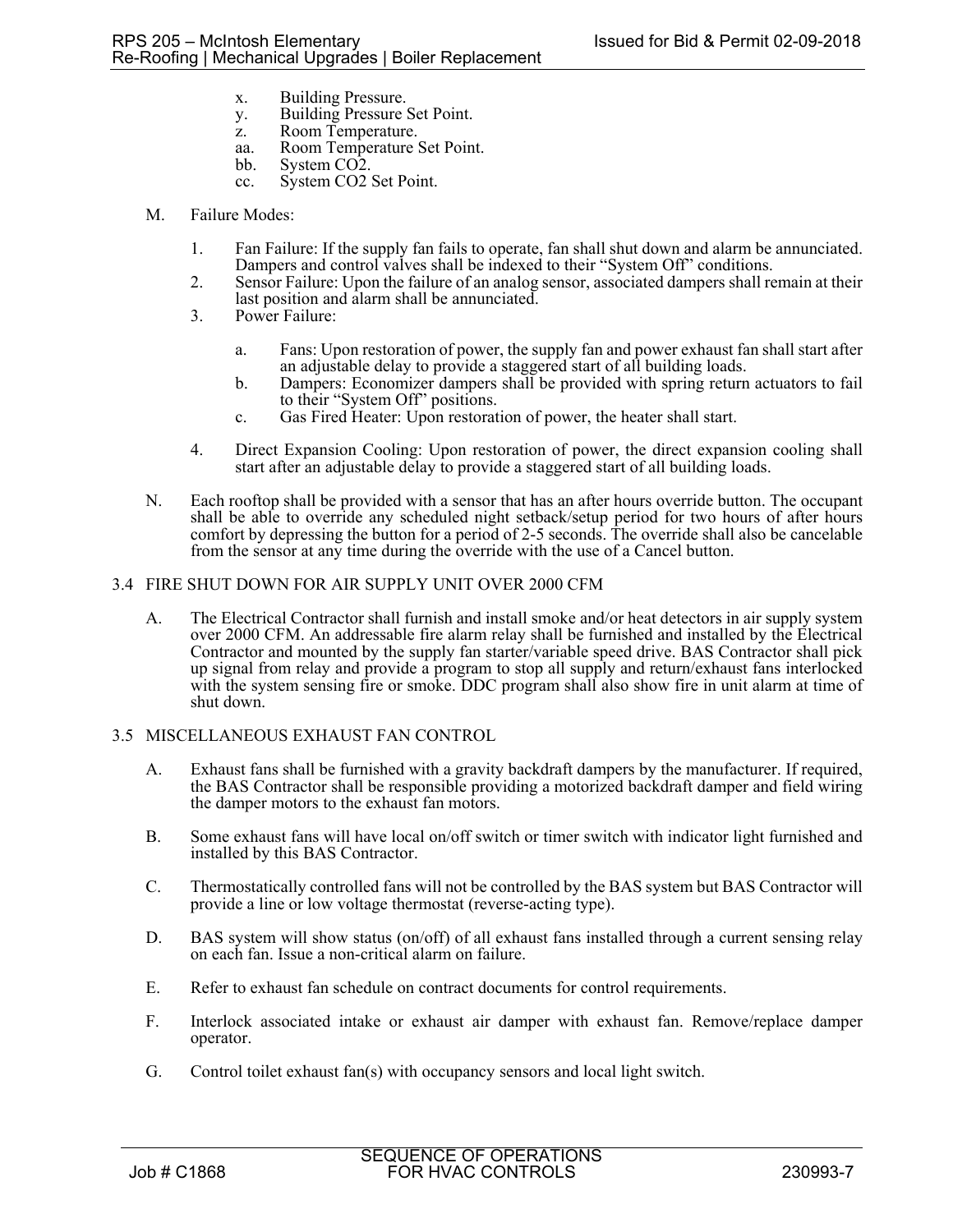## 3.6 EXISTING FINNED TUBE RADIATION AND CONVECTORS

- A. All existing finned tube radiation shall be controlled by new DDC control valves (see plans) to be controlled by a BAS room sensor which shall modulate the normally open control valve to maintain room setpoint.
- B. Input/Output Schedule (minimum points required):

|          | Description                                | Signal |
|----------|--------------------------------------------|--------|
|          | Control valve                              |        |
| <u>.</u> | Room temperature                           | Al     |
|          | Room setpoint $(65^{\circ}F \text{ adj.})$ | Al     |
|          | Graphic Display                            |        |

### 3.7 POWER/PHASE MONITORING

- A. A phase monitor shall monitor each main power phase of the incoming service. Upon loss or imbalance of voltage for legs A, B, or C the building automation system shall shut-down and send an alarm to the BAS system the following equipment:
	-
	- 1. Pumps<br>
	2. Boilers<br>
	3. Variable **Boilers**
	- Variable frequency drives

END OF SECTION 230993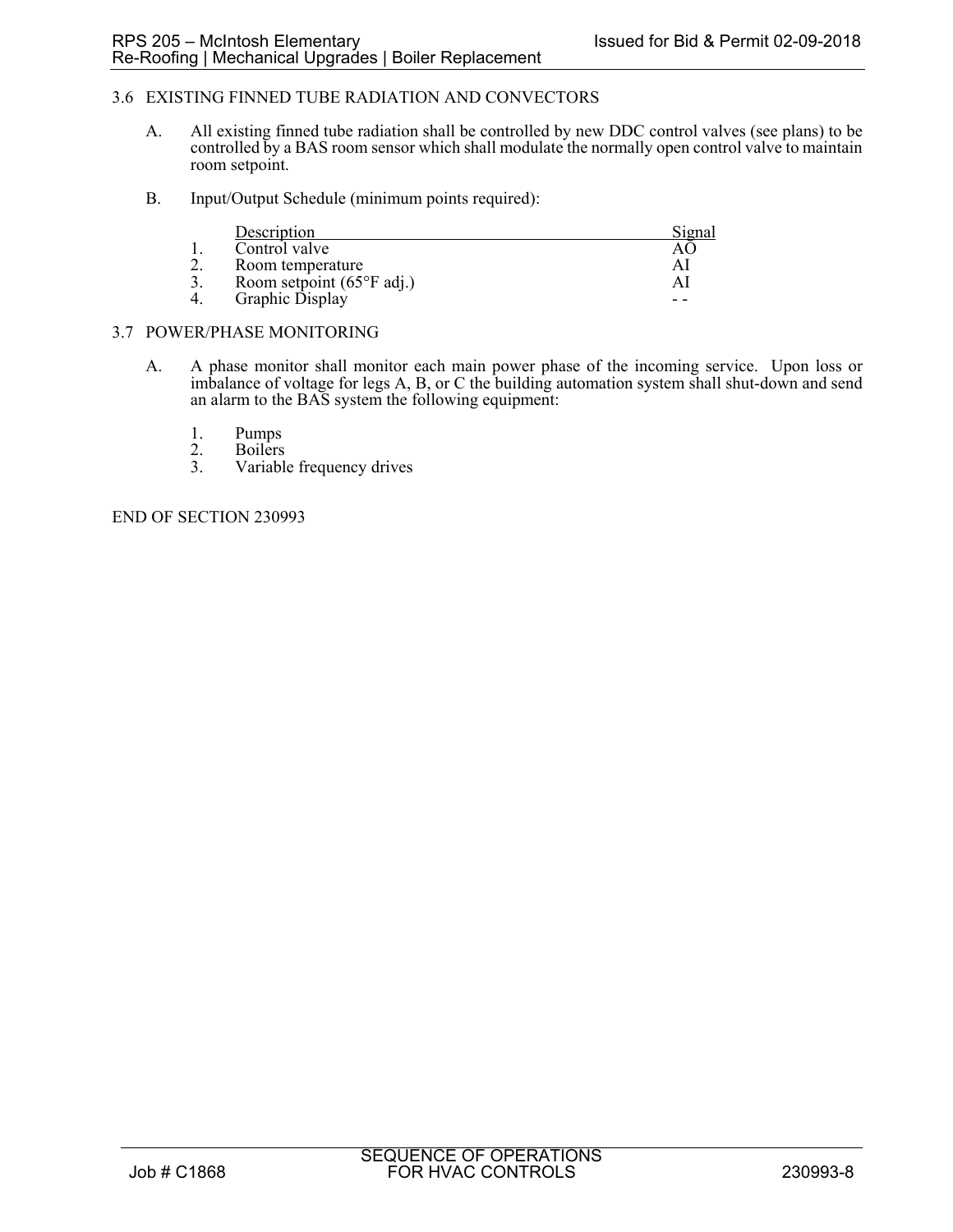# SECTION 231123 - FACILITY NATURAL GAS PIPING

PART 1 - GENERAL

### 1.1 SUMMARY

- A. Section Includes:
	- 1. Natural gas piping above grade.
	- 2. Unions and flanges.<br>3. Valves.
	- Valves.
	- 4. Pipe hangers and supports.<br>5. Exterior regulator covers.
	- Exterior regulator covers.
- B. Related Sections:
	- 1. Section 23 05 29 Hangers and Supports for HVAC Piping and Equipment: Product requirements for pipe hangers and supports and firestopping for placement by this section.
	- 2. Section 23 05 53 Identification for HVAC Piping and Equipment: Product requirements for valve and pipe identification for placement by this section.

### 1.2 REFERENCES

- A. American National Standards Institute:
	- 1. ANSI Z21.15 Manually Operated Gas Valves for Appliances, Appliance Connector Valves and Hose End Valves.
- B. American Society of Mechanical Engineers:
	- 1. ASME B16.3 Malleable Iron Threaded Fittings.
	- 2. ASME B16.26 Cast Copper Alloy Fittings for Flared Copper Tubes.<br>3. ASME B16.33 Manually Operated Metallic Gas Valves for Use in Gas
	- ASME B16.33 Manually Operated Metallic Gas Valves for Use in Gas Piping Systems Up to 125 psig (sizes 1/2 - 2).
	- 4. ASME B31.9 Building Services Piping.
	- 5. ASME Section IX Boiler and Pressure Vessel Code Welding and Brazing Qualifications.
- C. ASTM International:
	- 1. ASTM A53/A53M Standard Specification for Pipe, Steel, Black and Hot-Dipped, Zinc-Coated, Welded and Seamless.
	- 2. ASTM A234/A234M Standard Specification for Piping Fittings of Wrought Carbon Steel and Alloy Steel for Moderate and High Temperature Service.
	- 3. ASTM B88 Standard Specification for Seamless Copper Water Tube.
	- 4. ASTM B280 Standard Specification for Seamless Copper Tube for Air Conditioning and Refrigeration Field Service.
	- 5. ASTM B749 Standard Specification for Lead and Lead Alloy Strip, Sheet, and Plate Products.
	- 6. ASTM F708 Standard Practice for Design and Installation of Rigid Pipe Hangers.
- D. American Welding Society:
	- 1. AWS D1.1 Structural Welding Code Steel.
- E. American Water Works Association:
	- 1. AWWA C105 American National Standard for Polyethylene Encasement for Ductile-Iron Pipe Systems.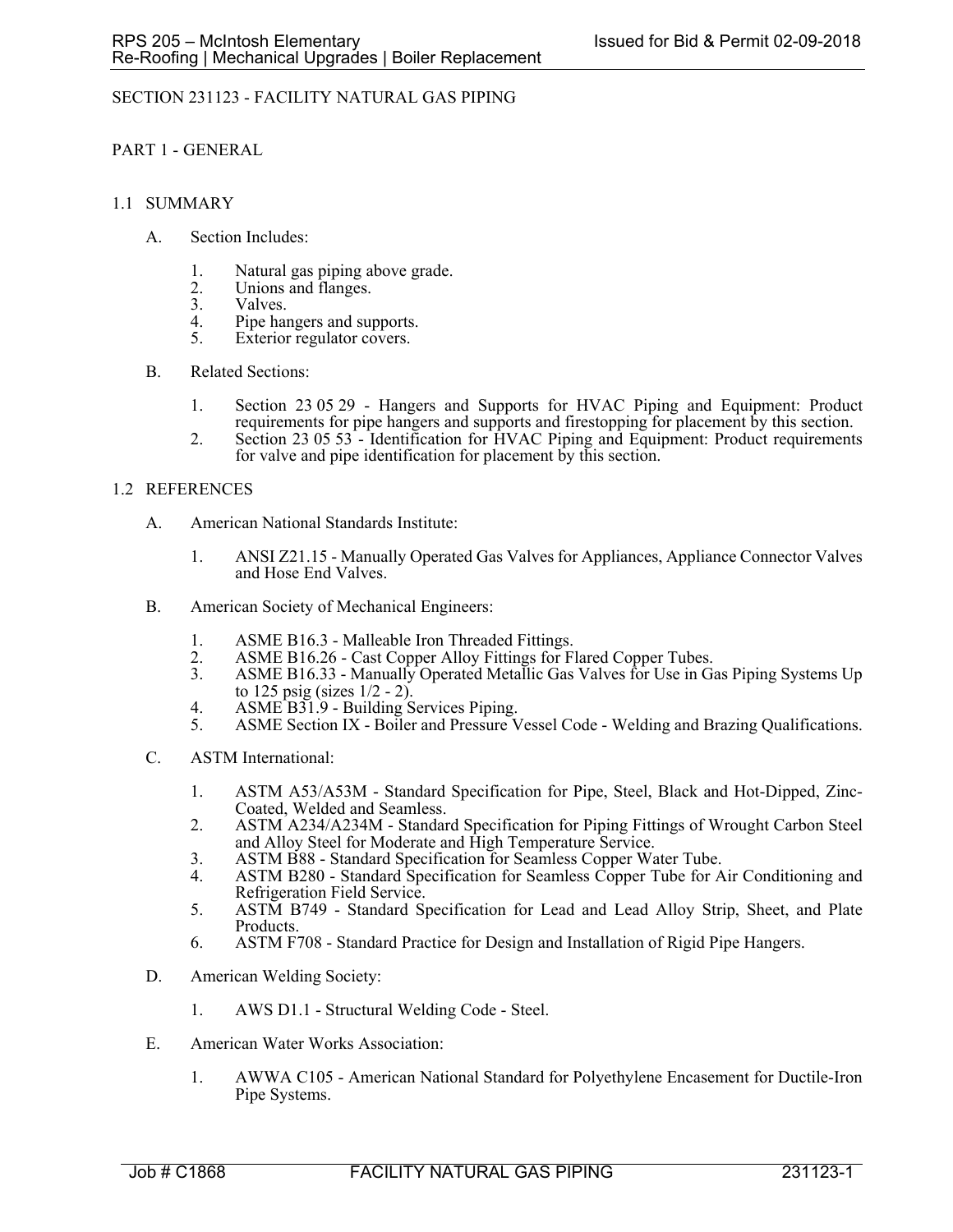- F. National Fire Protection Association:
	- 1. NFPA 54 National Fuel Gas Code.
- G. Underwriters Laboratories Inc.:
	- 1. UL 842 Valves for Flammable Fluids.

### 1.3 SYSTEM DESCRIPTION

- A. Where more than one piping system material is specified, provide compatible system components and joints. Use non-conducting dielectric connections when joining dissimilar metals in systems.
- B. Provide flanges, unions, or couplings at locations requiring servicing. Use unions, flanges, or couplings downstream of valves and at equipment connections. Do not use direct welded or threaded connections to valves, equipment.
- C. Provide pipe hangers and supports in accordance with ASME B31.9.
- D. Use ball valves for shut-off and to isolate equipment, part of systems, or vertical risers.

### 1.4 SUBMITTALS

- A. Section 01 33 00 Submittal Procedures: Submittal procedures.
- B. Product Data:
	- 1. Piping: Submit data on pipe materials, fittings, and accessories. Submit manufacturers catalog information.
	- 2. Valves: Submit manufacturers catalog information with valve data and ratings for each service.
	- 3. Hangers and Supports: Submit manufacturers catalog information including load capacity.
	- 4. Piping Specialties: Submit manufacturers catalog information including capacity, rough-in requirements, and service sizes for the following:
		- a. Strainers.
		- b. Natural gas pressure regulators.
		- c. Natural gas pressure relief valves.
- C. Design Data: Indicate pipe size. Indicate load carrying capacity of trapeze, multiple pipe, and riser support hangers.

#### 1.5 CLOSEOUT SUBMITTALS

- A. Section 01 70 00 Execution and Closeout Requirements: Closeout procedures.
- B. Project Record Documents: Record actual locations of valves, piping system, and system components.
- C. Operation and Maintenance Data: Submit for valves and gas pressure regulators installation instructions, spare parts lists, and exploded assembly views.

## 1.6 QUALITY ASSURANCE

- A. Perform natural gas Work in accordance with NFPA 54.
- B. Perform work in accordance with applicable code and local gas company requirements.
- C. Perform Work in accordance with ASME B31.9 code for installation of piping systems and ASME Section IX for welding materials and procedures.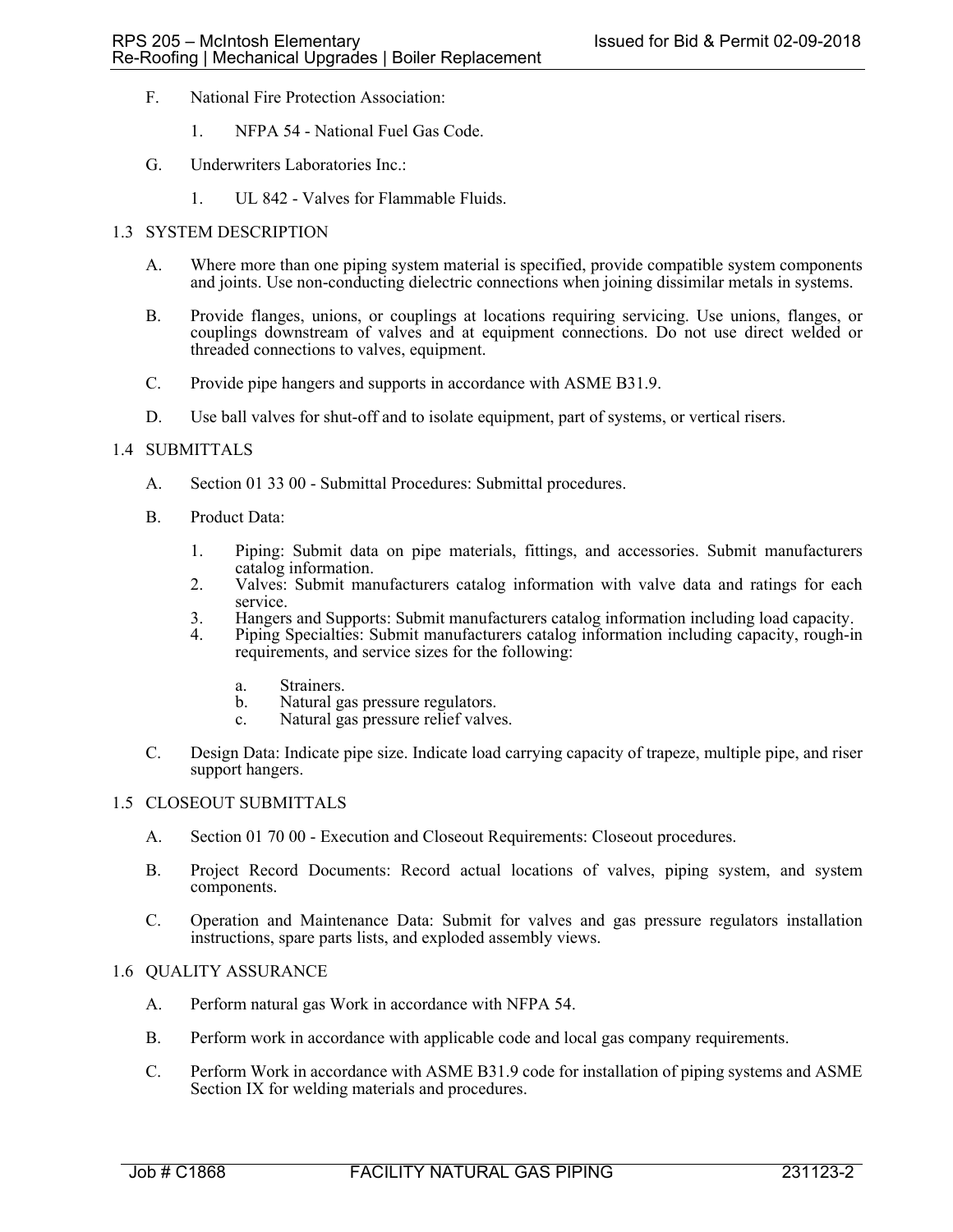- D. Perform Work in accordance with authority having jurisdiction and AWS D1.1 for welding hanger and support attachments to building structure.
- E. Furnish shutoff valves complying with ASME B16.33 or ANSI Z21.15.

### 1.7 QUALIFICATIONS

- A. Manufacturer: Company specializing in manufacturing products specified in this section with minimum three years documented experience.
- B. Installer: Company specializing in performing Work of this section with minimum three years documented experience.

### 1.8 DELIVERY, STORAGE, AND HANDLING

- A. Section 01 60 00 Product Requirements: Product storage and handling requirements.
- B. Accept valves on site in shipping containers with labeling in place. Inspect for damage.
- C. Protect piping and fittings from soil and debris with temporary end caps and closures. Maintain in place until installation. Furnish temporary protective coating on cast iron and steel valves.

### 1.9 ENVIRONMENTAL REQUIREMENTS

- A. Section 01 60 00 Product Requirements.
- B. Do not install underground piping when bedding is wet or frozen.

### 1.10 FIELD MEASUREMENTS

A. Verify field measurements prior to fabrication.

## 1.11 COORDINATION

- A. Section 01 30 00 Administrative Requirements: Requirements for coordination.
- B. Coordinate trenching, excavating, bedding, and backfilling of buried piping systems.

## 1.12 WARRANTY

- A. Section 01 70 00 Execution and Closeout Requirements: Product warranties and product bonds.
- B. Furnish five year manufacturer warranty for valves excluding packing.

### 1.13 EXTRA MATERIALS

- A. Section 01 70 00 Execution and Closeout Requirements: Spare parts and maintenance products.
- B. Furnish two packing kits for each type and size valve.

## 1.14 REGULATORY REQUIREMENTS

- A. Conform to Health/Life Safety Code for Public Schools.
- B. Conform to (IMC) International Mechanical Code. (2015)
- C. Conform to (IBC) International Building Code. (2015)
- D. Conform to (IFC) International Fire Code, excluding Chapter 4. (2015)
- E. Conform to State of Illinois Plumbing Code. (2014)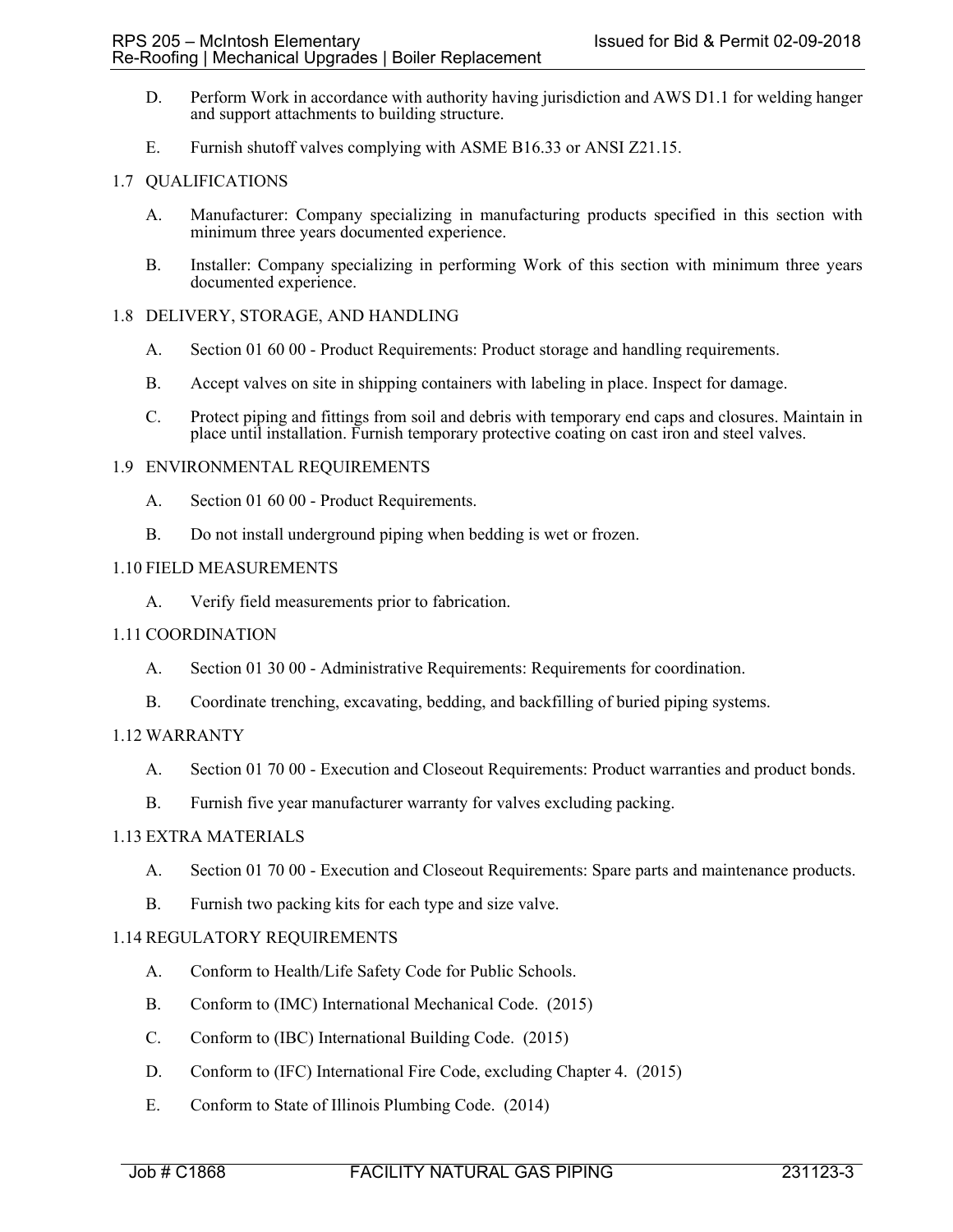- F. Conform to Illinois Accessibility Code. (71 IL Adm. Code 400)
- G. Conform to (IECC) International Energy Conservation Code. (2015)
- H. Conform to (IFGC) International Fuel Gas Code. (2015)
- I. Conform to (IPMC) International Property Maintenance Code. (2015)
- J. Conform to Illinois State Fire Marshal's Boiler and Pressure Vessel Safety. (41 IL Adm. Code 120)
- K. Conform to (ICC) International Code Council Reference Standards. (2015)
- L. Conform to (NFPA) National Fire Protection Association 70 National Electrical Code. (2014)
- M. Products: Listed and classified by Underwriter's Laboratories, Inc. as suitable for the purpose specified and indicated.

## PART 2 - PRODUCTS

#### 2.1 NATURAL GAS PIPING, ABOVE GRADE

- A. Steel Pipe: ASTM A53/A53M Schedule 40 black.
	- 1. Fittings: ASME B16.3, malleable iron, or ASTM A234/A234M forged steel welding type.
	- 2. Joints: Threaded for pipe 2 inches and smaller (unless routed through the building outside of mechanical rooms); welded for pipe 2-1/2 inches and larger.

### 2.2 UNIONS AND FLANGES

- A. Unions for Pipe 2 inches and Smaller:
	-
	- 1. Ferrous Piping: Class 150, malleable iron, threaded.<br>2. Copper Piping: Class 150, bronze unions with brazed 2. Copper Piping: Class 150, bronze unions with brazed joints.<br>3. Dielectric Connections: Union with galvanized or plated ste
	- Dielectric Connections: Union with galvanized or plated steel threaded end, copper solder end, water impervious isolation barrier.
- B. Flanges for Pipe 2-1/2 inches and Larger:
	- 1. Ferrous Piping: Class 150, forged steel, slip-on flanges.
	- 2. Copper Piping: Class 150, slip-on bronze flanges.<br>3. Gaskets: 1/16 inch thick preformed neoprene gask
	- Gaskets:  $1/16$  inch thick preformed neoprene gaskets.

## 2.3 PIPE HANGERS AND SUPPORTS

- A. Conform to NFPA 54 and ASME 31.9.
- B. Hangers for Pipe Sizes 1/2 to 1-1/2 inch: Malleable iron or Carbon steel, adjustable swivel, split ring.
- C. Hangers for Pipe Sizes 2 inches and Larger: Carbon steel, adjustable, clevis.
- D. Multiple or Trapeze Hangers: Steel channels with welded spacers and hanger rods.
- E. Wall Support for Pipe 3 inches and Smaller: Cast iron hook.
- F. Vertical Support: Steel riser clamp.
- G. Floor Support: Cast iron adjustable pipe saddle, lock nut, nipple, floor flange, and concrete pier or steel support.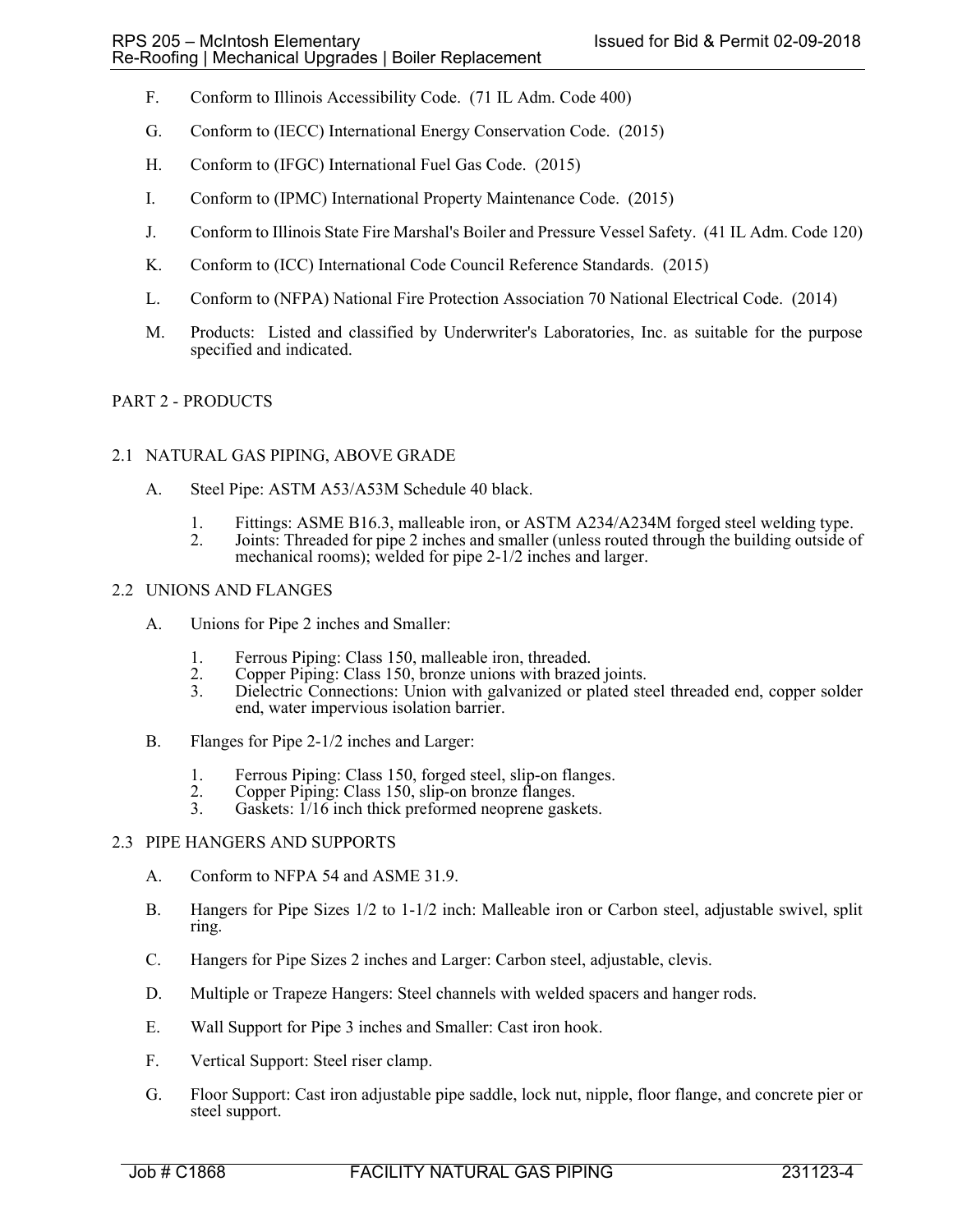- H. Copper Pipe Support: Carbon steel ring, adjustable, copper plated.
- I. Sheet Lead: ASTM B749, 2.5 lb/sq ft inch thick.

## 2.4 EXTERIOR REGULATOR COVERS

A. Provide Maxitrol "Maxi-Cap" rubber covers on all exterior regulators.

### PART 3 - EXECUTION

### 3.1 EXAMINATION

- A. 01300 Administrative Requirements: Coordination and project conditions.
- B. Verify excavations are to required grade, dry, and not over-excavated.

#### 3.2 PREPARATION

- A. Ream pipe and tube ends. Remove burrs.
- B. Remove scale and dirt, on inside and outside, before assembly.
- C. Prepare piping connections to equipment with flanges or unions.

## 3.3 INSTALLATION - INSERTS

- A. Provide inserts for placement in concrete forms.
- B. Provide inserts for suspending hangers from reinforced concrete slabs and sides of reinforced concrete beams.
- C. Provide hooked rod to concrete reinforcement section for inserts carrying pipe 4 inches and larger.
- D. Where concrete slabs form finished ceiling, locate inserts flush with slab surface.
- E. Where inserts are omitted, drill through concrete slab from below and provide through-bolt with recessed square steel plate and nut above slab.

### 3.4 INSTALLATION - PIPE HANGERS AND SUPPORTS

- A. Install hangers and supports in accordance with ASME B31.9.
- B. Support horizontal piping hangers as scheduled.
- C. Install hangers to provide minimum 1/2 inch space between finished covering and adjacent work.
- D. Place hangers within 12 inches of each horizontal elbow.
- E. Install hangers to allow 1-1/2 inch minimum vertical adjustment. Design hangers for pipe movement without disengagement of supported pipe.
- F. Support vertical piping at every other floor. Support riser piping independently of connected horizontal piping.
- G. Where installing several pipes in parallel and at same elevation, provide multiple pipe hangers or trapeze hangers.
- H. Provide copper plated hangers and supports for copper piping and sheet lead packing between hangers or support and piping.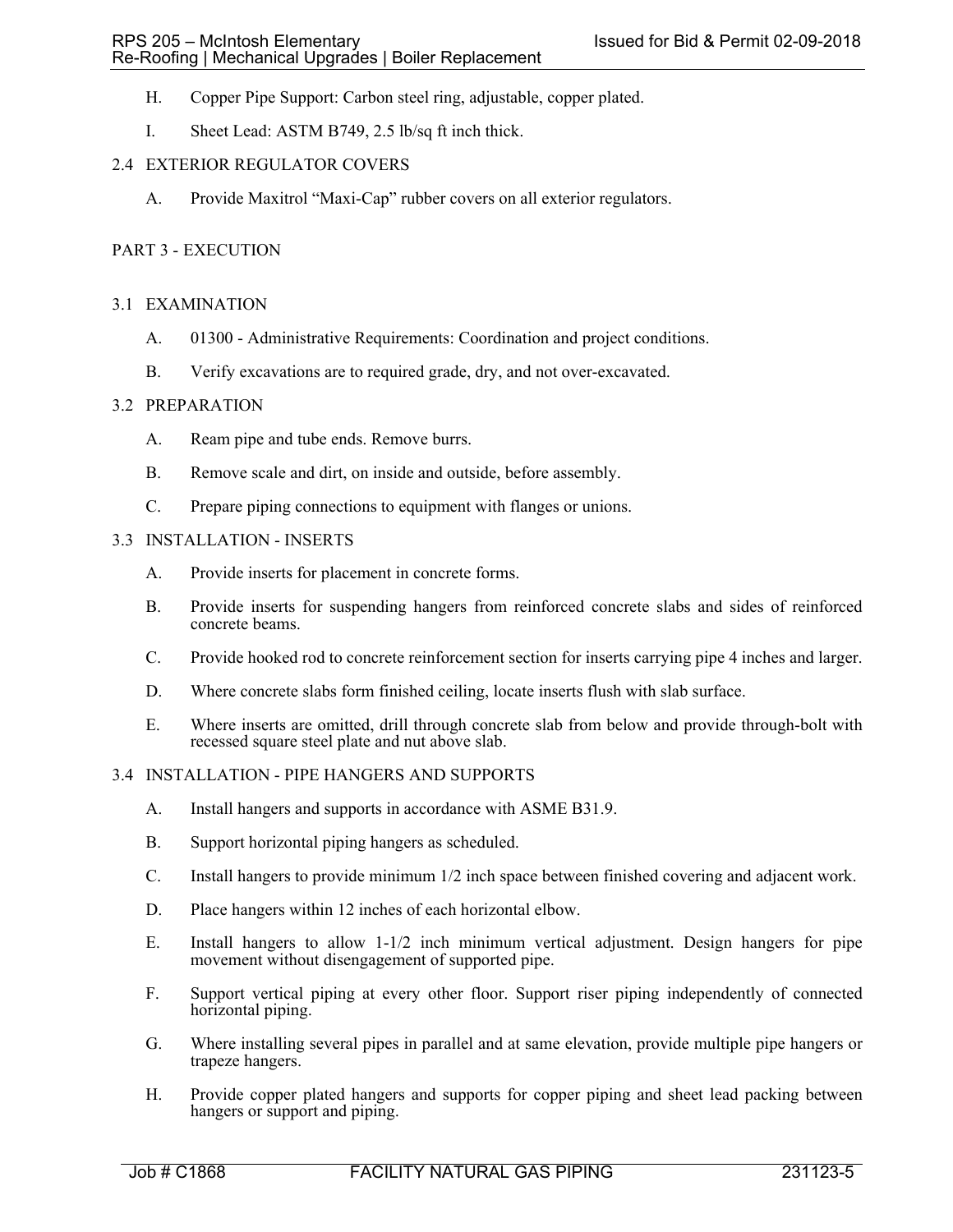- I. Prime coat exposed steel hangers and supports in accordance with Section 09 90 00.
- J. Provide clearance in hangers and from structure and other equipment for installation of insulation and access to valves and fittings.

# 3.5 INSTALLATION - ABOVE GROUND PIPING SYSTEMS

- A. Install natural gas piping in accordance with NFPA 54.
- B. Provide non-conducting dielectric connections wherever jointing dissimilar metals.
- C. Route piping in orderly manner and maintain gradient.
- D. Install piping to conserve building space and not interfere with use of space.
- E. Group piping whenever practical at common elevations.
- F. Install piping to allow for expansion and contraction without stressing pipe, joints, or connected equipment.
- G. Sleeve pipe passing through partitions, walls and floors. Refer to Section 23 05 29.
- H. Install firestopping at fire rated construction perimeters and openings containing penetrating sleeves and piping.
- I. Provide clearance for installation of insulation and access to valves and fittings.
- J. Provide access where valves and fittings are not exposed.
- K. Where pipe support members are welded to structural building framing, scrape, brush clean, weld, and apply one coat of zinc rich primer.
- L. Provide support for utility meters in accordance with requirements of utility company.
- M. Install vent piping from gas pressure reducing valves to outdoors and terminate in weatherproof hood.
- N. Prepare pipe, fittings, supports, and accessories not pre-finished, ready for finish painting. Refer to Section  $\dot{0}99000$ .
- O. Install identification on piping systems including underground piping. Refer to Section 23 05 53.
- P. Install valves with stems upright or horizontal, not inverted.
- Q. Protect piping systems from entry of foreign materials by temporary covers, completing sections of the Work, and isolating parts of completed system.
- R. Install gas pressure regulator with tee fitting between regulator and upstream shutoff valve. Cap or plug one opening of tee fitting.
- S. Install gas pressure regulator with tee fitting not less than 10 pipe diameters downstream of regulator. Cap or plug one opening of tee fitting.
- T. Install gas pressure regulator with independent vent full size opening on regulator and terminate outdoors.
- U. Provide new gas service complete with gas meter and regulators. Provide regulators on each line serving gravity type appliances, sized in accordance with equipment.
- V. All gas piping within walls shall be welded, not screwed.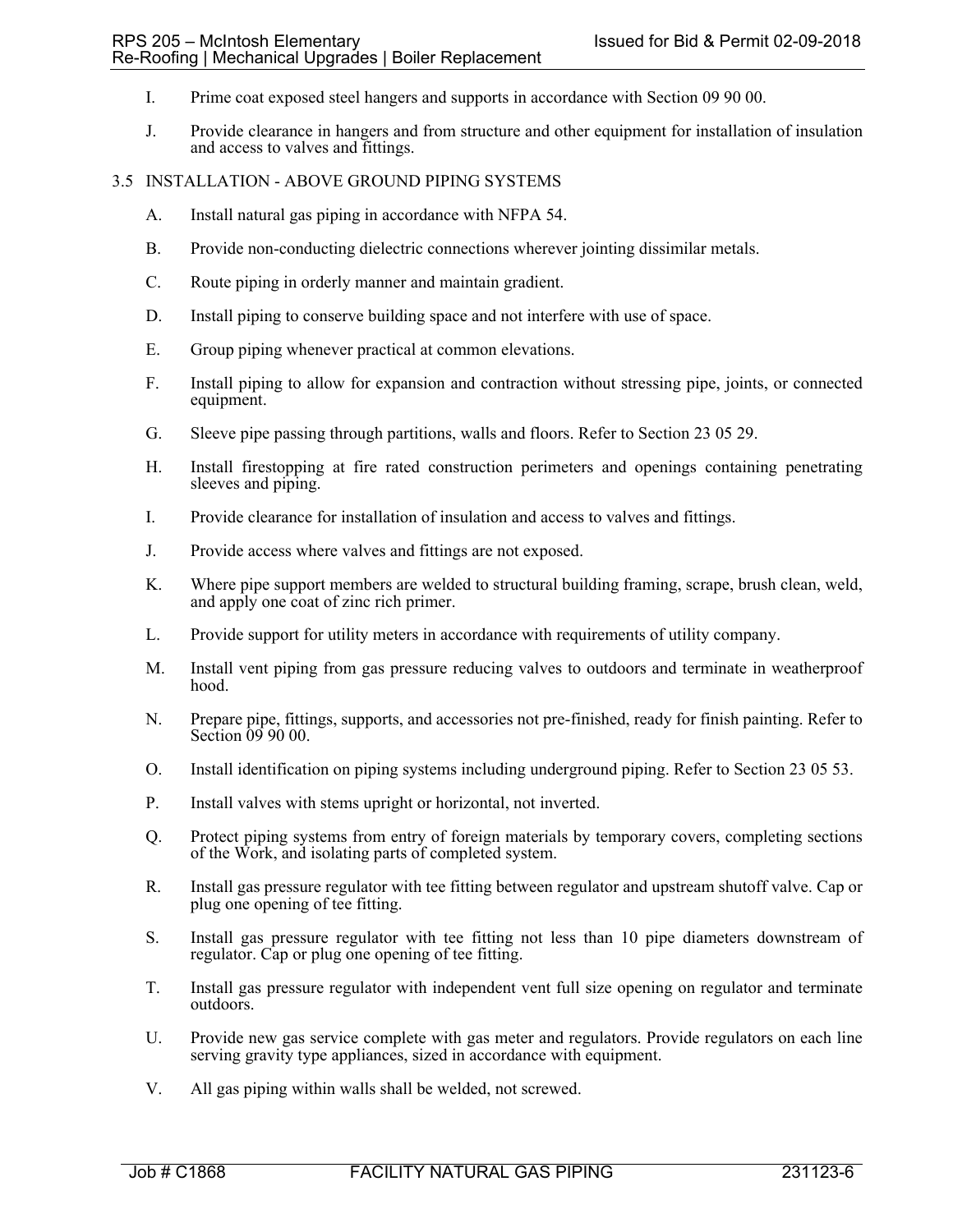W. All exterior gas piping shall be scraped, primed, and painted with two (2) coats of oil based yellow paint specifically made for exterior metal applications.

### 3.6 FIELD QUALITY CONTROL

- A. Pressure test natural gas piping in accordance with NFPA 54.
- B. Inspect, test and purge gas piping in accordance with applicable code.
- C. When pressure tests do not meet specified requirements, remove defective work, replace and retest.

END OF SECTION 231123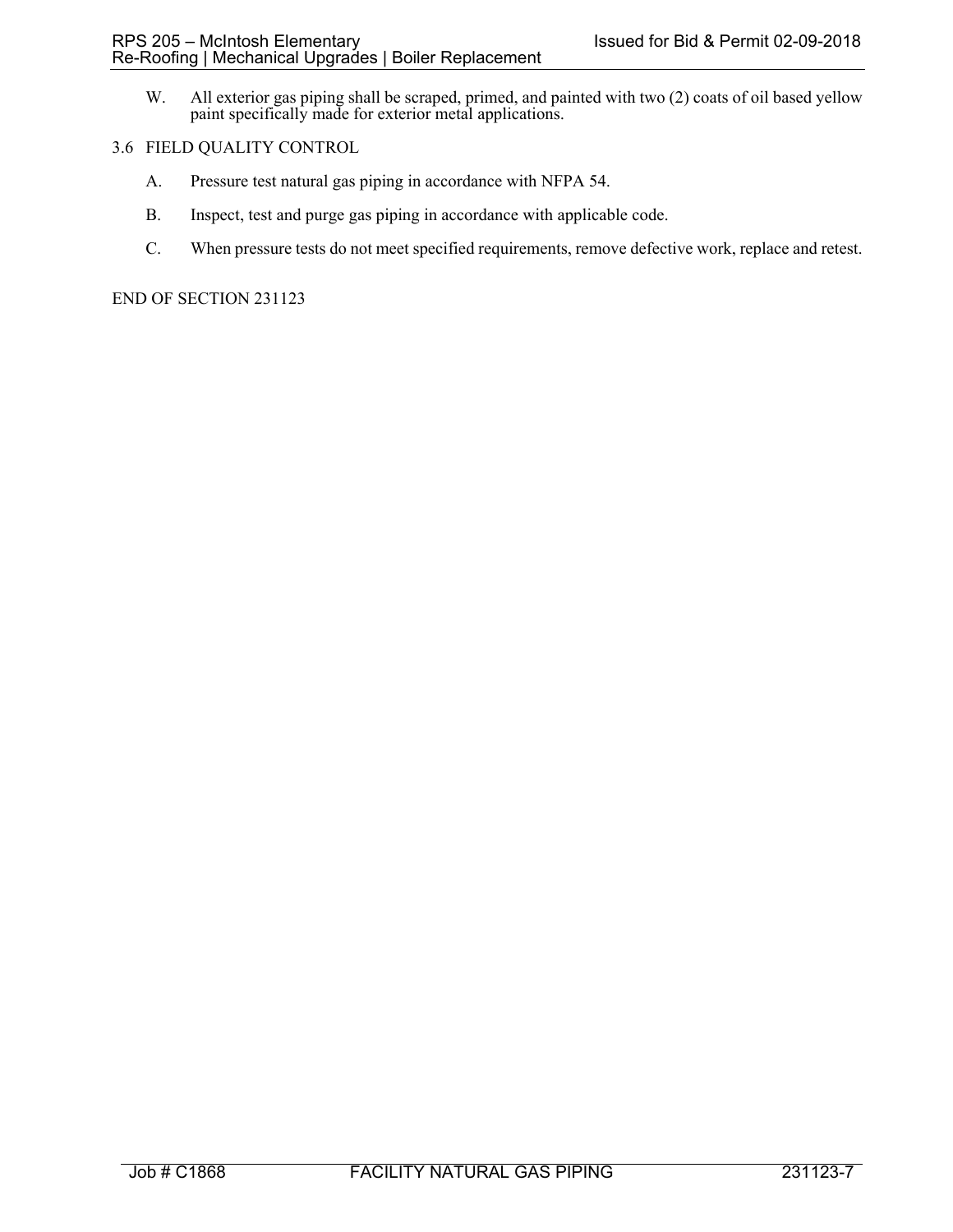## SECTION 232113 - HYDRONIC PIPING

PART 1 - GENERAL

### 1.1 SUMMARY

- A. Section Includes:
	- 1. Heating water piping, above ground.
	- 2. Equipment drains and over flows.<br>3. Unions and flanges.
	- 3. Unions and flanges.<br>4. Pine hangers and suit
	- 4. Pipe hangers and supports.<br>5. Valves.
	- Valves.

### B. Related Sections:

- 1. Section 23 05 16 Expansion Fittings and Loops for HVAC Piping: Product and execution requirements for expansion compensation devices use in heating and cooling piping systems.
- 2. Section 23 05 29 Hangers and Supports for HVAC Piping and Equipment: Product requirements for pipe hangers and supports, sleeves, and firestopping for placement by this section.
- 3. Section 23 05 53 Identification for HVAC Piping and Equipment: Product requirements for pipe identification for placement by this section.
- 4. Section 23 07 00 HVAC Insulation: Product requirements for Piping Insulation for placement by this section.
- 5. Section 23 21 16 Hydronic Piping Specialties: Product and execution requirements for piping specialties used in heating and cooling piping systems.
- 6. Section 23 21 23 Hydronic Pumps: Product and execution requirements for pumps used in heating and cooling piping systems.
- 7. Section 23 25 00 HVAC Water Treatment: Product and execution requirements for cleaning and chemical treatment of heating and cooling piping systems.

#### 1.2 REFERENCES

- A. American Society of Mechanical Engineers:
	- 1. ASME B16.3 Malleable Iron Threaded Fittings.
	- 2. ASME B16.4 Gray Iron Threaded Fittings.<br>3. ASME B16.18 Cast Copper Alloy Solder J
	- ASME B16.18 Cast Copper Alloy Solder Joint Pressure Fittings.
	- 4. ASME B16.22 Wrought Copper and Copper Alloy Solder Joint Pressure Fittings.
	- 5. ASME B31.1 Power Piping.
	- 6. ASME B31.9 Building Services Piping.
	- ASME Section IX Boiler and Pressure Vessel Code Welding and Brazing Qualifications.
- B. ASTM International:
	- 1. ASTM A53/A53M Standard Specification for Pipe, Steel, Black and Hot-Dipped, Zinc-Coated, Welded and Seamless.
	- 2. ASTM A234/A234M Standard Specification for Piping Fittings of Wrought Carbon Steel and Alloy Steel for Moderate and High Temperature Service.
	- 3. ASTM A395/A395M Standard Specification for Ferritic Ductile Iron Pressure-Retaining Castings for Use at Elevated Temperatures.
	- 4. ASTM A536 Standard Specification for Ductile Iron Castings.<br>5. ASTM B32 Standard Specification for Solder Metal.
	- ASTM B32 Standard Specification for Solder Metal.
	- 6. ASTM B88 Standard Specification for Seamless Copper Water Tube.
	- ASTM B584 Standard Specification for Copper Alloy Sand Castings for General Applications.
	- 8. ASTM D1784 Standard Specification for Rigid Poly (Vinyl Chloride) (PVC) Compounds and Chlorinated Poly (Vinyl Chloride) (CPVC) Compounds.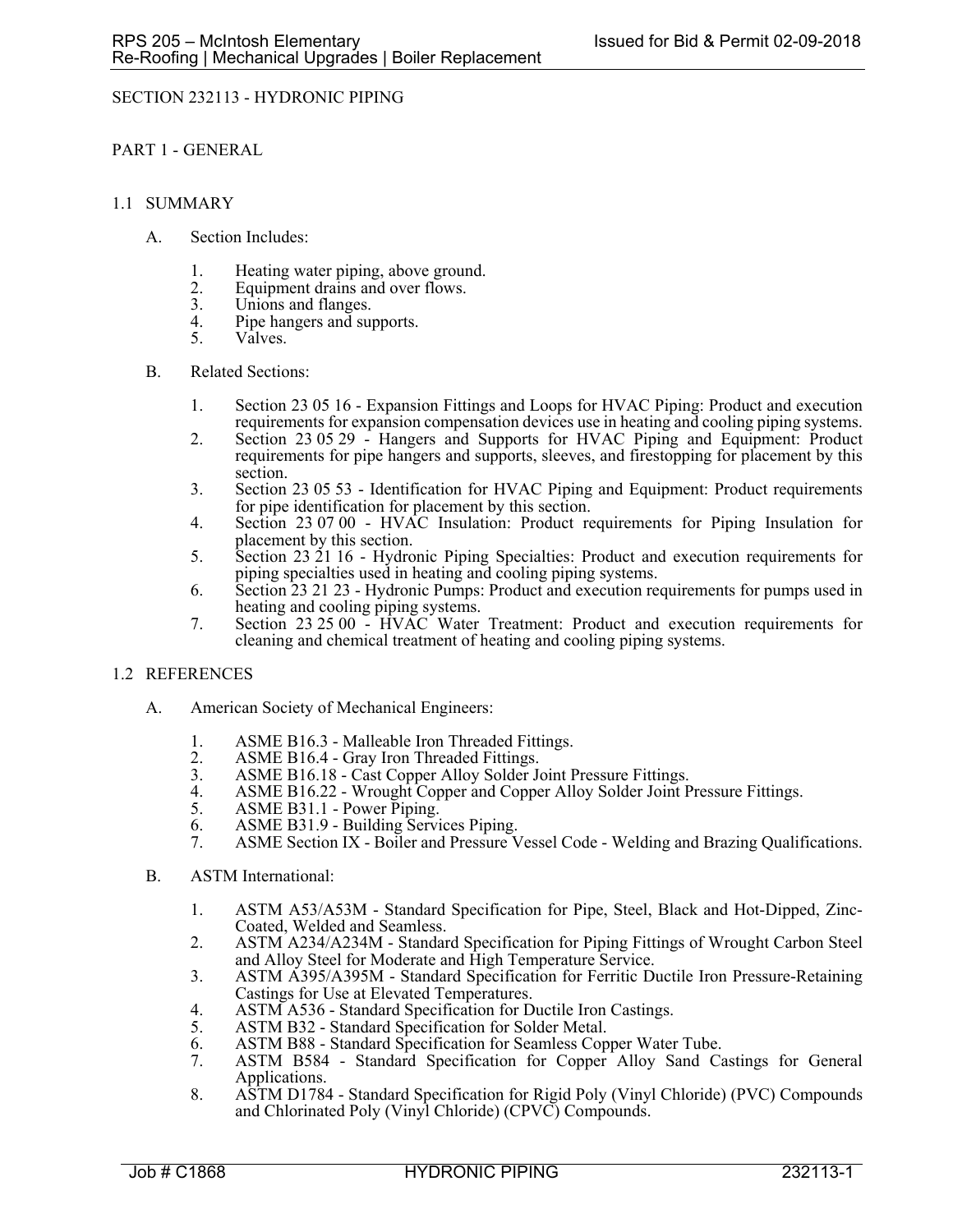- 9. ASTM D1785 Standard Specification for Poly (Vinyl Chloride) (PVC) Plastic Pipe, Schedules 40, 80, and 120.
- 10. ASTM D2235 Standard Specification for Solvent Cement for Acrylonitrile-Butadiene-Styrene (ABS) Plastic Pipe and Fittings.
- 11. ASTM D2241 Standard Specification for Poly (Vinyl Chloride) (PVC) Pressure-Rated Pipe (SDR Series).
- 12. ASTM D2310 Standard Classification for Machine-Made "Fiberglass" (Glass-Fiber-Reinforced Thermosetting-Resin) Pipe.
- 13. ASTM D2464 Standard Specification for Threaded Poly (Vinyl Chloride) (PVC) Plastic Pipe Fittings, Schedule 80.
- 14. ASTM D2466 Standard Specification for Poly (Vinyl Chloride) (PVC) Plastic Pipe Fittings, Schedule 40.
- 15. ASTM D2467 Standard Specification for Poly (Vinyl Chloride) (PVC) Plastic Pipe Fittings, Schedule 80.
- 16. ASTM D2564 Standard Specification for Solvent Cements for Poly (Vinyl Chloride) (PVC) Plastic Piping Systems.
- 17. ASTM D2661 Standard Specification for Acrylonitrile-Butadiene-Styrene (ABS) Schedule 40 Plastic Drain, Waste, and Vent Pipe and Fittings.
- 18. ASTM D2680 Standard Specification for Acrylonitrile-Butadiene-Styrene (ABS) and Poly (Vinyl Chloride) (PVC) Composite Sewer Piping.
- 19. ASTM D2751 Standard Specification for Acrylonitrile-Butadiene-Styrene (ABS) Sewer Pipe and Fittings.
- 20. ASTM D2846/D2846M Standard Specification for Chlorinated Poly(Vinyl Chloride) (CPVC) Plastic Hot- and Cold-Water Distribution Systems.
- 21. ASTM D2855 Standard Practice for Making Solvent-Cemented Joints with Poly (Vinyl Chloride) (PVC) Pipe and Fittings.
- 22. ASTM D3309 Standard Specification for Polybutylene (PB) Plastic Hot- and Cold-Water Distribution Systems.
- 23. ASTM F437 Standard Specification for Threaded Chlorinated Poly (Vinyl Chloride) (CPVC) Plastic Pipe Fittings, Schedule 80.
- 24. ASTM F439 Standard Specification for Socket-Type Chlorinated Poly (Vinyl Chloride) (CPVC) Plastic Pipe Fittings, Schedule 80.
- 25. ASTM F441/F441M Standard Specification for Chlorinated Poly (Vinyl Chloride) (CPVC) Plastic Pipe, Schedules 40 and 80.
- 26. ASTM F493 Standard Specification for Solvent Cements for Chlorinated Poly (Vinyl Chloride) (CPVC) Plastic Pipe and Fittings.
- 27. ASTM F708 Standard Practice for Design and Installation of Rigid Pipe Hangers.<br>28. ASTM F845 Standard Specification for Plastic Insert Fittings for Polybutyler
- 28. ASTM F845 Standard Specification for Plastic Insert Fittings for Polybutylene (PB) Tubing.
- 29. ASTM F876 Standard Specification for Crosslinked Polyethylene (PEX) Tubing.<br>30. ASTM F877 Standard Specification for Crosslinked Polyethylene (PEX) Plastic
- 30. ASTM F877 Standard Specification for Crosslinked Polyethylene (PEX) Plastic Hot-and Cold-Water Distribution Systems.
- 31. ASTM F1476 Standard Specification for Performance of Gasketed Mechanical Couplings for Use in Piping Applications.
- C. American Welding Society:
	- 1. AWS A5.8 Specification for Filler Metals for Brazing and Braze Welding.
	- 2. AWS D1.1 Structural Welding Code Steel.

## 1.3 SYSTEM DESCRIPTION

- A. Where more than one piping system material is specified, provide compatible system components and joints. Use non-conducting dielectric connections whenever jointing dissimilar metals in open systems.
- B. Provide flanges, union, and couplings at locations requiring servicing. Use unions, flanges, and couplings downstream of valves and at equipment or apparatus connections. Do not use direct welded or threaded connections to valves, equipment or other apparatus.
- C. Provide pipe hangers and supports in accordance with ASME B31.1.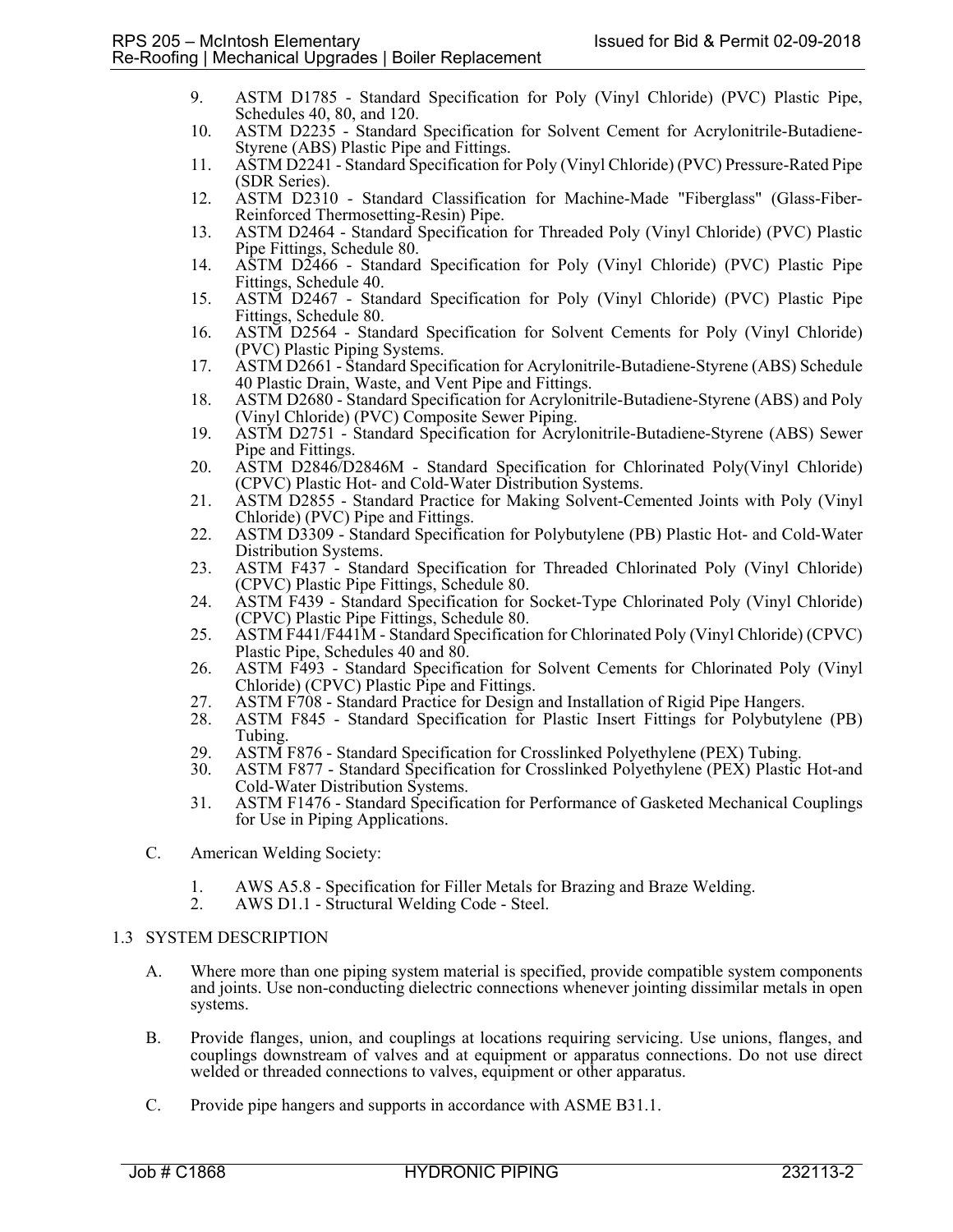- D. Use gate, ball or butterfly valves for shut-off and to isolate equipment, part of systems, or vertical risers.
- E. Use globe, ball or butterfly valves for throttling, bypass, or manual flow control services.
- F. Use spring loaded check valves on discharge of hot water, chilled water, or pumps.
- G. Use plug valves for throttling service. Use non-lubricated plug valves only when shut-off or isolating valves are also provided.
- H. Use butterfly valves in heating water systems, in chilled and condenser water systems in heating, chilled and condenser water systems interchangeably with gate and globe valves.
- I. Use only butterfly valves in chilled and condenser water systems for throttling and isolation service.
- J. Use only lug end butterfly valves.
- K. Use 3/4 inch ball valves with cap for drains at main shut-off valves, low points of piping, bases of vertical risers, and at equipment. Pipe to nearest floor drain.
- L. Flexible Connectors: Use at or near pumps motor driven equipment where piping configuration does not absorb vibration.

### 1.4 SUBMITTALS

- A. Section 01 33 00 Submittal Procedures: Submittal procedures.
- B. Shop Drawings: Shop Drawings: Submit pipe fabrication drawings, drawn to scale not smaller than 1/4 inch equals 1 foot, on drawing sheets same size as Contract Documents, indicating:
	- 1. Fabrication, assembly, and installation details, including plans, elevations, sections, details of components, and attachments to other work.
	- 2. Piping layout.
	- 3. Penetrations through fire rated and other walls.
	- 4. Terminal unit and coil installations.<br>5. Hangers and supports, including me
	- 5. Hangers and supports, including methods for building attachment, and vibration isolation.
- C. Product Data:
	- 1. Piping: Submit data on pipe materials, fittings, and accessories. Submit manufacturers catalog information.
	- 2. Valves: Submit manufacturers catalog information with valve data and ratings for each service.
	- 3. Hangers and Supports: Submit manufacturers catalog information including load capacity.

#### 1.5 CLOSEOUT SUBMITTALS

- A. Section 01 70 00 Execution and Closeout Requirements: Closeout procedures.
- B. Project Record Documents: Record actual locations of valves, equipment and accessories.
- C. Operation and Maintenance Data: Submit instructions for installation and changing components, spare parts lists, exploded assembly views.

# 1.6 QUALITY ASSURANCE

- A. Perform Work in accordance with ASME B31.1 code for installation of piping systems and ASME Section IX for welding materials and procedures.
- B. Perform Work in accordance with AWS D1.1 for welding hanger and support attachments to building structure.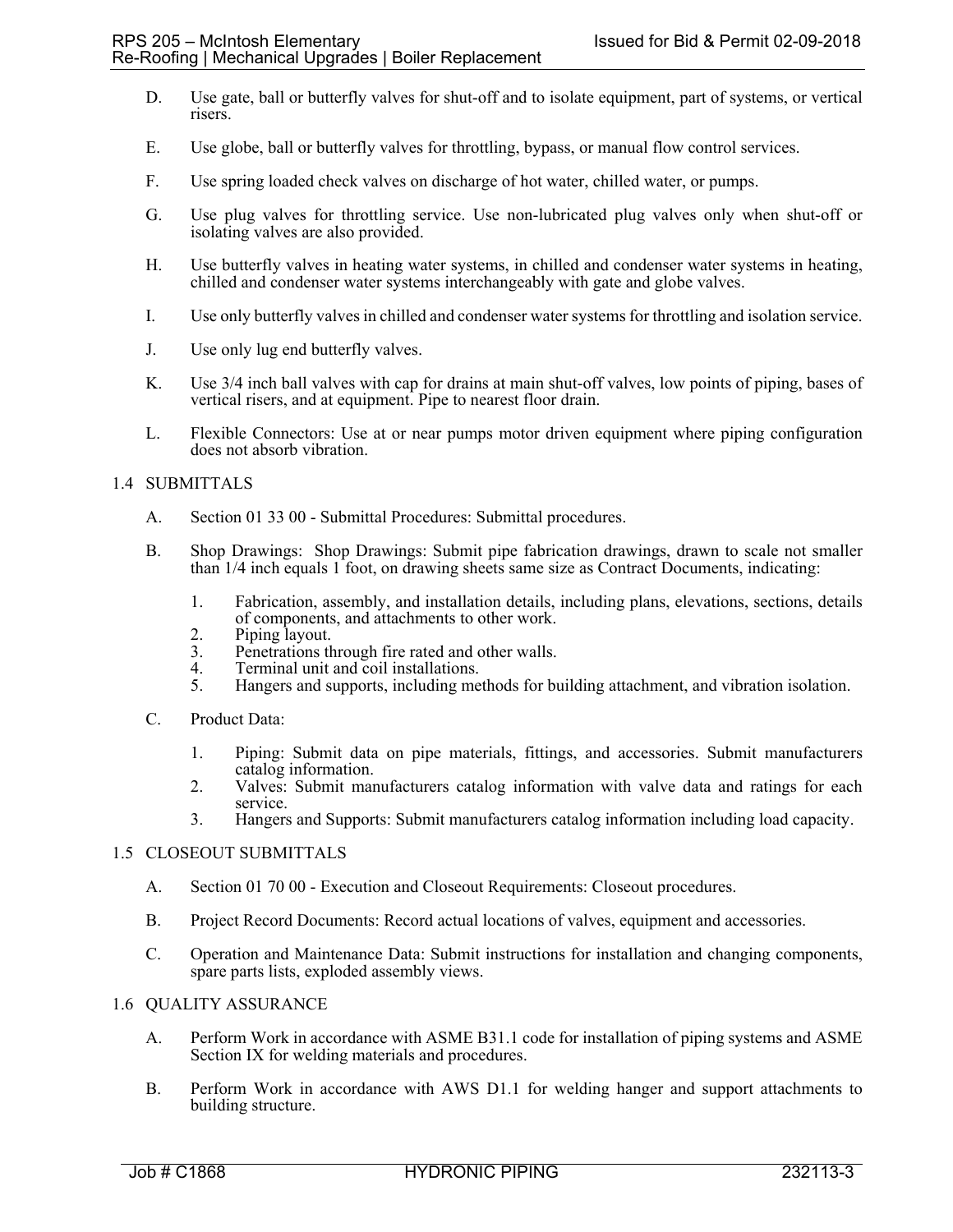C. Maintain one copy of each document on site.

## 1.7 QUALIFICATIONS

- A. Manufacturer: Company specializing in manufacturing products specified in this section with minimum three years documented experience.
- B. Fabricator or Installer: Company specializing in performing Work of this section with minimum three years documented experience.

### 1.8 DELIVERY, STORAGE, AND HANDLING

- A. Section 01 60 00 Product Requirements: Product storage and handling requirements.
- B. Accept valves on site in shipping containers with labeling in place. Inspect for damage.
- C. Provide temporary end caps and closures on piping and fittings. Maintain in place until installation.
- D. Protect piping systems from entry of foreign materials by temporary covers, completing sections of the Work, and isolating parts of completed system.

### 1.9 ENVIRONMENTAL REQUIREMENTS

- A. Section 01 60 00 Product Requirements.
- B. Do not install underground piping when bedding is wet or frozen.

### 1.10 FIELD MEASUREMENTS

A. Verify field measurements prior to fabrication.

### 1.11 COORDINATION

- A. Section 01 30 00 Administrative Requirements: Requirements for coordination.
- B. Coordinate trenching, excavating, bedding, and backfilling of buried piping systems.

## 1.12 EXTRA MATERIALS

- A. Section 01 70 00 Execution and Closeout Requirements: Spare parts and maintenance products.
- B. Furnish two packing kits for each size and valve type.

#### 1.13 REGULATORY REQUIREMENTS

- A. Conform to Health/Life Safety Code for Public Schools.
- B. Conform to (IMC) International Mechanical Code. (2015)
- C. Conform to (IBC) International Building Code. (2015)
- D. Conform to (IFC) International Fire Code, excluding Chapter 4. (2015)
- E. Conform to State of Illinois Plumbing Code. (2014)
- F. Conform to Illinois Accessibility Code. (71 IL Adm. Code 400)
- G. Conform to (IECC) International Energy Conservation Code. (2015)
- H. Conform to (IFGC) International Fuel Gas Code. (2015)
- I. Conform to (IPMC) International Property Maintenance Code. (2015)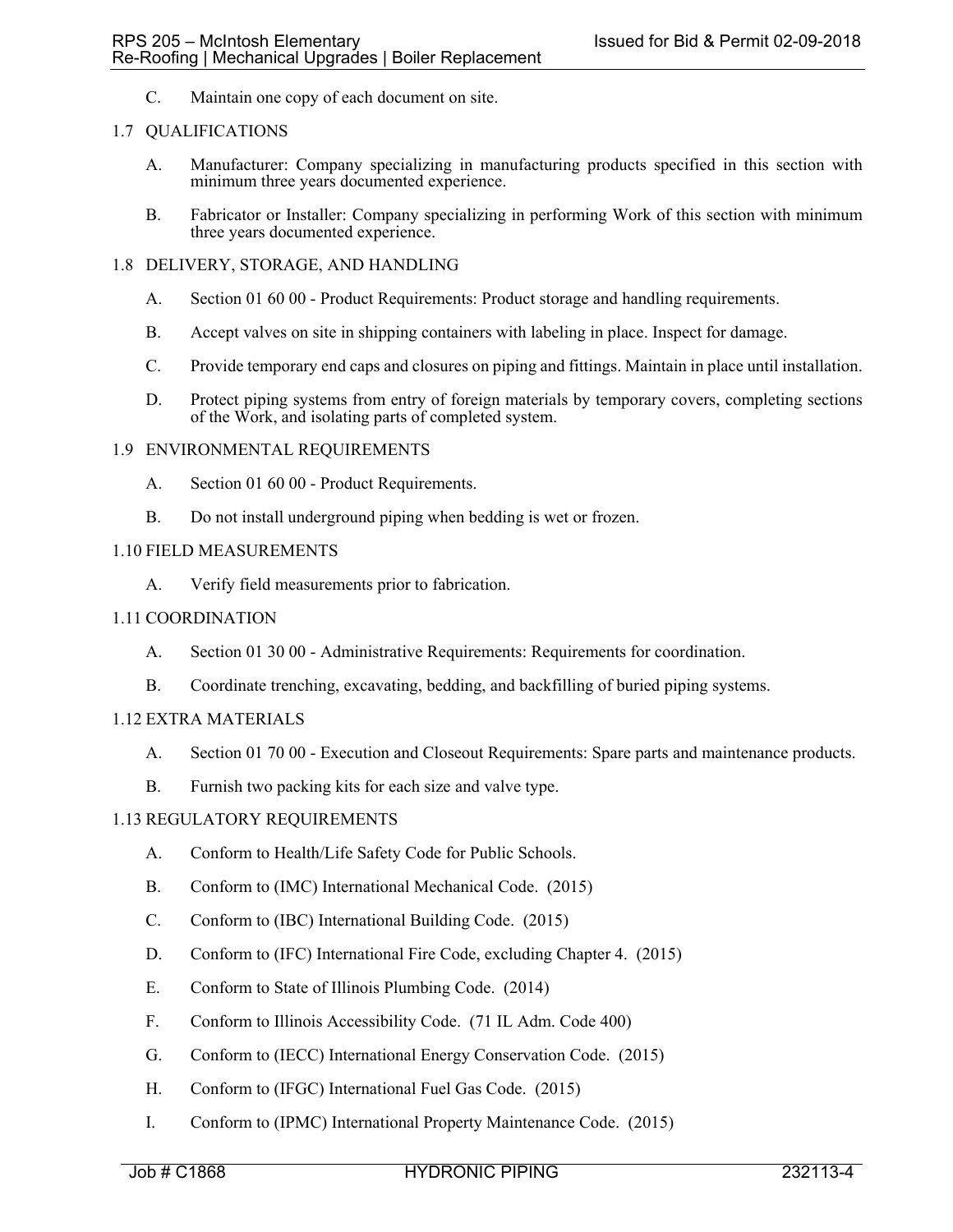- J. Conform to Illinois State Fire Marshal's Boiler and Pressure Vessel Safety. (41 IL Adm. Code 120)
- K. Conform to (ICC) International Code Council Reference Standards. (2015)
- L. Conform to (NFPA) National Fire Protection Association 70 National Electrical Code. (2014)
- M. Products: Listed and classified by Underwriter's Laboratories, Inc. as suitable for the purpose specified and indicated.

### PART 2 - PRODUCTS

### 2.1 HEATING WATER PIPING, ABOVE GROUND

- A. Steel Pipe: ASTM A53/A53M, Schedule 40, 0.375 inch wall for sizes 12 inch and larger, black.
	- 1. Fittings: ASME B16.3, malleable iron or ASTM A234/A234M, forged steel welding type.
	- 2. Joints: Threaded for pipe 2 inches and smaller; welded for pipe 2-1/2 inches and larger.
- B. Steel Pipe: ASTM A53/A53M, Schedule 40, 0.375 inch wall for sizes 12 inch and larger, black, rolled grooved ends.
	- 1. Fittings: ASTM A395/A395M and ASTM A536 ductile iron, grooved ends.<br>2. Joints: Grooved mechanical couplings meeting ASTM F1476.
	- Joints: Grooved mechanical couplings meeting ASTM F1476.
		- a. Housing Clamps: ASTM A395/A395M and ASTM A536 ductile iron, compatible with steel piping sizes, rigid or flexible type.
		- b. Gasket: Elastomer composition for operating temperature range from -30 degrees F to 230 degrees F.
		- c. Accessories: Steel bolts, nuts, and washers.
- C. Copper Tubing: ASTM B88, Type L, hard drawn.
	- 1. Fittings: ASME B16.18, cast brass, or ASME B16.22 solder wrought copper.
- D. Copper Tubing: ASTM B88, Type L, hard drawn, rolled grooved ends.
	- 1. Fittings: ASME B16.18 cast copper alloy, grooved ends.<br>2. Joints: Grooved mechanical couplings meeting ASTM F
	- Joints: Grooved mechanical couplings meeting ASTM F1476.
		- a. Housing Clamps: ASTM A395/A395M and ASTM A536 ductile iron, enamel coated, compatible with copper tubing sizes, to engage and lock designed to permit some angular deflection, contraction, and expansion.
		- b. Gasket: Elastomer composition for operating temperature range from -30 degrees F to 230 degrees F.
		- c. Accessories: Steel bolts, nuts, and washers.
- E. Copper Tubing: ASTM B88, Type L, hard drawn.
	- 1. Acceptable Manufacturers: Viega and Ridged-Propress.<br>2. Press Fittings: ASME B16.18, cast copper alloy or ASM
	- 2. Press Fittings: ASME B16.18, cast copper alloy or ASME B16.22, wrought.<br>3. Joints: Pressed by crimping tool.
	- Joints: Pressed by crimping tool.

#### 2.2 EQUIPMENT DRAINS AND OVERFLOWS

- A. Steel Pipe: ASTM A53/A53M Schedule 40, galvanized.
	- 1. Fittings: ASME B16.3, malleable iron or ASME B16.4, cast iron.<br>2. Joints: Threaded for pipe 2 inch and smaller; flanged for pipe 2-1/
	- 2. Joints: Threaded for pipe 2 inch and smaller; flanged for pipe 2-1/2 inches and larger.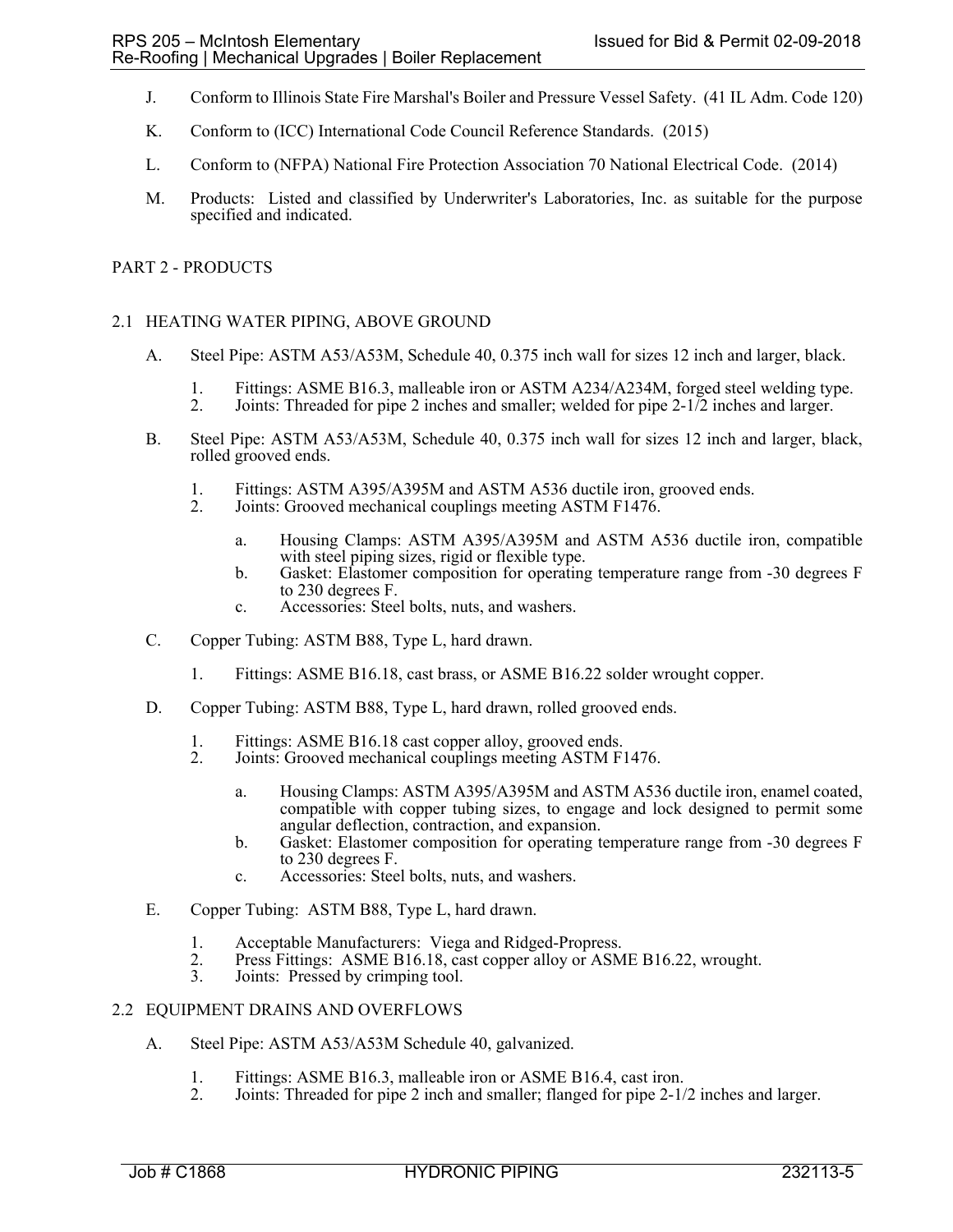- B. Copper Tubing: ASTM B88, Type K, hard drawn.
	- 1. Fittings: ASME B16.18, cast brass, or ASME B16.22 solder wrought copper.
	- 2. Joints: Solder, lead free, ASTM B32, 95-5 tin-antimony, or tin and silver, with melting range 430 to 535 degrees F.
- C. PVC Pipe: ASTM D1785, Schedule 40, or ASTM D2241, SDR 21 or 26, polyvinyl chloride (PVC) material.
	- 1. Fittings: ASTM D2466, Schedule 40, PVC.<br>2. Joints: ASTM D2855, solvent weld with AS
	- Joints: ASTM D2855, solvent weld with ASTM D2564 solvent cement.

### 2.3 UNIONS AND FLANGES

- A. Unions for Pipe 2 inches and Smaller:
	- 1. Ferrous Piping: Class 150, malleable iron, threaded.<br>2. Copper Piping: Class 150, bronze unions with solder
	- 2. Copper Piping: Class 150, bronze unions with soldered.
	- 3. Dielectric Connections: Union with galvanized or plated steel threaded end, copper solder end, water impervious isolation barrier.
	- 4. PVC Piping: PVC.
- B. Flanges for Pipe 2-1/2 inches and Larger:
	- 1. Ferrous Piping: Class 150, forged steel, slip-on flanges.<br>2. Copper Piping: Class 150, slip-on bronze flanges.
	- 2. Copper Piping: Class 150, slip-on bronze flanges.
	- 3. PVC Piping: PVC flanges.
	- 4. Gaskets: 1/16 inch thick preformed neoprene gaskets.

# 2.4 GATE VALVES

- A. Manufacturers:
	- 1. Milwaukee Valve Company.<br>2. NIBCO, Inc.
	- 2. NIBCO, Inc.<br>3. Stockham Va
	- 3. Stockham Valves & Fittings.<br>4. Apollo.
	- 4. Apollo.<br>5. Or appre
	- Or approved as equal.

# 2.5 GLOBE VALVES

- A. Manufacturers:
	- 1. Milwaukee Valve Company.<br>2. NIBCO, Inc.
	- 2. NIBCO, Inc.<br>3. Stockham Va
	- 3. Stockham Valves & Fittings.<br>4. Apollo. 4. Apollo.
- 5. Or approved as equal.

## 2.6 BALL VALVES

- A. Manufacturers: (use only full port ball valves)
	- 1. Milwaukee Valve Company.
	- 2. NIBCO, Inc.<br>3. Stockham Va
	- Stockham Valves & Fittings.
	- 4. Apollo.<br>5. Or appre
	- Or approved as equal.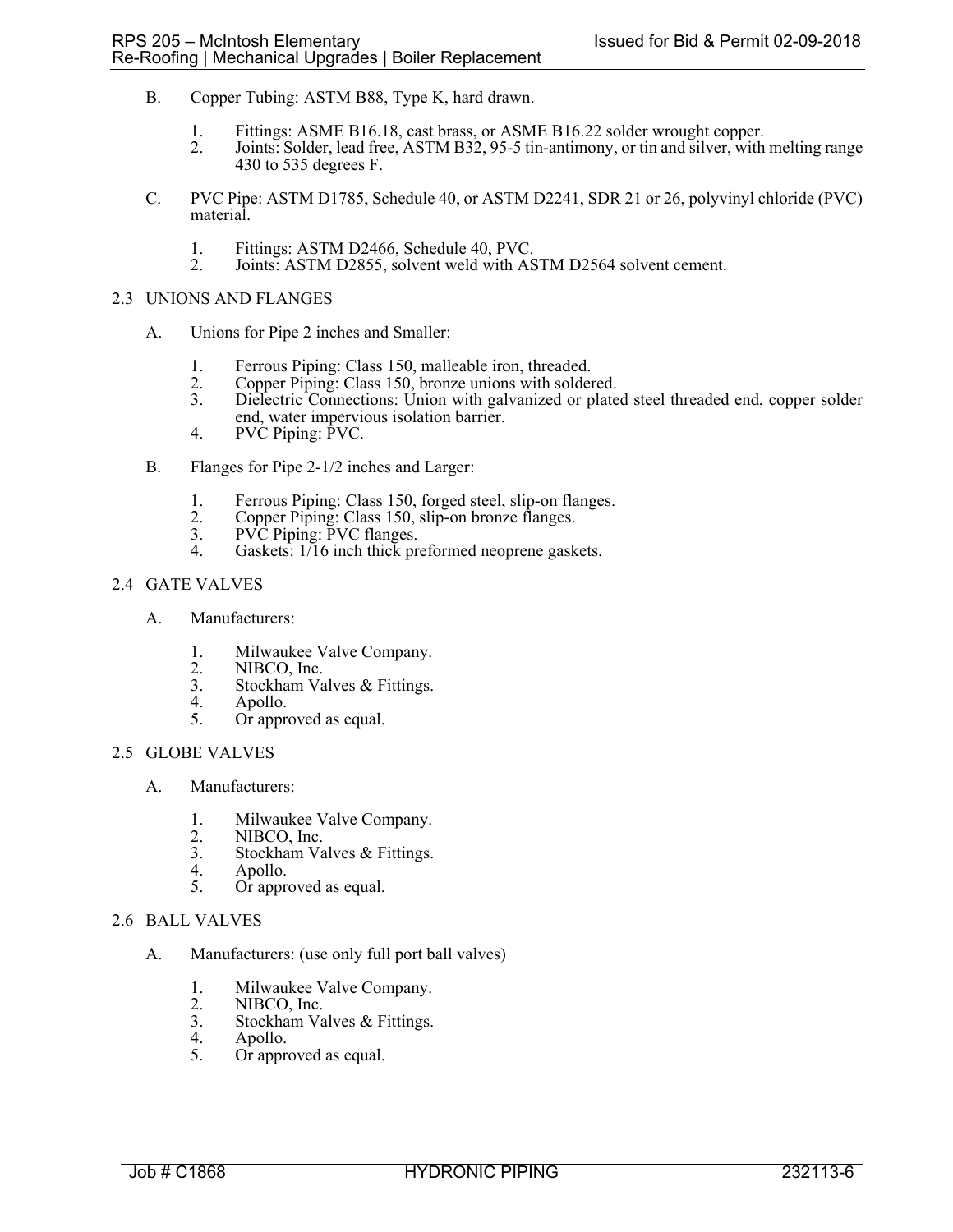# 2.7 BUTTERFLY VALVES

- A. Manufacturers: (use only full lug butterfly valves)
	- 1. Milwaukee Valve Company.<br>2. NIBCO. Inc.
	- 2. NIBCO, Inc.<br>3. Stockham Va
	- 3. Stockham Valves & Fittings.<br>4. Apollo.
	- 4. Apollo.<br>5. Or appre
	- Or approved as equal.

### 2.8 CHECK VALVES

- A. Horizontal Swing Check Valves:
	- 1. Manufacturers:
		- a. Crane Valve.<br>b. Milwaukee V
		- Milwaukee Valve Company.
		- c. NIBCO, Inc.
		- d. Stockham Valves & Fittings.
		- e. Apollo.<br>f. Or appro
		- Or approved as equal.
- B. Spring Loaded Check Valves:
	- 1. Manufacturers:
		- a. Milwaukee Valve.
		- b. NIBCO, Inc.
		- c. Stockham Valves & Fittings.<br>d. Apollo.
		- Apollo.
		- e. Or approved as equal.

## 2.9 PIPE HANGERS AND SUPPORTS

- A. Conform to ASME B31.1.
- B. Hangers for Pipe Sizes 1/2 to 1-1/2 inch: Malleable iron or Carbon steel, adjustable swivel, split ring.
- C. Hangers for Cold Pipe Sizes 2-1/2 inches and Larger: Carbon steel, adjustable, clevis.
- D. Hangers for Hot Pipe Sizes 2 to 4 inches: Carbon steel, adjustable, clevis.
- E. Hangers for Hot Pipe Sizes 6 inches and Larger: Adjustable steel yoke, cast iron roll, double hanger.
- F. Multiple or Trapeze Hangers: Steel channels with welded spacers and hanger rods.
- G. Multiple or Trapeze Hangers for Hot Pipe Sizes 6 inches and Larger: Steel channels with welded spacers and hanger rods, cast iron roll.
- H. Wall Support for Pipe Sizes 3 inches and Smaller: Cast iron hooks.
- I. Wall Support for Pipe Sizes 4 inches and Larger: Welded steel bracket and wrought steel clamp.
- J. Wall Support for Hot Pipe Sizes 6 inches and Larger: Welded steel bracket and wrought steel clamp with adjustable steel yoke and cast iron roll.
- K. Vertical Support: Steel riser clamp.
- L. Floor Support for Cold Pipe: Cast iron adjustable pipe saddle, lock nut, nipple, floor flange, and concrete pier or steel support.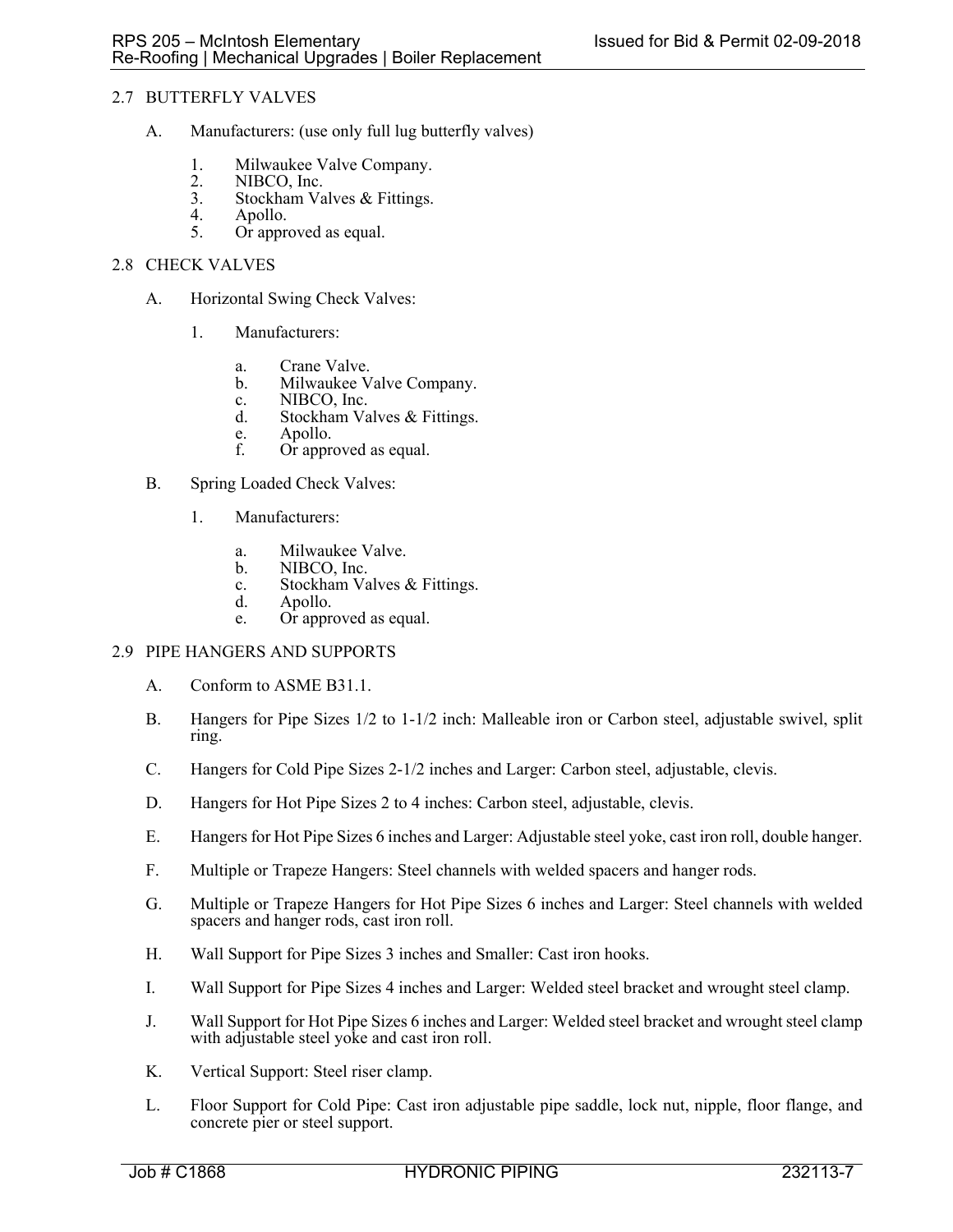- M. Floor Support for Hot Pipe 4 inches and Smaller: Cast iron adjustable pipe saddle, lock nut, nipple, floor flange, and concrete pier or steel support.
- N. Floor Support for Hot Pipe Sizes 6 inches and Larger: Adjustable cast iron roll and stand, steel screws, and concrete pier or steel support.
- O. Copper Pipe Support: Carbon steel rings, adjustable, copper plated.
- P. Hanger Rods: Mild steel threaded both ends, threaded one end, or continuous threaded.
- Q. Inserts: Malleable iron case of steel shell and expander plug for threaded connection with lateral adjustment, top slot for reinforcing rods, lugs for attaching to forms; size inserts to suit threaded hanger rods.

# PART 3 - EXECUTION

## 3.1 EXAMINATION

- A. Section 01 30 00 Administrative Requirements: Coordination and project conditions.
- B. Verify excavations are to required grade, dry, and not over-excavated.

### 3.2 PREPARATION

- A. Ream pipe and tube ends. Remove burrs. Bevel plain end ferrous pipe.
- B. Remove scale and dirt on inside and outside before assembly.
- C. Prepare piping connections to equipment with flanges or unions.
- D. Keep open ends of pipe free from scale and dirt. Protect open ends with temporary plugs or caps.
- E. After completion, fill, clean, and treat systems. Refer to Section 23 25 00.

#### 3.3 INSTALLATION - INSERTS

- A. Provide inserts for placement in concrete forms.
- B. Provide inserts for suspending hangers from reinforced concrete slabs and sides of reinforced concrete beams.
- C. Provide hooked rod to concrete reinforcement section for inserts carrying pipe 4 inches and larger.
- D. Where concrete slabs form finished ceiling, locate inserts flush with slab surface.
- E. Where inserts are omitted, drill through concrete slab from below and provide through-bolt with recessed square steel plate and nut above slab.

## 3.4 INSTALLATION - PIPE HANGERS AND SUPPORTS

- A. Install in accordance with ASME B31.9.
- B. Support horizontal piping as scheduled.
- C. Install hangers to provide minimum 1/2 inch space between finished covering and adjacent work.
- D. Place hangers within 12 inches of each horizontal elbow.
- E. Use hangers with 1-1/2 inch minimum vertical adjustment. Design hangers for pipe movement without disengagement of supported pipe.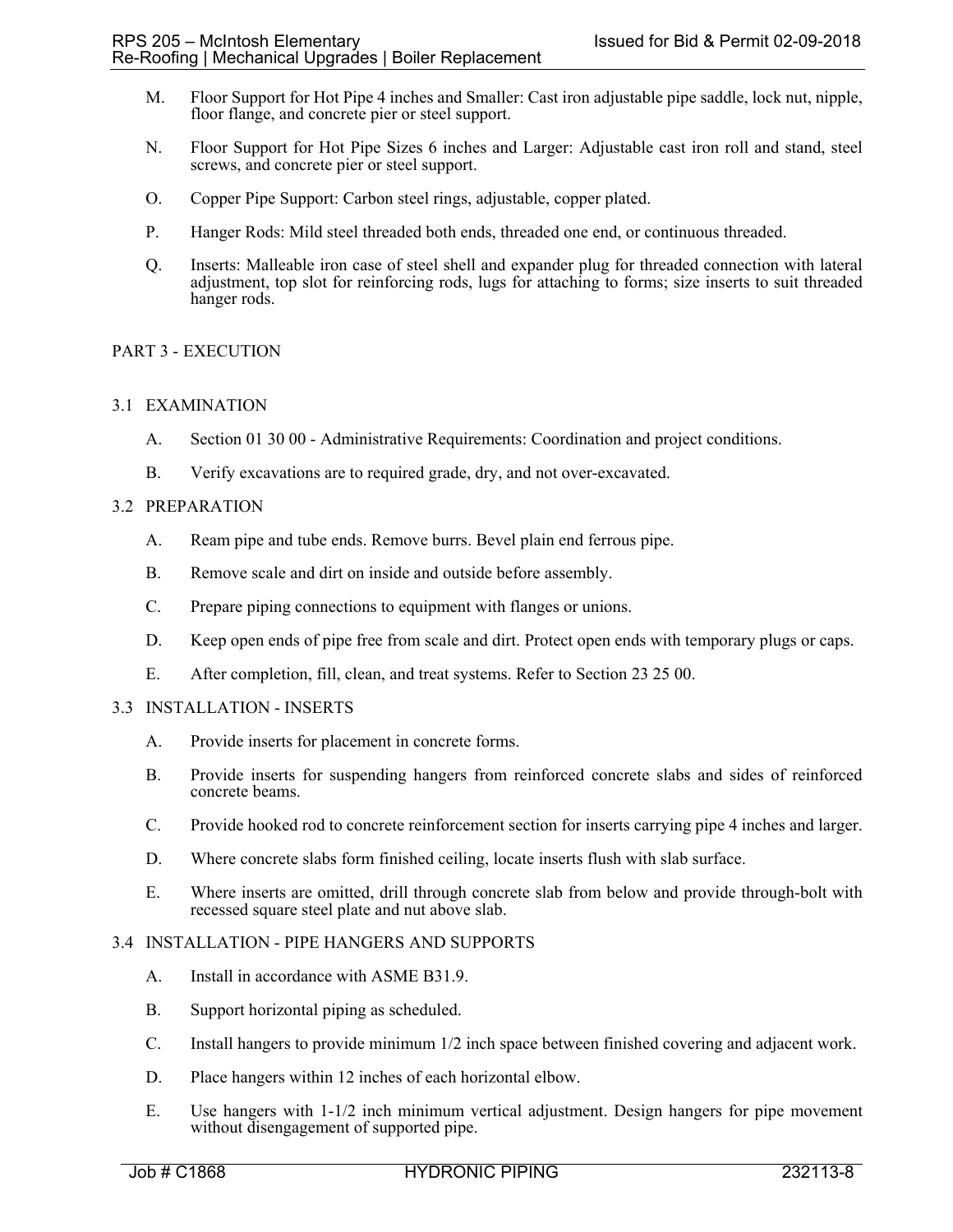- F. Support vertical piping at every other floor. Support riser piping independently of connected horizontal piping.
- G. Where installing several pipes in parallel and at same elevation, provide multiple pipe hangers or trapeze hangers.
- H. Provide copper plated hangers and supports for copper piping or sheet lead packing between hangers or support and piping.
- I. Provide clearance in hangers and from structure and other equipment for installation of insulation and access to valves and fittings.
- J. Install pipe hangers and supports in accordance with Section 23 05 29.

### 3.5 INSTALLATION - ABOVE GROUND PIPING SYSTEMS

- A. Install heating water piping in accordance with ASME B31.1.
- B. Route piping parallel to building structure and maintain gradient.
- C. Install piping to conserve building space, and not interfere with use of space.
- D. Group piping whenever practical at common elevations.
- E. Sleeve pipe passing through partitions, walls and floors. Refer to Section 23 05 29.
- F. Install firestopping at fire rated construction perimeters and openings containing penetrating sleeves and piping. Refer to Section 23 05 29.
- G. Install pipe identification in accordance with Section 23 05 53.
- H. Install piping to allow for expansion and contraction without stressing pipe, joints, or connected equipment. Refer to Section 23 05 16.
- I. Provide access where valves and fittings are not exposed. Coordinate size and location of access doors.
- J. Slope hydronic piping and arrange systems to drain at low points. Use eccentric reducers to maintain top of pipe aligned.
- K. Where pipe support members are welded to structural building framing, scrape, brush clean, and apply one coat of zinc rich primer to welds.
- L. Prepare unfinished pipe, fittings, supports, and accessories, ready for finish painting.
- M. Install valves with stems upright or horizontal, not inverted.
- N. Insulate piping and equipment.
- O. Provide chain operated valves for those that are higher than 7'-0" above the finished floor.

# END OF SECTION 232113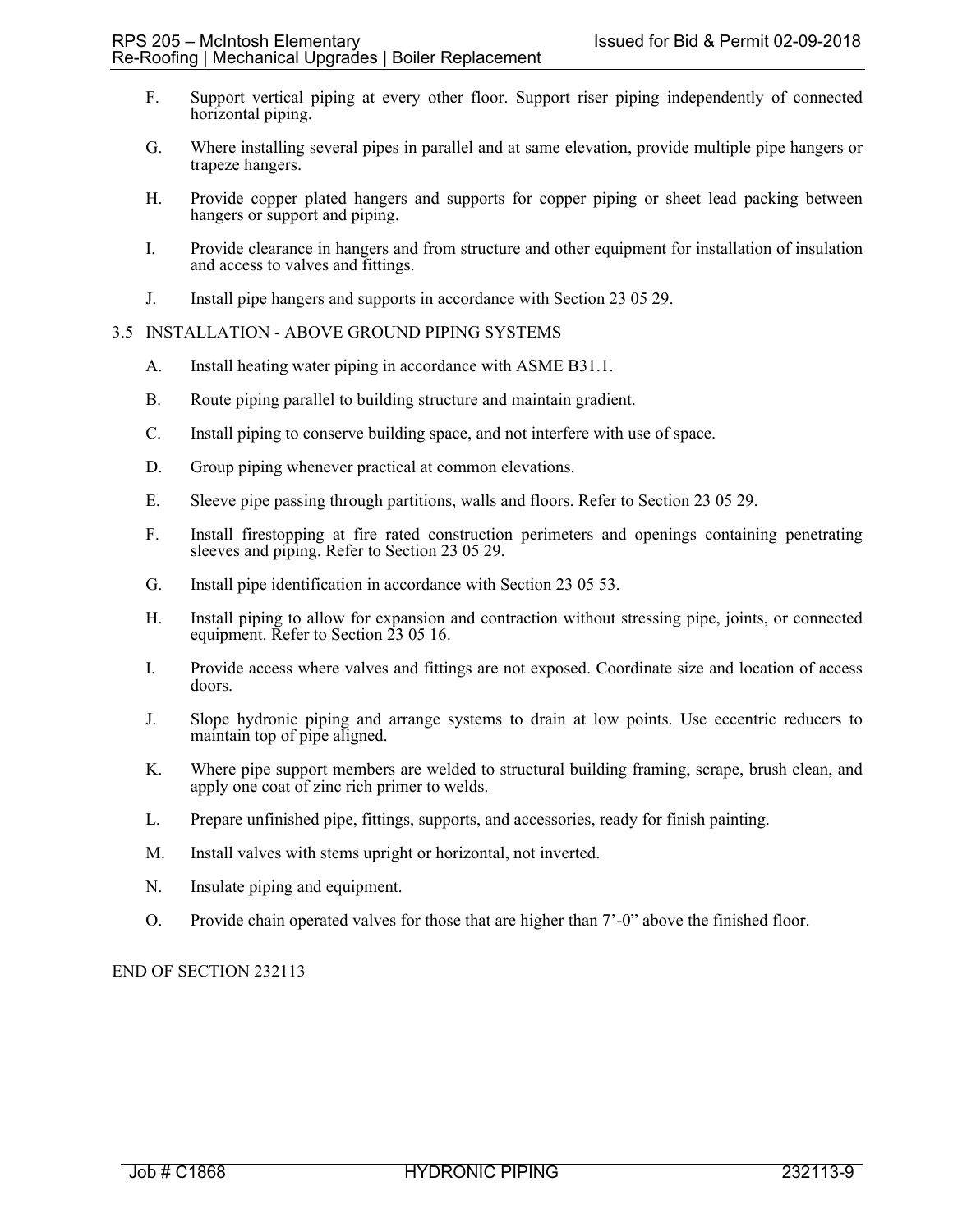# SECTION 232116 - HYDRONIC PIPING SPECIALTIES

### PART 1 - GENERAL

#### 1.1 SUMMARY

- A. Section Includes:
	- 1. Pressure gages.
	- 2. Pressure gage taps.<br>3. Thermometers.
	- 3. Thermometers.<br>4. Thermometer si
	- 4. Thermometer supports.<br>5. Test plugs.
	- Test plugs.
	- 6. Flexible connectors.
	- 7. Air vents.
	- 8. Strainers.<br>9. Pump suc
	- 9. Pump suction fittings.<br>10. Combination pump dis
	- Combination pump discharge valves.
	- 11. Flow controls.
	- 12. Relief valves.<br>13. Air separator.
	- 13. Air separator.<br>14. Expansion tan
	- Expansion tank.
- B. Related Sections:
	- 1. Section 23 21 13 Hydronic Piping: Execution requirements for piping connections to products specified by this section.
	- 2. Section 23 21 23 Hydronic Pumps: Execution requirements for piping connections to products specified by this section.

## 1.2 REFERENCES

- A. American Society of Mechanical Engineers:
	- 1. ASME B40.1 Gauges Pressure Indicating Dial Type Elastic Element.
	- 2. ASME Section VIII Boiler and Pressure Vessel Code Pressure Vessels.
- B. ASTM International:
	- 1. ASTM E1 Standard Specification for ASTM Thermometers.
	- 2. ASTM E77 Standard Test Method for Inspection and Verification of Thermometers.
- C. Underwriters Laboratories Inc.:
	-
	- 1. UL 393 Indicating Pressure Gauges for Fire-Protection Service. 2. UL 404 Gauges, Indicating Pressure, for Compressed Gas Service.

#### 1.3 PERFORMANCE REQUIREMENTS

A. Flexible Connectors: Provide at or near pumps and other motorized equipment where piping configuration does not absorb vibration.

## 1.4 SUBMITTALS

- A. Section 01 33 00 Submittal Procedures: Submittal procedures.
- B. Product Data: Submit for manufactured products and assemblies used in this Project.
	- 1. Manufacturer's data and list indicating use, operating range, total range, accuracy, and location for manufactured components.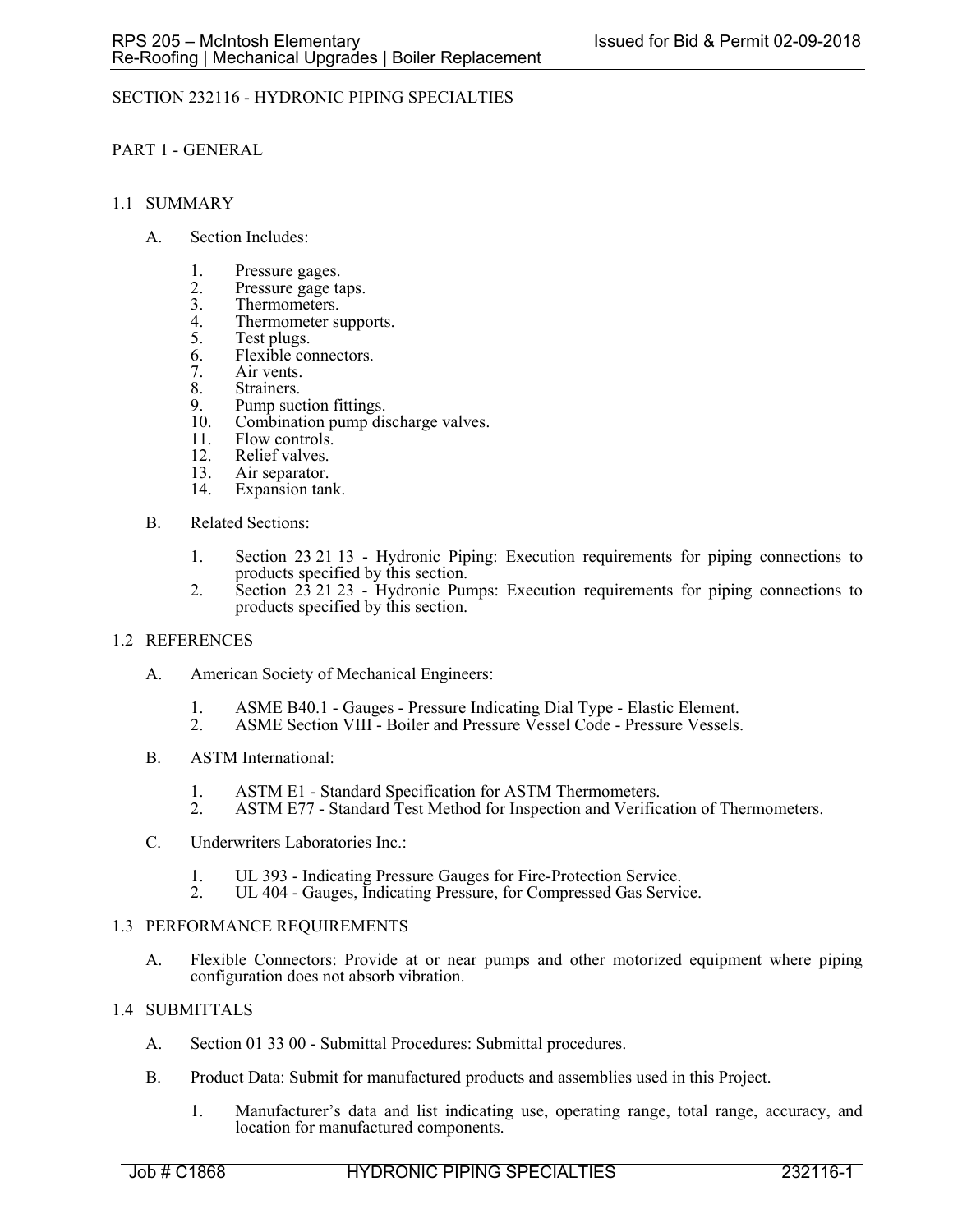- 2. Submit product description, model, dimensions, component sizes, rough-in requirements, service sizes, and finishes.
- 3. Submit schedule indicating manufacturer, model number, size, location, rated capacity, load served, and features for each piping specialty.
- 4. Submit electrical characteristics and connection requirements.
- C. Manufacturer's Installation Instructions: Submit hanging and support methods, joining procedures, application, selection, and hookup configuration. Include pipe and accessory elevations.
- D. Manufacturer's Certificate: Certify products meet or exceed specified requirements.

## 1.5 CLOSEOUT SUBMITTALS

- A. Section 01 70 00 Execution and Closeout Requirements: Closeout procedures.
- B. Project Record Documents: Record actual locations of actual locations of components and instrumentation.
- C. Operation and Maintenance Data: Submit instructions for calibrating instruments, installation instructions, assembly views, servicing requirements, lubrication instruction, and replacement parts list.

# 1.6 QUALIFICATIONS

- A. Manufacturer: Company specializing in manufacturing products specified in this section with minimum three years documented experience.
- B. Installer: Company specializing in performing Work of this section with minimum three years documented experience.

## 1.7 DELIVERY, STORAGE, AND HANDLING

- A. Section 01 60 00 Product Requirements: Product storage and handling requirements.
- B. Accept piping specialties on site in shipping containers with labeling in place. Inspect for damage.
- C. Provide temporary protective coating on cast iron and steel valves.
- D. Protect systems from entry of foreign materials by temporary covers, caps and closures, completing sections of the work, and isolating parts of completed system until installation.

## 1.8 ENVIRONMENTAL REQUIREMENTS

- A. Section 01 60 00 Product Requirements.
- B. Do not install instruments when areas are under construction, except rough in, taps, supports and test plugs.

#### 1.9 FIELD MEASUREMENTS

A. Verify field measurements before fabrication.

## 1.10 WARRANTY

A. Section 01 70 00 - Execution and Closeout Requirements: Product warranties and product bonds.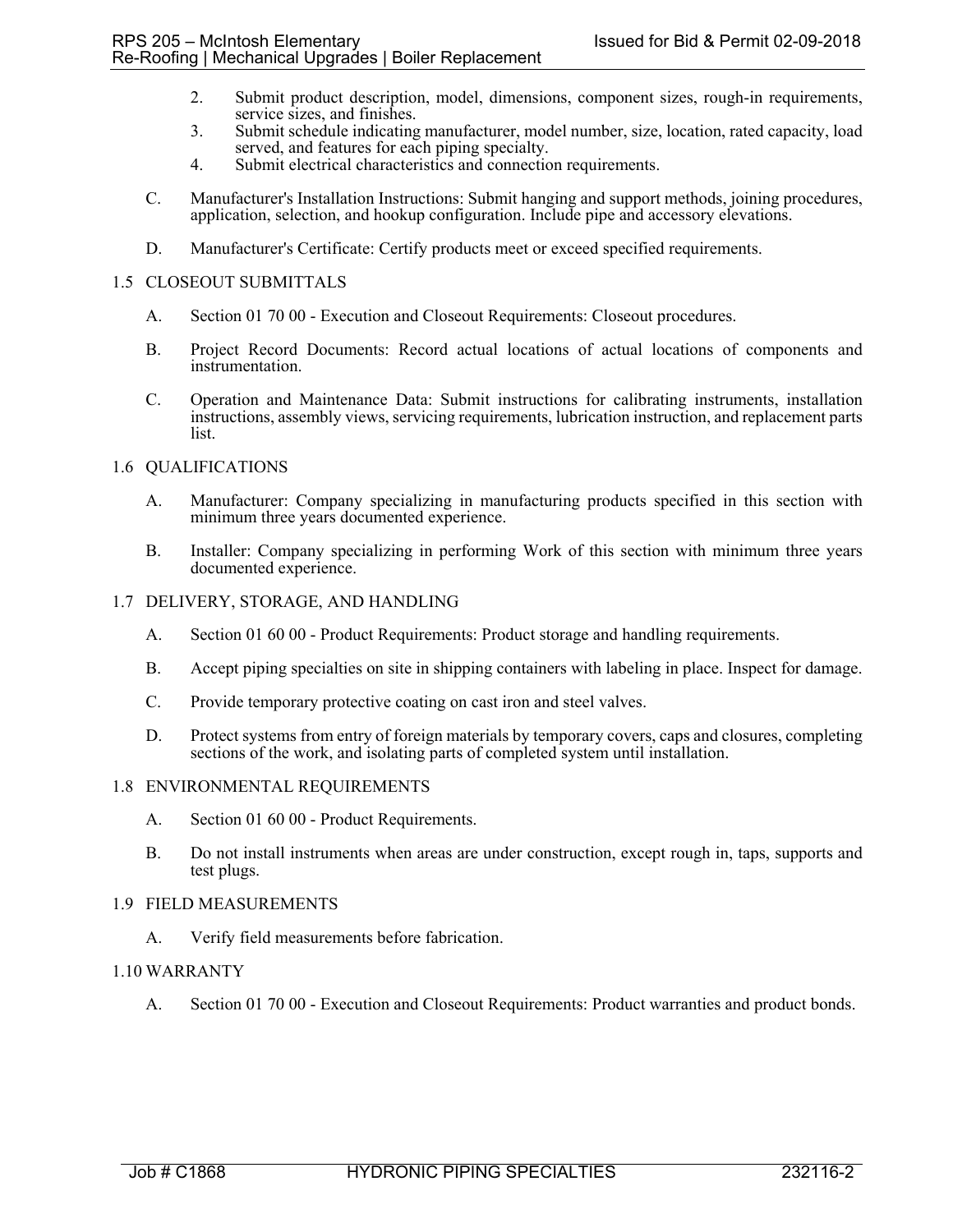# 1.11 REGULATORY REQUIREMENTS

- A. Conform to Health/Life Safety Code for Public Schools.
- B. Conform to (IMC) International Mechanical Code. (2015)
- C. Conform to (IBC) International Building Code. (2015)
- D. Conform to (IFC) International Fire Code, excluding Chapter 4. (2015)
- E. Conform to State of Illinois Plumbing Code. (2014)
- F. Conform to Illinois Accessibility Code. (71 IL Adm. Code 400)
- G. Conform to (IECC) International Energy Conservation Code. (2015)
- H. Conform to (IFGC) International Fuel Gas Code. (2015)
- I. Conform to (IPMC) International Property Maintenance Code. (2015)
- J. Conform to Illinois State Fire Marshal's Boiler and Pressure Vessel Safety. (41 IL Adm. Code 120)
- K. Conform to (ICC) International Code Council Reference Standards. (2015)
- L. Conform to (NFPA) National Fire Protection Association 70 National Electrical Code. (2014)
- M. Products: Listed and classified by Underwriter's Laboratories, Inc. as suitable for the purpose specified and indicated.

# PART 2 - PRODUCTS

## 2.1 HYDRONIC INDICATORS

- A. Manufacturers:
	- 1. Miljoco Corporation.
	- 2. Weiss Instruments.
	- 3. Moeller Instruments<br>4. Palmer Instrument.
	- Palmer Instrument.
	- 5. Or approved as equal.
- B. Gage: ASME B40.1 Grade A, accurate to 1%. Case to be 4.5" diameter, stem mounted, cast aluminum with stainless steel ring and unbreakable crystal. Indicator shall have recalibrator, compound scale calibrated both in PSI and feet from full vacuum to selected pressure. Maximum indicator pressure shall at minimum equal pump shut-off head (when system pressure is at relief valve setting) and shall exceed his minimum by no more than  $50$  psi.
- C. Manifold valve shall be spring return push-button manifold of rugged brass construction with ports for connection to system at indicated points and with test port connection for gauge calibration.
- D. Hydronic indicator system shall be attached to system piping with heavy bracket at convenient height to permit easy push-button operation and dial observation.

## 2.2 PRESSURE GAGES

- A. Manufacturers:
	- 1. Miljoco Corporation.<br>2. Weiss Instruments.
	- Weiss Instruments.
	- 3. Moeller Instruments.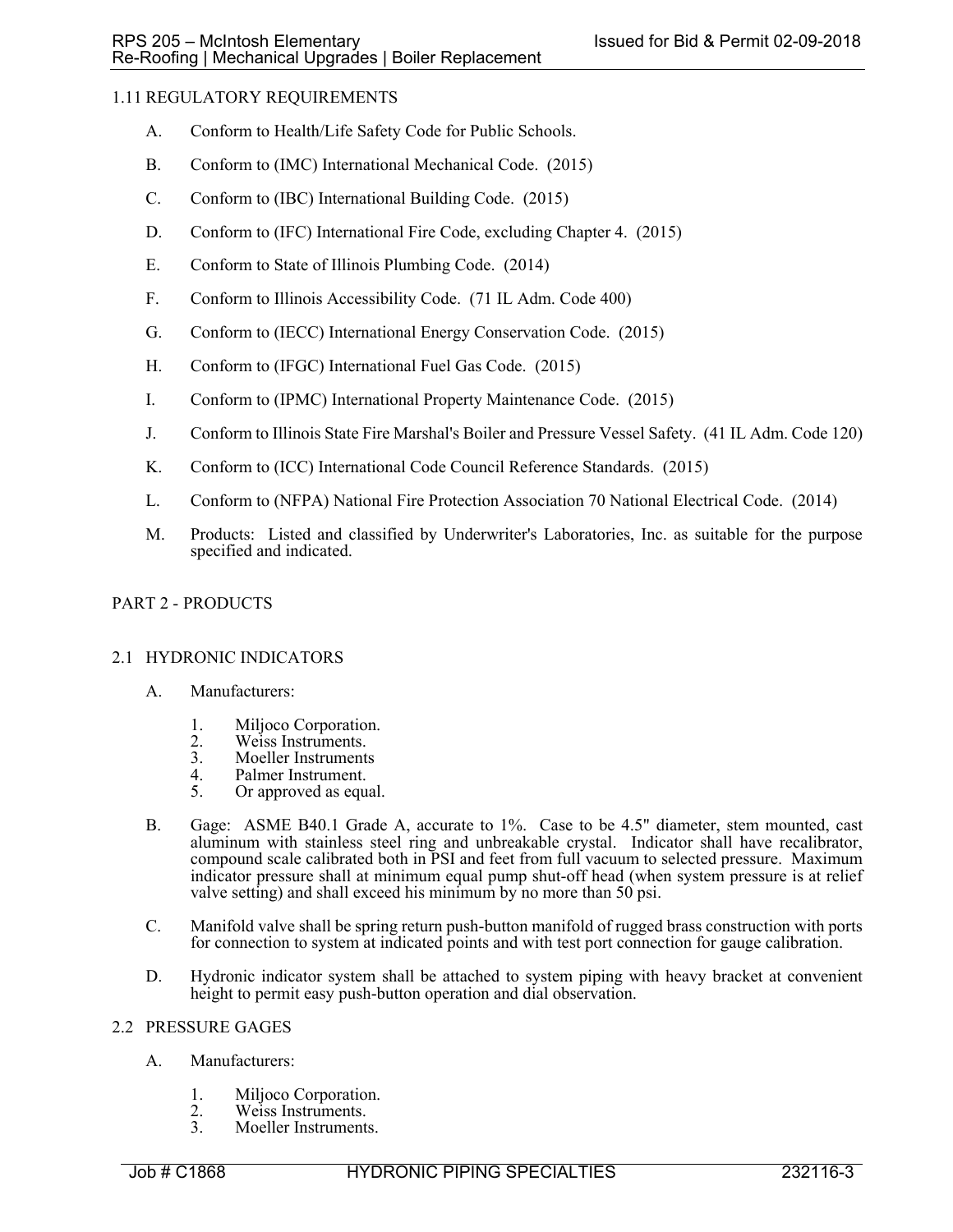- 
- 4. Palmer Instrument.<br>5. Or approved as equ Or approved as equal.
- B. Pressure Gage:
	- 1. Type: General use, ASME B40.1 Grade B, phosphor bronze bourdon tube, bottom connection.
	- 2. Case: Black finished drawn steel.
	- 3. Size: 2-1/2 inch diameter.<br>4. Mid-Scale Accuracy: Plus
	- 4. Mid-Scale Accuracy: Plus or minus two percent of range span.<br>5. Scale: White with black markings.
	- Scale: White with black markings.
	- 6. Range: Psi with equivalent kPa. Span to be two times the system operating pressure.
	- 7. Connection: Brass, 1/4 inch NPT.

# C. Pressure Gage Tappings:

- 1. Ball Valve: Lever handle, brass 1/4 inch NPT for maximum 150 psig.<br>2. Needle Valve: Brass, 1/4 NPT for minimum 150 psig.
- Needle Valve: Brass, 1/4 NPT for minimum 150 psig.
- 
- 3. Syphon: Steel, Schedule 40, 1/4 inch angle or straight pattern. 4. Snubber: Brass bushing, 1/4 inch NPT with corrosion resistant porous metal disc. Disc material shall be suitable for fluid served and rated pressure.

# 2.3 STEM TYPE THERMOMETERS

- A. Manufacturers:
	- 1. Miljoco Corporation.<br>2. Weiss Instruments.
	- Weiss Instruments.
	- 3. Moeller Instruments.<br>4. Palmer Instrument.
	- 4. Palmer Instrument.<br>5. Or approved as equal
	- Or approved as equal.

## B. Thermometer

- 1. Case: Nine inch die cast aluminum with hard power coated finish.
- 2. Adjustable Joint: Finished to match case, 180-degree adjustment in vertical plane, 360 degree adjustment in horizontal plane, with locking device.
- 3. Tube: Non-toxic organic spirit-filled glass tube with magnifying lens.
- 4. Scale: Aluminum with white finish and black markings.<br>5. Stem: Aluminum or brass.
- Stem: Aluminum or brass.

## 2.4 THERMOMETER SUPPORTS

- A. Socket: Brass separable sockets for thermometer stems with or without extensions as required, and with cap and cable when required.
- B. Flange: 3 inch outside diameter reversible flange, designed to fasten to sheet metal air ducts, with aluminum perforated stem.

# 2.5 TEST PLUGS

- A. Test Plug: 1/4 inch or 1/2 inch brass or stainless steel fitting and cap for receiving 1/8 inch outside diameter pressure or temperature probe with Nordel core for temperatures up to 350 degrees F. Viton core for temperatures up to 400 degrees F. Extend as required to be accessible with insulated pipe.
- B. Test Kit: Carrying case, internally padded and fitted containing one 2-1/2 inch diameter pressure gages, one gage adapter with 1/8 inch probe, two 1-1/2 inch dial thermometers.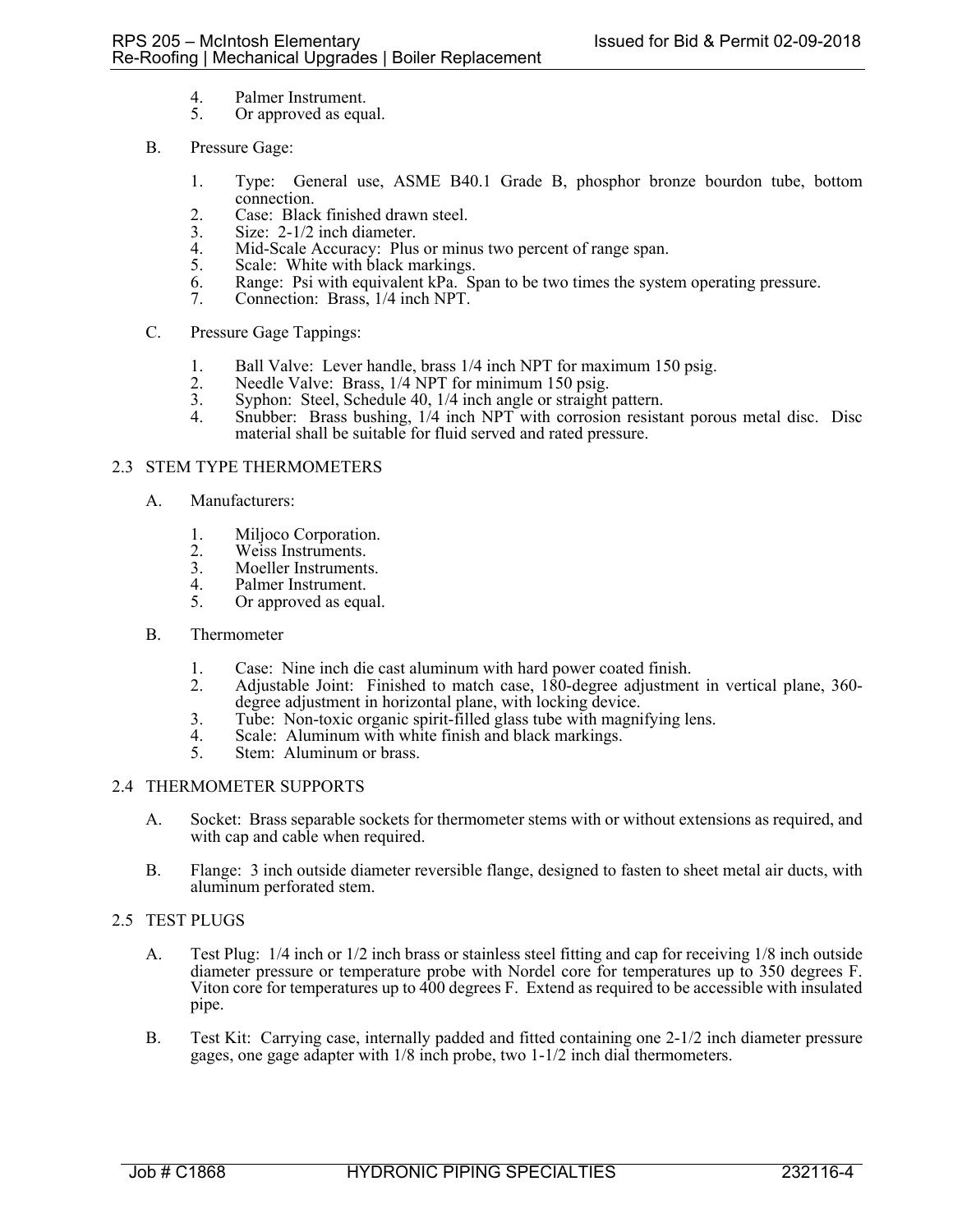# 2.6 AIR VENTS

- A. Manual Type: Short vertical sections of 2 inch diameter pipe to form air chamber, with 1/8 inch brass needle valve at top of chamber.
- B. Float Type:
	- 1. Manufacturers:
		- a. Bell & Gossett, ITT.
		- b. Armstrong.
		- c. Taco.
		- d. Or approved as equal.
	- 2. Brass or semi-steel body, copper, polypropylene, or solid non-metallic float, stainless steel valve and valve seat; suitable for system operating temperature and pressure; with isolating valve.
	- 3. High Capacity: Cast iron body and cover, float, bronze pilot valve mechanism suitable for system operating temperature and pressure; with isolating valve.

## 2.7 STRAINERS

- A. Acceptable Manufacturers:
	- 1. Nibco.<br>2. Milway
	- 2. Milwaukee.<br>3. Stockham.
	- 3. Stockham.<br>4. Keckley.
	- Keckley.
	- 5. Or approved as equal.
- B. Size 2 inch and Under:
	- 1. Screwed brass or iron body for 175 psig working pressure, Y pattern with 1/32 inch stainless steel perforated screen.
- C. Size 2-1/2 inch to 4 inch:
	- 1. Flanged iron body for 175 psig working pressure, Y pattern with 3/64 inch stainless steel perforated screen.
- D. Size 5 inch and Larger:
	- 1. Flanged iron body for 175 psig working pressure, basket pattern with 1/8 inch stainless steel perforated screen.

#### 2.8 PUMP SUCTION FITTINGS

- A. Manufacturers:
	- 1. Bell & Gossett, ITT.
	- 2. Armstrong.<br>3. Taco.
	- 3. Taco.<br>4. Orani
	- Or approved as equal.
- B. Fitting: Angle pattern, cast-iron body, threaded for 2 inch and smaller, flanged for 2-1/2 inch and larger, rated for 175 psig working pressure, with inlet vanes, cylinder strainer with 3/16 inch diameter openings, disposable fine mesh strainer to fit over cylinder strainer, and permanent magnet located in flow stream and removable for cleaning.
- C. Accessories: Adjustable foot support, blowdown tapping in bottom, gage tapping in side.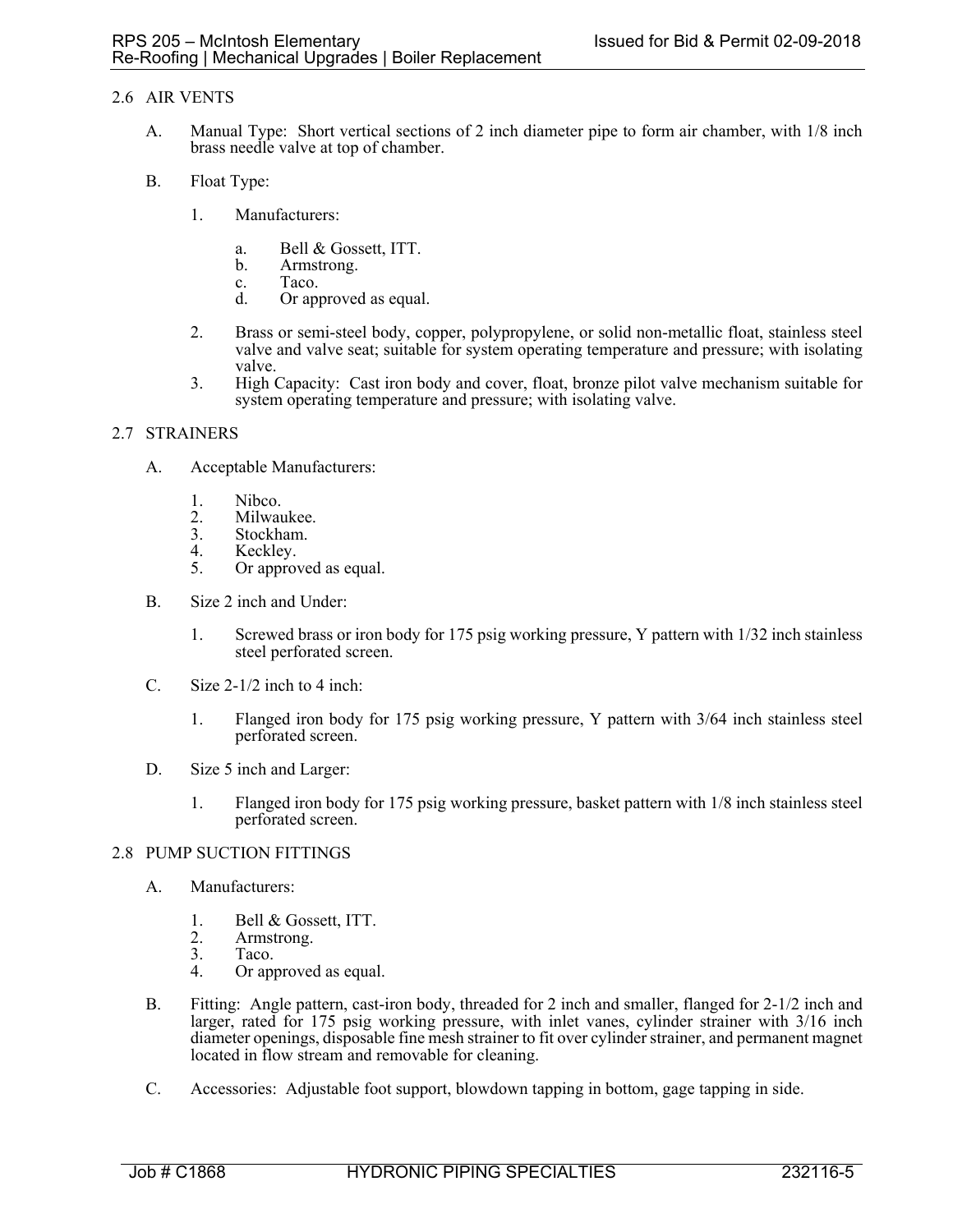### 2.9 COMBINATION PUMP DISCHARGE VALVES

- A. Manufacturers:
	- 1. Bell & Gossett, ITT.<br>2. Armstrong.
	- 2. Armstrong.<br>3. Taco.
	- 3. Taco.<br>4. Orani
	- Or approved as equal.
- B. Valves: Straight pattern, flanged cast-iron valve body with bolt-on bonnet for 175 psig operating pressure, non-slam check valve with spring-loaded bronze disc and seat, stainless steel stem, and calibrated adjustment permitting flow regulation.

#### 2.10 CIRCUIT BALANCING VALVES

- A. Manufacturers:
	- 1. Bell & Gossett.
	- 2. Taco.<br>3. Armst
	- 3. Armstrong.<br>4. Illinois.
	- 4. Illinois.<br>5. HCI.
	- 5. HCI.
	- 6. Oventrop.
	- 7. Or approved as equal.
- B. Orifice principle by-pass circuit with direct reading gage, soldered or flanged piping connections for 125 psig (860 kPa) working pressure, with shut off valves, and drain and vent connections.
- C. Direct reading with insert Pitot tube, threaded coupling, for 150 psig working pressure, maximum 240 degrees F, 5 percent accuracy.
- D. 2 1/2 Inch and Larger: Cast iron, wafer type, orifice insert flow meter for 250 psig (1720 kPa) working pressure, with read-out valves equipped with integral check valves with gasketed caps. Provide butterfly valve with memory stop for balancing.
- E. 2 1/2 Inch and smaller: Calibrated, ball type balance valve with precision machined orifice, readout valves equipped with integral check valves and gasketed caps, calibrated nameplate and indicating pointer.
- F. Provide manufacturer furnished molded insulated valve covers.

## 2.11 RELIEF VALVES

- A. Manufacturers:
	- 1. Bell & Gossett, ITT.<br>2. Armstrong.
	- 2. Armstrong.<br>3. Watts.
	- Watts.
	- 4. Or approved as equal.
- B. Bronze body, Teflon seat, stainless steel stem and springs, automatic, direct pressure actuated, capacities ASME certified and labeled.

## 2.12 AIR SEPARATORS

- A. Manufacturers:
	- 1. Bell & Gossett, ITT.
	- 2. Armstrong.<br>3. Taco.
	- 3. Taco.<br>4. Or apr
	- Or approved as equal.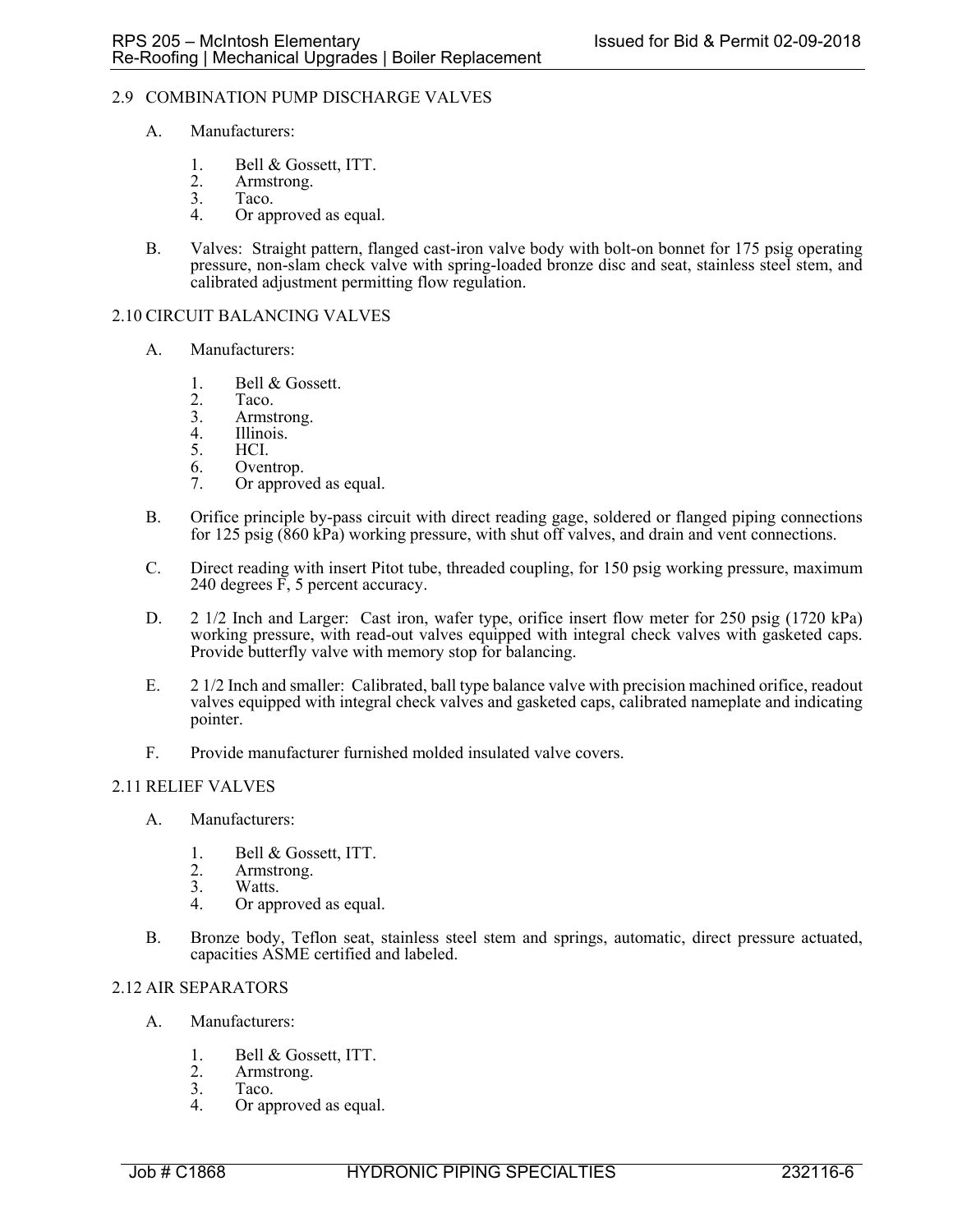- B. Steel, tested and stamped in accordance with ASME SEC 8-D; for 125 psig operating pressure, with integral galvanized steel strainer, tangential inlet and outlet connections, and internal stainless steel air collector tube.
- C. Furnish air separators of quantities and sizes indicated on the piping diagrams with tangential nozzles and stainless steel air collector tube with five thirty-seconds inches (5/32") diameter perforations and sixty-three percent (63%) open area designed to trap free air and direct it into the compression tank. The air separator shall be fitted with a NPT vent to the air separator. A NPT tapping shall be provided on the bottom of the air separator to facilitate periodic blowdown.
- D. The air separator shall also be equipped with a galvanized steel system strainer with three-sixteenth inches (3/16") diameter perforations and a free area of not less than five times the cross-sectional area of the connecting pipe. Models with system strainer are also equipped with a blowdown nozzle to facilitate removal of the strainer for periodic routine cleaning.
- E. The air separator must be designed, constructed and stamped for one hundred twenty-five (125) psig at three hundred fifty degrees (350°) F. in accordance with Section VIII, Division I of the ASME Boiler and Pressure Vessel Code, and registered with The National Board of Boiler and Pressure Vessel Inspectors. The air separators shall be painted with one shop coat of light gray air dry enamel.
- F. A manufacturer's Data Report for Pressure Vessels, Form U-1 as required by the provisions of the ASME Boiler and Pressure Vessel Code shall be furnished for each air separator upon request.

## 2.13 EXPANSION TANKS AND ACCESSORIES

- A. Manufacturers:
	- 1. Bell & Gosset, ITT.<br>2. Wessels.
	- 2. Wessels.<br>3. Amtrol.
	- 3. Amtrol.<br>4. Taco.
	- 4. Taco.<br>5. Or ap
	- Or approved as equal.
- B. Pressurized expansion tank shall be of a vertical design with a heavy-duty replaceable bladder. The unit shall be constructed of a welded steel shell ASME rated and stamped for 125 PSIG, working pressure installations (where noted 200 or 250 PSI working pressure may be required). The unit shall have a replaceable type bladder constructed of a heavy duty Butyl rubber material. The bladder shall be capable of filling the entire inside volume of the tank. The bladder shall be fixed in place by a flange assembly and shall have a flexible internal sparging tube to minimize bladder failures. The unit shall have a flanged bladder connection for ease of bladder removal and service as well as a NPT system connection. The unit shall be fitted with lifting rings, a floor mounted skirt for vertical installation, a NPT drain plug, an a .302" – 32 charging valve (standard tire valve) connection to facilitate on-site charging of the tank to meet system requirements. The tank comes precharged from the factory at  $12$  PSIG, but must be field charged, in accordance with the manufacturer's installation manual, to the same pressure as the system's pressure fill valve is set to maintain, on the system.

## PART 3 - EXECUTION

## 3.1 INSTALLATION - THERMOMETERS AND GAGES

- A. Install one pressure gage for each pump, locate taps before strainers and on suction and discharge of pump; pipe to gage.
- B. Install gage taps in piping
- C. Install pressure gages with pulsation dampers. Provide needle valve to isolate each gage. Extend nipples to allow clearance from insulation.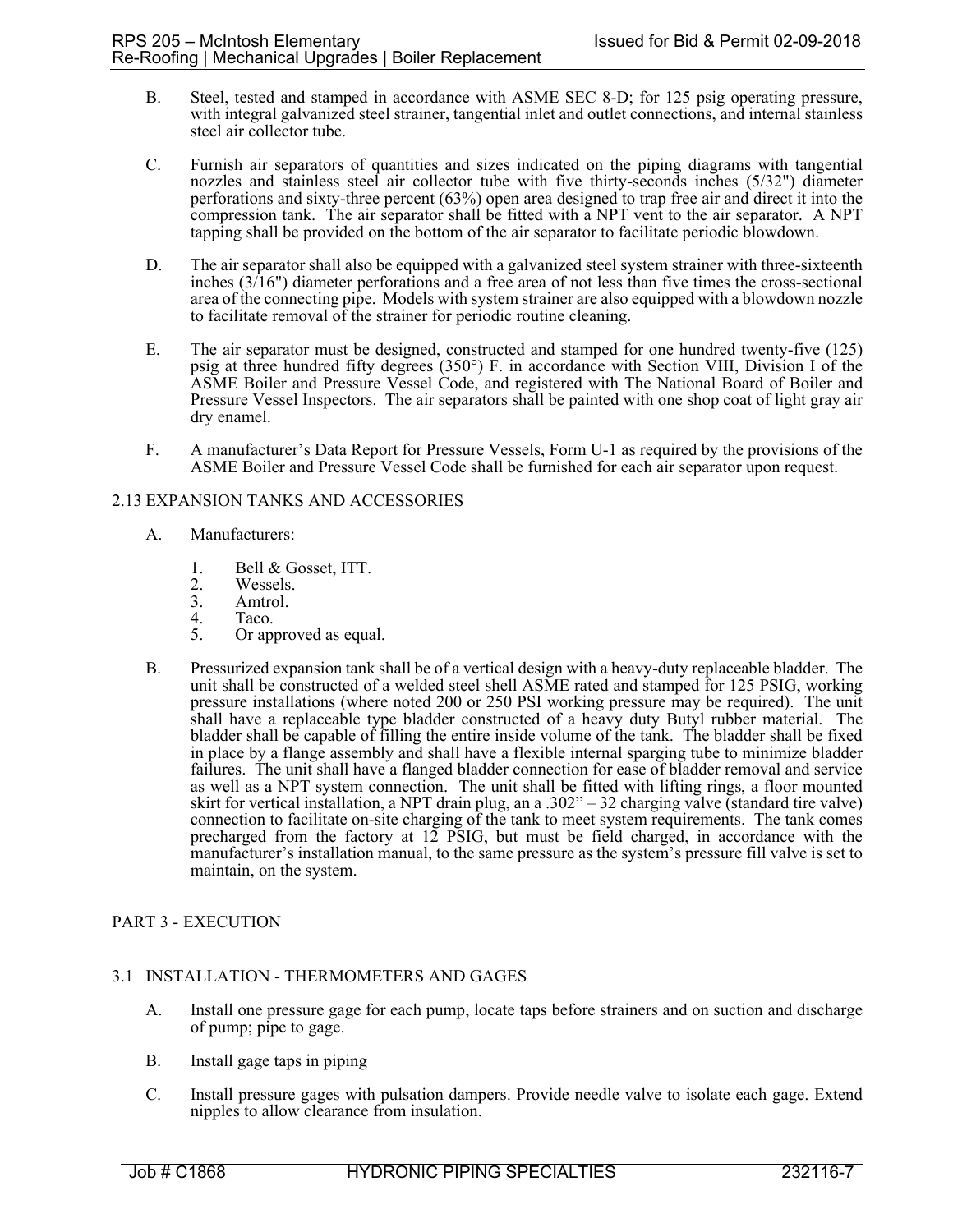- D. Install thermometers in piping systems in sockets in short couplings. Enlarge pipes smaller than 2- 1/2 inches for installation of thermometer sockets. Allow clearance from insulation.
- E. Install thermometer sockets adjacent to controls systems thermostat, transmitter, or sensor sockets.
- F. Coil and conceal excess capillary on remote element instruments.
- G. Provide instruments with scale ranges selected according to service with largest appropriate scale.
- H. Install gages and thermometers in locations where they are easily read from normal operating level. Install vertical to 45 degrees off vertical.
- I. Adjust gages and thermometers to final angle, clean windows and lenses, and calibrate to zero.

### 3.2 INSTALLATION - HYDRONIC PIPING SPECIALTIES

- A. Locate test plugs adjacent to thermometers and thermometer sockets, adjacent to pressure gages and pressure gage taps, and where indicated on Drawings.
- B. Where large air quantities accumulate, provide enlarged air collection standpipes.
- C. Install manual air vents at system high points.
- D. For automatic air vents in ceiling spaces or other concealed locations, install vent tubing to nearest drain.
- E. Provide air separator on suction side of system circulation pump and connect to expansion tank.
- F. Provide drain and hose connection with valve on strainer blow down connection.
- G. Provide pump suction fitting on suction side of base mounted centrifugal pumps. Remove temporary strainers after cleaning systems.
- H. Provide combination pump discharge valve on discharge side of base mounted centrifugal pumps.
- I. Support pump fittings with floor mounted pipe and flange supports.
- J. Provide radiator valves on water inlet for the following terminal heating unit types: radiation, unit heaters, and fan coil units.
- K. Provide radiator-balancing valves on water outlet for the following terminal heating unit types: radiation, unit heaters, and fan coil units.
- L. Provide relief valves on pressure tanks, low-pressure side of reducing valves, heat exchangers, and expansion tanks.
- M. Select system relief valve capacity greater than make-up pressure reducing valve capacity. Select equipment relief valve capacity to exceed rating of connected equipment.
- N. Pipe relief valve outlet to nearest floor drain.
- O. Each vent line shall be individually run full size from equipment to exterior.

## 3.3 PROTECTION OF INSTALLED CONSTRUCTION

- A. Section 01 70 00 Execution and Closeout Requirements: Requirements for protecting installed construction.
- B. Do not install hydronic pressure gauges until after systems are pressure tested.

### END OF SECTION 232116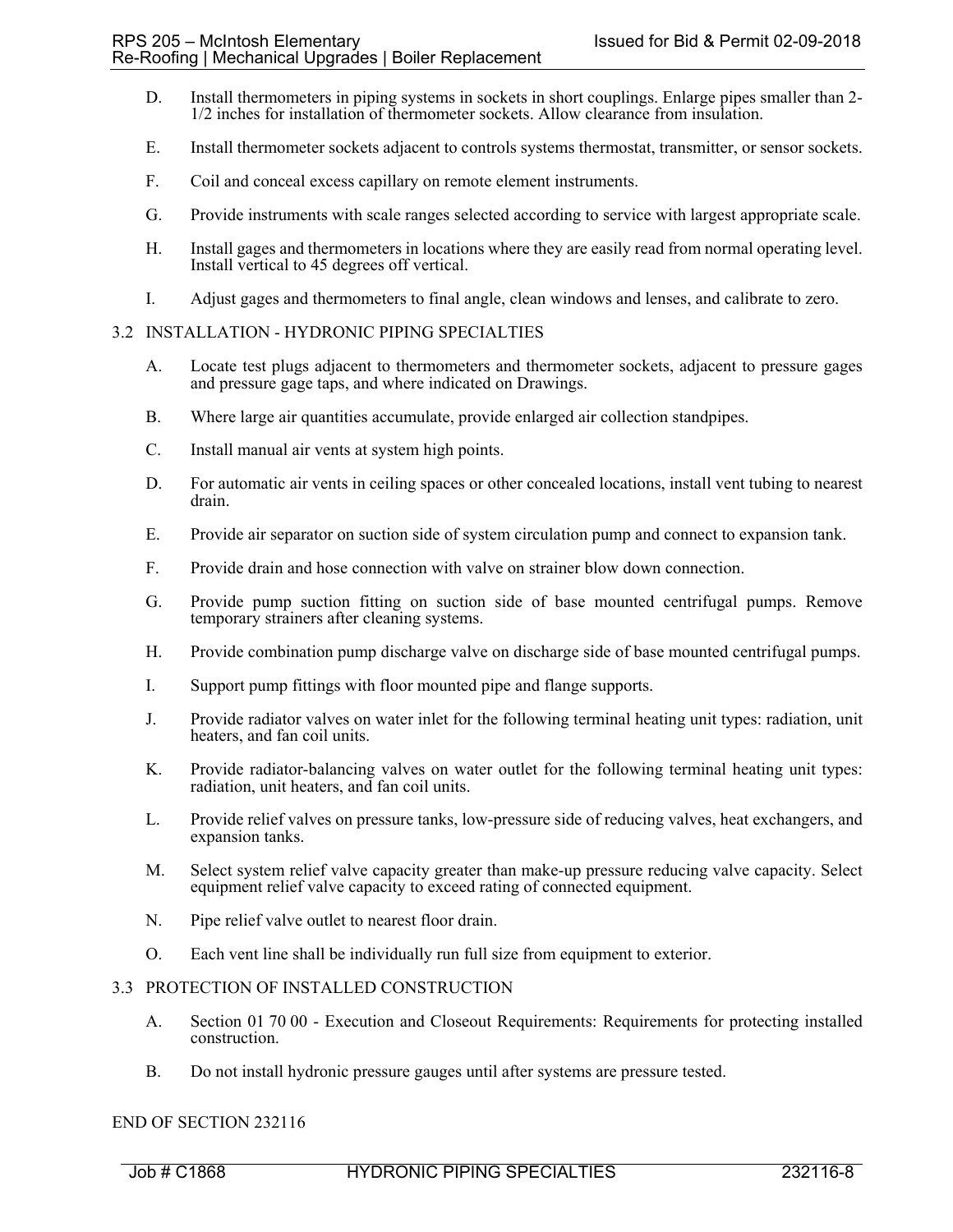## SECTION 232123 - HYDRONIC PUMPS

PART 1 - GENERAL

### 1.1 SUMMARY

- A. Section Includes:
	- 1. In-line circulators.
	- 2. Base mounted pumps.
- B. Related Sections:
	- 1. Section 23 05 13 Common Motor Requirements for HVAC Equipment: Product requirements for motors for placement by this section.
	- 2. Section 23 21 13 Hydronic Piping: Execution requirements for connection to pumps specified by this section.
	- 3. Section 23 21 16 Hydronic Piping Specialties: Product and execution requirements for piping specialties installed in hydronic systems adjacent to pumps.
	- 4. Section 26 05 03 Equipment Wiring Connections: Execution requirements for electrical connections to pumps specified by this section.

### 1.2 REFERENCES

- A. National Electrical Manufacturers Association:
	- 1. NEMA 250 Enclosures for Electrical Equipment (1000 Volts Maximum).
- B. Underwriters Laboratories Inc.:
	- 1. UL 778 Motor Operated Water Pumps.

#### 1.3 PERFORMANCE REQUIREMENTS

A. Provide pumps to operate at system fluid temperatures indicated on Drawings without vapor binding and cavitation, are non-overloading in parallel or individual operation, and operate within 25 percent of midpoint of published maximum efficiency curve.

#### 1.4 SUBMITTALS

- A. Section 01 33 00 Submittal Procedures: Submittal procedures.
- B. Product Data: Submit certified pump curves showing performance characteristics with pump and system operating point plotted. Include NPSH curve when applicable. Include electrical characteristics and connection requirements. Submit also, manufacturer model number, dimensions, service sizes, and finishes.
- C. Manufacturer's Installation Instructions: Submit application, selection, and hookup configuration with pipe and accessory elevations. Submit hanging and support requirements and recommendations.
- D. Manufacturer's Certificate: Certify products meet or exceed specified requirements.

#### 1.5 CLOSEOUT SUBMITTALS

- A. Section 01 70 00 Execution and Closeout Requirements: Closeout procedures.
- B. Operation and Maintenance Data: Submit installation instructions, servicing requirements, assembly views, lubrication instructions, and replacement parts list.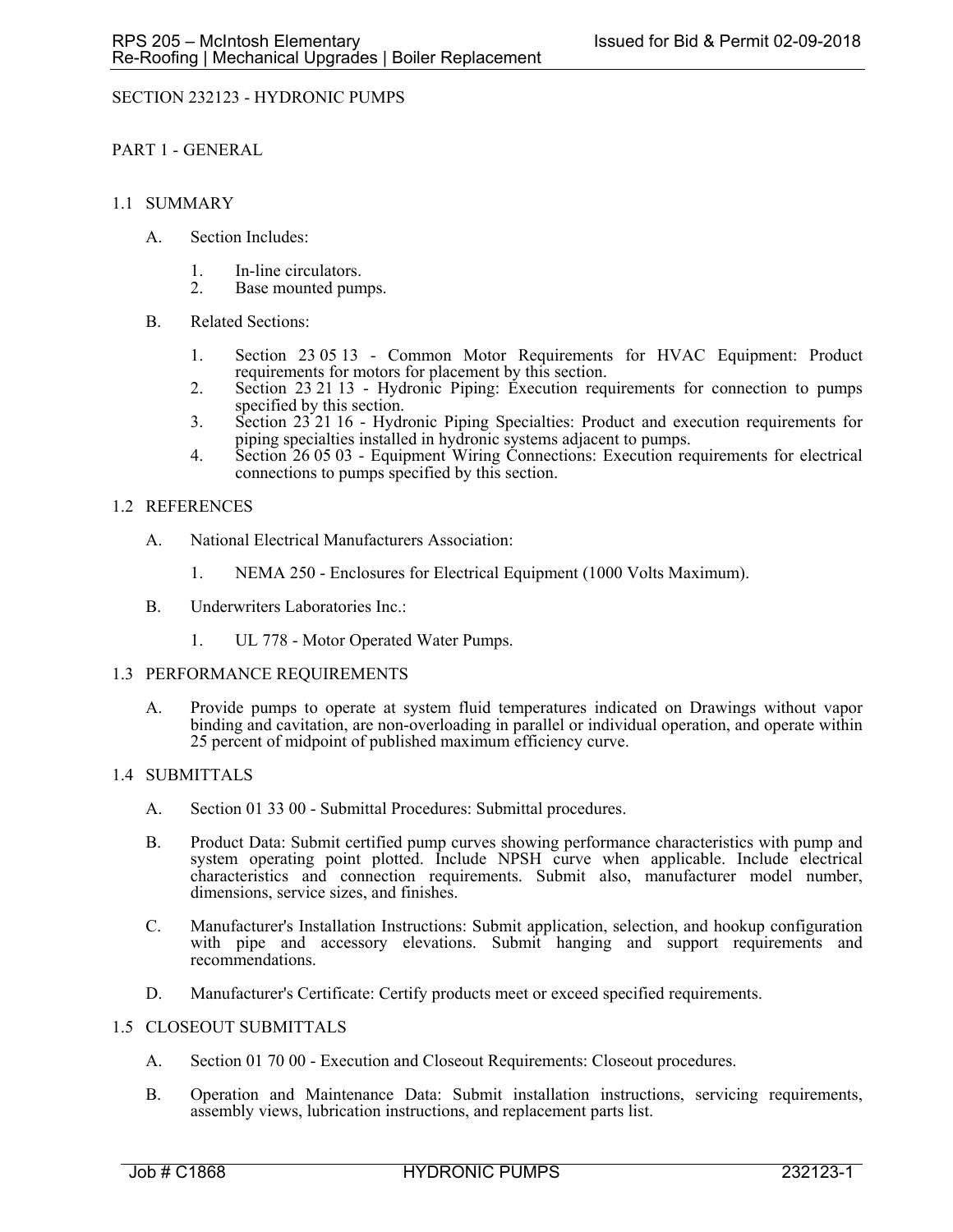C. Maintain one copy of each document on site.

### 1.6 QUALIFICATIONS

- A. Manufacturer: Company specializing in manufacturing products specified in this section with minimum three years documented experience.
- B. Installer: Company specializing in performing Work of this section with minimum three years documented experience.

### 1.7 DELIVERY, STORAGE, AND HANDLING

- A. Section 01 60 00 Product Requirements: Product storage and handling requirements.
- B. Protect systems from entry of foreign materials by temporary covers, completing sections of the work, and isolating parts of completed system.

#### 1.8 FIELD MEASUREMENTS

A. Verify field measurements prior to fabrication.

### 1.9 WARRANTY

- A. Section 01 70 00 Execution and Closeout Requirements: Product warranties and product bonds.
- B. Furnish five year manufacturer warranty for pumps.

### 1.10 EXTRA MATERIALS

- A. Section 01 70 00 Execution and Closeout Requirements: Spare parts and maintenance products.
- B. Furnish one set of mechanical seals for each pump.

## 1.11 REGULATORY REQUIREMENTS

- A. Conform to Health/Life Safety Code for Public Schools.
- B. Conform to (IMC) International Mechanical Code. (2015)
- C. Conform to (IBC) International Building Code. (2015)
- D. Conform to (IFC) International Fire Code, excluding Chapter 4. (2015)
- E. Conform to State of Illinois Plumbing Code. (2014)
- F. Conform to Illinois Accessibility Code. (71 IL Adm. Code 400)
- G. Conform to (IECC) International Energy Conservation Code. (2015)
- H. Conform to (IFGC) International Fuel Gas Code. (2015)
- I. Conform to (IPMC) International Property Maintenance Code. (2015)
- J. Conform to Illinois State Fire Marshal's Boiler and Pressure Vessel Safety. (41 IL Adm. Code 120)
- K. Conform to (ICC) International Code Council Reference Standards. (2015)
- L. Conform to (NFPA) National Fire Protection Association 70 National Electrical Code. (2014)
- M. Products: Listed and classified by Underwriter's Laboratories, Inc. as suitable for the purpose specified and indicated.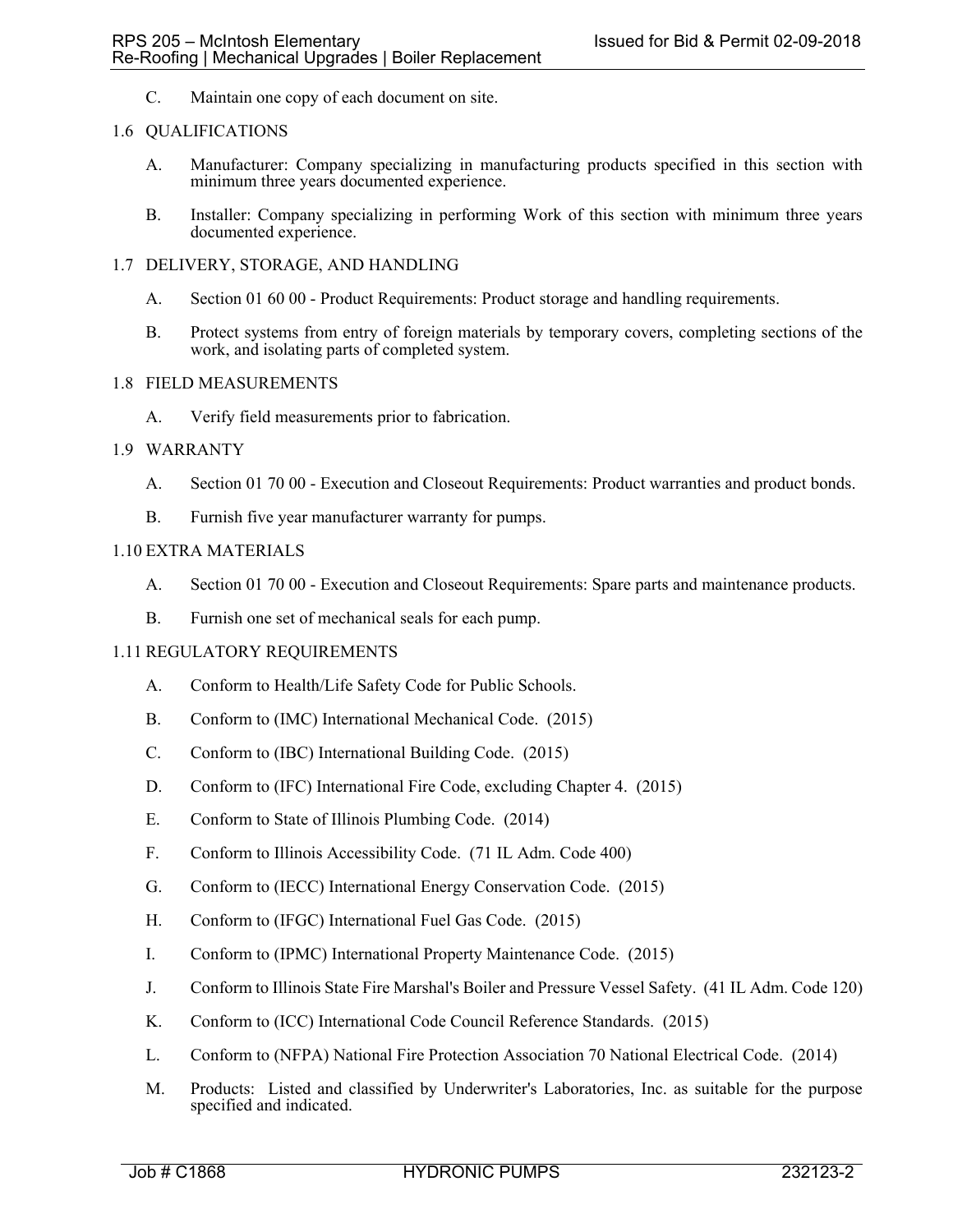### PART 2 - PRODUCTS

#### 2.1 IN-LINE CIRCULATORS

- A. Manufacturers:
	- 1. Bell & Gossett/ITT or owner approved equal.
- B. Type: Horizontal shaft, single stage, direct connected, with resiliently mounted motor for in-line mounting, oil lubricated, for 125 psig maximum working pressure.
- C. Casing: Cast iron, with flanged pump connections.
- D. Impeller: Stamped brass or cast bronze, keyed to shaft.
- E. Bearings: Two, oil lubricated bronze sleeves.
- F. Shaft: Alloy or stainless steel with copper or bronze sleeve, integral thrust collar.
- G. Seal: Carbon rotating against a stationary ceramic seat, 250 degrees F maximum continuous operating temperature.
- H. Drive: Drop out type flexible coupling.

### 2.2 BASE MOUNTED PUMPS

- A. Manufacturers:
	- 1. Bell & Gossett/ITT or owner approved equal.
- B. Type: Horizontal shaft, single stage, direct connected, radially or horizontally split casing, for 175 psig maximum working pressure.
- C. Casing: Cast iron, with suction and discharge gage ports, renewable bronze casing wearing rings, seal flush connection, drain plug, flanged suction and discharge.
- D. Impeller: Bronze, fully enclosed, keyed to shaft.
- E. Bearings: Grease lubricated roller or ball bearings.
- F. Shaft: Alloy steel with copper, bronze, or stainless steel shaft sleeve.
- G. Seal: Internally flushed, carbon rotating against a stationary ceramic seat, Buna-N fitted, 250 degrees F maximum continuous operating temperature.
- H. Drive: Drop out type flexible coupling with coupling guard.
- I. Baseplate: Cast iron or fabricated steel with integral drain rim.

## PART 3 - EXECUTION

## 3.1 INSTALLATION

A. Provide pumps to operate at specified system fluid temperatures without vapor binding and cavitation, are non-overloading in parallel or individual operation, and operate within 25 percent of midpoint of published maximum efficiency curve.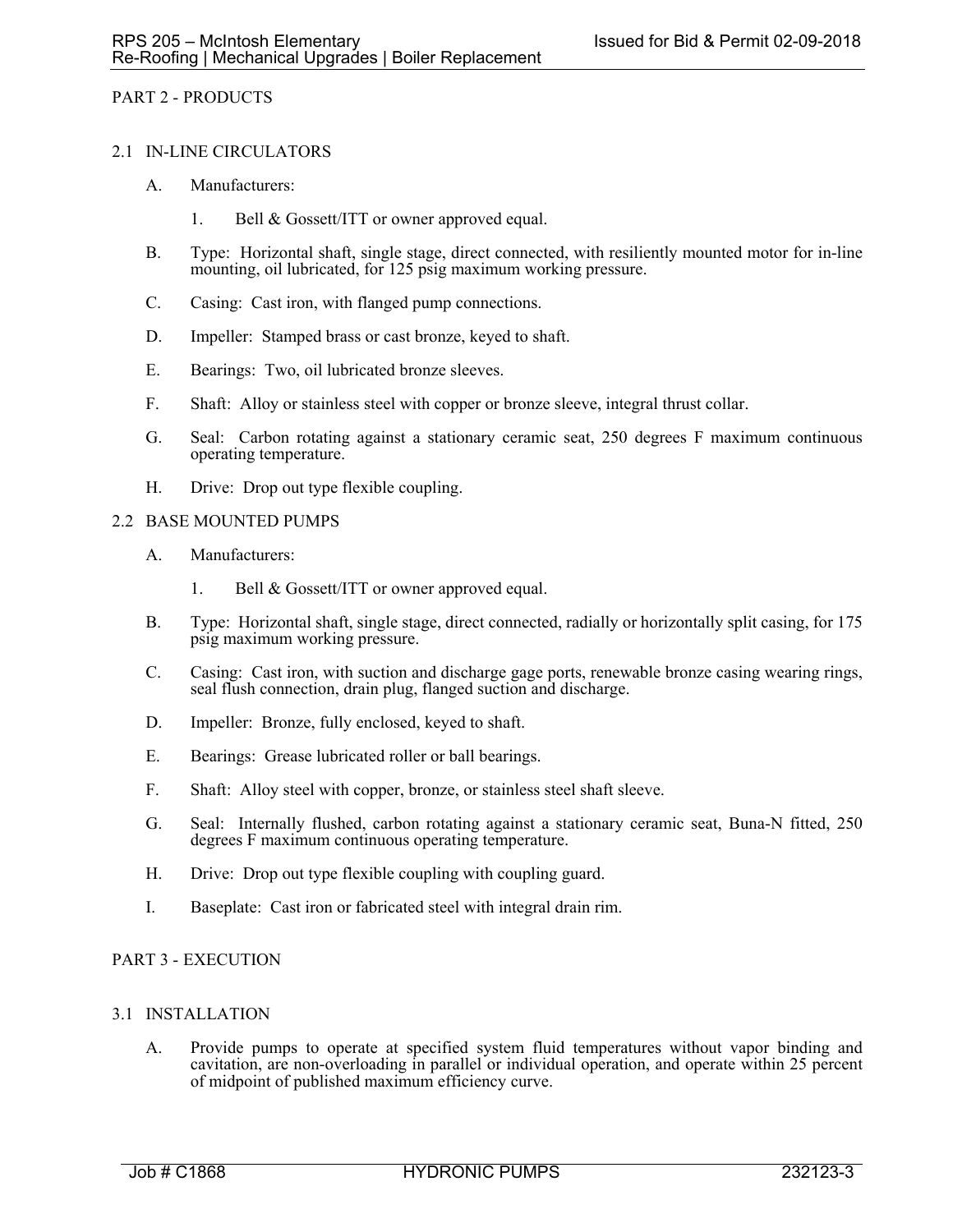- B. Provide a minimum of five (5) pipe diameter of straight pipe between pump suction and an elbow or provide a suction diffuser. Support piping adjacent to pump so no weight is carried on pump casings. For close coupled or base mounted pumps, install supports under elbows on pump suction and discharge line sizes 4 inches and over.
- C. Install flexible connectors at or near pumps and motorized equipment where piping configuration does not absorb vibration.
- D. Provide line sized shut-off valve, strainer, and combination pump discharge valve (triple duty valve) on pump discharge. Refer to pump detail on drawings.
- E. Provide air cock and drain connection on horizontal pump casings.
- F. Provide drains for bases and seals.
- G. Lubricate pumps before start-up.
- H. Provide side-stream filtration system for heating water systems. Install across pump with flow from pump discharge to pump suction from pump taps.
- I. Decrease from line size with long radius reducing elbows or reducers. Support piping adjacent to pump so no weight is carried on pump casings. Provide supports under elbows on pump suction and discharge line sizes 4 inches and larger.
- J. Check, align, and certify alignment of base mounted pumps prior to start-up.

### 3.2 FIELD QUALITY CONTROL

A. Section 01 70 00 - Execution and Closeout Requirements: Field inspecting, testing, adjusting, and balancing.

## END OF SECTION 232123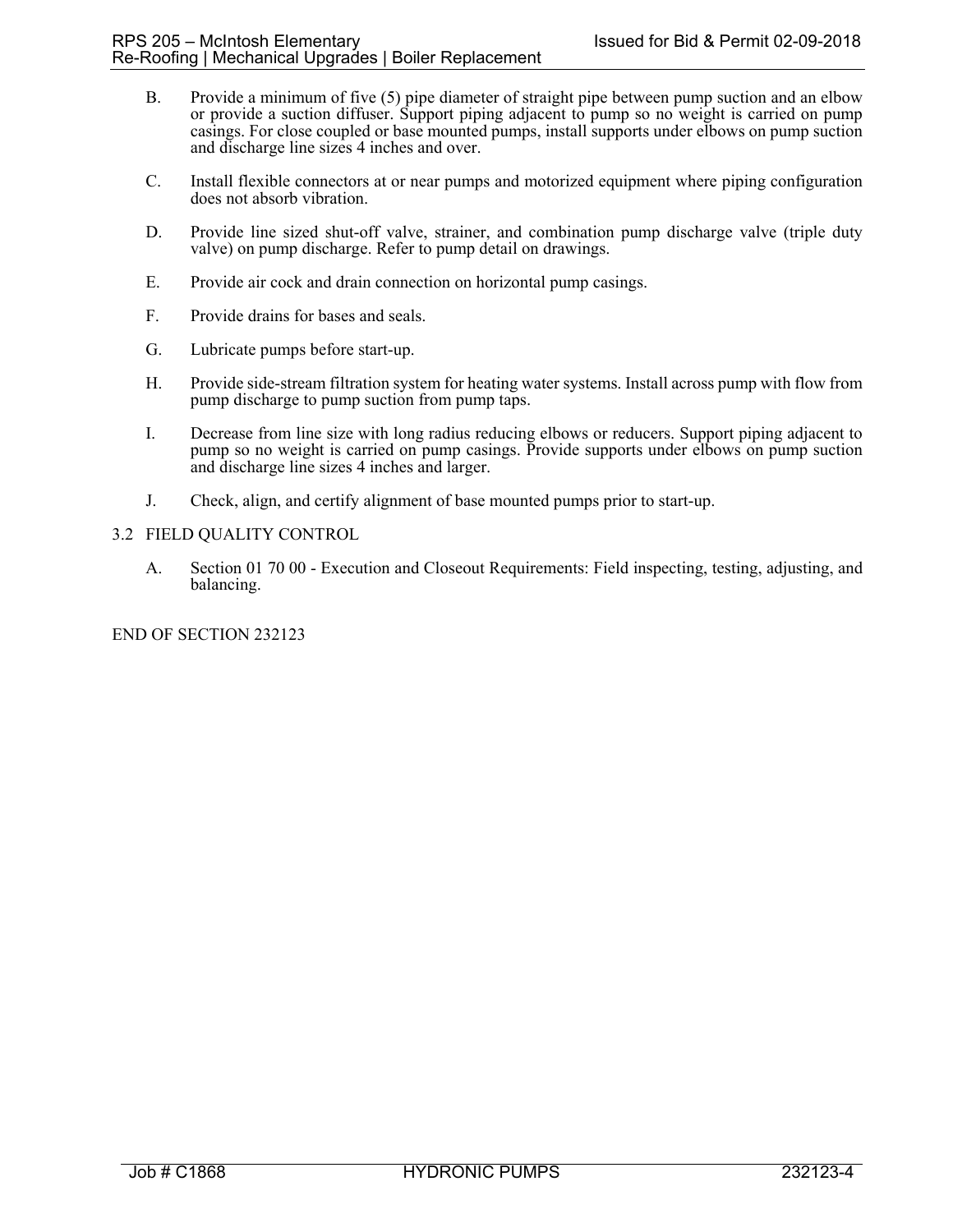# SECTION 232500 - HVAC WATER TREATMENT

PART 1 - GENERAL

### 1.1 SUMMARY

- A. Section Includes:
	- 1. System cleaner.
	- 2. Closed system treatment equipment.<br>3. Chemicals.
	- Chemicals.
- B. Related Sections:
	- 1. Section 23 05 13 Common Motor Requirements for HVAC Equipment: Product requirements for motors for placement by this section.
	- 2. Section 26 05 03 Equipment Wiring Connections: Execution requirements for electrical connections specified by this section.

## 1.2 REFERENCES

- A. National Electrical Manufacturers Association:
	- 1. NEMA 250 Enclosures for Electrical Equipment (1000 Volts Maximum).

## 1.3 SUBMITTALS

- A. Section 01 33 00 Submittal Procedures: Submittal procedures.
- B. Shop Drawings: Indicate system schematic, equipment locations, and controls schematics, electrical characteristics and connection requirements.
- C. Product Data: Submit chemical treatment materials, chemicals, and equipment including electrical characteristics and connection requirements.
- D. Manufacturer's Installation Instructions: Submit placement of equipment in systems, piping configuration, and connection requirements.
- E. Manufacturer's Certificate: Certify products meet or exceed specified requirements.
- F. Manufacturers Field Reports: Indicate start-up of treatment systems when completed and operating properly. Indicate analysis of system water after cleaning and after treatment.

#### 1.4 CLOSEOUT SUBMITTALS

- A. Section 01 70 00 Execution and Closeout Requirements: Closeout products.
- B. Project Record Documents: Record actual locations of equipment and piping, including sampling points and location of chemical injectors.
- C. Operation and Maintenance Data: Submit data on chemical feed pumps, agitators, and other equipment including spare parts lists, procedures, and treatment programs. Include step by step instructions on test procedures including target concentrations.

#### 1.5 QUALITY ASSURANCE

- A. Perform Work in accordance with State of Illinois standard for addition of non-potable chemicals to building systems and for discharge to public sewers.
- B. Maintain one copy of each document on site.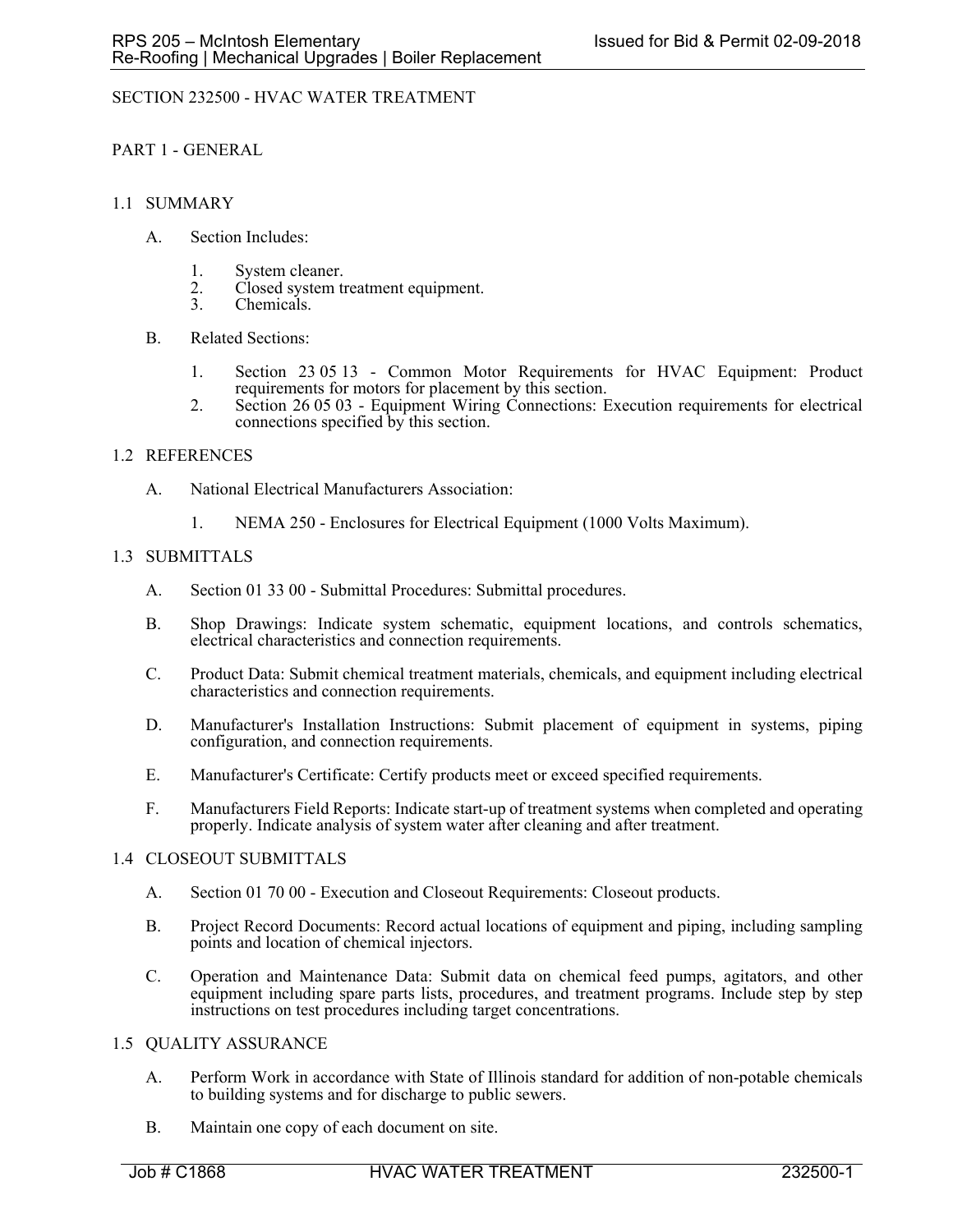## 1.6 QUALIFICATIONS

- A. Manufacturer: Company specializing in manufacturing products specified in this section with minimum ten years documented experience and with service facilities within 100 miles of Project with water analysis laboratories and full time service personnel.
- B. Installer: Company specializing in performing Work of this section with minimum three years documented experience approved by manufacturer.

## 1.7 MAINTENANCE MATERIALS

- A. Section 01 70 00 Execution and Closeout Requirements: Spare parts and maintenance products.
- B. Furnish chemicals for treatment and testing during warranty period.

#### 1.8 OPERATION AND MAINTENANCE DATA

- A. Refer to General Conditions, Division 1.
- B. Include data on all equipment, including spare parts lists, and products data and NSDS for all chemical treatments required.
- C. Include step by step instructions on testing procedures, including target concentrations.

## 1.9 MAINTENANCE SERVICE

- A. Provide service and maintenance of the water treatment systems, including chemical treatment products, for control of scale formation, corrosion, and microbiological growth in all treated systems from the date of start-up through the warranty period, or for a maximum of one (1) year, whichever comes first.
- B. Provide semi-annual technical service calls and perform field inspections including on-site water analysis of all treated systems. Detail findings in a written report, including chemical water analysis of all treated systems. Detail findings in a written report, including testing results and corrective actions needed.
- C. Provide laboratory and technical assistance for warranty period.
- D. Provide comprehensive operator training, including care, maintenance, testing and operation of water treatment systems.
- E. Provide on-site inspection of equipment during scheduled shutdowns to properly evaluate success of water treatment program and make recommendations in writing based upon these inspections.

#### 1.10 REGULATORY REQUIREMENTS

- A. Conform to Health/Life Safety Code for Public Schools.
- B. Conform to (IMC) International Mechanical Code. (2015)
- C. Conform to (IBC) International Building Code. (2015)
- D. Conform to (IFC) International Fire Code, excluding Chapter 4. (2015)
- E. Conform to State of Illinois Plumbing Code. (2014)
- F. Conform to Illinois Accessibility Code. (71 IL Adm. Code 400)
- G. Conform to (IECC) International Energy Conservation Code. (2015)
- H. Conform to (IFGC) International Fuel Gas Code. (2015)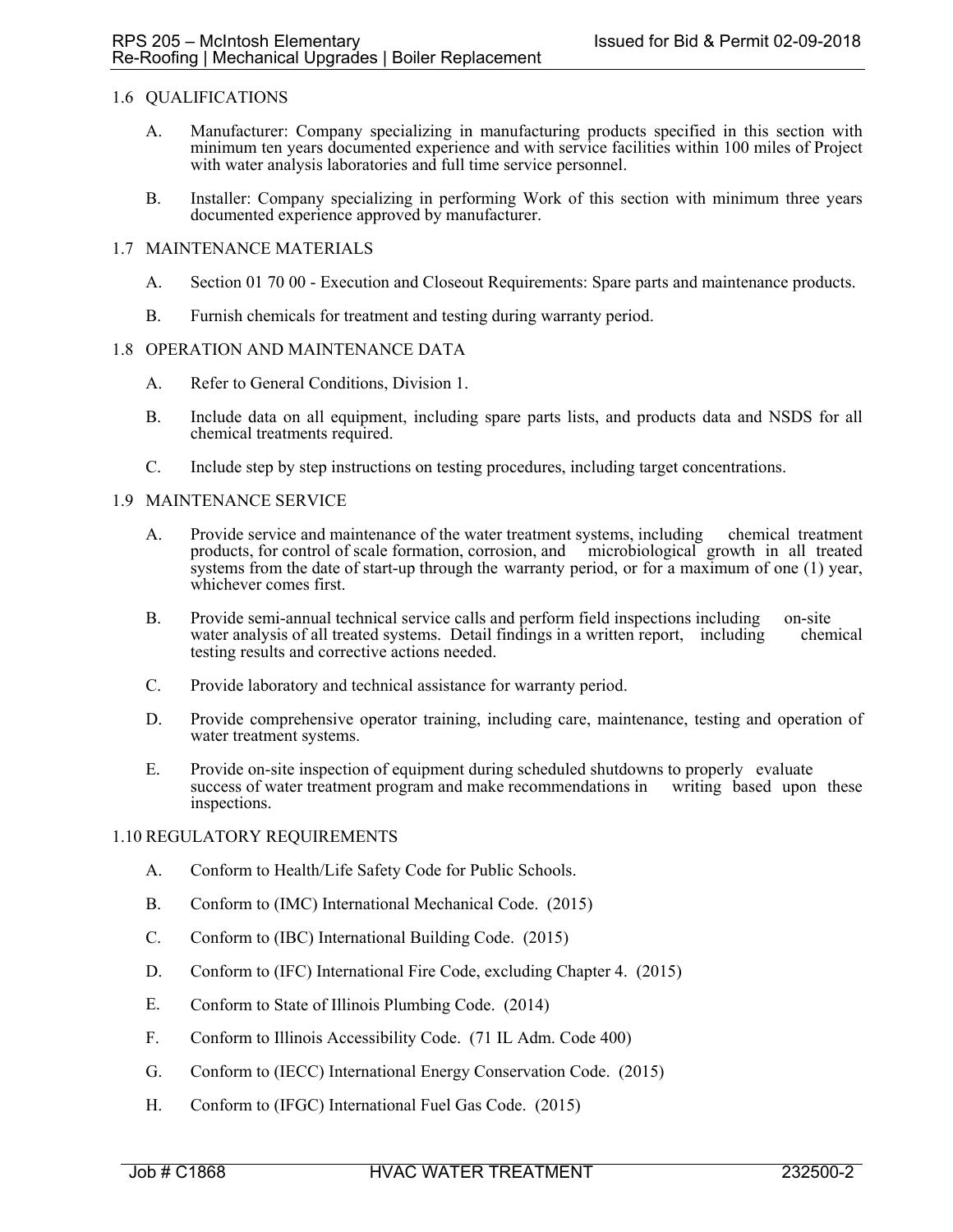- I. Conform to (IPMC) International Property Maintenance Code. (2015)
- J. Conform to Illinois State Fire Marshal's Boiler and Pressure Vessel Safety. (41 IL Adm. Code 120)
- K. Conform to (ICC) International Code Council Reference Standards. (2015)
- L. Conform to (NFPA) National Fire Protection Association 70 National Electrical Code. (2014)
- M. Products: Listed and classified by Underwriter's Laboratories, Inc. as suitable for the purpose specified and indicated.

## PART 2 - PRODUCTS

## 2.1 MANUFACTURES

A. All items in this section shall be provided by a single water treatment firm and shall be Geen Industries, Inc., contact: Curt Geen or owner approved equal.

## 2.2 WATER TREATMENT EQUIPMENT

- A. Closed Recirculating Water Systems (Less than 20,000 gallons).
	- 1. Provide and install equipment for manual addition of chemical treatment and removal of suspended solids for each closed recirculating water system. Equipment shall consist of the following components:
		- a. Make-up Water Meter shall be cold water oscillating type rated for industrial use. Meter shall be of bronze construction with NPT union connections, standard register totalizing in gallons, maximum pressure rating of 150 psi, and maximum temperature rating of 110°F. Water Meter shall be installed in the make-up water piping to the system fitted with a three (3) valve by-pass.
		- b. By-Pass Feeder shall be five (5) gallon capacity, steel construction with maximum operating pressure of 300 psi at 200ºF. By-pass feeder shall have 4" wide opening with cast iron, course thread, quick opening top closure, demountable leg extensions, and 3/4" NPT inlet, outlet and drain fittings. By-pass feeder shall be installed across the common discharge and suction piping of the recirculating pumps.
		- c. Cartridge Filter Vessel shall be 304 stainless steel construction with maximum operating pressure of 150 psi at 250ºF. Filter vessel shall be split shell construction with 1-1/4" NPT inlet, outlet, bottom drain, and top vent fittings. Filter vessel shall be installed across the common discharge and suction piping of the recirculating pumps and shall be sized to filter the equivalent of the system water volume once every four (4) hours.
		- d. Filter cartridges shall be wound polypropylene media with a tin core, ten (10) micron rating, and a maximum temperature of 200º F sized to properly fit the filter vessel. Filter cartridges shall be furnished in a quantity sufficient for six (6) complete changes of the filter vessel. Filter cartridges shall be changed when the pressure drop across the filter vessel exceeds 20 psi, or as recommended by the water treatment contractor.
		- e. Corrosion coupon rack shall be preassembled, constructed of 1" NPT carbon steel pipe. Rack shall have four (4)  $1''$  FPT openings for the mounting of corrosion test coupons and shall include a Flow Control for continuous flow regulation. Racks shall be installed between system supply and return piping.

## 2.3 CHEMICALS

A. Refill all existing systems to the chemical concentration prior to construction.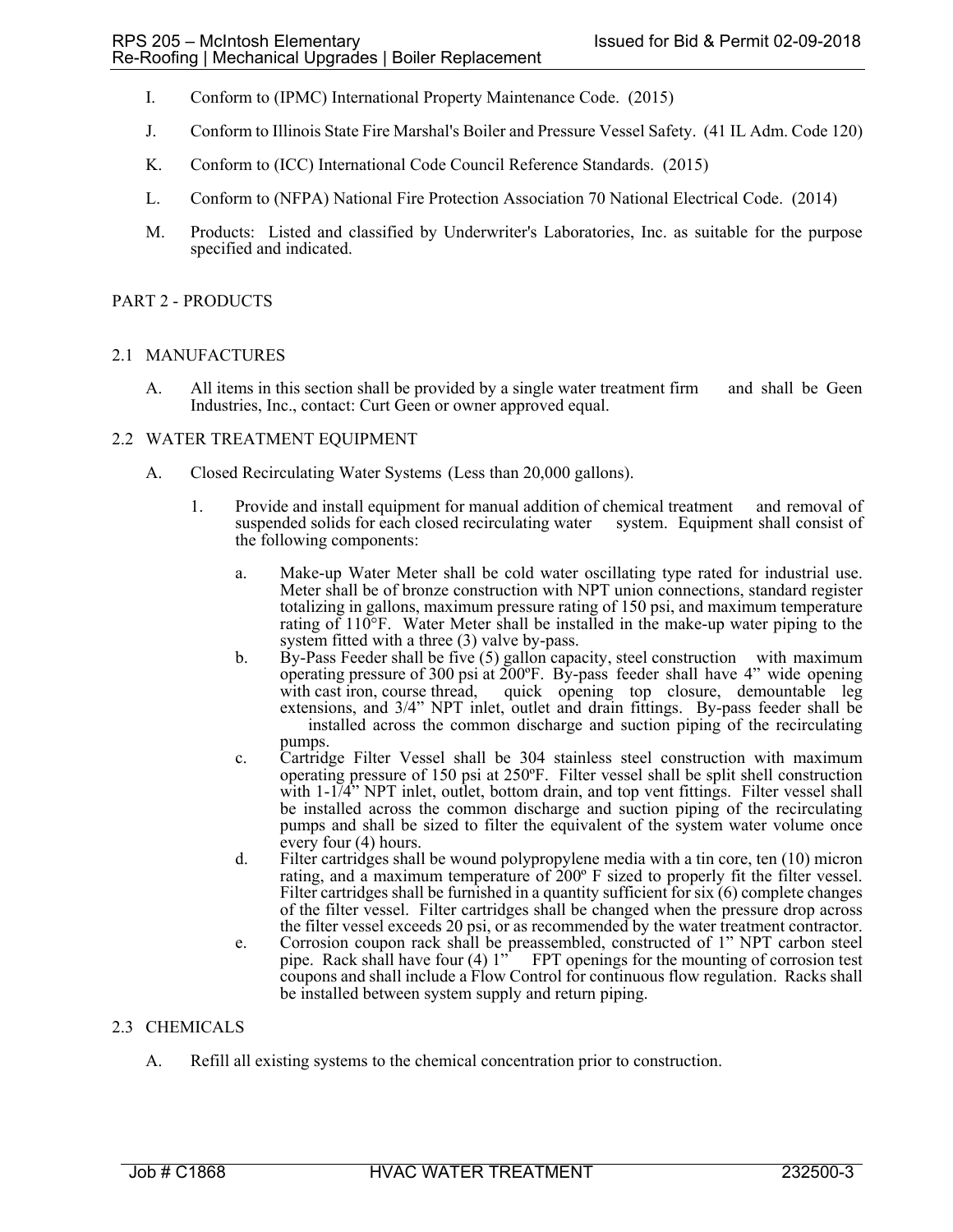## PART 3 - EXECUTION

#### 3.1 WATER ANALYSIS

A. Perform an analysis of supply water to determine the type of water treatment and quantities of chemical treatment needed to maintain acceptable water quality

## 3.2 INSTALLATION

- A. Install water treatment equipment level and plumb. Maintain manufacturers recommended clearances. Arrange units so that controls and devices requiring servicing are accessible.
- B. All cleaning, flushing and chemical treatment shall be observed by the chemical treatment representative.
- C. Refill all existing systems to the chemical concentration prior to construction.
- D. Contractor shall drain, flush, fill, and vent piping systems.

## 3.3 CONNECTIONS

- A. Coordinate piping installations and specialty arrangements with schematics on Drawings and with requirements specified in piping systems.
- B. Piping installation requirements are specified in other Division 23 Sections. Drawings indicate general arrangement of piping, fittings, and specialties.
- C. Install piping adjacent to equipment to allow service and maintenance.
- D. Confirm applicable electrical requirements for connecting electrical equipment. Power and control and interlock wiring materials and labor.

#### 3.4 FIELD QUALITY CONTROL

- A. Engage a factory-authorized service representative to perform startup service.
- B. Inspect field-assembled components and equipment installation, including piping. Report results in writing.
- C. Inspect piping and equipment to determine that systems and equipment have been cleaned, flushed, and filled with water, and are fully operational before initiating water-treatment system.
- D. Prior to acceptance by the owner, all grease, dirt, oil and metallic oxides shall be removed from each closed recirculating water system. Mechanical contractor shall inform the water treatment contractor of all the system materials of construction to insure chemical cleaner compatibility. Supervision and cleaner shall be provided by Chemical Treatment Company. The following cleaning procedure shall apply:
- E. Closed Recirculating Water Systems Cleaning:
	- 1. The system shall be filled through a suitable water meter to determine total water volume, taking care to bleed all air.
	- 2. With the system circulating, flow will be verified throughout the system. All debris shall be flushed from the system and all strainers cleaned.
	- 3. H-O-H Water Technology C-312 Multi-Purpose Cleaner shall be added to the system at a dosage rate of twenty (20) gallons per one thousand (1,000) gallons of system volume. The chemical treatment contractor shall verify cleaner strength.
	- 4. Hot water systems shall be heated to 160-180ºF and circulated for twenty-four (24) hours.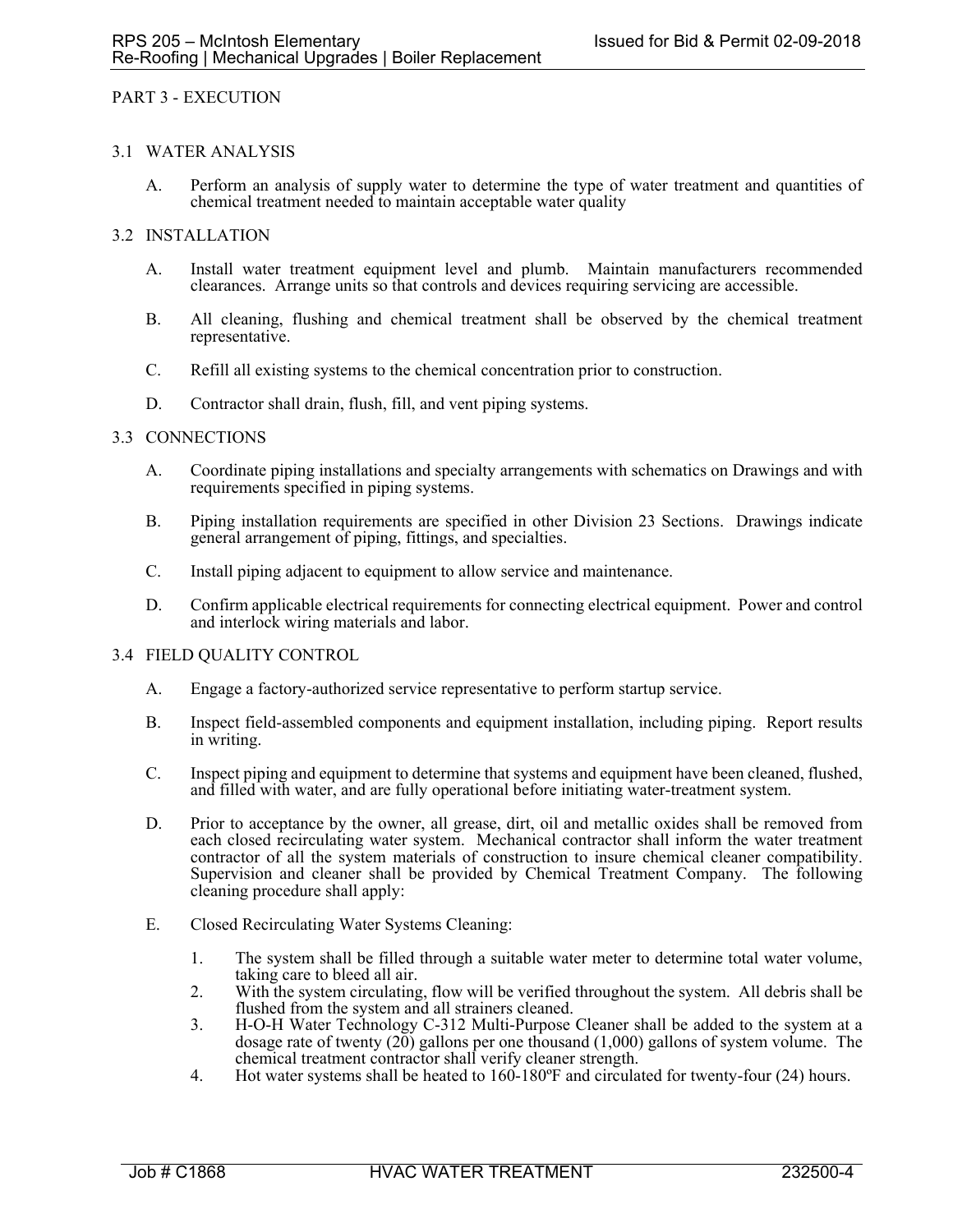- 5. During the cleaning period, system water shall be circulated through the entire system. Mechanical contractor shall insure that all small orifices (control valves, strainers, etc.) remain free of debris. A side stream filter shall be used for removal of suspended solids during the cleaning period. Filter Media shall be changed as required.
- 6. When cleaning period is complete, the system shall be drained and flushed with fresh water to remove the cleaning solution. Flushing shall continue until the total (M) alkalinity of the system water is within fifty (50) ppm of the total alkalinity of the make-up water.
- 7. All strainers, dead legs, and areas of low flow shall be thoroughly flushed to remove accumulated debris.
- 8. Immediately following completion and verification of flushing, certification records covering the cleaning shall be submitted to the mechanical contractor and the owner. Records shall include system volume, cleaner concentration, circulation time, and final alkalinity reading. Each system shall be chemically treated as provided elsewhere in this specification.
- F. Place water-treatment system into operation during the preliminary phase of systems' startup procedures.

## 3.5 DEMONSTRATION

- A. Engage a factory-authorized service representative to train Owner's maintenance personnel to adjust, operate, and maintain water-treatment systems and equipment.
- B. Train Owner's maintenance personnel on procedures and schedules for starting and stopping, troubleshooting, servicing, and maintaining equipment and schedules.
- C. Review data in maintenance manuals, especially data on recommended parts inventory and supply sources and on availability of parts and service. Refer to Division 1 Section "Operation and Maintenance Data."
- D. Schedule training with Owner, through Architect, with at least seven days' advance notice.

END OF SECTION 232500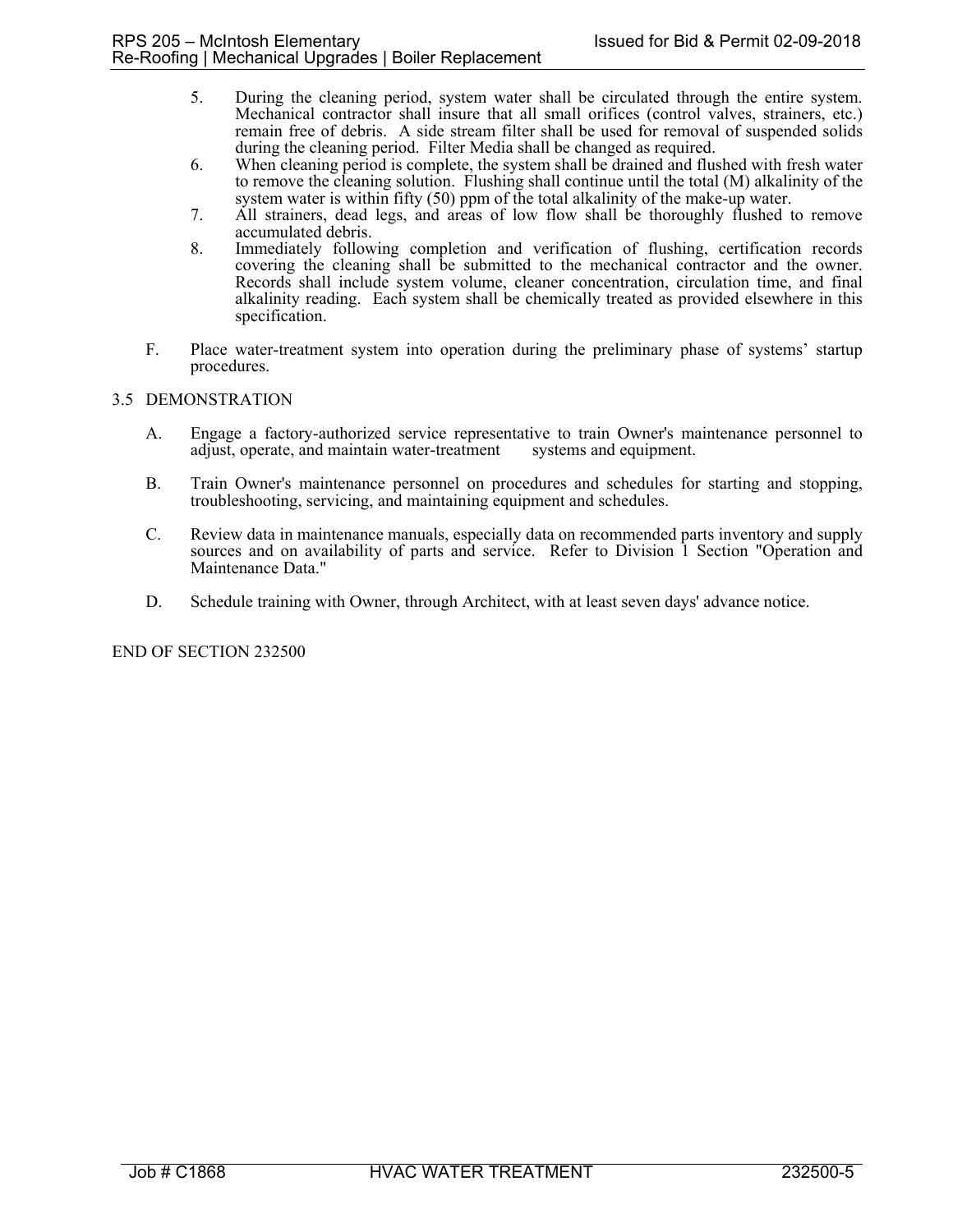# SECTION 233100 - HVAC DUCTS AND CASINGS

PART 1 - GENERAL

### 1.1 SUMMARY

- A. Section Includes:
	- 1. Duct materials.
	- 2. Insulated flexible ducts.<br>3. Ductwork fabrication.
	- Ductwork fabrication.
	- 4. Single wall spiral round ducts.<br>5. Double wall insulated acoustic
	- 5. Double wall insulated acoustical spiral ductwork.
- B. Related Sections:
	- 1. Section 23 05 29 Hangers and Supports for HVAC Piping and Equipment: Product requirements for hangers, supports and sleeves for placement by this section.
	- 2. Section 23 33 00 Air Duct Accessories: Product requirements for duct accessories for placement by this section.

## 1.2 REFERENCES

- A. ASTM International:
	- 1. ASTM A36/A36M Standard Specification for Carbon Structural Steel.<br>2. ASTM A90/A90M Standard Test Method for Weight Mass of Coating
	- 2. ASTM A90/A90M Standard Test Method for Weight Mass of Coating on Iron and Steel Articles with Zinc or Zinc-Alloy Coatings.
	- 3. ASTM A167 Standard Specification for Stainless and Heat-Resisting Chromium-Nickel Steel Plate, Sheet, and Strip.
	- 4. ASTM A568/A568M Standard Specification for Steel, Sheet, Carbon, and High-Strength,
	- Low-Alloy, Hot-Rolled and Cold-Rolled, General Requirements for. 5. ASTM A653/A653M Standard Specification for Steel Sheet, Zinc-Coated (Galvanized) or Zinc-Iron Alloy-Coated (Galvannealed) by the Hot-Dip Process.
	- 6. ASTM A1008/A1008M Standard Specification for Steel, Sheet, Cold-Rolled, Carbon, Structural, High-Strength Low-Alloy and High-Strength Low-Alloy with Improved Formability.
	- 7. ASTM A1011/A1011M Standard Specification for Steel, Sheet and Strip, Hot-Rolled, Carbon, Structural, High-Strength Low-Alloy and High-Strength Low-Alloy with Improved Formability.
	- 8. ASTM B209 Standard Specification for Aluminum and Aluminum-Alloy Sheet and Plate.
	- 9. ASTM C14 Standard Specification for Concrete Sewer, Storm Drain, and Culvert Pipe.<br>10. ASTM C443 Standard Specification for Joints for Circular Concrete Sewer and Culve
	- 10. ASTM C443 Standard Specification for Joints for Circular Concrete Sewer and Culvert Pipe, Using Rubber Gaskets.
	- 11. ASTM E84 Standard Test Method for Surface Burning Characteristics of Building Materials.
- B. National Fire Protection Association:
	- 1. NFPA 90A Standard for the Installation of Air Conditioning and Ventilating Systems.
	- 2. NFPA 90B Standard for the Installation of Warm Air Heating and Air Conditioning Systems.
	- 3. NFPA 96 Standard for Ventilation Control and Fire Protection of Commercial Cooking Operations.
- C. Sheet Metal and Air Conditioning Contractors:
	- 1. SMACNA HVAC Air Duct Leakage Test Manual.
	- 2. SMACNA HVAC Duct Construction Standard Metal and Flexible.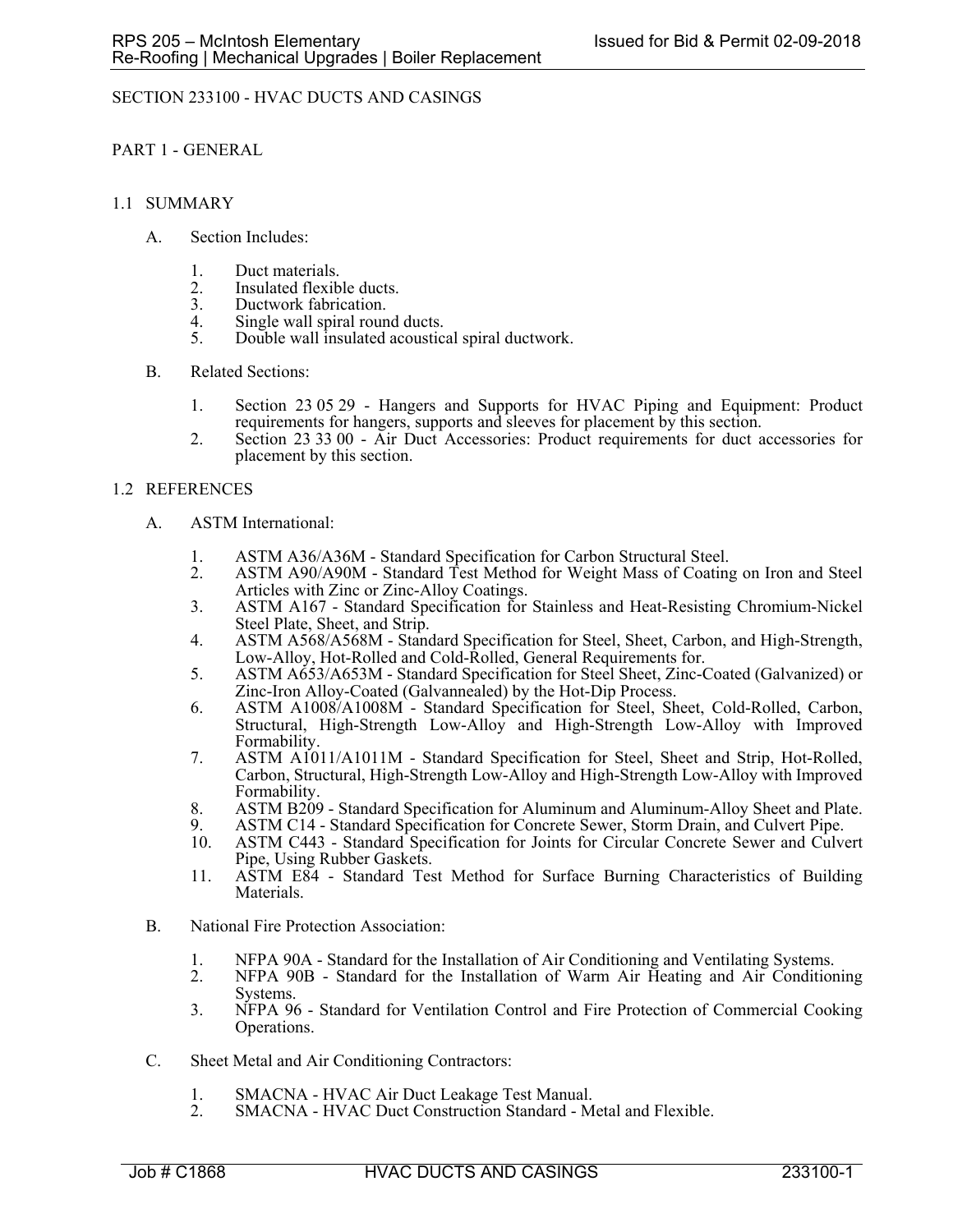- D. Underwriters Laboratories Inc.:
	- 1. UL 181 Factory-Made Air Ducts and Connectors.

### 1.3 PERFORMANCE REQUIREMENTS

A. Variation of duct configuration or sizes other than those of equivalent or lower loss coefficient is not permitted except by written permission. Size round ducts installed in place of rectangular ducts in accordance with ASHRAE table of equivalent rectangular and round ducts.

## 1.4 SUBMITTALS

- A. Section 01 33 00 Submittal Procedures: Submittal procedures.
- B. Shop Drawings: Submit duct fabrication drawings, drawn to scale not smaller than 1/4 inch equals 1 foot, on drawing sheets same size as Contract Documents, indicating:
	- 1. Fabrication, assembly, and installation details, including plans, elevations, sections, details of components, and attachments to other work.
	- 2. Duct layout, indicating pressure classifications and sizes in plain view. For exhaust duct systems, indicate classification of materials handled as defined in this section.
	- 3. Fittings.<br>4. Reinforc
	- Reinforcing details and spacing.
	- 5. Seam and joint construction details.
	- 6. Penetrations through fire rated and other walls.
	- 7. Terminal unit and coil installations.
	- 8. Hangers and supports, including methods for building attachment, vibration isolation, and duct attachment.
- C. Product Data: Submit data for duct materials and duct liner.
- D. Test Reports: Indicate pressure tests performed. Include date, section tested, test pressure, and leakage rate, following SMACNA HVAC Air Duct Leakage Test Manual.
- E. Manufacturer's Installation Instructions: Submit special procedures for glass fiber ducts.

#### 1.5 CLOSEOUT SUBMITTALS

- A. Section 01 70 00 Execution and Closeout Requirements: Closeout procedures.
- B. Project Record Documents: Record actual locations of ducts and duct fittings. Record changes in fitting location and type. Show additional fittings used.

#### 1.6 QUALITY ASSURANCE

- A. Perform Work in accordance with SMACNA HVAC Duct Construction Standards Metal and flexible.
- B. Construct ductwork to NFPA 90A, NFPA 90B and NFPA 96 standards.

#### 1.7 ENVIRONMENTAL REQUIREMENTS

- A. Section 01 60 00 Product Requirements.
- B. Do not install duct sealant when temperatures are less than those recommended by sealant manufacturers.
- C. Maintain temperatures during and after installation of duct sealant.

#### 1.8 FIELD MEASUREMENTS

A. Verify field measurements prior to fabrication.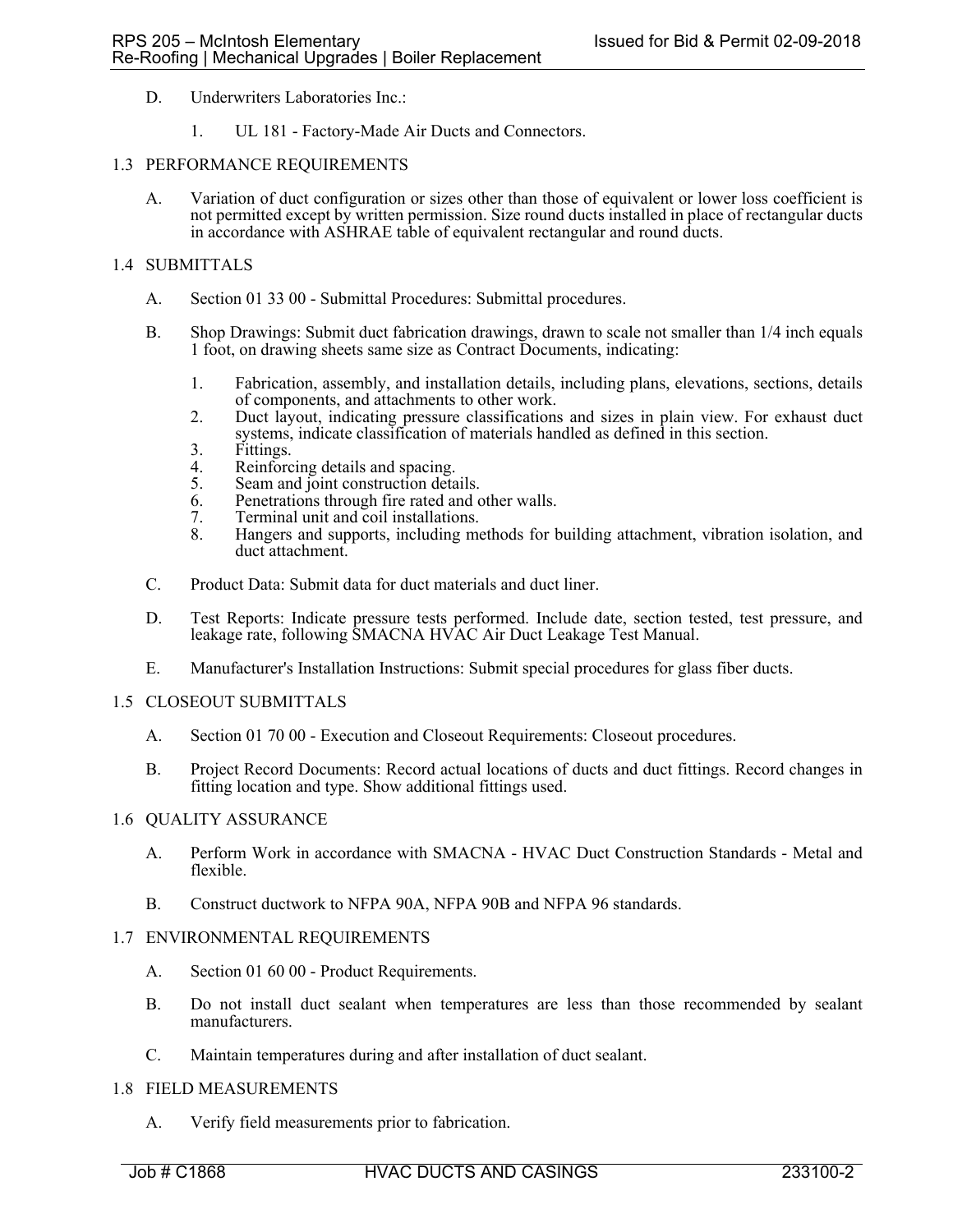# 1.9 REGULATORY REQUIREMENTS

- A. Conform to Health/Life Safety Code for Public Schools.
- B. Conform to (IMC) International Mechanical Code. (2015)
- C. Conform to (IBC) International Building Code. (2015)
- D. Conform to (IFC) International Fire Code, excluding Chapter 4. (2015)
- E. Conform to State of Illinois Plumbing Code. (2014)
- F. Conform to Illinois Accessibility Code. (71 IL Adm. Code 400)
- G. Conform to (IECC) International Energy Conservation Code. (2015)
- H. Conform to (IFGC) International Fuel Gas Code. (2015)
- I. Conform to (IPMC) International Property Maintenance Code. (2015)
- J. Conform to Illinois State Fire Marshal's Boiler and Pressure Vessel Safety. (41 IL Adm. Code 120)
- K. Conform to (ICC) International Code Council Reference Standards. (2015)
- L. Conform to (NFPA) National Fire Protection Association 70 National Electrical Code. (2014)
- M. Products: Listed and classified by Underwriter's Laboratories, Inc. as suitable for the purpose specified and indicated.

# PART 2 - PRODUCTS

## 2.1 MATERIALS

- A. Galvanized Steel Ducts: ASTM A525 and ASTM A527 galvanized steel sheet, lock-forming quality, having zinc coating of in conformance with ASTM A90.
- B. Aluminum Sheets: Comply with ASTM B209 alloy 3003-414, with mill finish for concealed ducts, and standard, one-sided bright finish for duct surfaces exposed to view.
- C. Stainless Steel Ducts: Minimum 18 gauge, 316 stainless steel with welded seams. The installation shall conform to SMACNA round industrial duct construction standards for duct supports and reinforcement using stainless steel material.

## 2.2 MANUFACTURED DUCTWORK

- A. Manufacture in accordance with SMACNA HVAC Duct Construction Standards Metal and Flexible, and as indicated. Provide duct material, gages, reinforcing, and sealing for operating pressures indicated.
- B. Insulated Flexible Ducts:
	- 1. Manufacturers:
		- a. Flex-Master.
		- b. Therma Flex.
		- c. Techna Flex.<br>d. Or approved.
		- Or approved as equal.
	- 2. Underwriters Laboratory Standard 181; Class 1.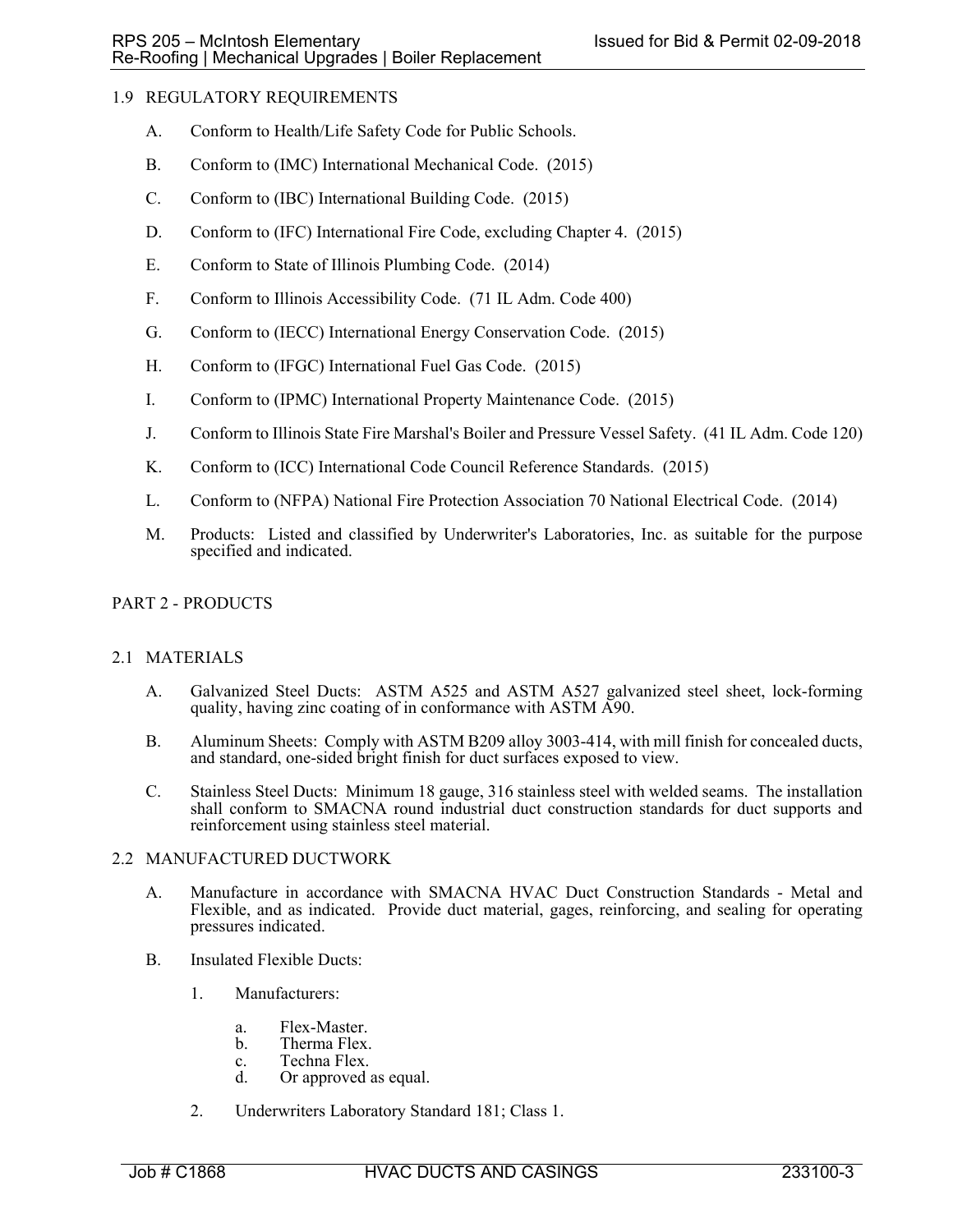- 3. Two ply vinyl film supported by helically wound spring steel wire; fiberglass insulation; polyethylene vapor barrier film.
- 4. Pressure Rating: 10 inches w.g. positive and 1.0 inches w.g. negative.
- 5. Maximum Velocity: 4000 fpm.

## 2.3 DUCTWORK FABRICATION

- A. Fabricate and support in accordance with SMACNA HVAC Duct Construction Standards Metal and Flexible, and as indicated. Provide duct material, gages, reinforcing, and sealing for operating pressures indicated.
- B. Construct T's, bends, and elbows with radius of not less than 1-1/2 times width of duct on centerline. Where not possible and where rectangular elbows are used, provide air foil turning vanes. Where acoustical lining is indicated, provide turning vanes of perforated metal with glass fiber insulation.
- C. Increase duct sizes gradually, not exceeding 15 degrees divergence wherever possible; maximum 30 degrees divergence upstream of equipment and 45 degrees convergence downstream.
- D. Provide standard 45 degree lateral wye takeoffs unless otherwise indicated where 90 degree conical tee connections may be used.

## 2.4 SINGLE WALL SPIRAL DUCTWORK

- A. General:
	- 1. The duct system shall consist of fittings that are factory fitted with a sealing gasket. The spiral duct fitting will seal the duct joints without the use of duct sealer.
- B. Materials:
	- 1. Unless otherwise noted, all duct and fittings shall be G-90 galvanized steel in accordance with ASTM A-653 and A-924.
- C. Construction:
	- 1. Fittings:
		- a. All fitting ends shall come factory equipped with a EPDM rubber gasket. Gasket shall be manufactured to gauge and flexibility so as to ensure that system will meet the performance criteria set forth in the manufacturer's literature. Gasket shall be classified by Underwriter's Laboratories to conform to ASTM E84-91a and NFPA 90A flame spread and smoke developed ratings of 25/50.<br>All fittings shall be furnished with gasket on the outer shell.
		-
		- b. All fittings shall be furnished with gasket on the outer shell. c. All fittings ends shall be calibrated to manufacturer's published dimensional tolerance standard.
		- d. All fitting ends O.D. shall have rolled over edges for added strength and rigidity during installation and shipping.
		- e. Transitions shall be provided where insulated duct connects to non-insulated, single wall duct. Transitions also act as insulation ends reducing the double wall outer shell diameter to the inner shell diameter.
		- f. When contract documents require divided flow fittings, only full body fittings will be accepted. Saddle taps are unacceptable.
	- 2. Spiral Duct:
		- a. Spiral duct shall be calibrated to manufacturer's published dimensional tolerance standard.
		- b. All spiral duct 12" Dia. and larger shall be corrugated for added strength and rigidity. The duct will be of spiral lockseam construction.
		- c. Spiral seam slippage shall be prevented by means of a flat seam and a mechanically formed indentation evenly spaced along the spiral seam.
		- d. When gasket or flanges are not acceptable the duct shall be welded construction.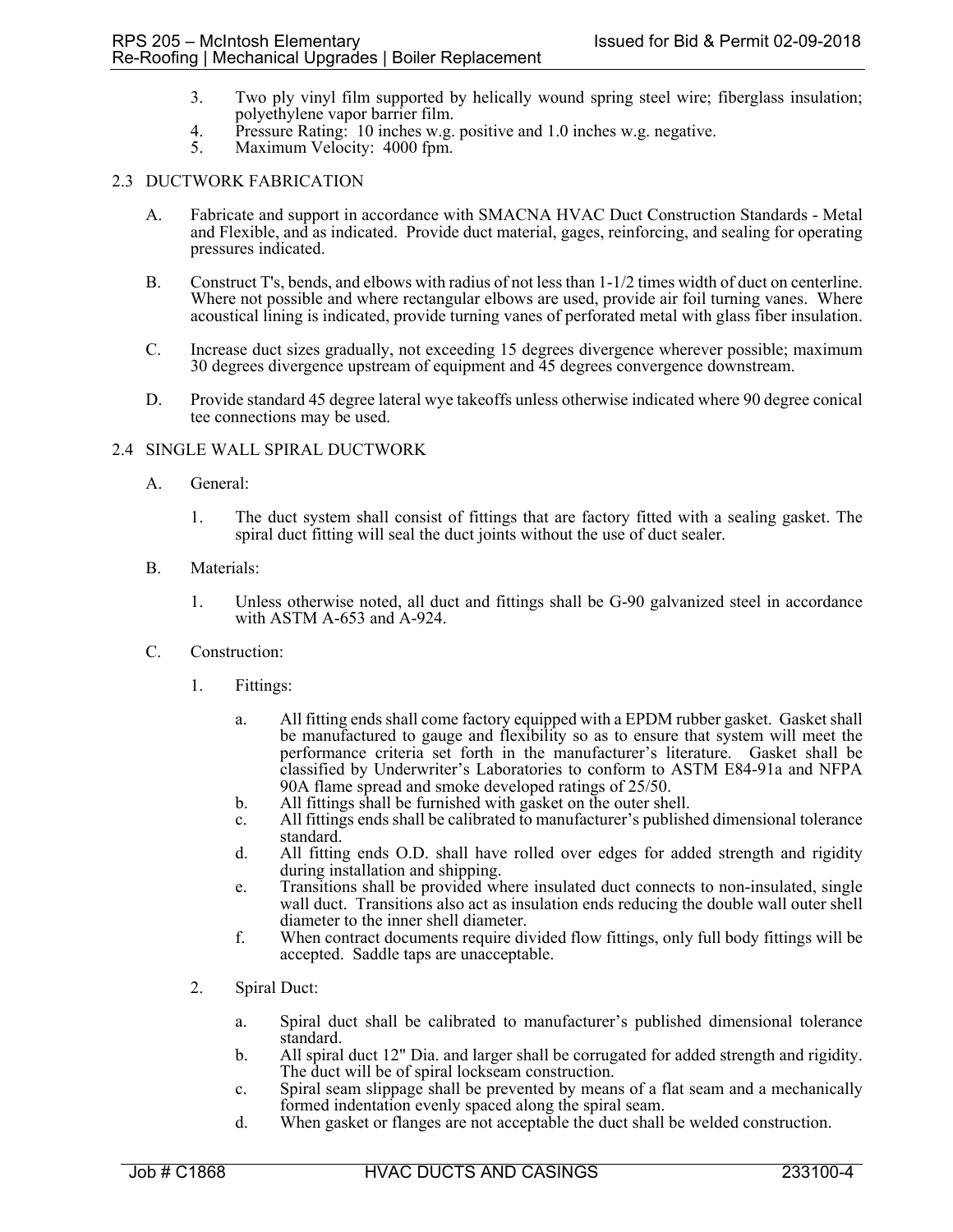## 2.5 DOUBLE WALL INSULATED ACOUSTICAL SPIRAL DUCTWORK

- A. General:
	- 1. All exposed round supply ductwork shown on the plans or indicated in the project specification to be insulated shall be Double Wall. The duct system shall consist of fittings that are factory fitted with a sealing gasket and spiral duct and will seal the duct joints without the use of duct sealer.
- B. Materials:
	- 1. Unless otherwise noted, all duct and fittings shall be G-90 galvanized steel in accordance with ASTM A-653 and A-924 and extension duct shall be paint grip ready.
	- 2. Perforated liner on double wall duct only shall consist of 1/8 inch perforations on 1/4 inch staggered centers corresponding to an overall open area of 23%.
	- 3. Fiber glass insulation shall have a maximum conductivity factor (K) of 0.26 BTUin/hr•ft2•°F at 75°F mean ambient temperature.
	- 4. Retaining fabric shall be 0.008 inch thick, 15.6 lb/ft3 density with an air permeability rate of 9.2  $ft3/ft2$ •s.
- C. Construction:
	- 1. Fittings:
		- a. All double wall fitting ends shall come factory equipped with a double lipped, Uprofile, EPDM rubber gasket. Gasket shall be manufactured to gauge and flexibility so as to ensure that system will meet the performance criteria set forth in the manufacturer's literature. Gasket shall be classified by Underwriter=s Laboratories to conform to ASTM E84-91a and NFPA 90A flame spread and smoke developed ratings of 25/50.
		- b. Double wall duct and fittings shall consist of a perforated or solid inner liner, a 1 inch, 1.50 lb/ft3 (unless otherwise specified) layer of fiber glass insulation and a solid outer pressure shell. When a perforated inner liner is specified, a retaining fabric shall be wrapped between the perforated inner and the fiber glass insulation. The fabrics provide fiber glass tear retention while maintaining the desired acoustical properties. For 1-inch thick insulation, the outer pressure shell diameter shall be 2 inches larger than the inner liner.
		- c. All fittings shall be furnished with gasket on the outer shell. The inner shell on all double wall fittings shall extend a minimum of 1" past the outer shell.
		- d. All fittings ends shall be calibrated to manufacturer=s published dimensional tolerance standard.
		- e. All fitting ends O.D. shall have rolled over edges for added strength and rigidity during installation and shipping.
		- f. Double wall to single wall transitions shall be provided where insulated duct connects to non-insulated, single wall duct. Transitions also act as insulation ends reducing the double wall outer shell diameter to the inner shell diameter.
		- g. When contract documents require divided flow fittings, only full body fittings will be accepted. Double wall saddle taps are unacceptable.
		- h. All double wall duct and fittings shall be furnished with both an inner liner and a outer pressure shell coupling. The inner liners shall not be fastened together to allow for expansion and contraction.
	- 2. Spiral Duct:
		- a. Spiral duct shall be calibrated to manufacturer=s published dimensional tolerance standard.
		- b. All spiral duct 12" Dia. and larger shall be corrugated for added strength and rigidity. Inner and outer duct will be of spiral lockseam construction.
		- c. Spiral seam slippage shall be prevented by means of a flat seam and a mechanically formed indentation evenly spaced along the spiral seam.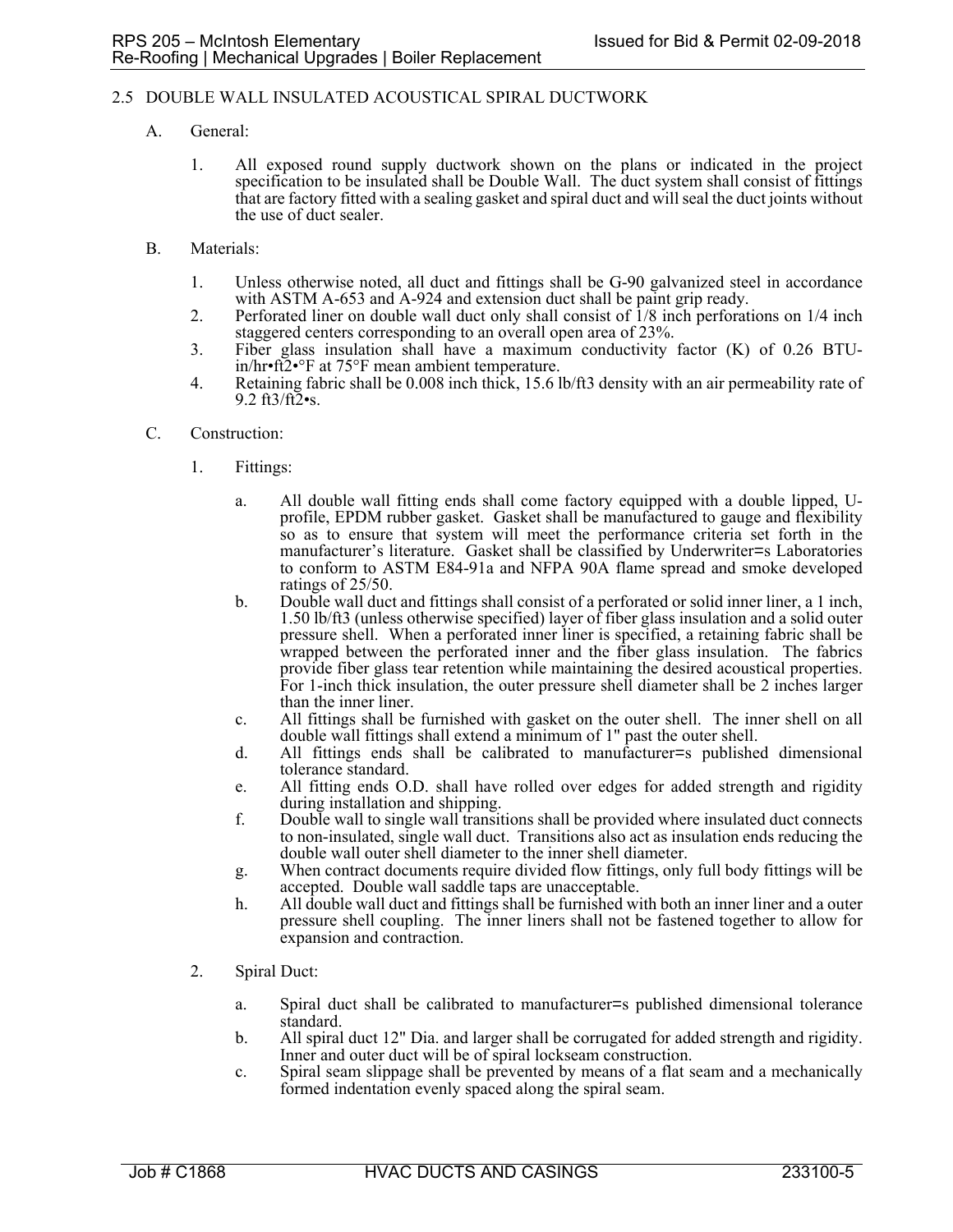## PART 3 - EXECUTION

## 3.1 INSTALLATION

- A. Install in accordance with manufacturer's instructions.
- B. Install and seal ducts in accordance with SMACNA HVAC Duct Construction Standards Metal and Flexible.
- C. Duct Sizes are inside clear dimensions. For lined ducts, maintain sizes inside lining.
- D. Locate ducts with sufficient space around equipment to allow normal operating and maintenance activities.
- E. Use double nuts and lock washers on threaded rod supports.
- F. Connect diffusers to low pressure ducts with 5 feet maximum length of flexible duct held in place with strap or clamp.
- G. Connect flexible ducts to metal ducts with draw bands.
- H. During construction provide temporary closures of metal or taped polyethylene on open ductwork to prevent construction dust from entering ductwork system.
- I. Use crimp joints with or without bead for joining round duct sizes 8 inches and smaller with crimp in direction of air flow. Provide flanged joints for duct sizes 10" and larger.
- J. Connect terminal units to supply ducts with three foot maximum length of flexible duct. Do not use flexible duct to change direction.
- K. Cleaning and Protection:
	- 1. Clean air handling unit and ductwork prior to the DuctSox system unit-by-unit as it is installed. Clean external surfaces of foreign substance which may cause corrosive deterioration of facing.
	- 2. Temporary Closure: At ends of ducts which are not connected to equipment or distribution devices at time of ductwork installation, cover with polyethylene film or other covering which will keep the system clean until installation is completed.
	- 3. If DuctSox systems become soiled during installation, they should be removed and cleaned following the manufacturers standard terms of laundry.

## 3.2 SCHEDULES

A. Ductwork Material Schedule

| Air System<br>Return Ductwork | Material<br>Galvanized | Pressure Class<br>າ"     | Seal Class               |
|-------------------------------|------------------------|--------------------------|--------------------------|
| <b>Supply Ductwork</b>        | Galvanized             | 2                        |                          |
| <b>Transfer Ducts</b>         | Galvanized             | 1"                       | $\overline{\phantom{0}}$ |
| <b>Exposed Ductwork</b>       | Double Wall Spiral     | $\overline{\phantom{0}}$ | $\overline{\phantom{0}}$ |

#### END OF SECTION 233100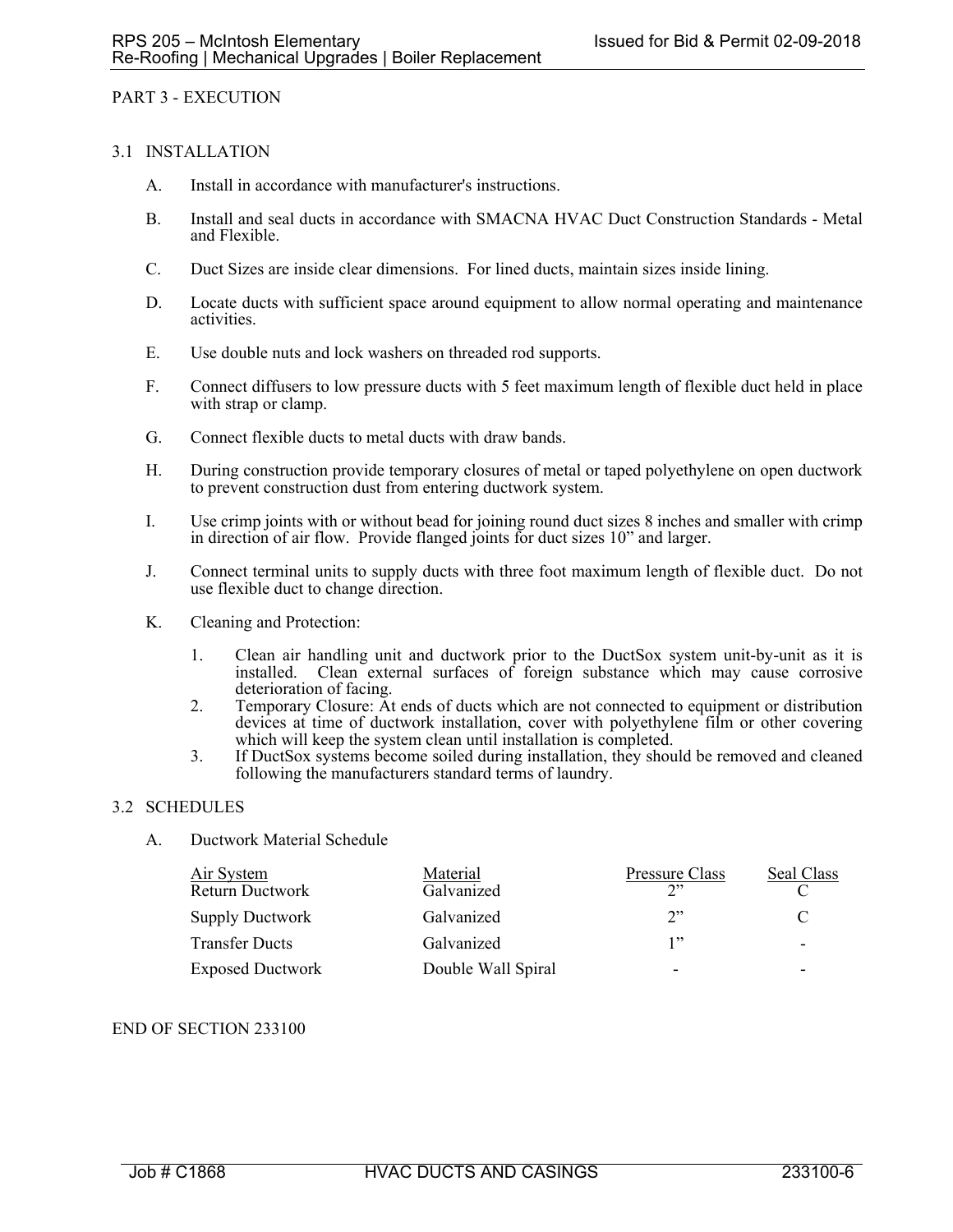# SECTION 233300 - AIR DUCT ACCESSORIES

PART 1 - GENERAL

## 1.1 SUMMARY

- A. Section Includes:
	- 1. Air turning devices.
	- 2. Back-draft dampers.<br>3. Duct access doors.
	- 3. Duct access doors.<br>4. Flexible duct conne
	- 4. Flexible duct connections.<br>5. Duct test holes.
	- Duct test holes.
	- 6. Volume control dampers.
	- 7. Dynamic fire dampers.

## B. Related Sections:

- 1. Section 23 09 00 Instrumentation and Control for HVAC: Execution and Product requirements for connection and control of Combination Smoke and Fire Dampers for placement by this section.
- 2. Section 23 09 23 Direct-Digital Control System for HVAC: Execution and Product requirements for connection and control of Combination Smoke and Fire Dampers for placement by this section.
- 3. Section 23 31 00 HVAC Ducts and Casings: Requirements for duct construction and pressure classifications.
- 4. Section 26 05 03 Equipment Wiring Connections: Execution requirements for connection of electrical Combination Smoke and Fire Dampers specified by this section.

## 1.2 REFERENCES

- A. Air Movement and Control Association International, Inc.:
	- 1. AMCA 500 Test Methods for Louvers, Dampers, and Shutters.
- B. ASTM International:
	- 1. ASTM E1 Standard Specification for ASTM Thermometers.
- C. National Fire Protection Association:
	- 1. NFPA 90A Standard for the Installation of Air Conditioning and Ventilating Systems.<br>2. NFPA 92A Recommended Practice for Smoke-Control Systems.
	- NFPA 92A Recommended Practice for Smoke-Control Systems.
- D. Sheet Metal and Air Conditioning Contractors:
	- 1. SMACNA HVAC Duct Construction Standard Metal and Flexible.
- E. Underwriters Laboratories Inc.:
	- 1. UL 555 Standard for Safety for Fire Dampers.

## 1.3 SUBMITTALS

- A. Section 01 33 00 Submittal Procedures: Submittal procedures.
- B. Shop Drawings: Indicate for shop fabricated assemblies including volume control dampers and duct access doors.
- C. Product Data: Submit data for shop fabricated assemblies and hardware used.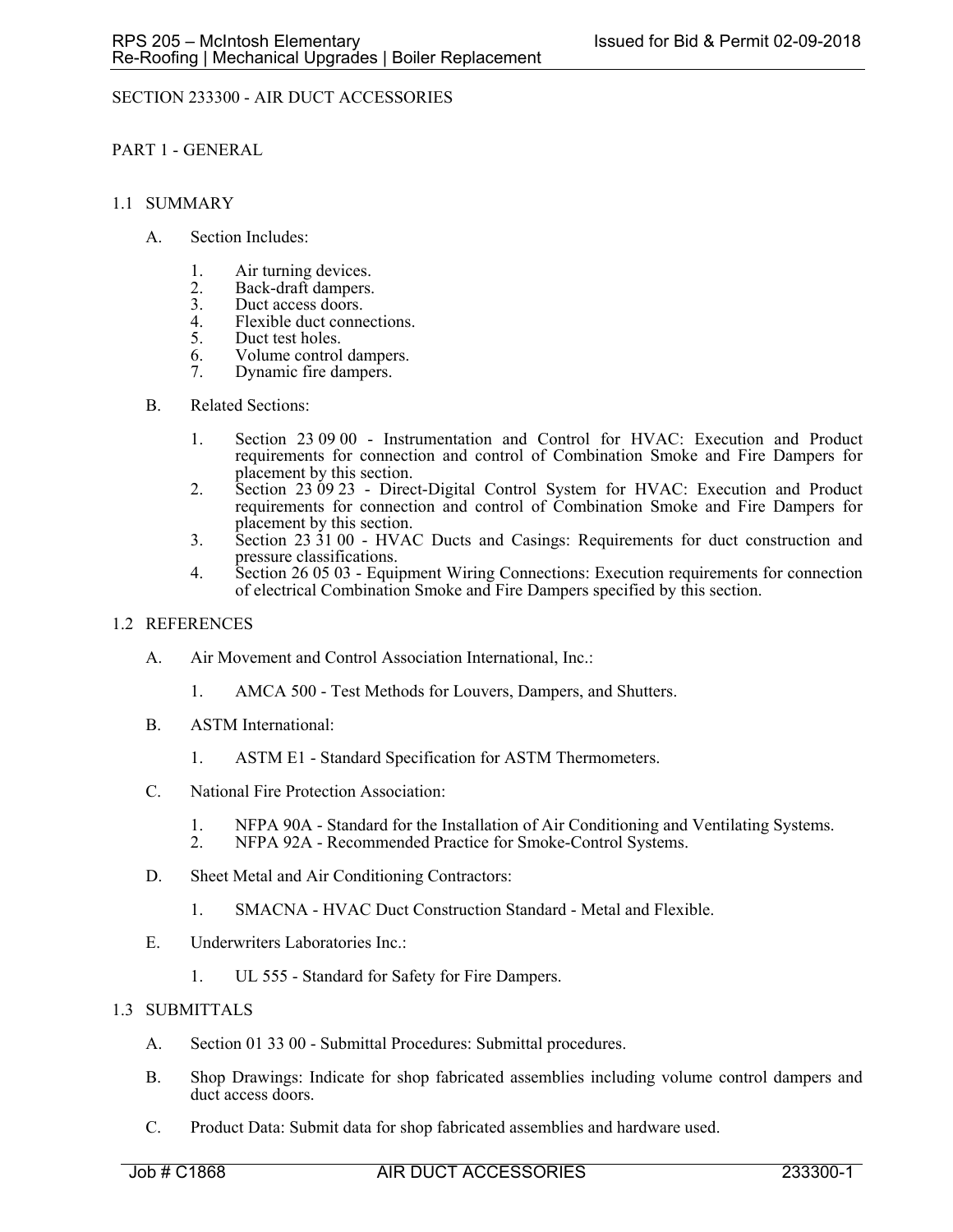- D. Product Data: Submit for the following. Include where applicable electrical characteristics and connection requirements.
	- 1. Fire dampers including locations and ratings.<br>2. Backdraft dampers.
	- 2. Backdraft dampers.<br>3. Flexible duct conner
	- 3. Flexible duct connections.<br>4. Volume control dampers.
	- 4. Volume control dampers.<br>5. Duct access doors.
	- Duct access doors.
- E. Product Data: For fire dampers submit the following:
	- 1. Include UL ratings, dynamic ratings, leakage, pressure drop and maximum pressure data.
	- 2. Indicate materials, construction, dimensions, and installation details.
	- 3. Damper pressure drop ratings based on tests and procedures performed in accordance with AMCA 500.
- F. Manufacturer's Installation Instructions: Submit for Fire and Combination Smoke and Fire Dampers.
- G. Manufacturer's Certificate: Certify products meet or exceed specified requirements.

## 1.4 CLOSEOUT SUBMITTALS

- A. Section 01 70 00 Execution and Closeout Requirements: Closeout procedures.
- B. Project Record Documents: Record actual locations of access doors.
- C. Operation and Maintenance Data: Submit for Combination Smoke and Fire Dampers.

#### 1.5 QUALITY ASSURANCE

- A. Dampers tested, rated and labeled in accordance with the latest UL requirements.
- B. Damper pressure drop ratings based on tests and procedures performed in accordance with AMCA 500.

#### 1.6 QUALIFICATIONS

A. Manufacturer: Company specializing in manufacturing products specified in this section with minimum three years documented experience.

## 1.7 DELIVERY, STORAGE, AND HANDLING

- A. Section 01 60 00 Product Requirements: Product storage and handling requirements.
- B. Protect dampers from damage to operating linkages and blades.
- C. Delivery: Deliver materials to site in manufacturer's original, unopened containers and packaging, with labels clearly indicating manufacturer and material.
- D. Storage: Store materials in a dry area indoor, protected from damage.
- E. Handling: Handle and lift dampers in accordance with manufacturer's instructions. Protect materials and finishes during handling and installation to prevent damage.

## 1.8 FIELD MEASUREMENTS

A. Verify field measurements prior to fabrication.

## 1.9 EXTRA MATERIALS

A. Section 01 70 00 - Execution and Closeout Requirements: Spare parts and maintenance products.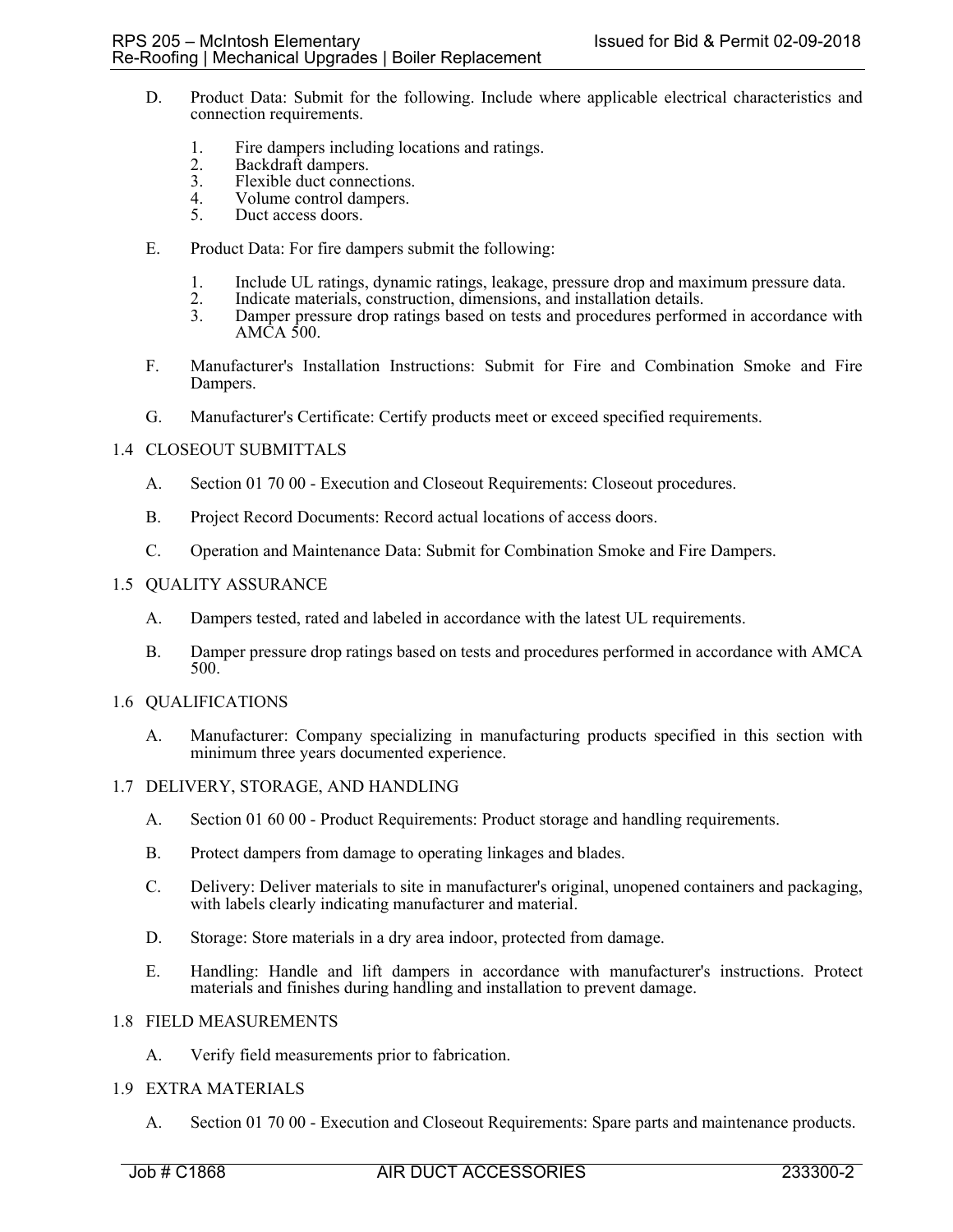B. Furnish two of each size and type of fusible link.

## 1.10 REGULATORY REQUIREMENTS

- A. Conform to Health/Life Safety Code for Public Schools.
- B. Conform to (IMC) International Mechanical Code. (2015)
- C. Conform to (IBC) International Building Code. (2015)
- D. Conform to (IFC) International Fire Code, excluding Chapter 4. (2015)
- E. Conform to State of Illinois Plumbing Code. (2014)
- F. Conform to Illinois Accessibility Code. (71 IL Adm. Code 400)
- G. Conform to (IECC) International Energy Conservation Code. (2015)
- H. Conform to (IFGC) International Fuel Gas Code. (2015)
- I. Conform to (IPMC) International Property Maintenance Code. (2015)
- J. Conform to Illinois State Fire Marshal's Boiler and Pressure Vessel Safety. (41 IL Adm. Code 120)
- K. Conform to (ICC) International Code Council Reference Standards. (2015)
- L. Conform to (NFPA) National Fire Protection Association 70 National Electrical Code. (2014)
- M. Products: Listed and classified by Underwriter's Laboratories, Inc. as suitable for the purpose specified and indicated.

## PART 2 - PRODUCTS

#### 2.1 AIR TURNING DEVICES

A. Multi-blade device with blades aligned in short dimension; steel or aluminum construction; with individually adjustable blades, mounting straps.

#### 2.2 BACKDRAFT DAMPERS

- A. Manufacturers:
	- 1. Greenheck.<br>2. Cook.
	- Cook.
	- 3. Ruskin.<br>4. Dowco
	- 4. Dowco Products<br>5. Carnes
	- **Carnes**
	- 6. Vent Products.<br>7. Or approved as
	- Or approved as equal.
- B. Multi-Blade, Parallel Action Gravity Balanced Backdraft Dampers: 16 gage thick galvanized extruded aluminum, with center pivoted blades of maximum 6 inch width, with felt or flexible vinyl sealed edges, linked together in rattle-free manner with 90 degree stop, steel ball bearings, and plated steel pivot pin; adjustment device to permit setting for varying differential static pressure.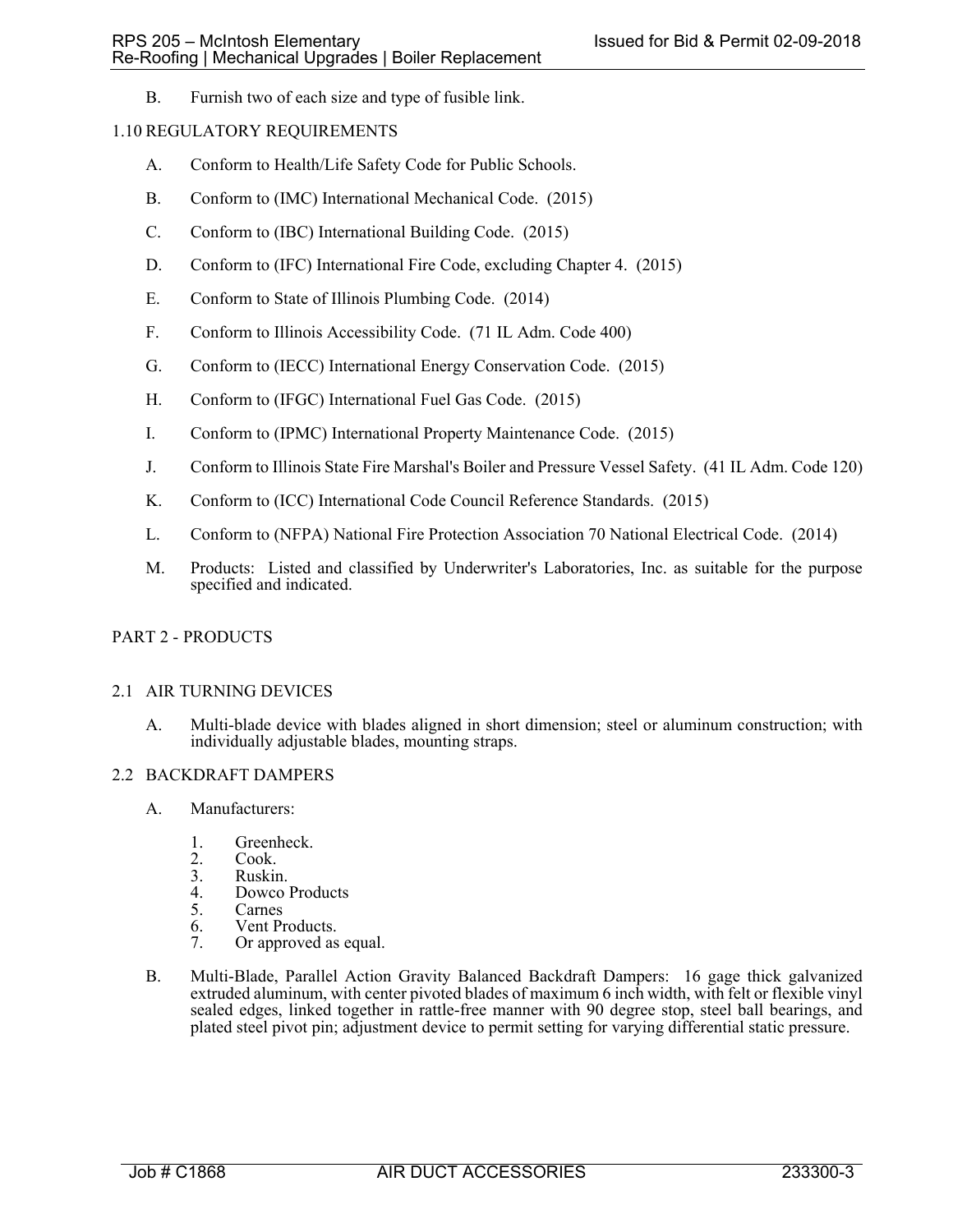# 2.3 DUCT ACCESS DOORS

- A. Manufacturers:
	- 1. Ruskin.<br>2. Cesco P
	- 2. Cesco Products.<br>3. Carnes.
	- 3. Carnes.<br>4. Vent pro
	- Vent products.
	- 5. Or approved as equal.
- B. Fabricate in accordance with SMACNA HVAC Duct Construction Standards Metal and Flexible, and as indicated.
- C. Fabrication: Rigid and close-fitting of galvanized steel with sealing gaskets and quick fastening locking devices. For insulated ductwork, install minimum one inch thick insulation with sheet metal cover.
	- 1. Less than 12 Inches Square: Secure with sash locks.
	- 2. Up to 18 Inches Square: Provide two hinges and two sash locks.
- D. Access doors with sheet metal screw fasteners are not acceptable.
- E. Pressure rating of access doors shall match the rating of the system in which they are installed.

## 2.4 FLEXIBLE DUCT CONNECTIONS

- A. Fabricate in accordance with SMACNA HVAC Duct Construction Standards Metal and Flexible, and as indicated.
- B. Connector: Fabric crimped into metal edging strip.
	- 1. Fabric: UL listed fire-retardant neoprene coated woven glass fiber fabric to NFPA 90A, minimum density 30 oz per sq yd.
	- 2. Net Fabric Width: Approximately 3 inches wide.
	- 3. Metal: 3 inch wide,  $2\overline{4}$  gage galvanized steel.
- C. Leaded Vinyl Sheet: Minimum 0.55 inch thick, 0.87 lbs per sq ft, 10 dB attenuation in 10 to 10,000 Hz range.

## 2.5 DUCT TEST HOLES

- A. Temporary Test Holes: Cut or drill in ducts as required. Cap with neat patches, neoprene plugs, threaded plugs, or threaded or twist-on metal caps.
- B. Permanent Test Holes: Factory fabricated, air tight flanged fittings with screw cap. Provide extended neck fittings to clear insulation.

#### 2.6 VOLUME CONTROL DAMPERS

- A. Manufacturers:
	- 1. Ruskin.
	- 2. Vent Products.
	- 3. Dowco Products.
	- 4. Air Balance Inc.<br>5. Or approved as e
	- Or approved as equal.
- B. Fabricate in accordance with SMACNA HVAC Duct Construction Standards Metal and Flexible, and as indicated.
- C. Single Blade Dampers: Fabricate for duct sizes up to 6 x 30 inch.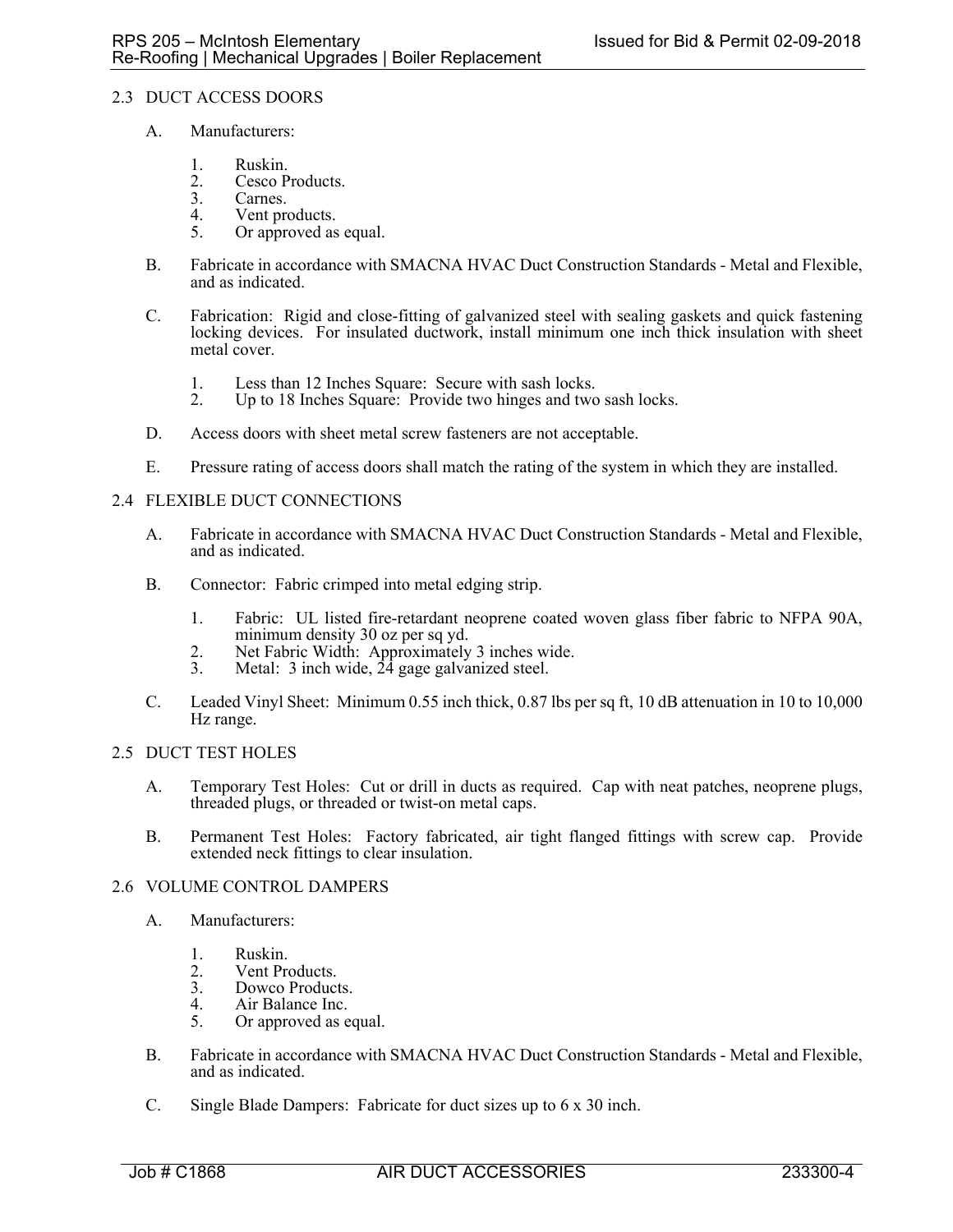- D. Multi-Blade Damper: Fabricate of opposed blade pattern with maximum blade sizes 8 x 72 inches. Assemble center and edge crimped blades in prime coated or galvanized channel frame with suitable hardware.
- E. Quadrants:
	- 1. Provide locking, indicating quadrant regulators on single and multi-blade dampers.
	- 2. On insulated ducts mount quadrant regulators on stand-off mounting brackets, bases, or adapters.
- F. Remote Operator: Provide Young Regulator or equal, remote operator where damper access cannot be attained through ceiling access door. Operator to be by cable through 7/18" diameter paintable cold rolled steel cover plate concealing socket wrench operated rack and pinion gear drive. Damper shall be complete with similar gear drive smoothly to operate damper through full range of motion from tight shut-off to wide open.

## 2.7 DYNAMIC FIRE DAMPERS

- A. Manufacturers:
	-
	- 1. Ruskin.<br>2. Vent Pro
	- 2. Vent Products.<br>3. Dowco Product Dowco Products.
	- 4. Air Balance, Inc.<br>5. Cesco Products.
	- Cesco Products.
	- 6. Or approved as equal.
- B. Fabricate in accordance with NFPA 90A and UL 555, and as indicated.
- C. Horizontal Dampers: Galvanized steel, 22 gage frame, stainless steel closure spring, and lightweight, heat retardant non-asbestos fabric blanket.
- D. Curtain Type Dampers: Galvanized steel with interlocking blades. Provide stainless steel closure springs and latches for horizontal installations, closure under air flow conditions. Configure with blades our of air stream except for pressure class ducts up to 12 inches in height.
- E. Multiple Blade Dampers: 16 gage galvanized steel frame and blades, oil-impregnated bronze or stainless steel sleeve bearings and plated steel axles, 1/8 x 1/2 inch plated steel concealed linkage, stainless steel closure spring, blade stops, and lock.
- F. Fusible Links: UL 33, separate at 160 degrees F. with adjustable link straps for combination fire/balancing dampers.

## PART 3 - EXECUTION

## 3.1 INSTALLATION

- A. Install accessories in accordance with manufacturer's instructions, NFPA 90A, and follow SMACNA HVAC Duct Construction Standards - Metal and Flexible.
- B. Provide backdraft dampers on exhaust fans or exhaust ducts nearest to outside and where indicated.
- C. Provide duct access doors for inspection and cleaning before and after filters, coils, fans, automatic dampers, fire and smoke dampers, and elsewhere as indicated. Provide minimum 18 x 18 inch size for shoulder access or 2 inches smaller than duct size, and as indicated. Provide 4 x 4 inch for balancing dampers only. Review locations prior to fabrication.
- D. Provide duct test holes where indicated and required for testing and balancing purposes.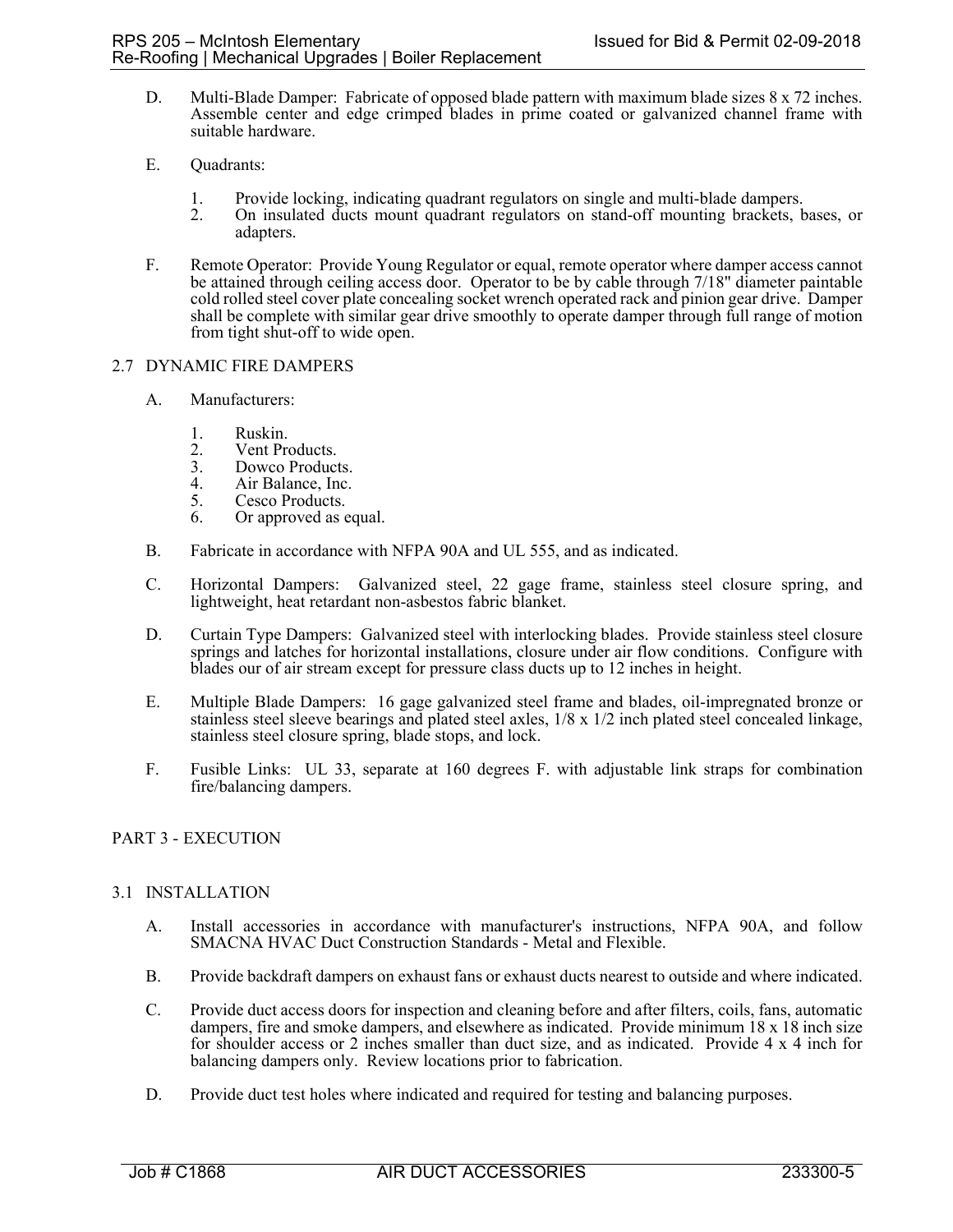- E. Provide fire dampers at locations indicated, where ducts and outlets pass through fire rated components, and where required by authorities having jurisdiction. Install with required perimeter mounting angles, sleeves, breakaway duct connections, corrosion resistant springs, bearings, bushings and hinges.
- F. Install fire dampers in accordance with NFPA 92A.
- G. Demonstrate re-setting of fire dampers to Owner's representative.
- H. Provide flexible connections immediately adjacent to equipment in ducts associated with fans and motorized equipment.
- I. Provide balancing dampers at points on supply, return, and exhaust systems where branches are taken from larger ducts as required for air balancing. Install minimum 2 duct widths from duct take-off.
- J. Provide balancing dampers on duct take-off to diffusers, grilles, and registers, regardless of whether dampers are specified as part of the diffuser, grille, or register assembly.
- K. The material of the duct accessories shall match the material of the system in which they are installed.

END OF SECTION 233300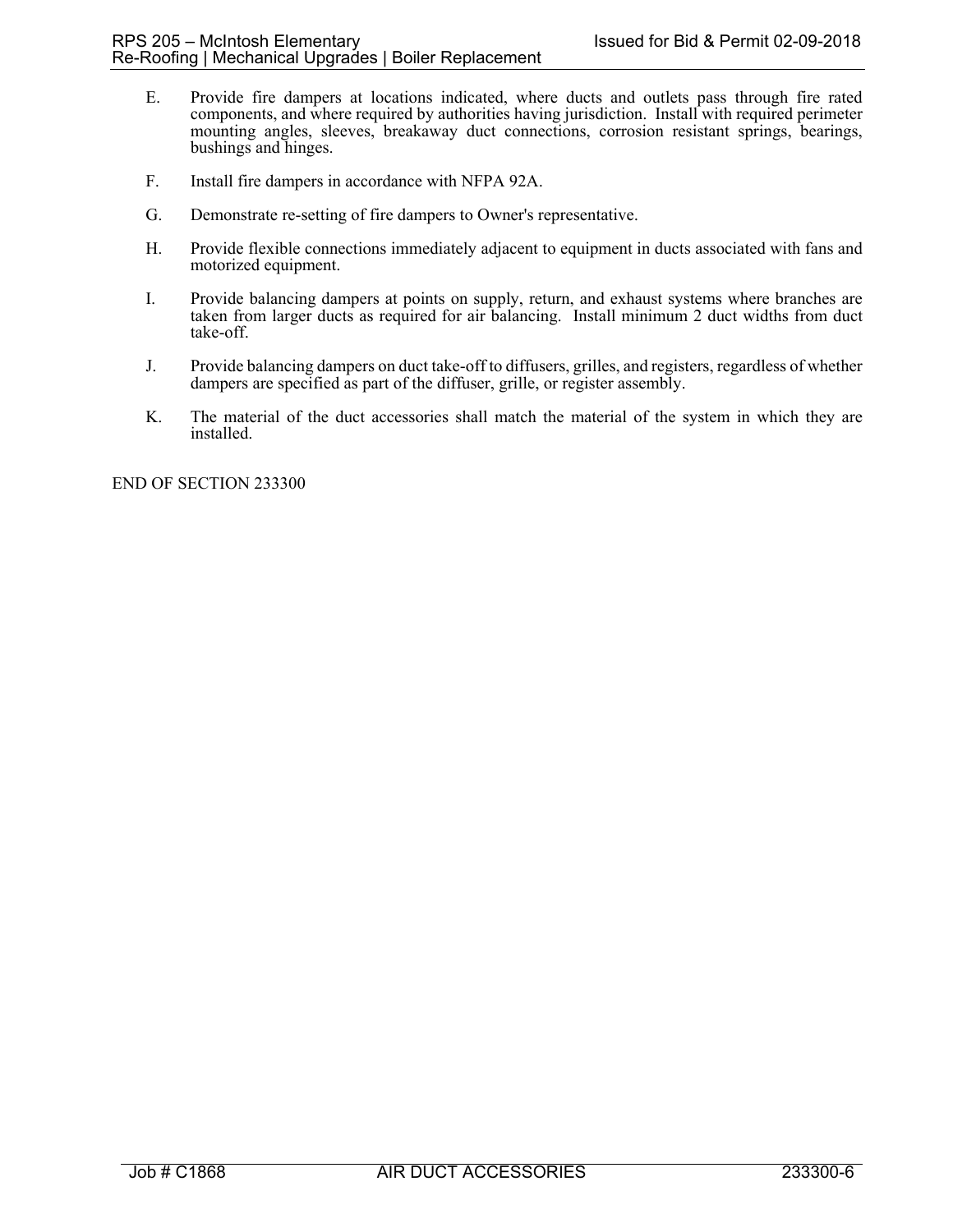# SECTION 233700 - AIR OUTLET AND INLETS

PART 1 - GENERAL

## 1.1 SUMMARY

- A. Section Includes:
	- 1. Diffusers.
	- 2. Registers<br>3. Grilles.
	- Grilles.
- B. Related Sections:
	- 1. Section 09 90 00 Painting and Coating: Execution and product requirements for Painting of ductwork visible behind outlets and inlets specified by this section.
	- 2. Section 23 33 00 Air Duct Accessories: Volume dampers for inlets and outlets.

## 1.2 REFERENCES

- A. Air Movement and Control Association International, Inc.:
	- 1. AMCA 500 Test Methods for Louvers, Dampers, and Shutters.
- B. American Society of Heating, Refrigerating and Air-Conditioning Engineers:
	- 1. ASHRAE 70 Method of Testing for Rating the Performance of Air Outlets and Inlets.
- C. Sheet Metal and Air Conditioning Contractors:
	- 1. SMACNA HVAC Duct Construction Standard Metal and Flexible.

#### 1.3 SUBMITTALS

- A. Section 01 33 00 Submittal Procedures: Submittal procedures.
- B. Product Data: Submit sizes, finish, and type of mounting. Submit schedule of outlets and inlets showing type, size, location, application, and noise level.
- C. Test Reports: Rating of air outlet and inlet performance.
- D. Manufacturer's Certificate: Certify products meet or exceed specified requirements.

#### 1.4 CLOSEOUT SUBMITTALS

- A. Section 01 70 00 Execution and Closeout Requirements: Closeout procedures.
- B. Project Record Documents: Record actual locations of air outlets and inlets.

#### 1.5 QUALITY ASSURANCE

- A. Test and rate diffuser, register, and grille performance in accordance with ASHRAE 70.
- 1.6 REGULATORY REQUIREMENTS
	- A. Conform to Health/Life Safety Code for Public Schools.
	- B. Conform to (IMC) International Mechanical Code. (2015)
	- C. Conform to (IBC) International Building Code. (2015)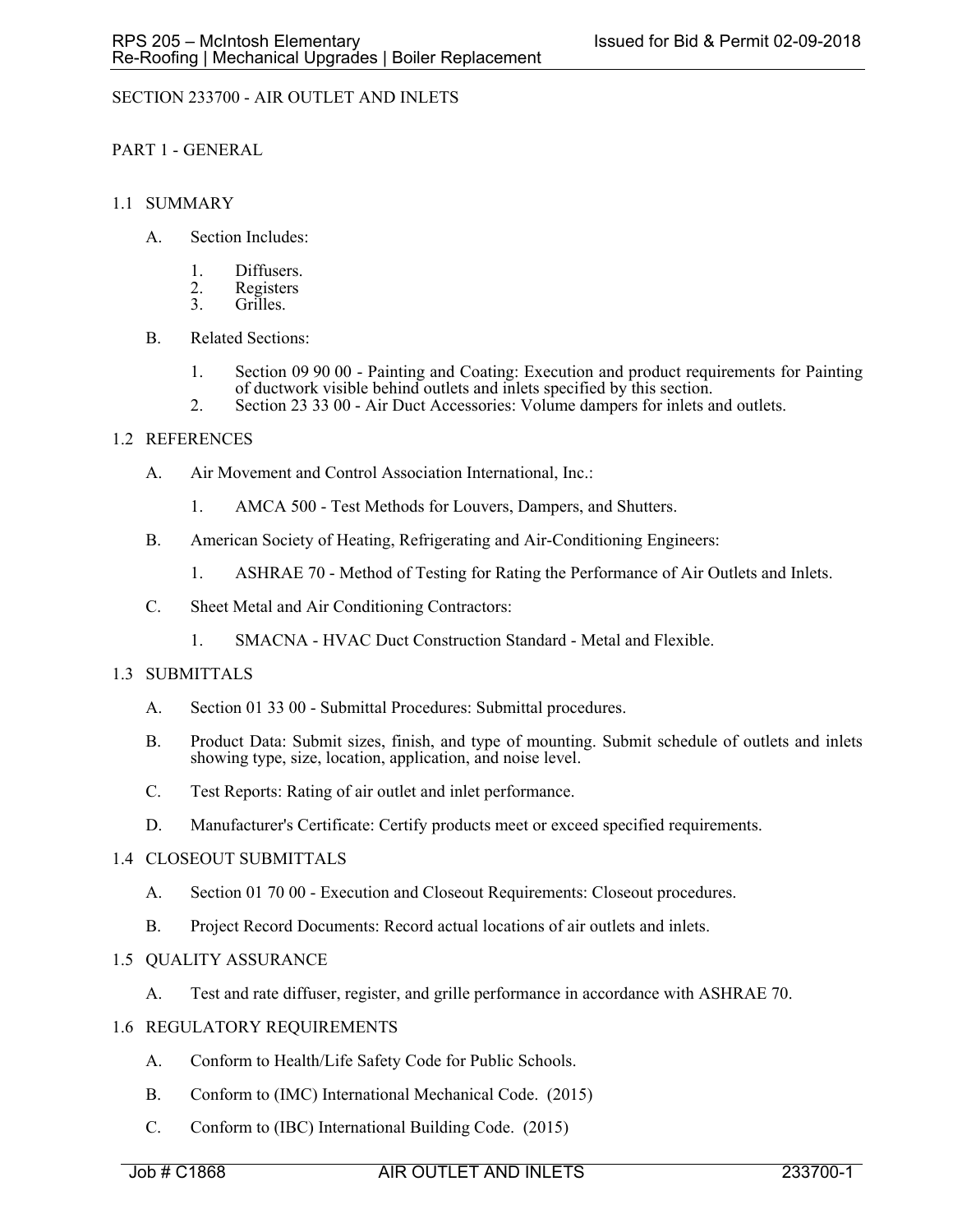- D. Conform to (IFC) International Fire Code, excluding Chapter 4. (2015)
- E. Conform to State of Illinois Plumbing Code. (2014)
- F. Conform to Illinois Accessibility Code. (71 IL Adm. Code 400)
- G. Conform to (IECC) International Energy Conservation Code. (2015)
- H. Conform to (IFGC) International Fuel Gas Code. (2015)
- I. Conform to (IPMC) International Property Maintenance Code. (2015)
- J. Conform to Illinois State Fire Marshal's Boiler and Pressure Vessel Safety. (41 IL Adm. Code 120)
- K. Conform to (ICC) International Code Council Reference Standards. (2015)
- L. Conform to (NFPA) National Fire Protection Association 70 National Electrical Code. (2014)
- M. Products: Listed and classified by Underwriter's Laboratories, Inc. as suitable for the purpose specified and indicated.

## PART 2 - PRODUCTS

## 2.1 MANUFACTURERS

- A. Titus.
- B. Carnes.
- C. Metal-Air.
- D. Price.
- E. Nailor.
- F. Acutherm.

#### 2.2 DIRECT SPIRAL DUCT-MOUNTED ALUMINUM SUPPLY GRILLES (TYPE A)

- A. Type: Direct spiral duct-mounted double deflection aluminum supply grilles. The front deflection blades shall be parallel to the short dimension of the grille. All supply grilles shall be constructed with radius end caps and foam gaskets for a tight seal to the duct diameter. All supply grilles shall be constructed with a 1-3/8 inch wide border.
- B. Fabrication: Blades shall be constructed of heavy duty extruded aluminum and shall be spaced 3/4 inch apart. Blades shall extend completely through the side frame on each side to ensure stability throughout the complete CFM operating range of the grille. Blades shall be individually adjustable without loosening or rattling and shall be securely held in place with tension wire. The grille finish shall be #26 white. The finish shall be an anodic acrylic paint, baked at 315F for 30 minutes. The pencil hardness must be HB to H. The paint must pass a 100 hour ASTM B117 Corrosive Environments Salt Spray Test without creepage, blistering, or deterioration of film. The paint must pass a 250 hour ASTM D870 Water Immersion Test. The paint must also pass the ASTM D2794 Reverse Impact Cracking Test with a 50 inch pound force applied.
- C. Accessories: Air scoop damper/extractor (option ASD) shall be constructed of heavy duty aluminum. The ASD must be operable from the face with a screwdriver.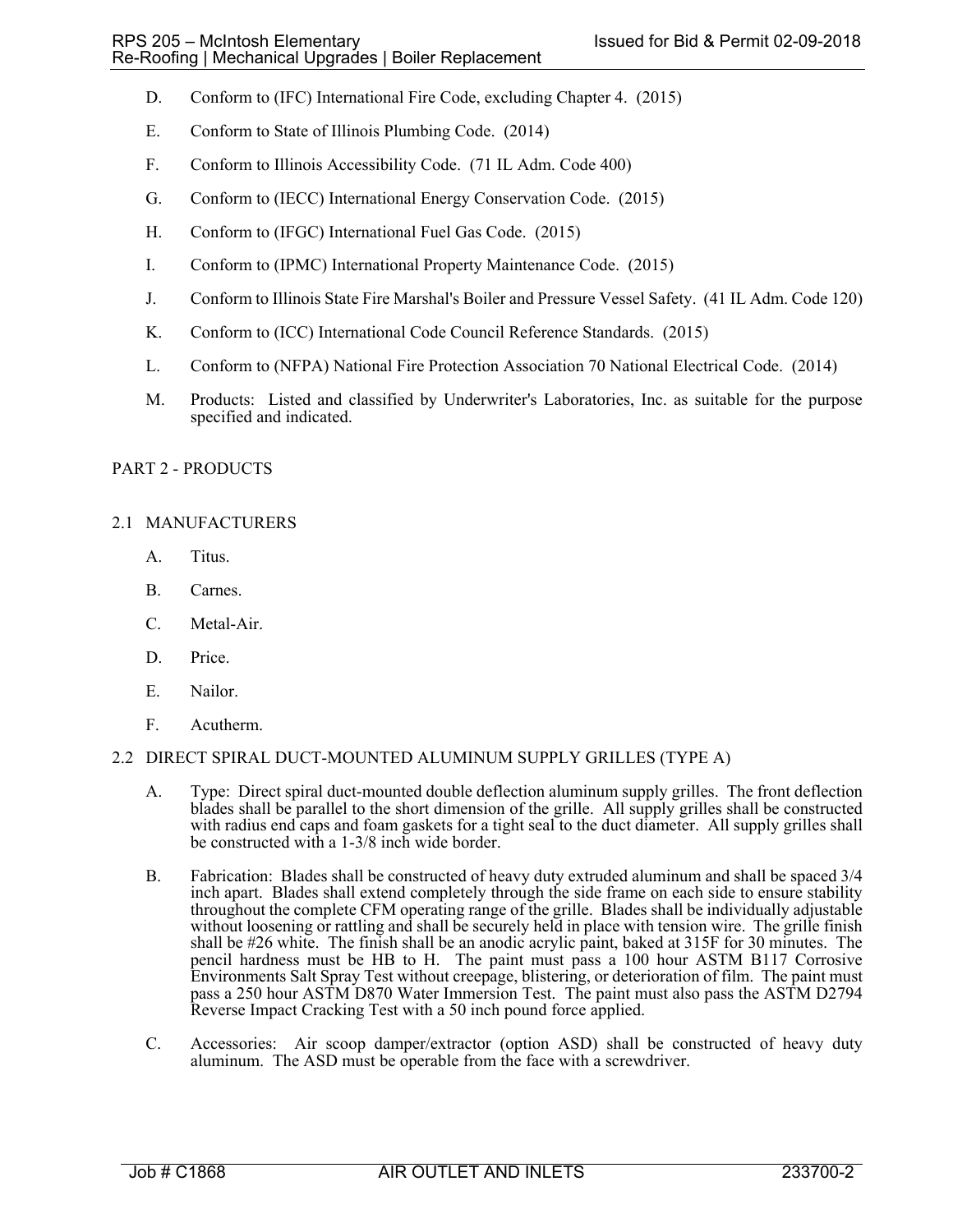## 2.3 HEAVY DUTY RETURN REGISTERS/GRILLES (TYPE B)

- A. Type: Streamlined blades, 3/8 inch maximum spacing with 38° deflection.
- B. Frame: 1 1/4 inch margin with countersunk screw and gasket mounting.
- C. Fabrication: Steel with 16 gage minimum frames and 14 gage minimum blades and corners securely fastened to be immobile.

# 2.4 DIRECT SPIRAL DUCT-MOUNTED ALUMINUM RETURN GRILLES (TYPE C)

- A. Type: Direct spiral duct-mounted perforated aluminum return grilles. All return grilles shall be constructed with radius end caps and foam gaskets for a tight seal to the duct diameter. All return grilles shall be constructed with a 1-3/8 inch wide border.
- B. Fabrication: Perforated screen with 3/16 inch diametric holes on 1/4 inch staggered centers constructed of heavy duty extruded aluminum. The grille finish shall be #26 white. The finish shall be an anodic acrylic paint, baked at 315F for 30 minutes. The pencil hardness must be HB to H. The paint must pass a 100 hour ASTM B117 Corrosive Environments Salt Spray Test without creepage, blistering, or deterioration of film. The paint must pass a 250 hour ASTM D870 Water Immersion Test. The paint must also pass the ASTM D2794 Reverse Impact Cracking Test with a 50 inch pound force applied.
- C. Accessories: Opposed blade damper shall be constructed of heavy duty aluminum. The ASD must be operable from the face with a screwdriver.

## PART 3 - EXECUTION

#### 3.1 EXAMINATION

- A. Section 01 30 00 Administrative Requirements: Coordination and project conditions.
- B. Verify inlet and outlet locations.
- C. Verify ceiling and wall systems are ready for installation.

#### 3.2 INSTALLATION

- A. Install diffusers to ductwork with airtight connection.
- B. Provide hard 90 degree duct elbow at ceiling diffusers per detail.
- C. Install balancing dampers on duct take-off to diffusers, grilles, and registers, whether or not dampers are furnished as part of diffuser, grille, and register assembly. Refer to Section 23 33 00.
- D. Paint visible portion of ductwork behind air outlets and inlets matte black. Refer to Section 09 90 00.

## 3.3 INTERFACE WITH OTHER PRODUCTS

A. Check location of outlets and inlets and make necessary adjustments in position to conform to architectural features, symmetry, and lighting arrangement.

## END OF SECTION 233700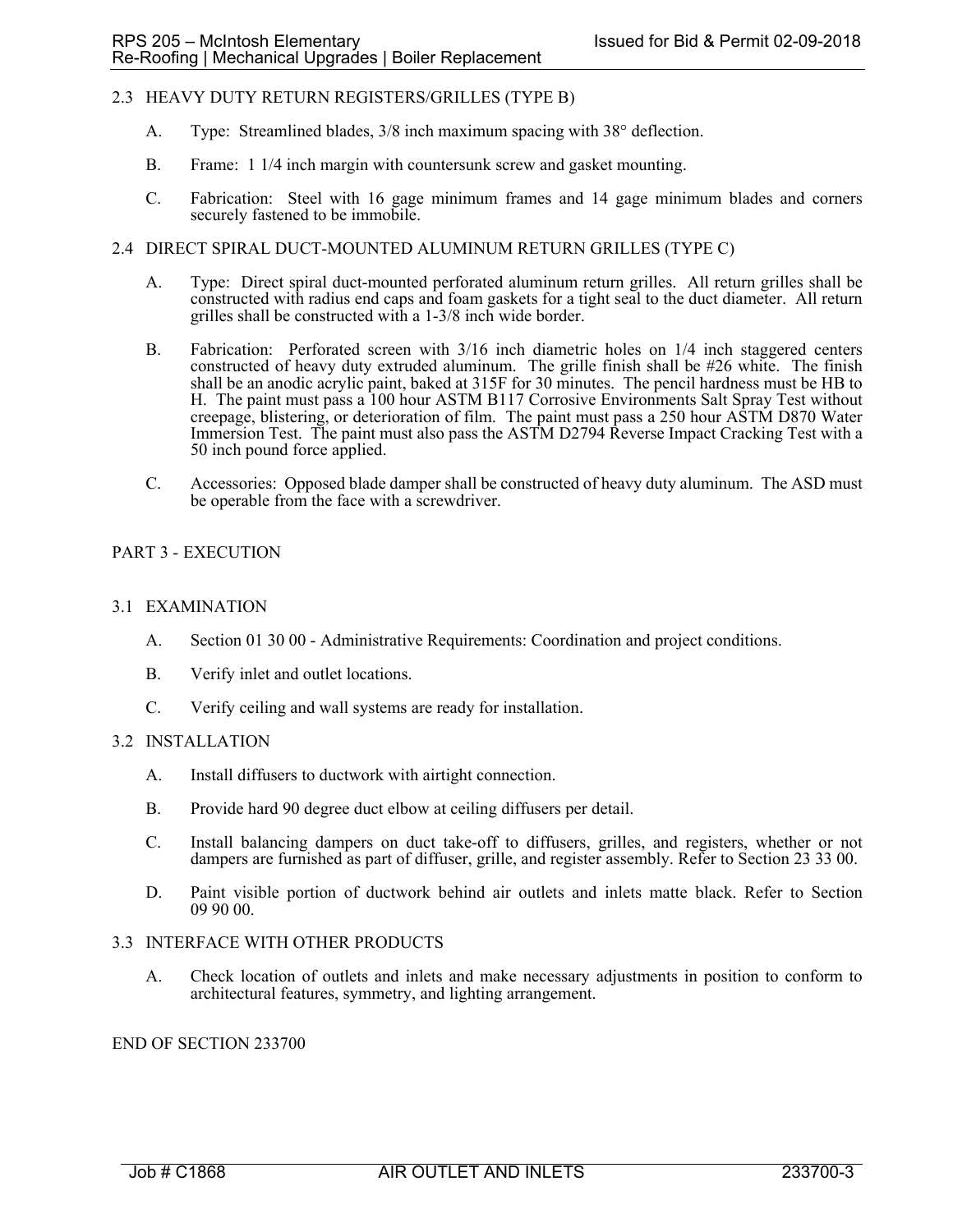## SECTION 235100 - BREECHINGS, CHIMNEYS, AND STACKS

PART 1 - GENERAL

## 1.1 SUMMARY

- A. Section Includes:
	- 1. Double wall metal stacks.
	- 2. Listed Special Gas Vent.

## 1.2 REFERENCES

- A. American National Standards Institute:
	- 1. ANSI Z21.66 Automatic Vent Damper Devices for Use with Gas-Fired Appliances.<br>2. ANSI Z21.67 Mechanically Actuated Automatic Vent Damper Device.
	- 2. ANSI Z21.67 Mechanically Actuated Automatic Vent Damper Device.<br>3. ANSI Z21.68 Thematically Actuated Automatic Vent Damper Devices.
	- ANSI Z21.68 Thematically Actuated Automatic Vent Damper Devices.

## B. ASTM International:

- 1. ASTM A167 Standard Specification for Stainless and Heat-Resisting Chromium-Nickel Steel Plate, Sheet, and Strip.
- 2. ASTM A653/A653M Standard Specification for Steel Sheet, Zinc-Coated (Galvanized) or Zinc-Iron Alloy-Coated (Galvannealed) by the Hot-Dip Process.
- 3. ASTM A924/A924M Standard Specification for General Requirements for Steel Sheet, Metallic-Coated by the Hot-Dip Process.
- 4. ASTM A1011/A1011M Standard Specification for Steel, Sheet and Strip, Hot-Rolled, Carbon, Structural, High-Strength Low-Alloy and High-Strength Low-Alloy with Improved Formability.
- 5. ASTM C401 Standard Classification of Alumina and Alumina-Silicate Castable Refractories.
- 6. ASTM A 959 Type AL29-4C Vent
- C. National Fire Protection Association:
	- 1. NFPA 31 Standard for the Installation of Oil-Burning Equipment.
	- 2. NFPA 54 National Fuel Gas Code.<br>3. NFPA 82 Standard on Incinerators a
	- 3. NFPA 82 Standard on Incinerators and Waste and Linen Handling Systems and Equipment.
	- 4. NFPA 211 Standard for Chimneys, Fireplaces, Vents, and Solid Fuel Burning Appliances.
- D. Sheet Metal and Air Conditioning Contractors:
	- 1. SMACNA Guide for Steel Stack Construction.
	- 2. SMACNA HVAC Duct Construction Standard Metal and Flexible.
- E. Underwriters Laboratories Inc.:
	- 1. UL 103 Factory-Built Chimneys for Residential Type and Building Heating Appliances.
	- 2. UL 127 Factory-Built Fireplaces.<br>3. UL 378 Draft Equipment.
	- 3. UL 378 Draft Equipment.<br>4. UL 441 Gas Vents.
	- 4. UL 441 Gas Vents.<br>5. UL 641 Type L Lov
	- UL 641 Type L Low-Temperature Venting Systems.
	- 6. UL 959 Medium Heat Appliance Factory Built Chimneys.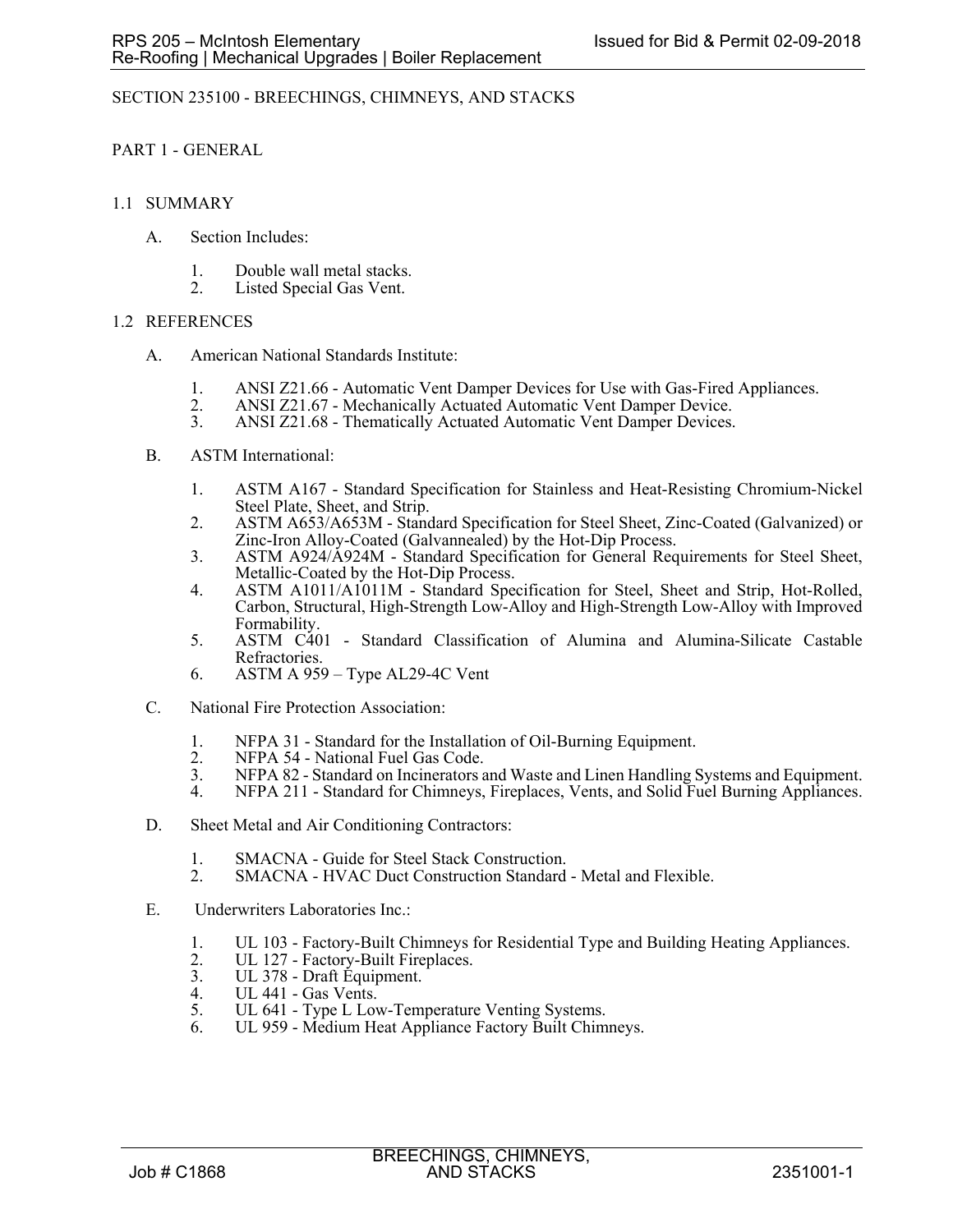# 1.3 DEFINITIONS

- A. Breeching: Vent Connector.
- B. Chimney: Primarily vertical shaft enclosing at least one vent for conducting flue gases outdoors.
- C. Smoke Pipe: Round, single wall vent connector.
- D. Vent: Portion of a venting system designed to convey flue gases directly outdoors from a vent connector or from an appliance when a vent connector is not used.
- E. Vent Connector: Part of a venting system that conducts the flue gases from the flue collar of an appliance to a chimney or vent, and may include a draft control device.

## 1.4 SUBMITTALS

- A. Section 01 33 00 Submittal Procedures: Submittals procedures.
- B. Shop Drawings: Indicate general construction, dimensions, weights, support and layout of breeching. Submit layout drawings indicating plan view and elevations.
- C. Product Data: Submit data indicating factory built chimneys, including dimensional details of components and flue caps, dimensions and weights, electrical characteristics and connection requirements.
- D. Natural draft appliances complying with NFPA 211 and UL listed and labeled.

## 1.5 QUALIFICATIONS

- A. Manufacturer: Company specializing in manufacturing products specified in this section with minimum three years documented experience.
- B. Installer: Company specializing in performing Work of this section with minimum three years documented experience.
- 1.6 ENVIRONMENTAL REQUIREMENTS
	- A. Maintain water integrity of roof during and after installation of chimney or vent.

## 1.7 FIELD MEASUREMENTS

A. Verify field measurements prior to fabrication.

#### 1.8 REGULATORY REQUIREMENTS

- A. Conform to Health/Life Safety Code for Public Schools.
- B. Conform to (IMC) International Mechanical Code. (2015)
- C. Conform to (IBC) International Building Code. (2015)
- D. Conform to (IFC) International Fire Code, excluding Chapter 4. (2015)
- E. Conform to State of Illinois Plumbing Code. (2014)
- F. Conform to Illinois Accessibility Code. (71 IL Adm. Code 400)
- G. Conform to (IECC) International Energy Conservation Code. (2015)
- H. Conform to (IFGC) International Fuel Gas Code. (2015)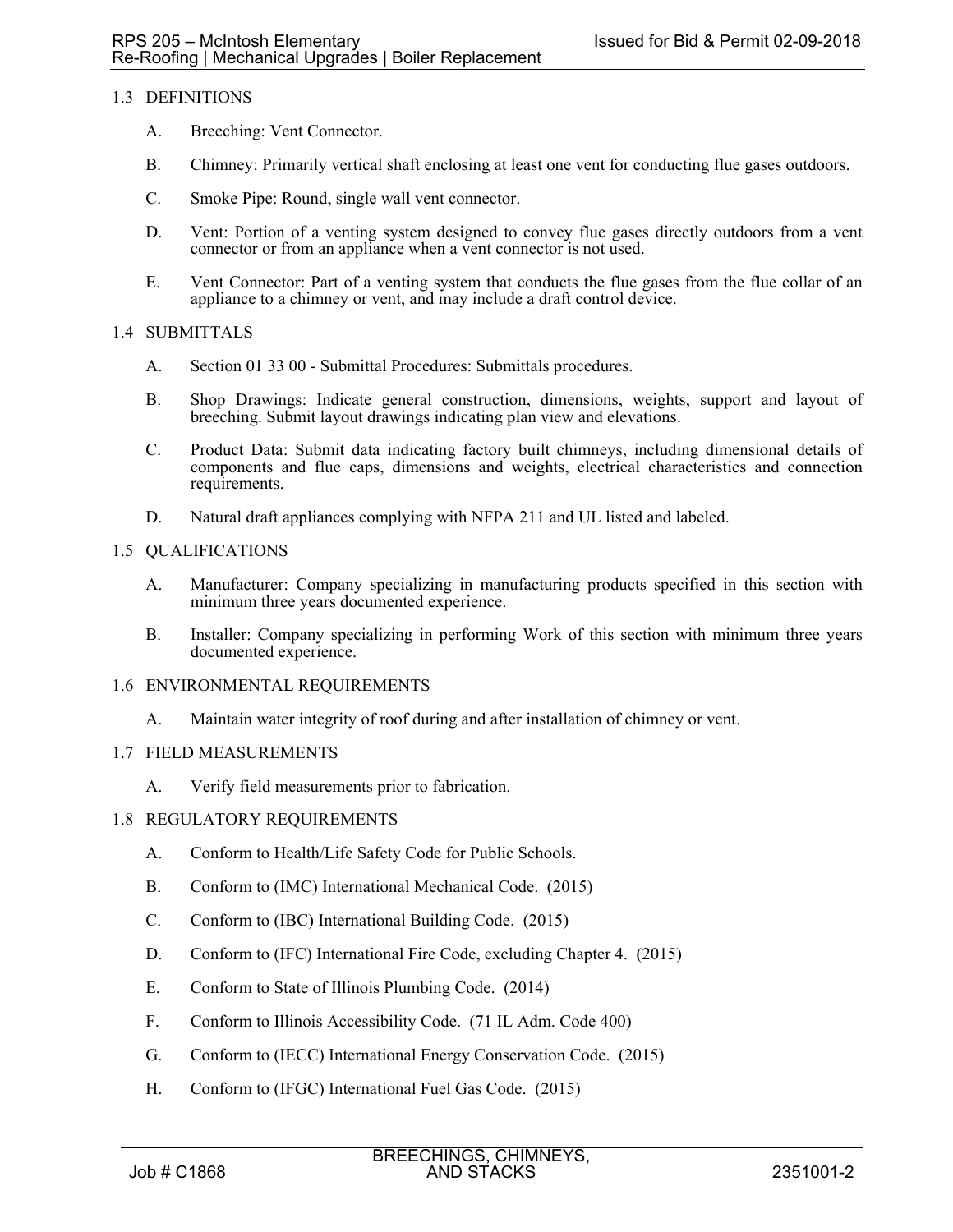- I. Conform to (IPMC) International Property Maintenance Code. (2015)
- J. Conform to Illinois State Fire Marshal's Boiler and Pressure Vessel Safety. (41 IL Adm. Code 120)
- K. Conform to (ICC) International Code Council Reference Standards. (2015)
- L. Conform to (NFPA) National Fire Protection Association 70 National Electrical Code. (2014)
- M. Products: Listed and classified by Underwriter's Laboratories, Inc. as suitable for the purpose specified and indicated.

#### PART 2 - PRODUCTS

- 2.1 DOUBLE WALL METAL STACK
	- A. Manufacturers:
		- 1. Selkirk Metalbestos.
		- 2. Ampco.
		- 3. Metalfab.<br>4. Van Packe
		- 4. Van Packer.<br>5. Schebler.
		- Schebler.
		- 6. Or approved as equal.
	- B. Provide double wall positive pressure type metal stacks, tested to UL 103, and UL 641, for use with building heating equipment, in compliance with NFPA 211.
	- C. Fabricate with 1 inch minimum air space between walls. Construct inner jacket of 20 gage ASTM A167 Type 304 stainless steel. Construct outer jacket within the building of aluminum coated steel and outside the building of Type 304 stainless steel outer jacket to be 24 gage for sizes 10 inches to 24 inches and 20 gage for sizes 28 inches to 48 inches.
	- D. Accessories, UL labeled:
		- 1. Ventilated Roof Thimble: Consists of roof penetration, vent flashing with spacers and storm collar.
		- 2. Stack Cap: Consists of conical rain shield with inverted cone for partial rain protection with low flow resistance.

## PART 3 - EXECUTION

#### 3.1 PREPARATION

A. Install concrete inserts for support of breeching, chimneys, and stacks in coordination with formwork.

#### 3.2 INSTALLATION

- A. Install in accordance with NFPA 54, NFPA 31, and SMACNA Guide for Steel Stack Construction.
- B. Install breeching with minimum of joints. Align accurately at connections, with internal surfaces smooth.
- C. Support breeching from building structure, rigidly with suitable ties, braces, hangers and anchors to hold to shape and prevent buckling. Support vertical breeching, chimneys, and stacks at 12 foot spacing, to adjacent structural surfaces, or at floor penetrations. Refer to SMACNA HVAC Duct Construction Standards - Metal and Flexible for equivalent duct support configuration and size.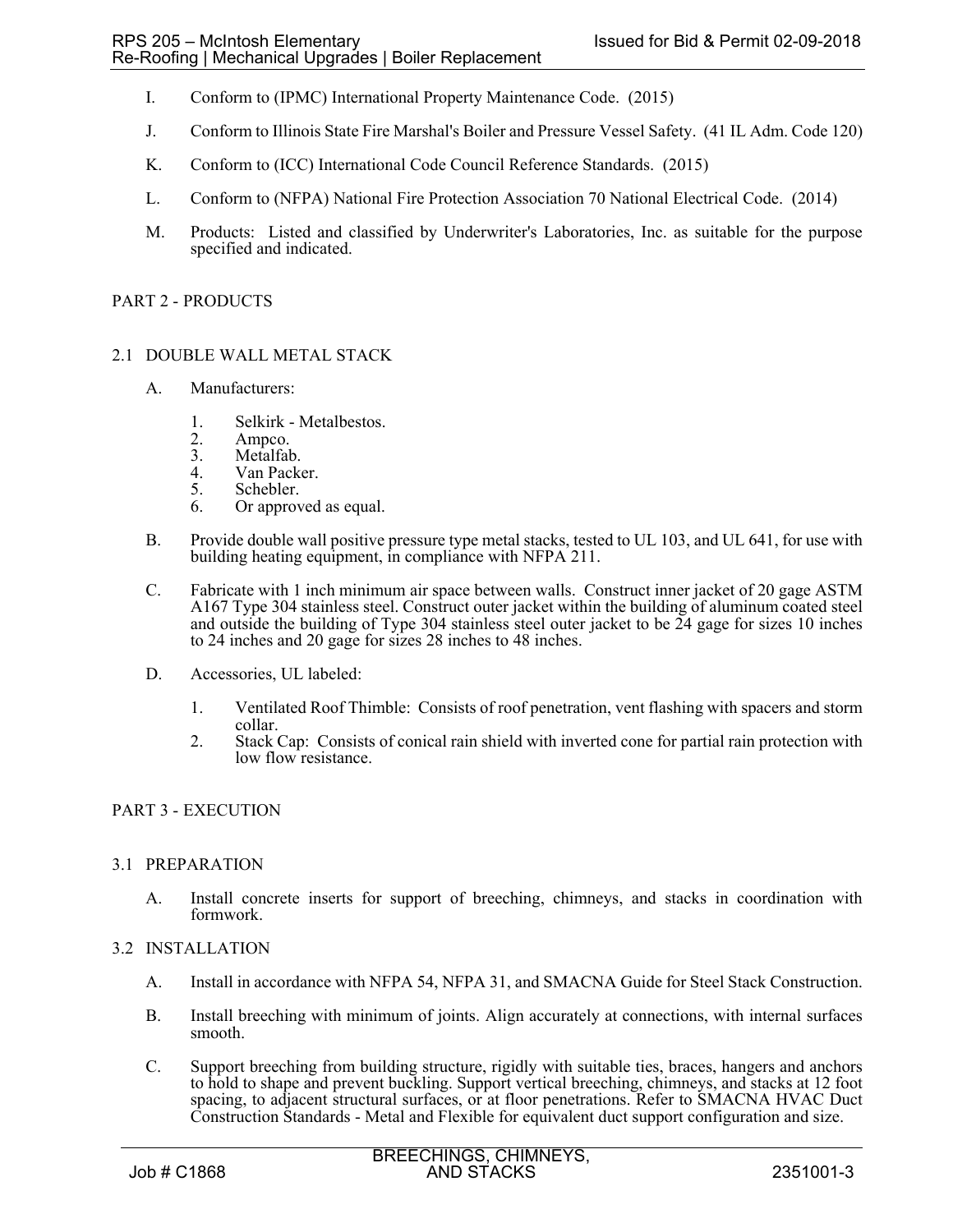- D. Pitch breeching with positive slope up from fuel-fired equipment to chimney or stack.
- E. Assemble and install stack sections in accordance with NFPA 82, industry practices, and in compliance with UL listing. Join sections with acid-resistant joint cement.
- F. Level and plumb chimney and stacks.
- G. Clean breeching, chimneys, and stacks during installation, removing dust and debris.
- H. Install slip joints allowing removal of appliances without removal or dismantling of breeching, breeching insulation, chimneys, or stacks.

END OF SECTION 235100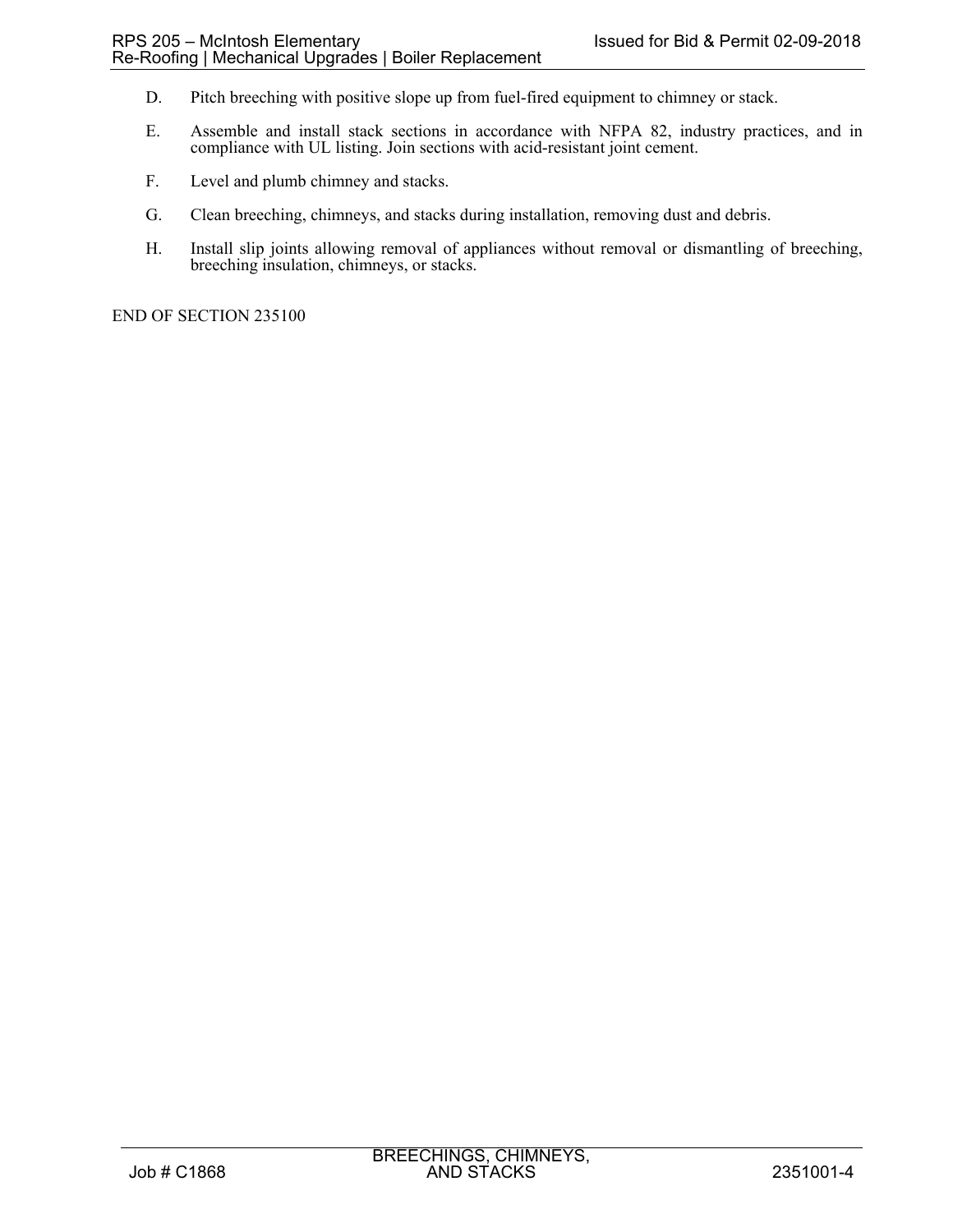## SECTION 235236 - FLEXIBLE WATER-TUBE BOILERS

PART 1 - GENERAL

## 1.1 SUMMARY

- A. Section Includes:
	- 1. Boilers.
- B. Related Sections:
	- 1. Section 03 30 00 Cast-In-Place Concrete: Execution requirements for concrete housekeeping pads specified by this section.
	- 2. Section  $22\ 11\ 00$  Facility Water Distribution: Execution requirements for cold water piping connections to boilers specified in this section.
	- 3. Section 23 05 13 Common Motor Requirements for HVAC Equipment: Product requirements for electric motors for placement by this section.
	- 4. Section 23 11 23 Facility Natural-Gas Piping: Execution requirements for natural gas piping connections to boilers specified in this section.
	- 5. Section 23 21 13 Hydronic Piping: Execution requirements for hot water piping for piping connections to boilers specified in this section.
	- 6. Section 23 51 00 Breechings, Chimneys, and Stacks: Execution requirements for breeching, chimney, and stack connections to boilers specified in this section.
	- 7. Section 26 05 03 Equipment Wiring Connections: Execution requirements for electric connections to boilers specified in this section.

## 1.2 REFERENCES

- A. American Gas Association:
	- 1. AGA Directory of Certified Appliances and Accessories.<br>2. AGA Z21.13 Gas-Fired Low-Pressure Steam and Hot Wa
	- 2. AGA Z21.13 Gas-Fired Low-Pressure Steam and Hot Water Boilers.
- B. American Society of Mechanical Engineers:
	- 1. ASME SEC 1 Boiler and Pressure Vessel Codes Rules for Construction of Power Boilers.
	- 2. ASME SEC 4 Boiler and Pressure Vessel Codes Rules for Construction of Heating Boilers.
	- 3. ASME SEC 8D Boiler and Pressure Vessel Codes Rules for Construction of Pressure Vessels.
- C. Hydronics Institute:
	- 1. HI (Hydronics Institute) Testing and Rating Standard for Cast Iron and Steel Heating Boilers.
- D. National Electrical Manufacturers Association:
	- 1. NEMA 250 Enclosures for Electrical Equipment (1000 Volts Maximum).
- E. National Fire Protection Association:
	- 1. NFPA 54 National Fuel Gas Code.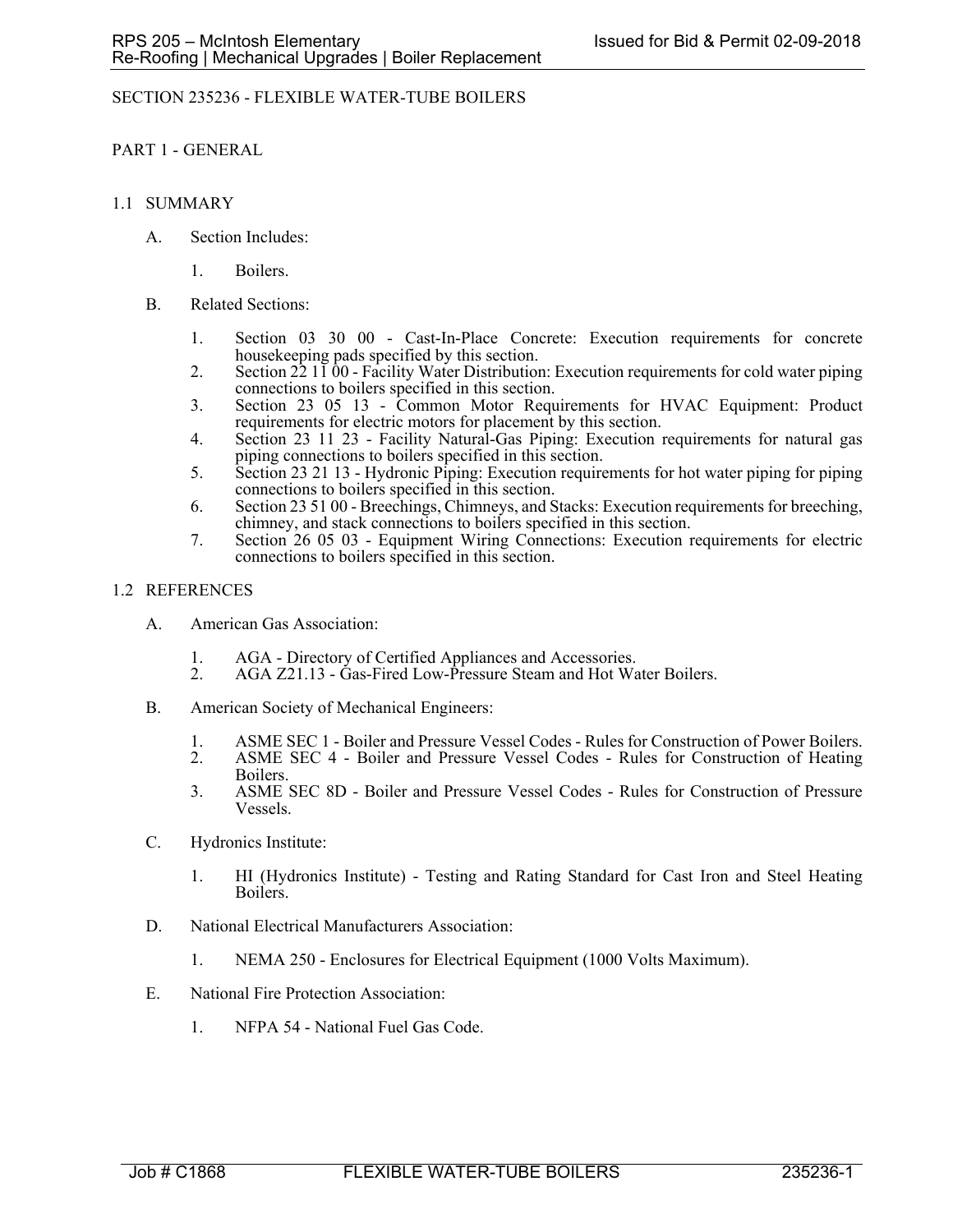## 1.3 SUBMITTALS FOR REVIEW

- A. Section 01 30 00 Submittals: Procedures for submittals.
- B. Product Data: Provide data indicating general assembly, components, controls, safety controls, and wiring diagrams with electrical characteristics and connection requirements, and service connections.
- C. Submit manufacturer's installation instructions. Indicate assembly, support details, connection requirements, and include start-up instructions.
- D. Manufacturer's Field Reports: Indicate specified performance and efficiency has been met or exceeded. Provide combustion test which shall include boiler firing rate, over fire draft, gas flow rate, heat input, burner manifold gas pressure, percent carbon monoxide (CO), percent oxygen (O), percent excess air, flue gas temperature at outlet, ambient temperature, net stack temperature, percent stack loss, percent combustion efficiency, and heat output.
- E. Operation and Maintenance Data: Include manufacturer's descriptive literature, operating instructions, cleaning procedures, replacement parts list, and maintenance and repair data.

#### 1.4 CLOSEOUT SUBMITTALS

- A. Section 01 70 00 Execution and Closeout Requirements.
- B. Operation and Maintenance Data: Submit manufacturer's descriptive literature, operating instructions, cleaning procedures, replacement parts list, and maintenance and repair data.

#### 1.5 QUALIFICATIONS

A. Manufacturer: Company specializing in manufacturing the Products specified in this section with minimum ten years documented experience.

#### 1.6 REGULATORY REQUIREMENTS

- A. Conform to NFPA 70 code for internal wiring of factory wired equipment.
- B. Conform to ASME for construction of boilers.
- C. Units: AGA certified.
- D. Products Requiring Electrical Connection: Listed and classified by Underwriters' Laboratories, Inc., testing firm acceptable to the authority having jurisdiction as suitable for the purpose specified and indicated.
- E. Conform to Health/Life Safety Code for Public Schools.
- F. Conform to (IMC) International Mechanical Code. (2015)
- G. Conform to (IBC) International Building Code. (2015)
- H. Conform to (IFC) International Fire Code, excluding Chapter 4. (2015)
- I. Conform to State of Illinois Plumbing Code. (2014)
- J. Conform to Illinois Accessibility Code. (71 IL Adm. Code 400)
- K. Conform to (IECC) International Energy Conservation Code. (2015)
- L. Conform to (IFGC) International Fuel Gas Code. (2015)
- M. Conform to (IPMC) International Property Maintenance Code. (2015)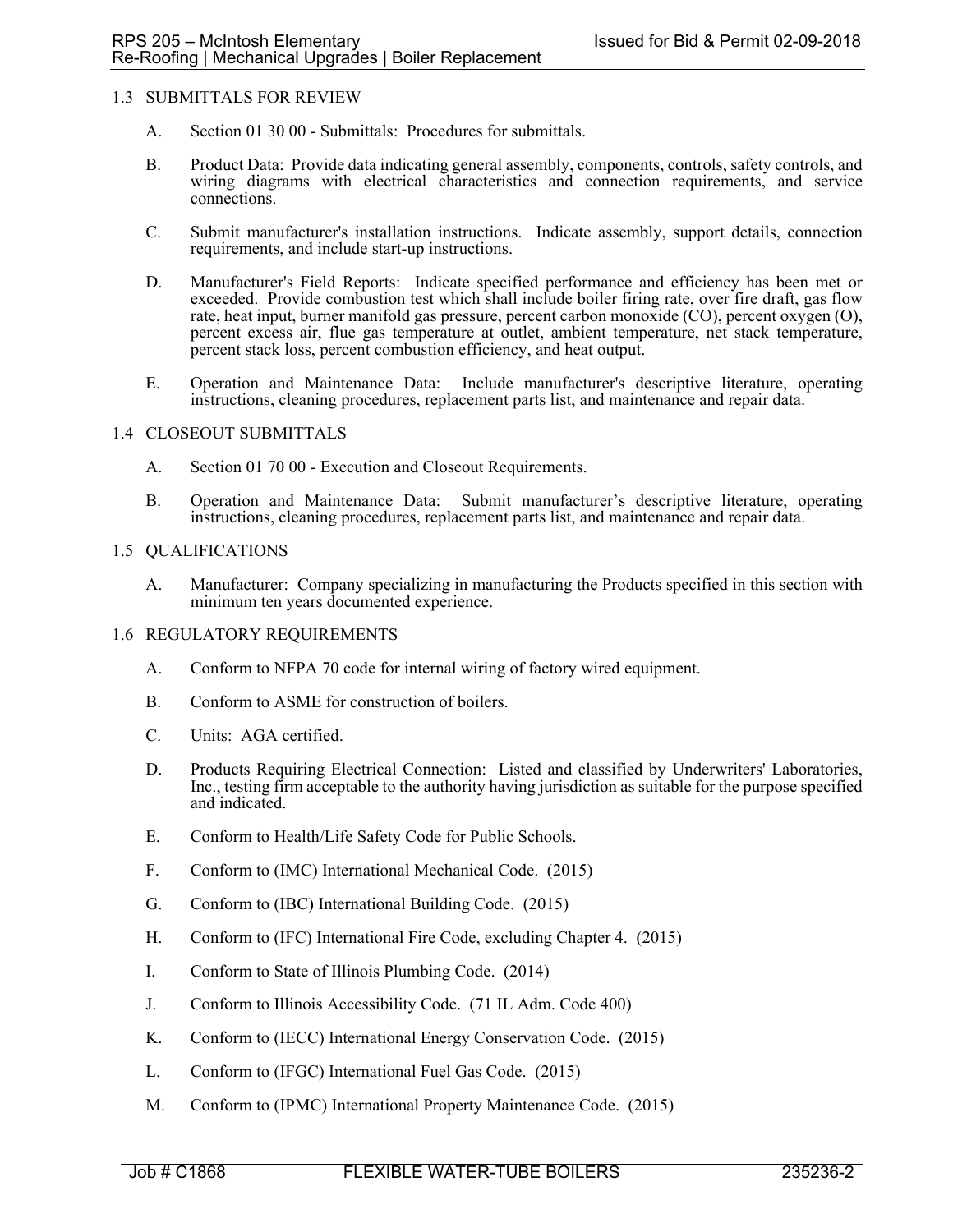- N. Conform to Illinois State Fire Marshal's Boiler and Pressure Vessel Safety. (41 IL Adm. Code 120)
- O. Conform to (ICC) International Code Council Reference Standards. (2015)
- P. Conform to (NFPA) National Fire Protection Association 70 National Electrical Code. (2014)
- Q. Products: Listed and classified by Underwriter's Laboratories, Inc. as suitable for the purpose specified and indicated.

## 1.7 DELIVERY, STORAGE, AND PROTECTION

- A. Section 01 60 00 Material and Equipment: Transport, handle, store, and protect products.
- B. Protect boilers from damage by leaving factory inspection openings and shipping packaging in place until final installation.

## 1.8 WARRANTY

- A. Section 01 70 00 Contract Closeout.
- B. Provide a two year full parts and labor warranty from date of startup.
- C. Provide a five year warranty to include coverage for heat exchanger.
- D. Provide a 25 year warranty against thermal shock damage. Warranty shall be non-prorated.

## PART 2 - PRODUCTS

## 2.1 BOILERS

- A. Manufacturers:
	- 1. Bryan.<br>2. Unilux
	- Unilux.
	- 3. Parker.<br>4. Or appr
	- Or approved as equal.
- B. Manufactured Units:
	- 1. Factory assembled, factory fire-tested, self-contained, readily transported unit ready for automatic operation except for connection of water, fuel, electrical, and vent services.
	- 2. Unit: Steel membrane wall water tube boiler on integral structural steel frame base with integral forced draft burner, burner controls, boiler trim, insulation, and jacket.
- C. Boiler Shell:
	- 1. Construct applicable ASME Boiler and Pressure Vessels Code for a maximum allowable working pressure of 160 psi water. Boiler shall be constructed with adequately sized upper drums, water legs and tube headers provide proper thermal internal water circulation.
	- 2. Provide two lifting eyes on top of boiler.<br>3. Provide adequate tappings, observation p
	- Provide adequate tappings, observation ports, removable panels and access doors for entry, cleaning, and inspection.
	- 4. Insulate casing with readily removable 1 1/2 inch glass fiber blanket insulation covered by sectional performed rust resistant coating metal jacket.
	- 5. Factory paint boiler, base, and other components with hard finish silicone enamel.<br>6. Water tubes are to be 1 inch O.D., 12 gauge steel, 6 pass flexible serpentine bends, no
	- Water tubes are to be 1 inch O.D., 12 gauge steel, 6 pass flexible serpentine bends, not subject to thermal shock.
	- 7. Individual water tubes shall be easily removable and replaceable without either welding or rolling.
	- 8. Boiler shall have not less than 7 sq. ft. of fireside heating surface per boiler horse power.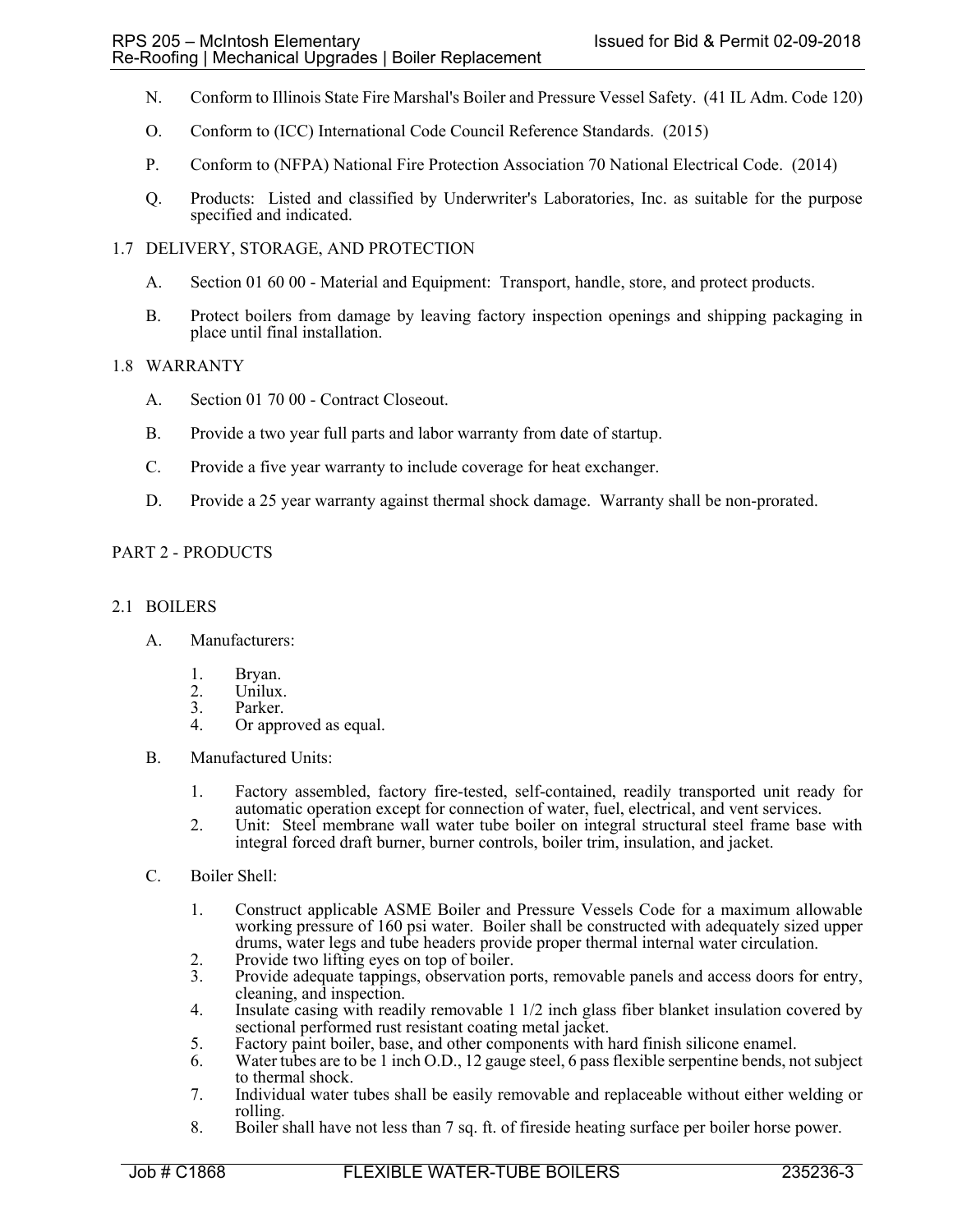- 9. Provide boiler with adequate service access to fit into room as shown on the drawings.<br>10. Downcomers shall be insulated and iacketed at factory prior to shipment.
- Downcomers shall be insulated and jacketed at factory prior to shipment.
- D. Hot Water Boiler Trim:
	- 1. Low Water Cut-off: Probe type with manual reset to automatically prevent burner operation whenever boiler water falls below safe level. Switch shall include test switch and lights to indicate function status.
	- 2. Temperature Controls:
		- a. Honeywell operating and high limit (manual reset) aquastats.
		- b. Siemens immersion type water temperature sensor (RTD) to send signal back to Siemens RWF-40 single loop PID controller that is flush mounted in burner control panel.
	- 3. Pressure Control: Fixed setting type shall control burner to ensure minimum operating pressure does not to exceed relief valve setting.
	- 4. Two (2) full sized ASME rated 60# pressure relief valves.
	- 5. Combination pressure and thermometer gage.
- E. Fuel Burning System:
	- 1. Acceptable Manufacturer:
		- a. Power Flame.
		- b. Riello.
		- c. Or approved as equal.
	- 2. General: Forced draft automatic burner integral with front head of boiler designed to burn natural gas and maintain fuel-air ratios automatically.
		- a. Blower: Statically and dynamically balanced to supply combustion air; direct connected to motor.
		- b. The burner air louvers and gas butterfly valve shall be operated independently by individual servo motors controlling both fuel and air supply. The fuel/air control system shall assure burner starts in the low fire position. Burner shall have an auto/manual switch to allow for manual control (override) of the burner firing rate
	- 3. Gas Burner: Forced draft, high radiant multi-port power burner with electric ignition modulating with low fire ignition position.
		- a. Natural Gas Burner Piping: Include on unit complete gas train including high and low gas pressure switches, plug valve, and gas pressure regulator. Gas pressure gauge dual motorized safety gas valves, two manually operated lubricated gas cocks. 1/4" leak test cock.
		- b. Pilot Gas Train: Include on unit pilot gas train including gas pilot regulator solenoid safety gas valve and 3/8" lubricated plug shut off cock.
	- 4. Burner and Controls shall meet UL, FM and CSD-1 code requirements.<br>5. Available gas pressure shall be verified by the boiler/burner representation
	- 5. Available gas pressure shall be verified by the boiler/burner representative prior to ordering the equipment. Gas train and regulators shall be provided to meet the job requirements.
	- 6. Boiler/burner unit shall be supplied for single point electrical connection.
	- 7. Fuel/air ratio control of boilers shall be full modulation with proven low fire start.
- F. Burner Controls:
	- 1. Manufacturer:
		- a. Honeywell Flame Safeguard & Fuel Air Controller: RM7800 with S7800 Display Module, S7830 Annunciator, R7999A Controller, and S7999B set up display or combination flame safeguard / fuel-air control system equal to Siemens Model LMV complete with Siemens AZL Display and Siemens RWF40 load controller.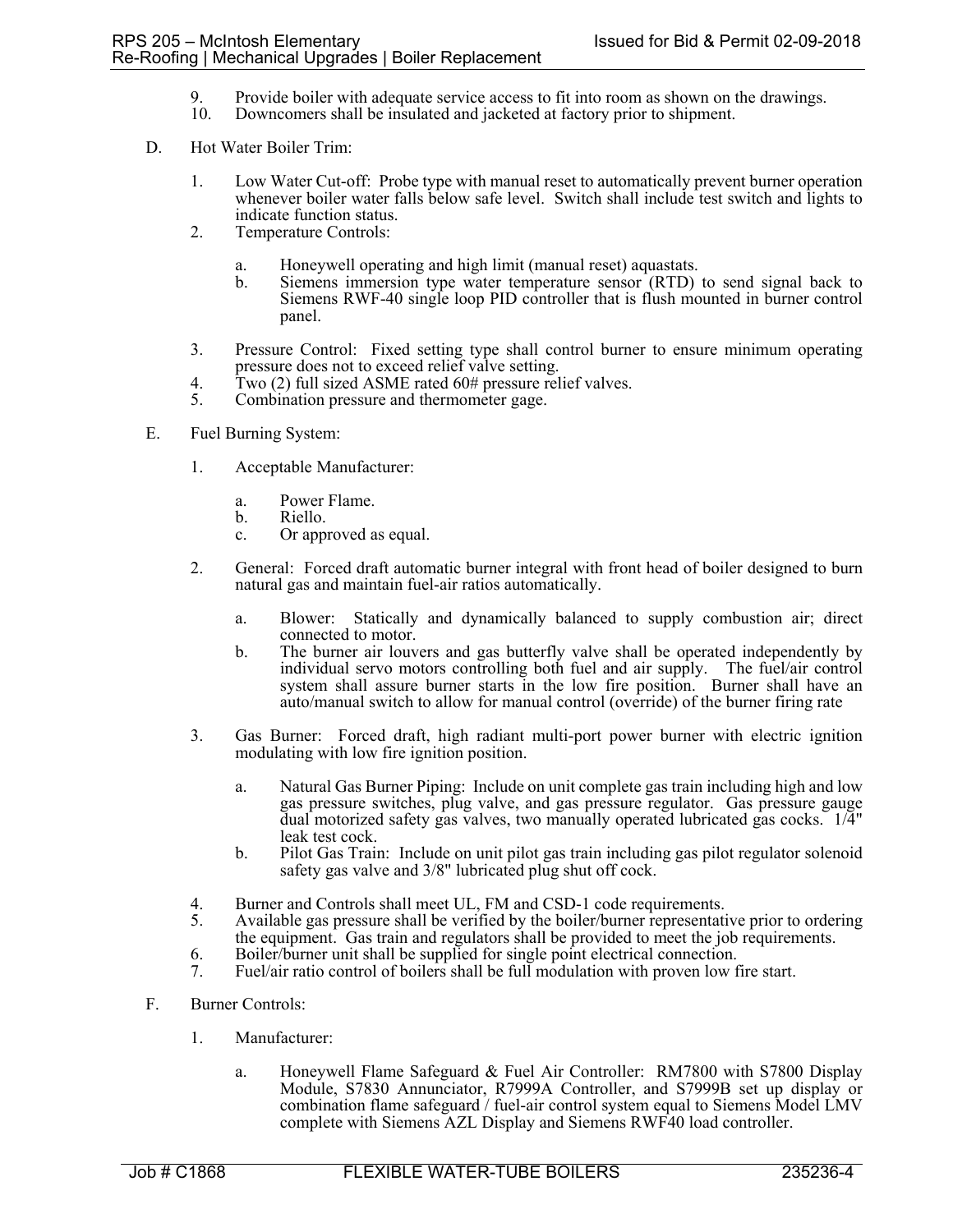- b. Or approved as equal.
- 2. System shall be microprocessor based burner management control system with selfdiagnostics, non-volatile memory center to provide the operator with status and failure mode information.
- 3. It shall be designed to provide the proper burner sequencing, ignition and flame monitoring protection on automatically ignited gas burners. In conjunction with limit and operating controls, it shall program the burner/blower motor, ignition and fuel valves to provide for proper and safe burner operation. On a safety shutdown, it shall advise the operator that the control is in "lockout". All diagnostic functions shall be available to BAS via a Modbus interface (verify with BAS contractor). It shall be designed to provide the proper burner sequencing, ignition and flame monitoring protection on automatically ignited gas burners. In conjunction with limit and operating controls, it shall program the burner/blower motor, ignition and fuel valves to provide for proper and safe burner operation. On a safety shutdown, the message center shall advise the operator that the control is in "lockout" and scroll a message indicating the cause as well as the position in the sequence it occurred.
- 4. Control shall have complete versatility in selection of control function, timing and flame scanning means. Functions such as pre-purge timing, recycling interlocks, high fire proving interlock and trial for ignition timing of the pilot and main flame determined by the programmer module. The system shall be able to be used with ultraviolet flame scanner.
- 5. The wiring base shall allow for many functional circuits including motors, valves and ignition transformers as well as multiple interlocks such as hi-purge, low purge, fuel valve and running circuits.
- G. Burner Control Panel:
	- 1. A factory pre-wired control panel shall be supplied on each boiler-burner unit. The burner panel will have a handle and dust gasket seal. The panel shall house the fuel/air flame safeguard control, main start switch, burner motor starter, step down transformer, fuses, terminal strip, relays and lamps.
	- 2. Provide five indicating lights on each panel: Power on, Call for heat, ignition on, fuel valve open, and alarm. Provide a 4 inch alarm bell with silencing acknowledgment switch to ring on flame failure, limit failure or low water condition.
	- 3. Dry contacts shall be provided for remote enable/disable. Dry contacts will be provided to send boiler alarm condition to boiler sequencing panel or BAS.
	- 4. Provide a remote/local switch on each burner control panel. When in remote position the burner will be controlled by a 4-20ma input signal it receives from BAS. When switch is in the "Local" position the burners will operate off their own boiler controls completely independent of BAS or independent sequencing panel.
	- 5. Provide relay and dry contract for combustion air damper interlock.<br>6. Electric Supply: Primary power shall be as scheduled, manufacture
	- Electric Supply: Primary power shall be as scheduled, manufacturer to provide step down transformer for 120v/60 controls circuit and control shall be 120/60/1 phase.
	- 7. Provide a digital display showing current boiler water temperature and set point. This display shall be flush mounted in the burner control panel door. A 4-20ma temperature sensor shall be supplied on boiler supply to send signal to this display.
- H. Manufacturer's Field Services:
	- 1. The boiler manufacturer's representative, upon completion and start-up of the system shall submit to the Owner a written certified report that the installation of the complete system is in accordance with the specifications and the system is in proper operating condition. The report shall include at least the following:
		- a. Stack temperature high, medium and low fire.
		- b. CO2 reading of the flue gas high, medium, and low fire with combustion efficiency being a minimum of 85%.
		- c. Draft read.
		- d. Voltage output of flame scanner.
		- e. Operationally check for safety low water cutoff and all operating and limit controls as specified on boiler.
		- f. Operationally simulate pilot and main flame failure to check electronic flame safeguard control.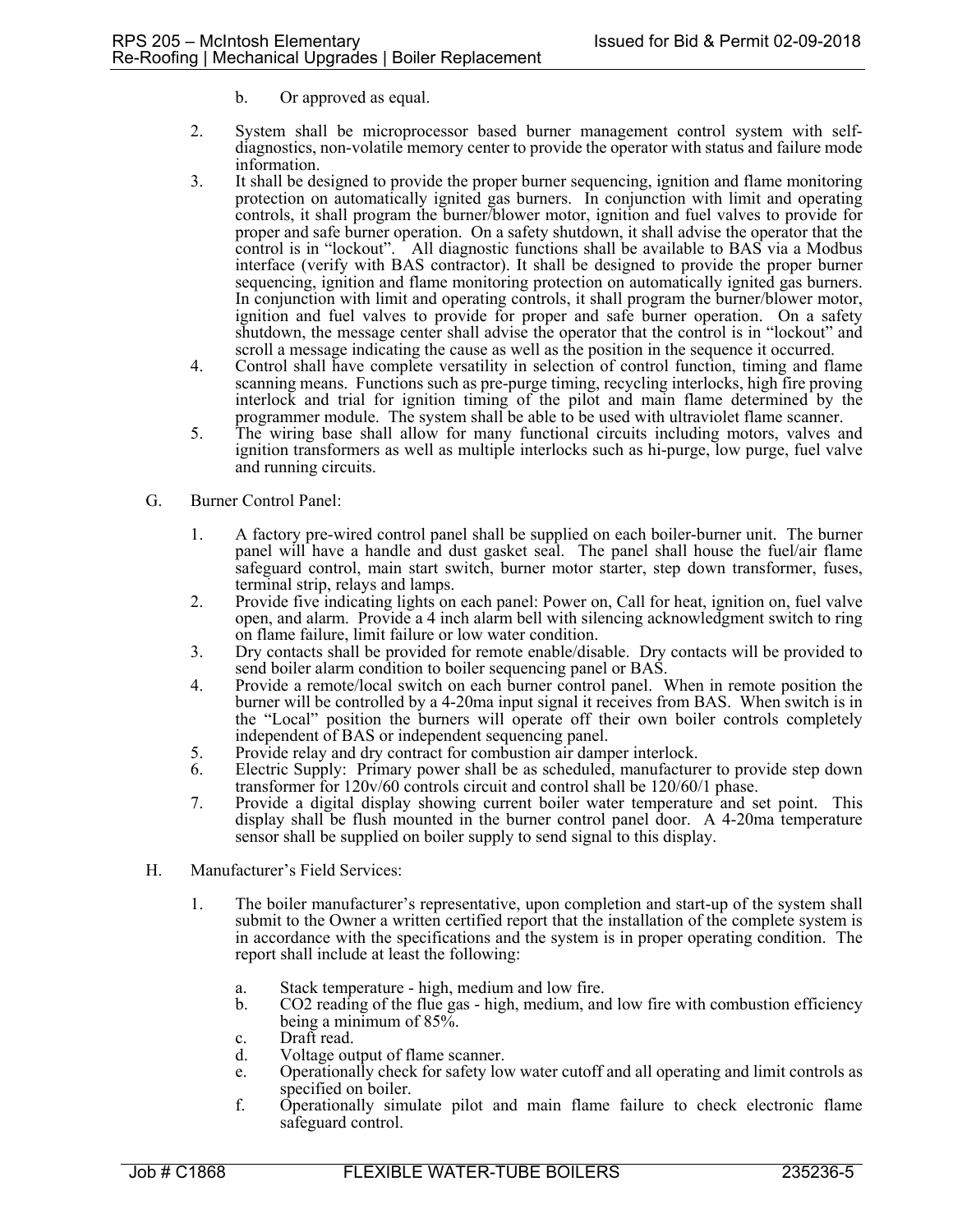- g. Record set-point readings of all aquastats and controls.
- 2. The certified report shall include, but shall not be limited to the operational checking of the following:
	- a. All remote controlled boiler booster pumps for both automatic and manual operation.
	- Any other controls not herein specified that directly affect the operation and performance of equipment supplied under this section.
- 3. Owner Training: At the completion of the project, the manufacturer shall provide training of Owner's staff. Training shall consist of two parts.
	- a. Part one will be a classroom situation which describes the equipment's operation, maintenance and repair requirements.
	- b. Part two will be on site (hands-on) training which will show the location of all devices and the operation of all controls, devices, motors, etc. Prior to commencement of training, Contractor shall provide Engineer with a schedule of dates, times and agenda for each training session.
- I. Spare Parts:
	- 1. Boiler manufacturer shall provide one spare boiler tube for each different tube configuration used in each boiler. Boiler tubes shall be supplied to the Owner at time of tube removal and replacement demonstration.
	- 2. Provide one can of factory spray paint for contractors use to touch up boiler jacket.
- J. Source Quality Control:
	- 1. Provide testing and analysis of units.<br>2. Provide factory tests to check constru
	- Provide factory tests to check construction, controls, and operation of unit.

## PART 3 - EXECUTION

#### 3.1 INSTALLATION

- A. Install in accordance with manufacturer's instructions.
- B. Install in accordance with NFPA 54.
- C. Provide connection of natural gas service in accordance with NFPA 54.
- D. Provide piping connections and accessories as indicated; refer to Section 23 11 23.
- E. Provide piping connections and accessories as indicated; refer to Section 23 21 13.
- F. Pipe relief valves to nearest floor drain.
- G. Provide for connection to electrical service. Refer to Section 26 05 03.

#### 3.2 MANUFACTURER'S FIELD SERVICES

- A. Provide manufacturer field representative for boiler and burner for starting unit, training operator, and testing unit.
- B. Tube removal demonstration should be performed during Owner training scheduled above.

## END OF SECTION 235236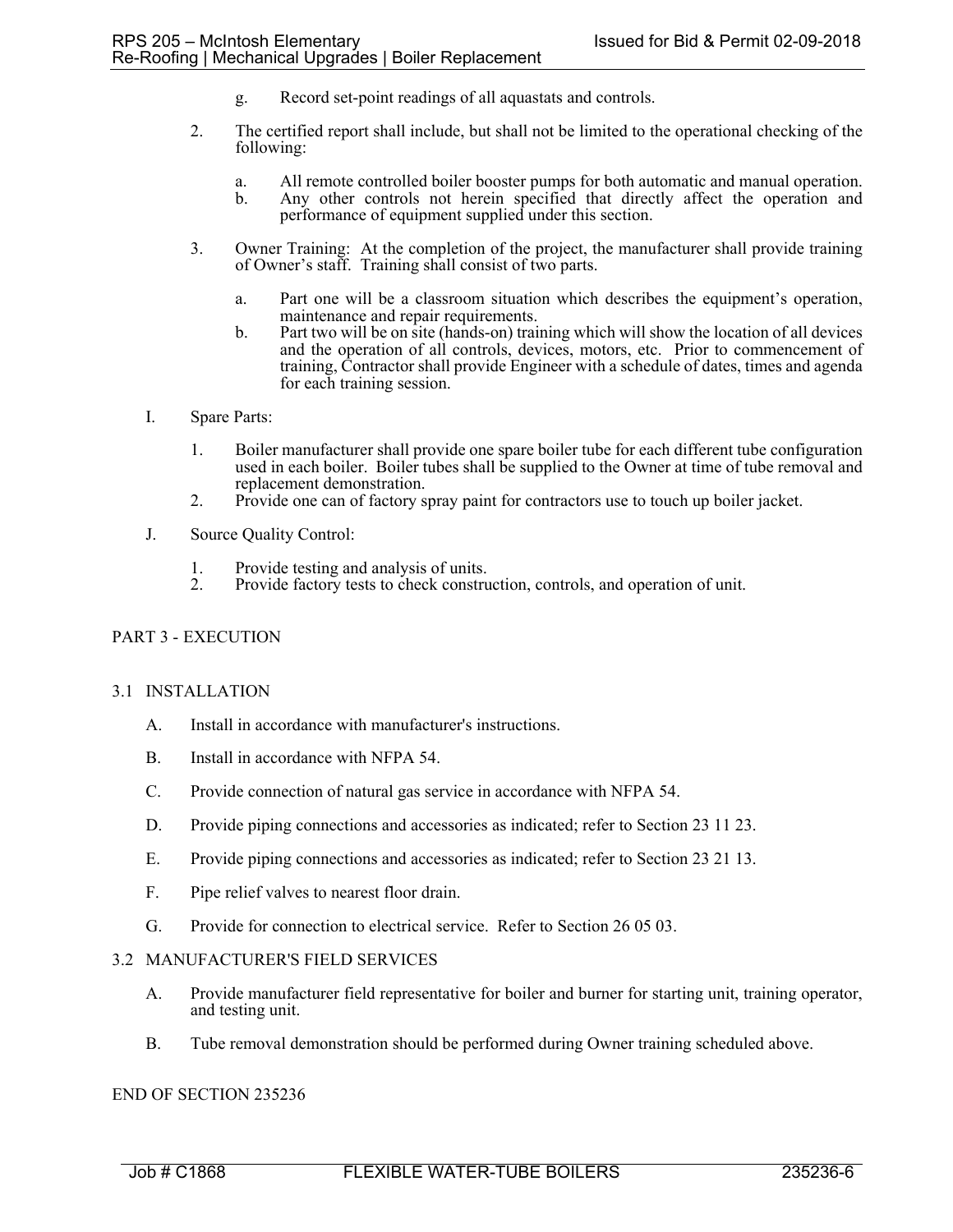## SECTION 238103 - PACKAGED ROOFTOP AIR CONDITIONING UNITS - SMALL CAPACITY

PART 1 - GENERAL

- 1.1 SUMMARY
	- A. Section Includes:
		- 1. Packaged rooftop unit.
		- 2. Roof curb.
	- B. Related Sections:
		- 1. Section 23 05 53 Mechanical Identification
		- 2. Section 23 05 93 Testing, Adjusting, and Balancing.<br>3. Section 23 07 00 Ductwork Insulation.
		- 3. Section 23 07 00 Ductwork Insulation.
		- 4. Section 23 09 00 Instrumentation and Controls.<br>5. Section 26 05 03 Equipment Wiring Systems.
		- Section 26 05 03 Equipment Wiring Systems.

## 1.2 REFERENCES

- A. ANSI/NFPA 90A Installation of Air Conditioning and Ventilation Systems.
- B. ARI 360 Unitary Air-Conditioning Equipment.
- C. ANSI/ASHRAE/IESNA 90.1 Energy Standard for New Buildings Except Low-Rise Residential Buildings.
- D. ARI 370 Sound Rating of Large Outdoor Refrigerating and Air Conditioning Equipment.
- E. ARI 260 Sound Rating of Ducted Air Moving and Conditioning Equipment
- F. California Administrative Code Title 24 establishes the minimum efficiency requirements for HVAC equipment installed in new buildings in the State of California.
- 1.3 SUBMITTALS
	- A. Submit drawings indicating components, dimensions, weights and loadings, required clearances, and location and size of field connections.
	- B. Submit product data indicating rated capacities, weights, accessories, service clearances and electrical requirements.
	- C. Submit manufacturer's installation instructions.

#### 1.4 OPERATION AND MAINTENANCE DATA

- A. Submit operation and maintenance data.
- B. Include manufacturer's descriptive literature, start-up and operating instructions, installation instructions, and maintenance procedures.

## 1.5 HANDLING

- A. Comply with manufacturer's installation instructions for rigging, unloading, and transporting units.
- B. Protect units from physical damage. Leave factory shipping covers in place until installation.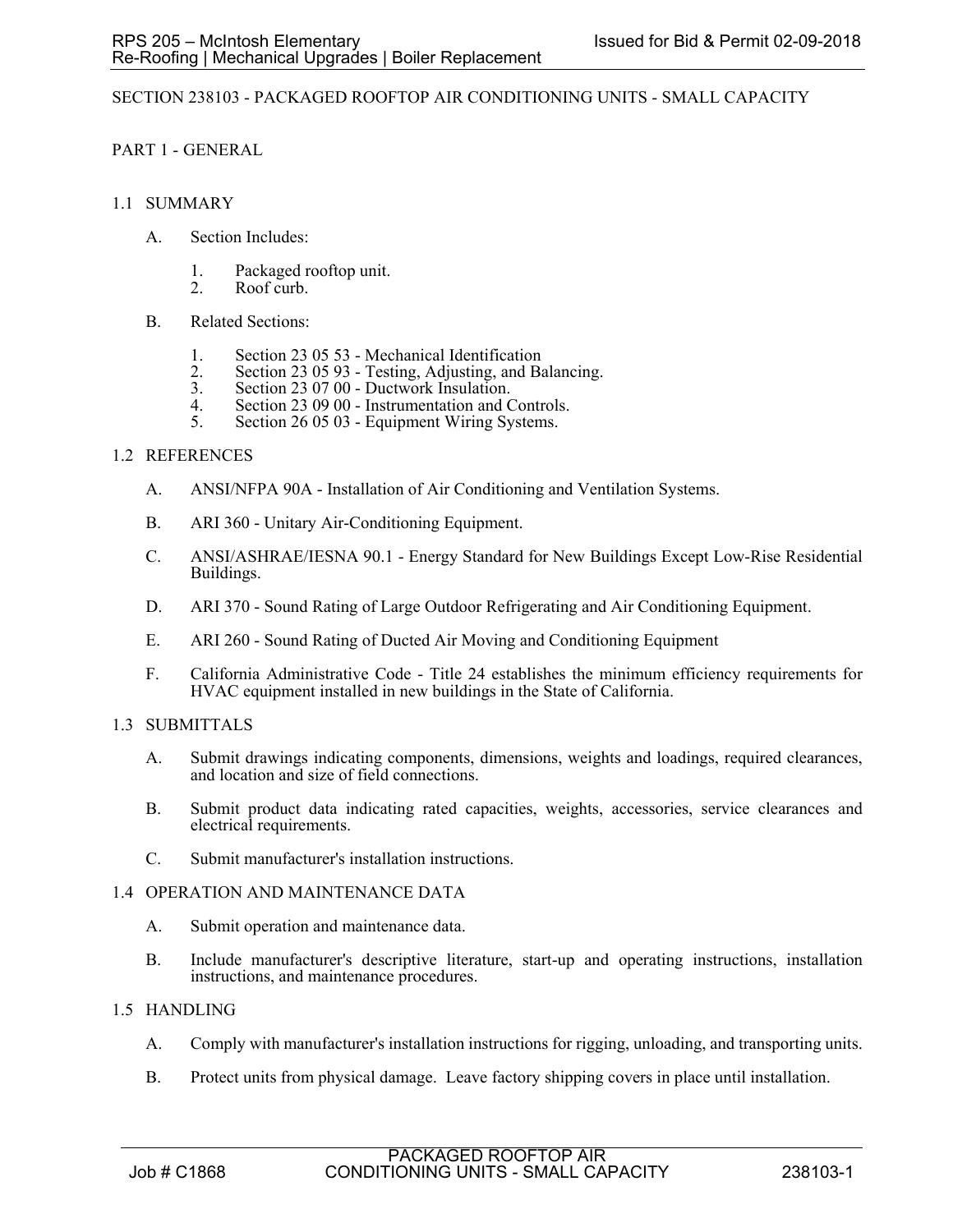# 1.6 REGULATORY REQUIREMENTS

- A. Conform to Health/Life Safety Code for Public Schools.
- B. Conform to (IMC) International Mechanical Code. (2015)
- C. Conform to (IBC) International Building Code. (2015)
- D. Conform to (IFC) International Fire Code, excluding Chapter 4. (2015)
- E. Conform to State of Illinois Plumbing Code. (2014)
- F. Conform to Illinois Accessibility Code. (71 IL Adm. Code 400)
- G. Conform to (IECC) International Energy Conservation Code. (2015)
- H. Conform to (IFGC) International Fuel Gas Code. (2015)
- I. Conform to (IPMC) International Property Maintenance Code. (2015)
- J. Conform to Illinois State Fire Marshal's Boiler and Pressure Vessel Safety. (41 IL Adm. Code 120)
- K. Conform to (ICC) International Code Council Reference Standards. (2015)
- L. Conform to (NFPA) National Fire Protection Association 70 National Electrical Code. (2014)
- M. Products: Listed and classified by Underwriter's Laboratories, Inc. as suitable for the purpose specified and indicated.
- 1.7 QUALITY ASSURANCE
	- A. Unit shall be rated in accordance with AHRI Standard 340/360, latest edition.
	- B. Unit shall be designed to conform to ANSI/ASHRAE 15 (latest edition), ASHRAE 62, and UL Standard 1995.
	- C. Unit shall be listed by ETL and ETL, Canada as a total package.
	- D. 48A3, A5 units shall be designed to conform with ANSI Standard Z21.47 (U.S.A.) / CSA Standard 2.3 (Canada), Gas-Fired Central Furnaces.
	- E. Roof curb shall be designed to NRCA criteria per Bulletin B-1986.
	- F. Insulation and adhesive shall meet NFPA 90A requirements for flame spread and smoke generation.
	- G. Unit shall be manufactured in a facility registered to the ISO 9001 manufacturing quality standard.

## 1.8 WARRANTY

- A. Section 01 70 00 Execution and Closeout Requirements: Product warranties and product bonds.
- B. Furnish five year manufacturer's warranty for compressors.
- C. Furnish five year manufacturer's warranty for heat exchangers.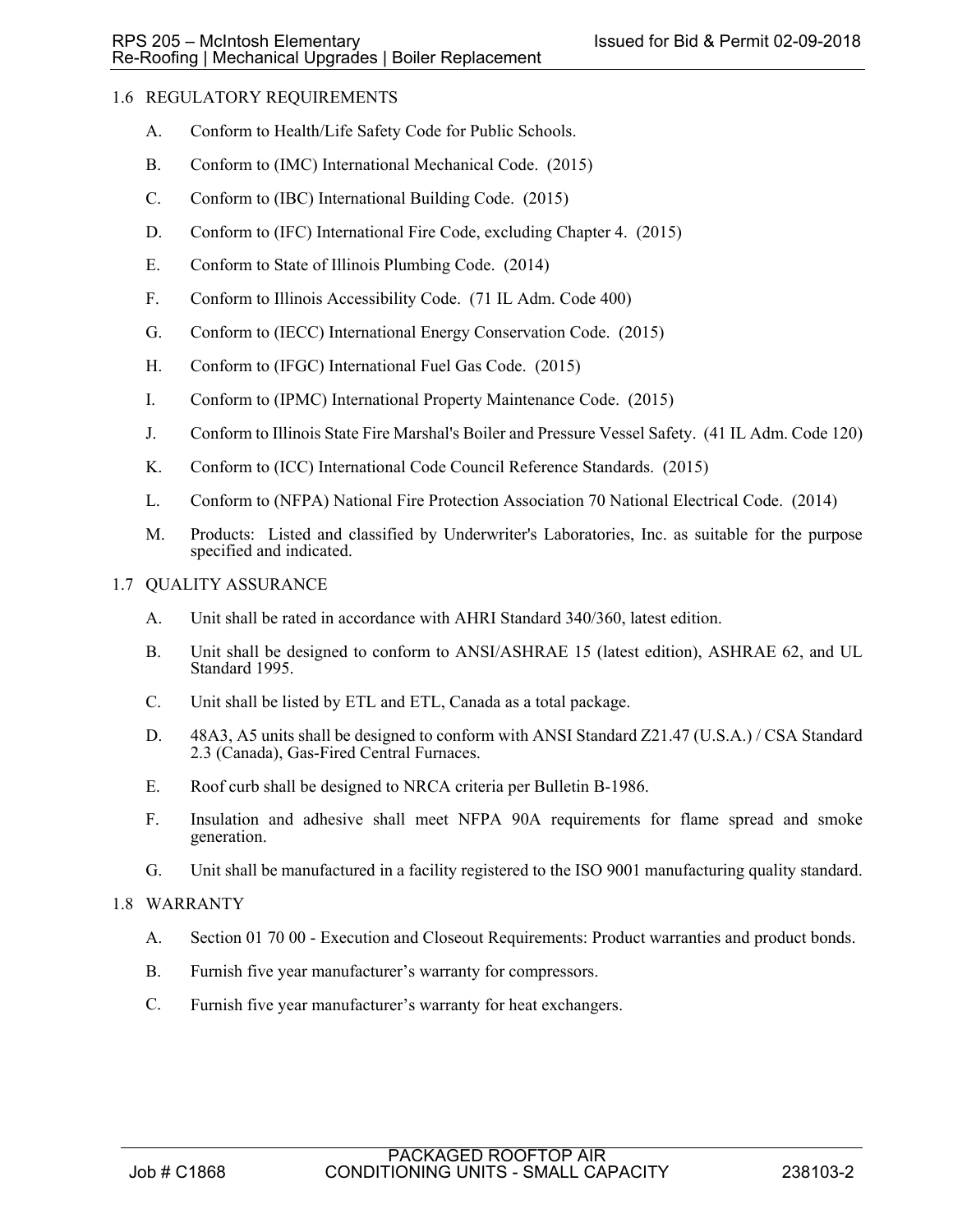# 1.9 SUMMARY

A. The contractor shall furnish and install packaged rooftop air conditioning unit(s) as shown and as scheduled on the contract documents. The unit(s) shall be installed in accordance with this specification and perform at the conditions specified, scheduled or as shown on the contract drawings.

# PART 2 - PRODUCTS

## 2.1 ROOFTOP UNIT

- A. Acceptable Manufacturers:
	- 1. Aaon.
	- 2. Carrier.<br>3. Daikin.
	- 3. Daikin.<br>4. Or appr
	- Or approved as equal.
- B. General Description:
	- 1. Packaged rooftop unit shall include compressors, evaporator coils, filters, supply fans, dampers, air-cooled condenser coils, condenser fans, gas heaters, exhaust fans, and unit controls.
	- 2. Unit shall be factory assembled and tested including leak testing of the DX coils, pressure testing of the refrigeration circuit, and run testing of the completed unit. Run test report shall be supplied with the unit in the service compartment's literature pocket.
	- 3. Unit shall have decals and tags to indicate lifting and rigging, service areas and caution areas for safety and to assist service personnel.
	- 4. Unit components shall be labeled, including refrigeration system components and electrical and controls components.
	- 5. Estimated sound power levels (dB) shall be shown on the unit ratings sheet.
	- 6. Installation, Operation and Maintenance manual shall be supplied within the unit.
	- Laminated color-coded wiring diagram shall match factory installed wiring and shall be affixed to the interior of the control compartment's hinged access door.
	- 8. Unit nameplate shall be provided in two locations on the unit, affixed to the exterior of the unit and affixed to the interior of the control compartment's hinged access door.
- C. Construction:
	- 1. All cabinet walls, access doors, and roof shall be fabricated of double wall, impact resistant, rigid polyurethane foam panels.
	- 2. Unit insulation shall have a minimum thermal resistance R-value of 13. Foam insulation shall have a minimum density of 2 pounds/cubic foot and shall be tested in accordance with ASTM D1929-11 for a minimum flash ignition temperature of  $610^{\circ}$ F.
	- 3. Unit construction shall be double wall with G90 galvanized steel on both sides and a thermal break. Double wall construction with a thermal break prevents moisture accumulation on the insulation, provides a cleanable interior, prevents heat transfer through the panel, and prevents exterior condensation on the panel.
	- 4. Unit shall be designed to reduce air leakage and infiltration through the cabinet. Cabinet leakage shall not exceed 1% of total airflow when tested at 3 times the minimum external static pressure provided in AHRI Standard 340/360. Panel deflection shall not exceed L/240 ratio at 125% of design static pressure, at a maximum 8 inches of positive or negative static pressure, to reduce air leakage. Deflection shall be measured at the midpoint of the panel height and width. Continuous sealing shall be included between panels and between access doors and openings to reduce air leakage. Piping and electrical conduit through cabinet panels shall include sealing to reduce air leakage.
	- 5. Roof of the air tunnel shall be sloped to provide complete drainage. Cabinet shall have rain break overhangs above access doors.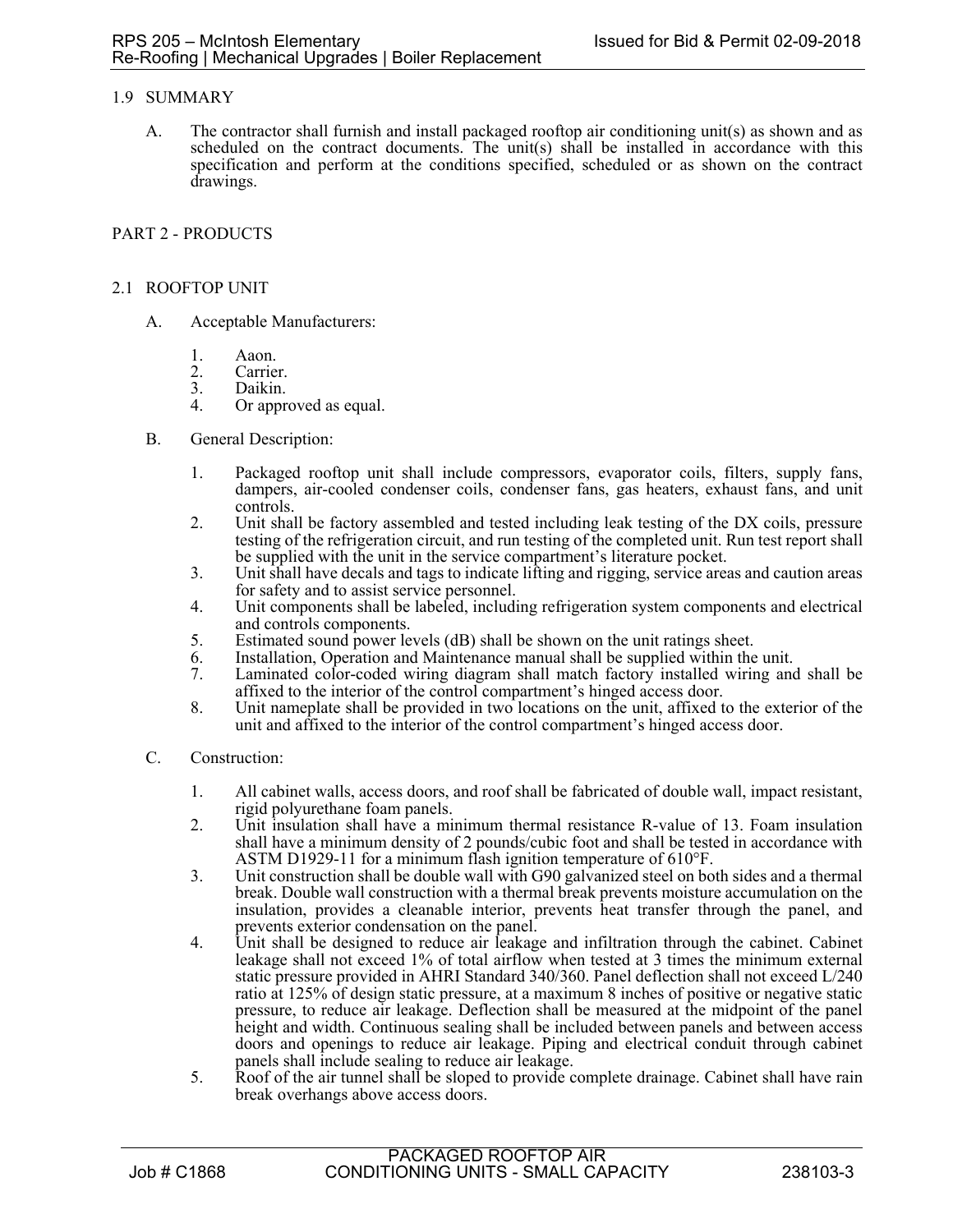- 6. Access to filters, dampers, cooling coils, heaters, exhaust fans, compressors, and electrical and controls components shall be through hinged access doors with quarter turn, zinc cast, lockable handles. Full length stainless steel piano hinges shall be included on the doors.
- 7. Exterior paint finish shall be capable of withstanding at least 2,500 hours, with no visible corrosive effects, when tested in a salt spray and fog atmosphere in accordance with ASTM B 117-95 test procedure.
- 8. Units with cooling coils shall include double sloped 304 stainless steel drain pans.
- Unit shall be provided with base discharge and return air openings. All openings through the base pan of the unit shall have upturned flanges of at least 1/2 inch in height around the opening.
- 10. Unit shall include lifting lugs on the top of the unit.
- 11. Unit shall include factory installed, painted galvanized steel condenser coil guards on the face of the condenser coil.

## D. Electrical:

- 1. Unit shall be provided with factory installed and factory wired, non-fused disconnect switch.
- 2. Unit shall be provided with a factory installed and field wired 115V, 13 amp GFI outlet disconnect switch in the unit control panel.
- E. Supply Fans:
	- 1. Unit shall include direct drive, unhoused, backward curved, plenum supply fans.
	- 2. Blowers and motors shall be dynamically balance and mounted on rubber isolators.<br>3. Motors shall be premium efficiency ODP with ball bearings rated for 200,000 hours
	- Motors shall be premium efficiency ODP with ball bearings rated for 200,000 hours service with external lubrication points.
	- 4. Variable frequency drives shall be factory wired and mounted in the unit. Fan motors shall be premium efficiency.
- F. Exhaust Fans:
	- 1. Exhaust dampers shall be sized for 100% relief.<br>2. Fans and motors shall be dynamically balanced.
	- Fans and motors shall be dynamically balanced.
	- 3. Motors shall be premium efficiency ODP with ball bearings rated for 200,000 hours service with external lubrication points.
	- 4. Access to exhaust fans shall be through double wall, hinged access doors with quarter turn lockable handles.
	- 5. Unit shall include belt driven, unhoused, backward curved, plenum exhaust fans.
	- 6. Variable frequency drives shall be factory wired and mounted in the unit. Fan motors shall be premium efficiency.
- G. Cooling Coils:
	- 1. Evaporator Coils:
		- a. Coils shall be designed for use with R-410A refrigerant and constructed of copper tubes with aluminum fins mechanically bonded to the tubes and galvanized steel end casings. Fin design shall be sine wave rippled.
		- b. Coils shall have interlaced circuitry and shall be 6 row high capacity.
		- c. Coils shall be helium leak tested.
		- d. Coils shall be furnished with factory installed thermostatic expansion valves.
- H. Refrigeration System:
	- 1. Unit shall be factory charged with R-410A refrigerant.
	- 2. Compressors shall be scroll type with thermal overload protection, independently circuited and carry a 5 year non-prorated warranty, from the date of original equipment shipment from the factory.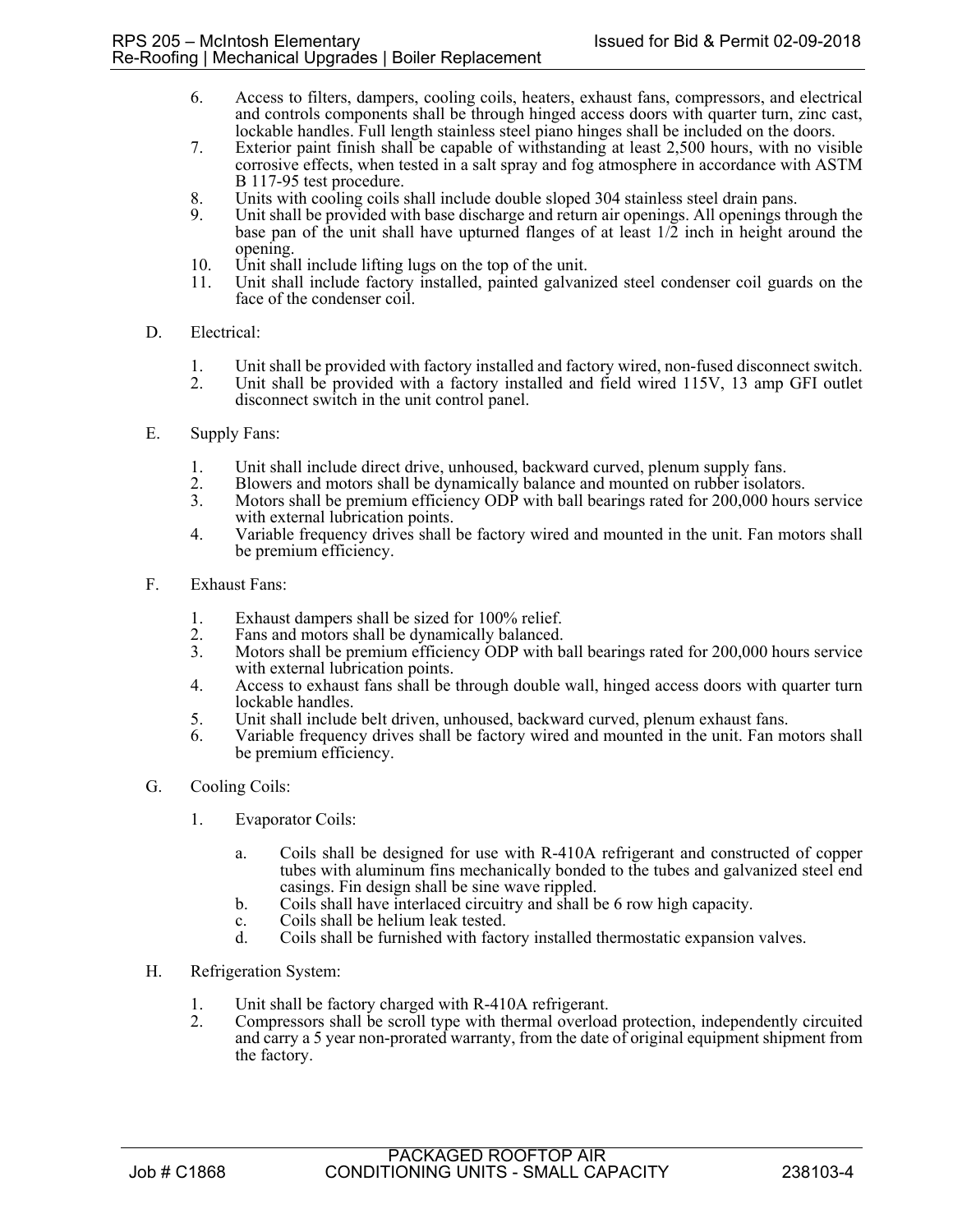- 3. Compressors shall be mounted in an isolated service compartment which can be accessed without affecting unit operation. Lockable hinged compressor access doors shall be fabricated of double wall, rigid polyurethane foam injected panels to prevent the transmission of noise outside the cabinet.
- 4. Compressors shall be isolated from the base pan with the compressor manufacturer's recommended rubber vibration isolators, to reduce any transmission of noise from the compressors into the building area.
- 5. Each refrigeration circuit shall be equipped with thermostatic expansion valve type refrigerant flow control.
- 6. Each refrigeration circuit shall be equipped with automatic reset low pressure and manual reset high pressure refrigerant safety controls, Schrader type service fittings on both the high pressure and low pressure sides and a factory installed replaceable core liquid line filter driers.
- 7. Unit shall include a variable capacity scroll compressor on the lead refrigeration circuit which shall be capable of modulation from 10-100% of its capacity.
- 8. Each refrigeration circuit shall be equipped with a liquid line sight glass.<br>9. First capacity stage shall be provided with on/off condenser fan cycli
- First capacity stage shall be provided with on/off condenser fan cycling and adjustable compressor lockout to allow cooling operation down to 35°F.
- I. Condensers:
	- 1. Air-Cooled Condenser:
		- a. Condenser fans shall be a vertical discharge, axial flow, direct drive fans.
		- b. Coils shall be designed for use with R-410A refrigerant and constructed of copper tubes with aluminum fins mechanically bonded to the tubes and aluminum end casings. Fin design shall be sine wave rippled.
		- c. Coils shall be designed for a minimum of 10°F of refrigerant sub-cooling.
		- d. Coils shall be helium leak tested.
		- e. Provide hail guards.
- J. Gas Heating:
	- 1. Stainless steel heat exchanger furnace shall carry a 25 year non-prorated warranty, from the date of original equipment shipment from the factory.
	- 2. Gas furnace shall consist of stainless steel heat exchangers with multiple concavities, an induced draft blower and an electronic pressure switch to lockout the gas valve until the combustion chamber is purged and combustion airflow is established.
	- 3. Furnace shall include a gas ignition system consisting of an electronic igniter to a pilot system, which will be continuous when the heater is operating, but will shut off the pilot when heating is not required.
	- 4. Unit shall include a single gas connection and have gas supply piping entrances in the unit base for through-the-curb gas piping and in the outside cabinet wall for across the roof gas piping.
	- 5. Natural gas furnace shall be equipped with modulating gas valves, adjustable speed combustion blowers, stainless steel tubular heat exchangers, and electronic controller. Combustion blowers and gas valves shall be capable of modulation. Electronic controller includes a factory wired, field installed supply air temperature sensor. Sensor shall be field installed in the supply air ductwork. Supply air temperature setpoint shall be adjustable on the electronic controller within the controls compartment. 90 MBH, 150 MBH, 195 MBH, 210 MBH, 270 MBH, 292.5 MBH, 390 MBH, 540 MBH, 800 MBH, 1600 MBH, and 2400 MBH gas heating assemblies shall be capable of operating at any firing rate between 100% and 30% of their rated capacity. 405 MBH and 810 MBH gas heating assemblies shall be capable of operating at any firing rate between 100% and 20% of their rated capacity. 1080 MBH gas heating assembly shall be capable of operating at any firing rate between 100% and 15% of its rated capacity.
- K. Filters:
	- 1. Unit shall include 2 inch thick, pleated panel filters with an ASHRAE efficiency of 30% and MERV rating of 8, upstream of the cooling coil.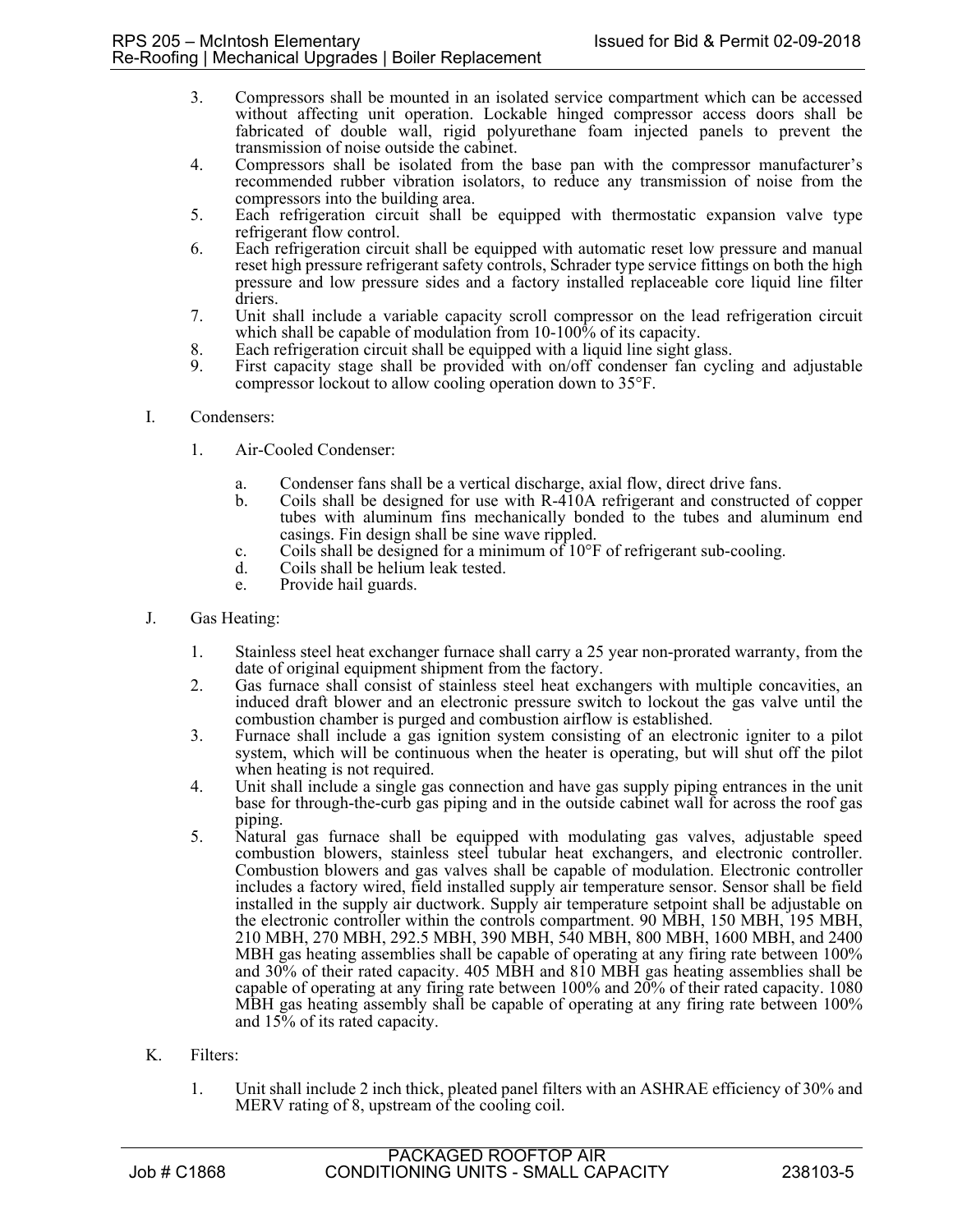- 2. Unit shall include a clogged filter switch.
- L. Outside Air/Economizer:
	- 1. Unit shall include 0-100% economizer consisting of a motor operated outside air damper and return air damper assembly constructed of extruded aluminum, hollow core, airfoil blades with rubber edge seals and aluminum end seals. Damper blades shall be gear driven and designed to have no more than 15 CFM of leakage per sq. ft. of damper area when subjected to 2 inches w.g. air pressure differential across the damper. Damper assembly shall be controlled by spring return enthalpy activated fully modulating
	- 2. Economizer shall be furnished with return air CO2 override.
- M. Controls:
	- 1. Provide factory mounted DDC controls BAS interface (LON).

## 2.2 ROOF CURBS

- A. Manufacturers:
	-
	- 1. Thybar.<br>2. Or appro Or approved as equal.
- B. Curb shall be fully gasketed between the curb top and unit bottom with the curb providing full perimeter support, cross structure support and air seal for the unit. Curb gasket shall be furnished within the control compartment of the rooftop unit to be mounted on the curb immediately before mounting of the rooftop unit.
- C. Oversized return air plenum vibro-curb shall be factory assembled and fully lined with neoprene coated fiberglass insulation and include a wood nailer strip. Curb shall be adjustable up to 3/4 inch per foot to allow for sloped roof applications. Curb to be a minimum of 18" above high point of roof.
- D. The designated contractor shall supply and install a factory-fabricated roof mounting curb.
- E. Base shall be designed so that it can be re-roofed without disturbing the rooftop unit.
- F. The roof curb shall be supplied complete with wood nailing strip unit shall be weather tight.

## PART 3 - EXECUTION

## 3.1 EXAMINATION

- A. Section 01 30 00 Administrative Requirements: Coordination and project conditions.
- B. Verify roof curbs are installed and dimensions are as recommended by manufacturer.

#### 3.2 INSTALLATION

- A. Roof Curb:
	- 1. Install roof curb level.<br>2. Install units on roof c
	- Install units on roof curb providing watertight enclosure to protect ductwork and utility services.
	- 3. Install gasket material between unit base and roof curb.
- B. Connect units to supply and return ductwork with flexible connections.
- C. Install components furnished loose for field mounting.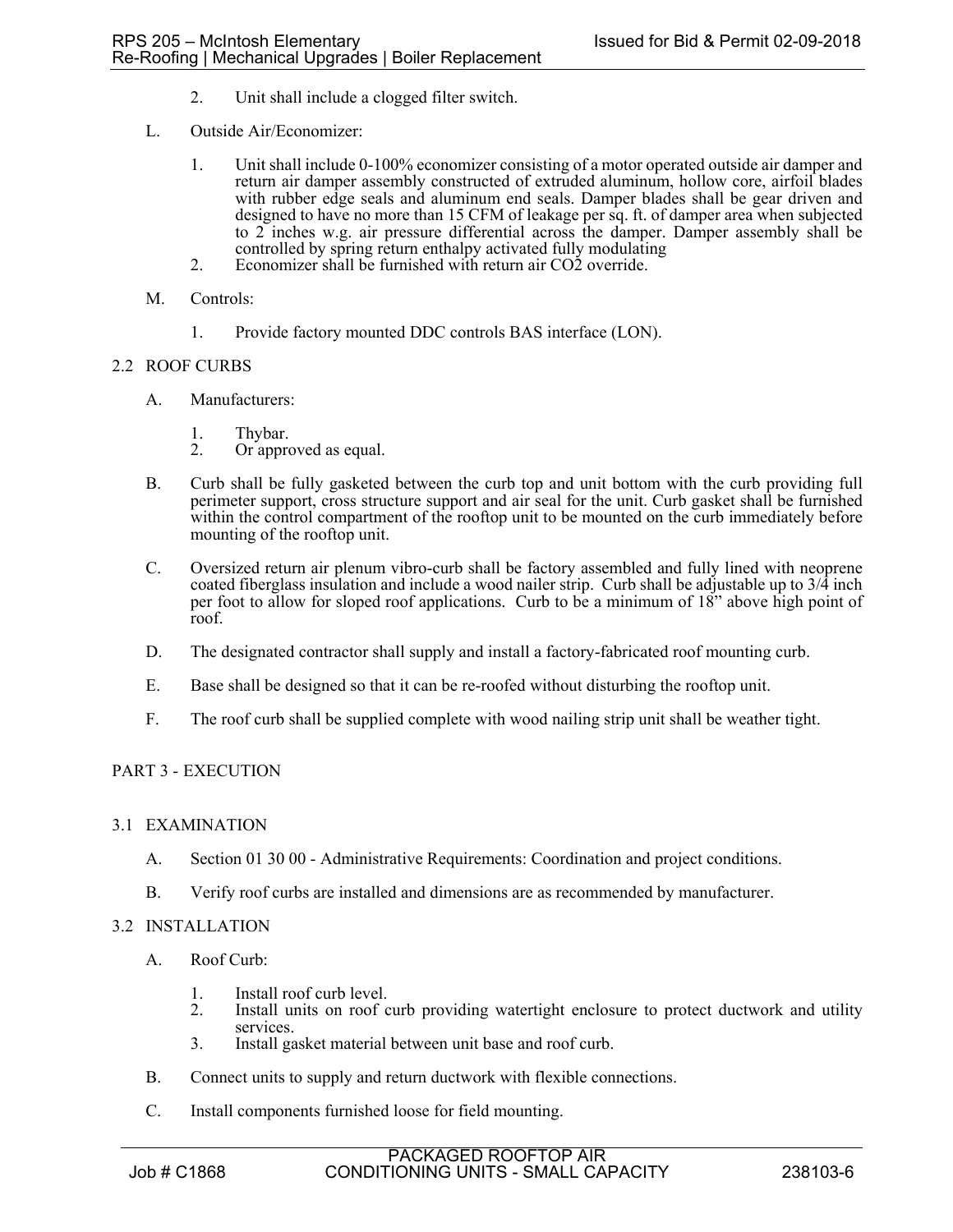- D. Install electrical devices furnished loose for field mounting.
- E. Install control wiring between unit and field installed accessories.
- F. Remove from roof and dispose off-site panels removed from units during installation of all accessories.
- 3.3 INSTALLATION NATURAL GAS HEATING SECTION
	- A. Connect natural gas piping in accordance with NFPA 54.
	- B. Connect natural gas piping to unit, full size of unit gas train inlet. Arrange piping with clearances for burner service.
	- C. Install natural gas piping accessories.

### 3.4 CLEANING

- A. Section 01 70 00 Execution and Closeout Requirements: Requirements for cleaning.
- B. Vacuum clean coils and inside of unit cabinet.
- C. Install new throwaway filters in units at Substantial Completion.
- D. Install temporary filters during construction period. Replace with permanent filters at Substantial Completion.

### 3.5 MANUFACTURER'S FIELD SERVICES

- A. Manufacturer shall furnish a factory trained service engineer without additional charge to start the units. Package rooftop unitary manufacturers shall maintain service capabilities no more than 100 miles from the jobsite.
- B. The manufacturer shall furnish complete submittal wiring diagrams of the package unit as applicable for field maintenance and service.
- C. Furnish services of manufacturer's technical representative for one 8 hour day to instruct Owner's personnel in operation and maintenance of units. Schedule training with Owner. All training shall be videotaped by a professional service.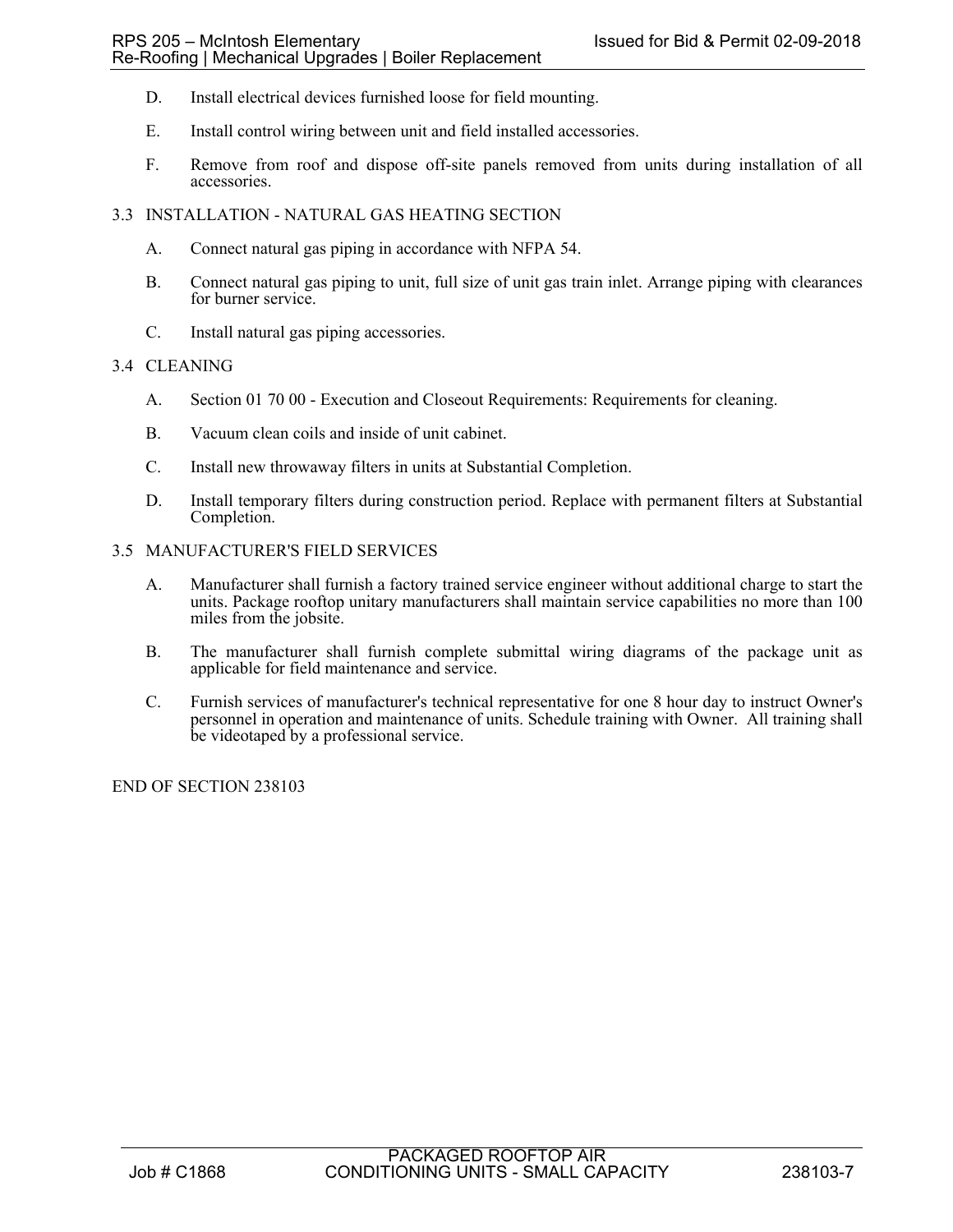# SECTION 239900 - VARIABLE FREQUENCY MOTOR CONTROLLER

# PART 1 - GENERAL

# 1.1 SUMMARY

- A. Section includes variable frequency controllers.
- B. Related Sections:
	- 1. Section 26 28 13 Fuses.

# 1.2 REFERENCES

- A. Institute of Electrical and Electronics Engineers:
	- 1. IEEE C62.41 Recommended Practice on Surge Voltages in Low-Voltage AC Power Circuits.
- B. National Electrical Manufacturers Association:
	- 1. NEMA 250 Enclosures for Electrical Equipment (1000 Volts Maximum).<br>2. NEMA FU 1 Low Voltage Cartridge Fuses.
	- 2. NEMA FU 1 Low Voltage Cartridge Fuses.<br>3. NEMA ICS 7 Industrial Control and System
	- NEMA ICS 7 Industrial Control and Systems: Adjustable Speed Drives.
	- 4. NEMA ICS 7.1 Safety Standards for Construction and Guide for Selection, Installation, and Operation of Adjustable Speed Drive Systems.
- C. International Electrical Testing Association:
	- 1. NETA ATS Acceptance Testing Specifications for Electrical Power Distribution Equipment and Systems.

# 1.3 SUBMITTALS

- A. Section 01 33 00 Submittal Procedures: Submittal procedures.
- B. Shop Drawings: Indicate front and side views of enclosures with overall dimensions and weights shown; conduit entrance locations and requirements; and nameplate legends.
- C. Product Data: Submit catalog sheets showing voltage, controller size, ratings and size of switching and overcurrent protective devices, short circuit ratings, dimensions, and enclosure details.
- D. Test Reports: Indicate field test and inspection procedures and test results.
- E. Manufacturer's Field Reports: Indicate start-up inspection findings.

# 1.4 CLOSEOUT SUBMITTALS

- A. Section 01 70 00 Execution and Closeout Requirements: Closeout procedures.
- B. Operation and Maintenance Data: Submit instructions complying with NEMA ICS 7.1. Include procedures for starting and operating controllers, and describe operating limits possibly resulting in hazardous or unsafe conditions. Include routine preventive maintenance schedule.

# 1.5 QUALIFICATIONS

A. Manufacturer: Company specializing in manufacturing products specified in this section with minimum three years documented experience.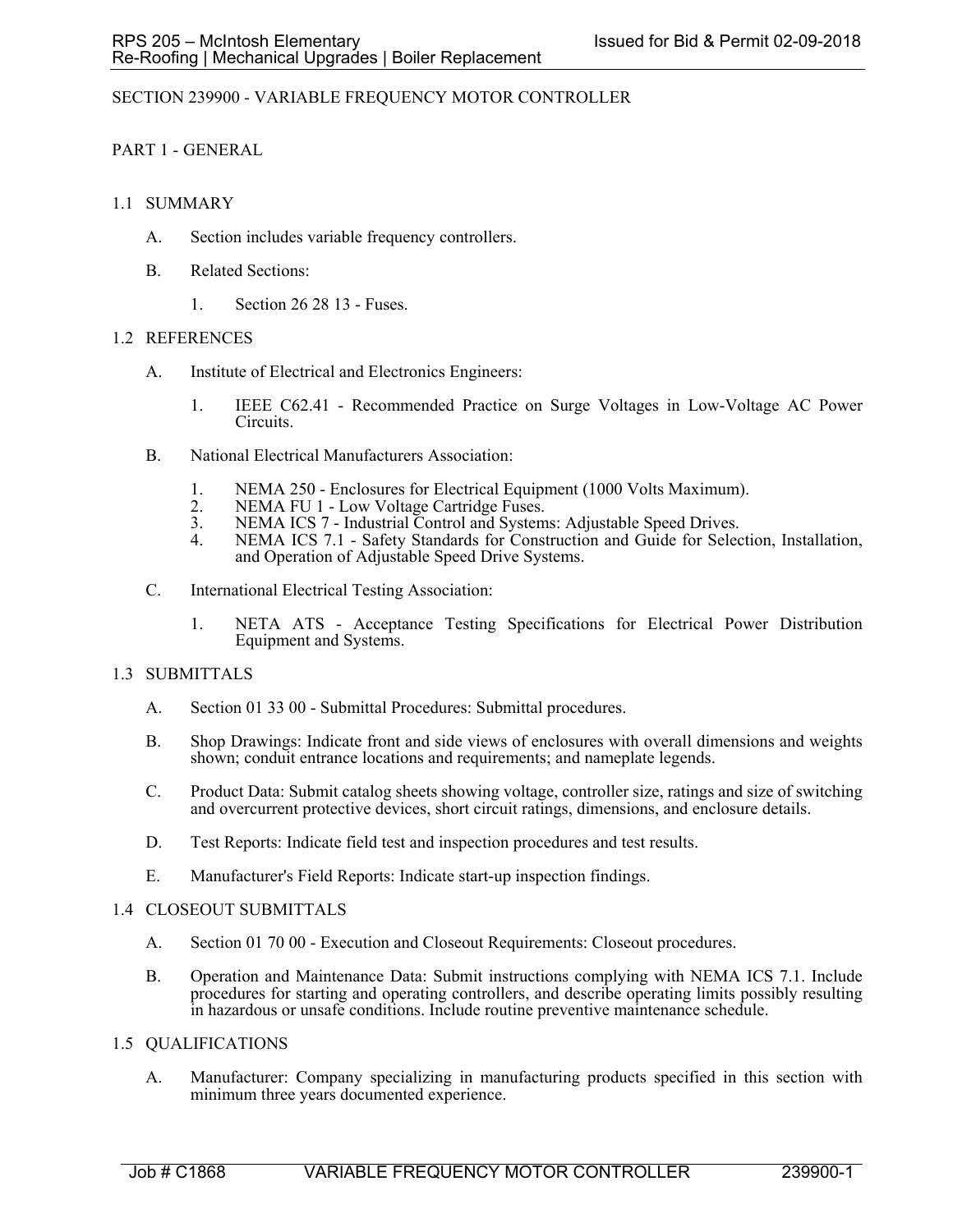# 1.6 DELIVERY, STORAGE, AND HANDLING

- A. Section 01 60 00 Product Requirements: Product storage and handling requirements.
- B. Store in clean, dry space. Maintain factory wrapping or provide additional canvas or plastic cover to protect units from dirt, water, construction debris, and traffic.
- C. Handle in accordance with manufacturer's written instructions. Lift only with lugs provided. Handle carefully to avoid damage to components, enclosure, and finish.

### 1.7 ENVIRONMENTAL REQUIREMENTS

- A. Section 01 60 00 Product Requirements.
- B. Conform to NEMA ICS 7 service conditions during and after installation of variable frequency controllers.

### 1.8 WARRANTY

- A. Section 01 70 00 Execution and Closeout Requirements: Product warranties and product bonds.
- B. Furnish three year manufacturer warranty for variable frequency controller.

### 1.9 MAINTENANCE MATERIALS

- A. Section 01 70 00 Execution and Closeout Requirements: Spare parts and maintenance products.
- B. Furnish two of each air filter.

### 1.10 REGULATORY REQUIREMENTS

- A. Conform to Health/Life Safety Code for Public Schools.
- B. Conform to (IMC) International Mechanical Code. (2015)
- C. Conform to (IBC) International Building Code. (2015)
- D. Conform to (IFC) International Fire Code, excluding Chapter 4. (2015)
- E. Conform to State of Illinois Plumbing Code. (2014)
- F. Conform to Illinois Accessibility Code. (71 IL Adm. Code 400)
- G. Conform to (IECC) International Energy Conservation Code. (2015)
- H. Conform to (IFGC) International Fuel Gas Code. (2015)
- I. Conform to (IPMC) International Property Maintenance Code. (2015)
- J. Conform to Illinois State Fire Marshal's Boiler and Pressure Vessel Safety. (41 IL Adm. Code 120)
- K. Conform to (ICC) International Code Council Reference Standards. (2015)
- L. Conform to (NFPA) National Fire Protection Association 70 National Electrical Code. (2014)
- M. Products: Listed and classified by Underwriter's Laboratories, Inc. as suitable for the purpose specified and indicated.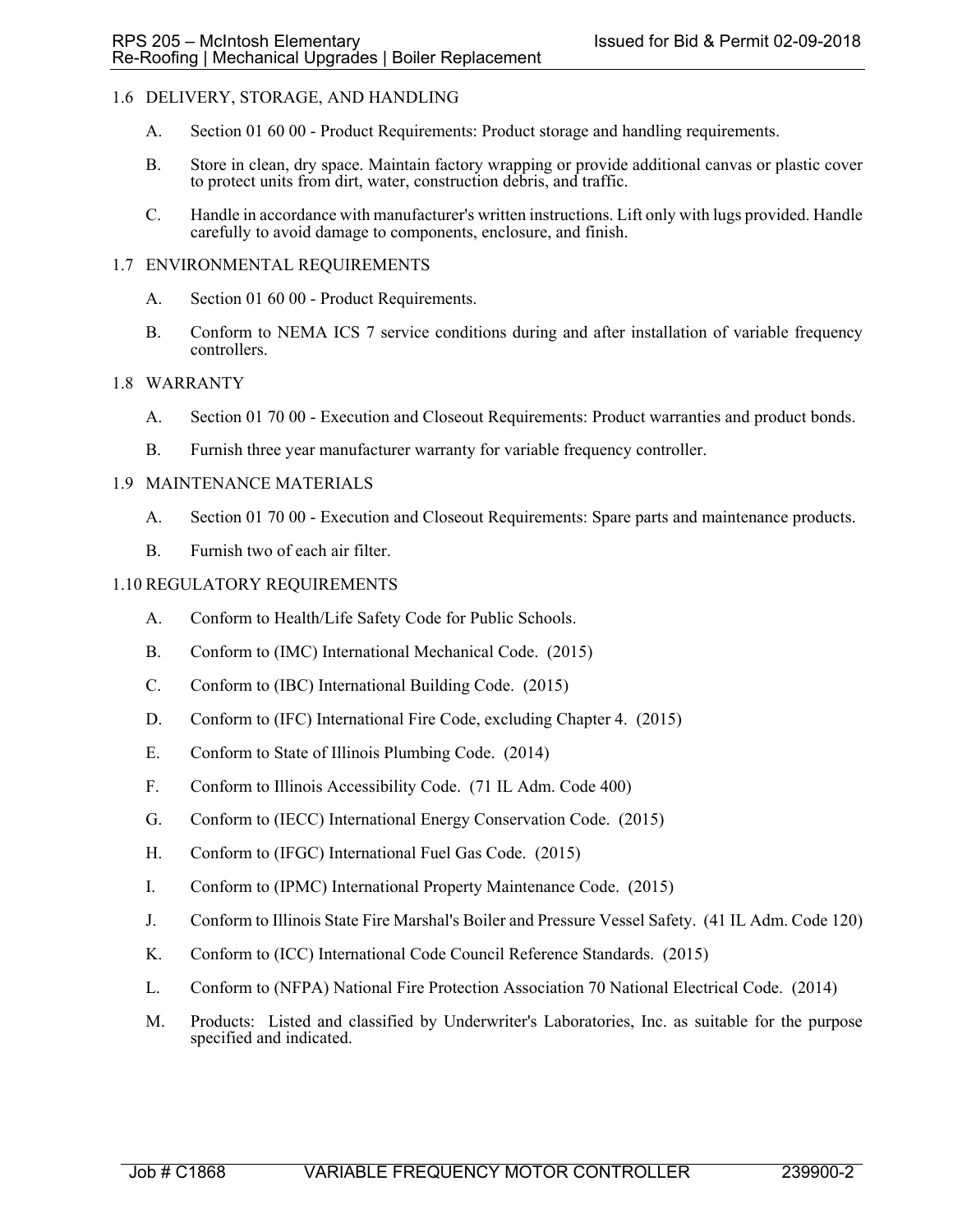# PART 2 - PRODUCTS

### 2.1 VARIABLE FREQUENCY MOTOR CONTROLLER

- A. Manufacturers:
	- 1. ABB.
	- 2. Danfoss.<br>3. Or appro
	- Or approved as equal.
- B. Description:
	- 1. Provide enclosed variable frequency drives suitable for operating the indicated loads.<br>2. The VFD shall convert incoming fixed frequency three-phase AC power into a va
	- The VFD shall convert incoming fixed frequency three-phase AC power into a variable frequency and voltage for controlling the speed of three phase AC motors. The motor current shall closely approximate a sine wave. Motor voltage shall be varied with frequency to maintain desired motor magnetization current suitable for centrifugal pump and fan control.
	- 3. The VFD shall include a full-wave diode bridge rectifier and maintain a fundamental power factor near unity regardless of speed or load.
	- 4. Input and output power circuit switching shall be able to be done without interlocks or damage to the VFD.
	- 5. The VFD's full load amp rating shall meet or exceed NEC Table 430-150. The VFD shall be able to provide full rated output current continuously, 110% of rated current for 60 seconds and 220% of rated current for up to 1 second while starting.

#### C. Ratings:

- 1. Rated Input Voltage: 208 or 460 volts, three phase, 60 Hertz, see drawings.<br>2. Motor Nameplate Voltage: 208 or 460 volts, three phase, 60 Hertz, see draw
- Motor Nameplate Voltage: 208 or 460 volts, three phase, 60 Hertz, see drawings.
- 3. Operating Ambient: 0 degrees C to 40 degrees C.<br>4. 0 to 95% relative humidity, non-condensing.
- 4.  $0$  to 95% relative humidity, non-condensing.<br>5. Elevation to 3.300 feet without derating.
- Elevation to 3,300 feet without derating.
- 6. AC line voltage variation, -10 to  $+10\%$  of nominal with full output.
- 7. No side clearance shall be required for cooling of wall mount units and all power and control wiring shall be done from the bottom.
- 8. Drive shall be capable of operating a motor up to 1,000 feet away without derating or field modification.
- D. Design:
	- 1. VFD shall have an adjustable carrier frequency of 2 to 14 kHz through 60 HP.<br>2. Three variable-torque V/Hz patterns shall be provided with the ability to sele
	- Three variable-torque V/Hz patterns shall be provided with the ability to select a constant torque start pattern for each of them.
	- 3. Adjustable acceleration and adjustable deceleration ramps shall be provided.
	- 4. Four current limit settings shall be provided.<br>5. If VFD trips on one of the following con-
	- If VFD trips on one of the following conditions, the VFD shall be programmable for automatic or manual reset: Undervoltage, overvoltage, current limit, inverter overload and motor overload.
	- 6. The number of restart attempts shall be selectable from 0 through 10 and the time between attempts shall be adjustable from 0 through 10 seconds.
	- 7. Provide a manual bypass consisting of a door interlocked main fused disconnect padlockable in the off position, a built-in motor starter and a four position DRIVE/OFF/LINE/TEST switch controlling three contactors. In the DRIVE position, the motor is operated at an adjustable speed from the drive. In the OFF position, the motor and drive are disconnected. In the LINE position, the motor is operated at full speed from the AC power line and power is disconnected from the drive, so that service can be performed. In the TEST position, the motor is operated at full speed from the AC line power. This allows the drive to be given an operational test while continuing to run the motor at full speed in bypass. Customer supplied normally closed dry contact shall be interlocked with the drives safety trip circuitry to stop the motor whether in DRIVE or BYPASS mode in case of an external safety fault.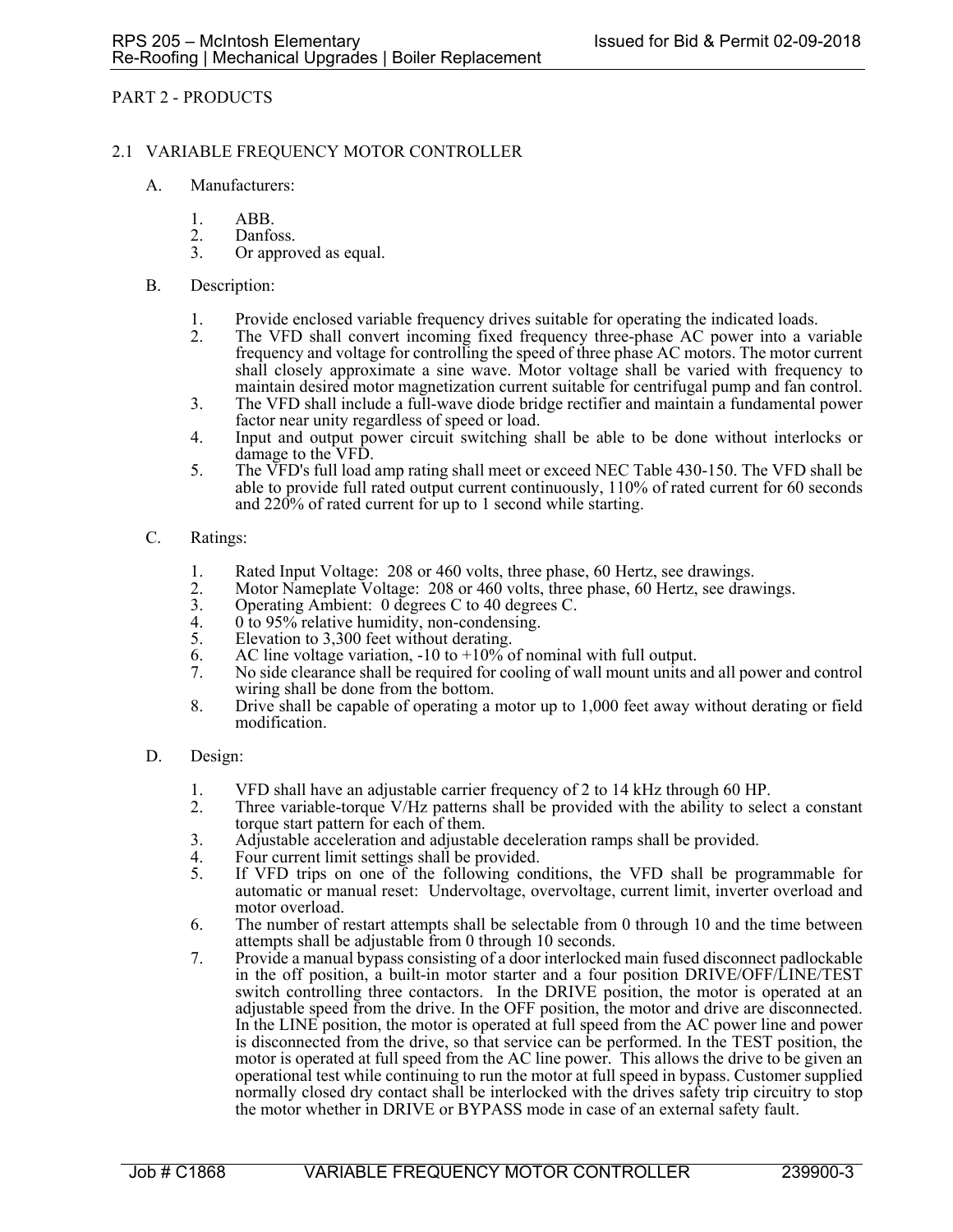- E. Product Options and Features:
	- 1. Local/Hand, Stop/Reset and Remote/Auto selector switches shall be provided to start and stop the drive and determine the speed reference.
	- 2. Provide a 24 V DC, 40 mA max, output signal to indicate that the drive is in Remote/Auto mode.
	- 3. Digital manual speed control.<br>4. Lockable, alphanumeric backl
	- Lockable, alphanumeric backlit display keypad.
	- 5. A red FAULT light and a green POWER-ON light shall be provided.
	- 6. The drive shall be fitted with an RS 485 serial communications port and be supplied with software to display all monitoring, fault, alarm and status signals. The software shall allow parameter changes to be made to the drive settings as well as storage of each controller's operating and setup parameters.
	- 7. Two set point control interface (PID control) shall be standard in the unit. Drive shall be able to look at two feedback signals, compare with two set points and make various control decisions. If drive is not available with  $\hat{2}$  set point control, a separate set point controller shall be provided for supply/return fan tracking control.
	- 8. An elapsed time meter and kWh meter shall be provided.
	- 9. The following displays shall be accessible from the control panel in actual units: Reference Signal Percent, Output Frequency, Output Amps, Motor HP, Motor kW, kWhr, Output Voltage, No Load Warning, DC Bus Voltage, Drive Temperature (% until trip) and Motor Speed in engineering units per application in percent speed.
	- 10. Drive will sense the loss of load and signal a no load/broken belt warning or fault.
	-
	- 11. The VFD shall store in memory the last 8 faults and record all operational data. 12. Eight programmable digital inputs shall be provided for interfacing with the systems control and safety interlock circuitry.
	- 13. Two programmable relay outputs shall be provided for remote indication of drive status.
	- Two programmable analog inputs shall be provided and shall accept a direct-or-reverse acting signal. Analog reference inputs accepted shall include 0-10 V dc, 0-20 mA and 4-20 mA.
	- 15. Two programmable analog outputs shall be provided for indication of drive status. These outputs shall be programmable for output speed, voltage, frequency, amps and input kW.
	- 16. Under fire mode conditions the VFD shall automatically default to a preset speed.
	- 17. Class 20 I2 electronic motor overload protection for single motor applications and thermal mechanical overloads for multiple motor applications.
	- 18. Protection against input transients, loss of AC line phase, short circuit, ground fault, overvoltage, undervoltage, drive overtemperature and motor overtemperature. The VFD shall display all faults in plain English. Codes are not acceptable.
	- 19. Protect VFD from sustained power or phase loss. The VFD shall incorporate a 5 second control power loss ride through to eliminate nuisance tripping.
	- 20. The VFD shall incorporate a motor preheat circuit to keep the motor warm and prevent condensation build up in the starter.
	- 21. The drive shall be fitted with output line reactors to limit the rate of output voltage rise over time (dV/dt), reduce motor operating temperature and RFI and EMI.
	- 22. Drive shall catch a rotating motor operating forward or reverse up to full speed.
	- 23. The VFD shall have a DC link reactor to minimize power line harmonics. VFDs without a DC link reactor shall provide a 3% impedance line reactor.
- F. Fabrication:
	- 1. Wiring Terminations: Match conductor materials and sizes indicated.
	- 2. Enclosure: NEMA 250, Type 1.<br>3. Finish: Manufacturer's standard
	- Finish: Manufacturer's standard enamel.
- G. Source Quality Control:
	- 1. Inspect and production test each product specified in this section.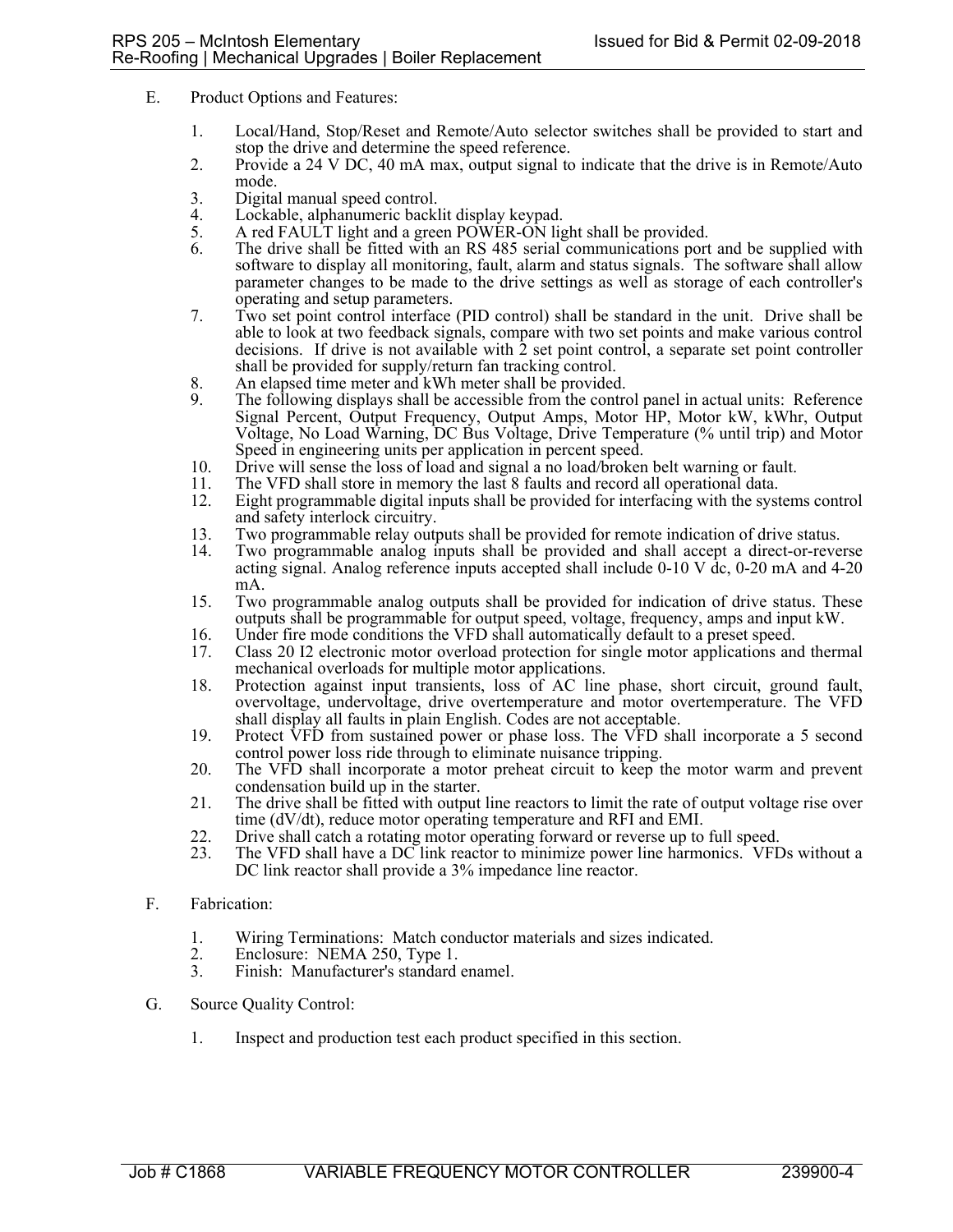# PART 3 - EXECUTION

# 3.1 EXAMINATION

- A. Verify that surface is suitable for controller installation.
- B. Do not install controller until building environment can be maintained within the service conditions required by the manufacturer.

### 3.2 INSTALLATION

- A. Install controller where indicated, in accordance with manufacturer's written instructions and NEMA ICS 3.1.
- B. Tighten accessible connections and mechanical fasteners after placing controller.
- C. Install fuses in fusible switches.
- D. Select and install overload heater elements in motor controllers to match installed motor characteristics.
- E. Provide engraved plastic nameplates.
- F. Provide neatly typed label inside each motor controller door identifying motor served, nameplate horsepower, full load amperes, code letter, service factor, and voltage/phase rating.

### 3.3 FIELD QUALITY CONTROL

A. Inspect completed installation for physical damage, proper alignment, anchorage, and grounding.

#### 3.4 ADJUSTING

A. Make final adjustments to installed drive to assure proper operation of fan system. Obtain performance requirements from installer of driven loads.

#### 3.5 CLEANING

A. Touch up scratched or marred surfaces to match original finish.

#### 3.6 WARRANTY

A. The VFD shall be warranted by the manufacturer for a period of 36 months from date of shipment. The warranty shall include parts, labor, travel costs and living expenses incurred by the manufacturer to provide factory authorized on-site service.

#### 3.7 START-UP SERVICE

A. Provide factory start-up service. Coordinate with the temperature control contractor.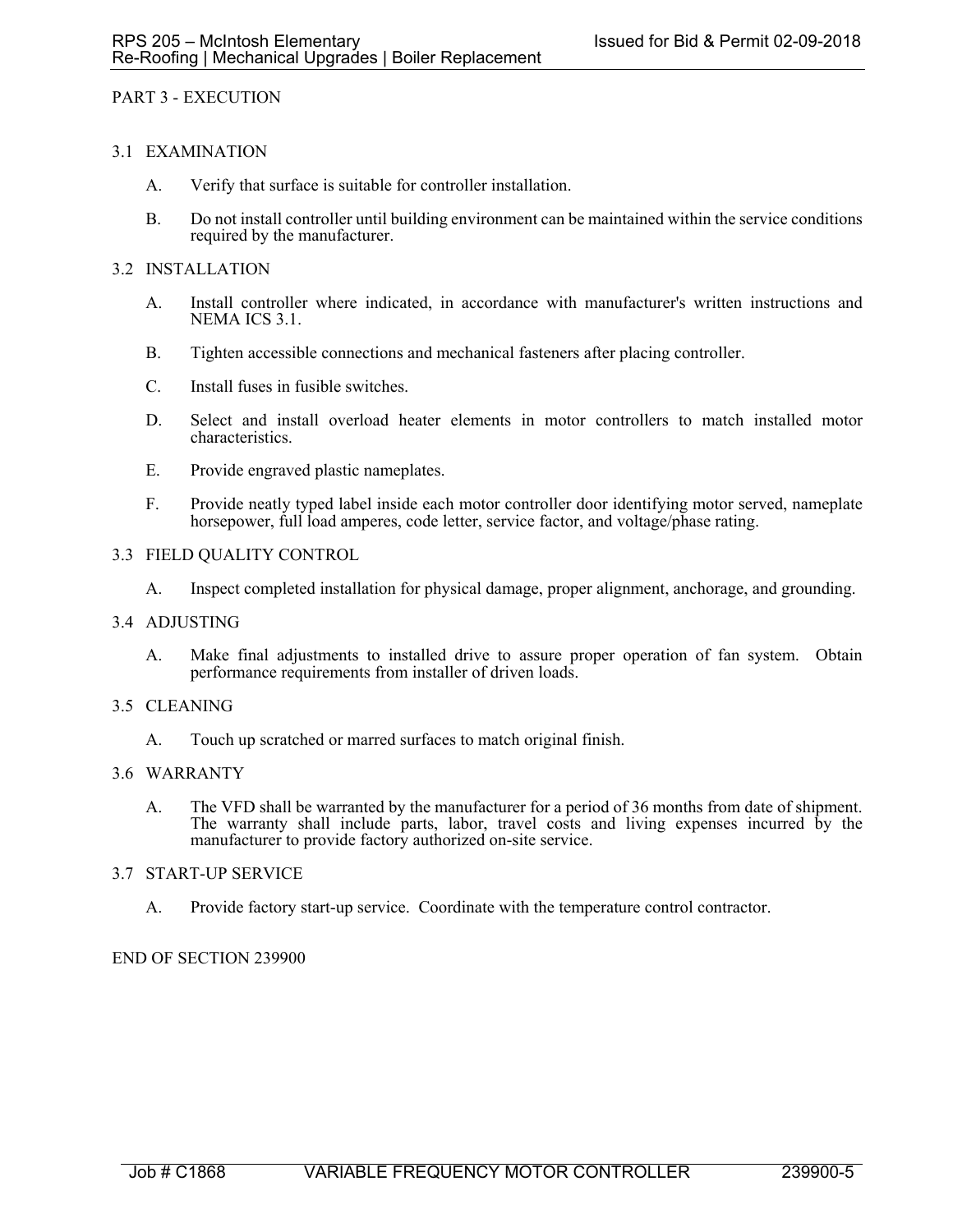# SECTION 260503 - EQUIPMENT WIRING CONNECTIONS

# PART 1 - GENERAL

# 1.1 SUMMARY

- A. Section includes electrical connections to equipment.
- B. Related Sections:
	- 1. Section 26 05 19 Low-Voltage Electrical Power Conductors and Cables.<br>2. Section 26 05 33 Raceway and Boxes for Electrical Systems
	- Section 26 05 33 Raceway and Boxes for Electrical Systems.

### 1.2 REFERENCES

- A. National Electrical Manufacturers Association:
	- 1. NEMA WD 1 General Requirements for Wiring Devices.
	- 2. NEMA WD 6 Wiring Devices-Dimensional Requirements.

### 1.3 CLOSEOUT SUBMITTALS

- A. Section 01 70 00 Execution and Closeout Requirements: Submittal procedures.
- B. Project Record Documents: Record actual locations, sizes, and configurations of equipment connections.

### 1.4 COORDINATION

- A. Section 01 30 00 Administrative Requirements: Coordination and project conditions.
- B. Obtain and review shop drawings, product data, manufacturer's wiring diagrams, and manufacturer's instructions for equipment furnished under other sections.
- C. Determine connection locations and requirements.
- D. Sequence rough-in of electrical connections to coordinate with installation of equipment.
- E. Sequence electrical connections to coordinate with start-up of equipment.

# 1.5 REGULATORY REQUIREMENTS

- A. Conform to Health/Life Safety Code for Public Schools.
- B. Conform to (IMC) International Mechanical Code. (2015)
- C. Conform to (IBC) International Building Code. (2015)
- D. Conform to (IFC) International Fire Code, excluding Chapter 4. (2015)
- E. Conform to State of Illinois Plumbing Code. (2014)
- F. Conform to Illinois Accessibility Code. (71 IL Adm. Code 400)
- G. Conform to (IECC) International Energy Conservation Code. (2015)
- H. Conform to (IFGC) International Fuel Gas Code. (2015)
- I. Conform to (IPMC) International Property Maintenance Code. (2015)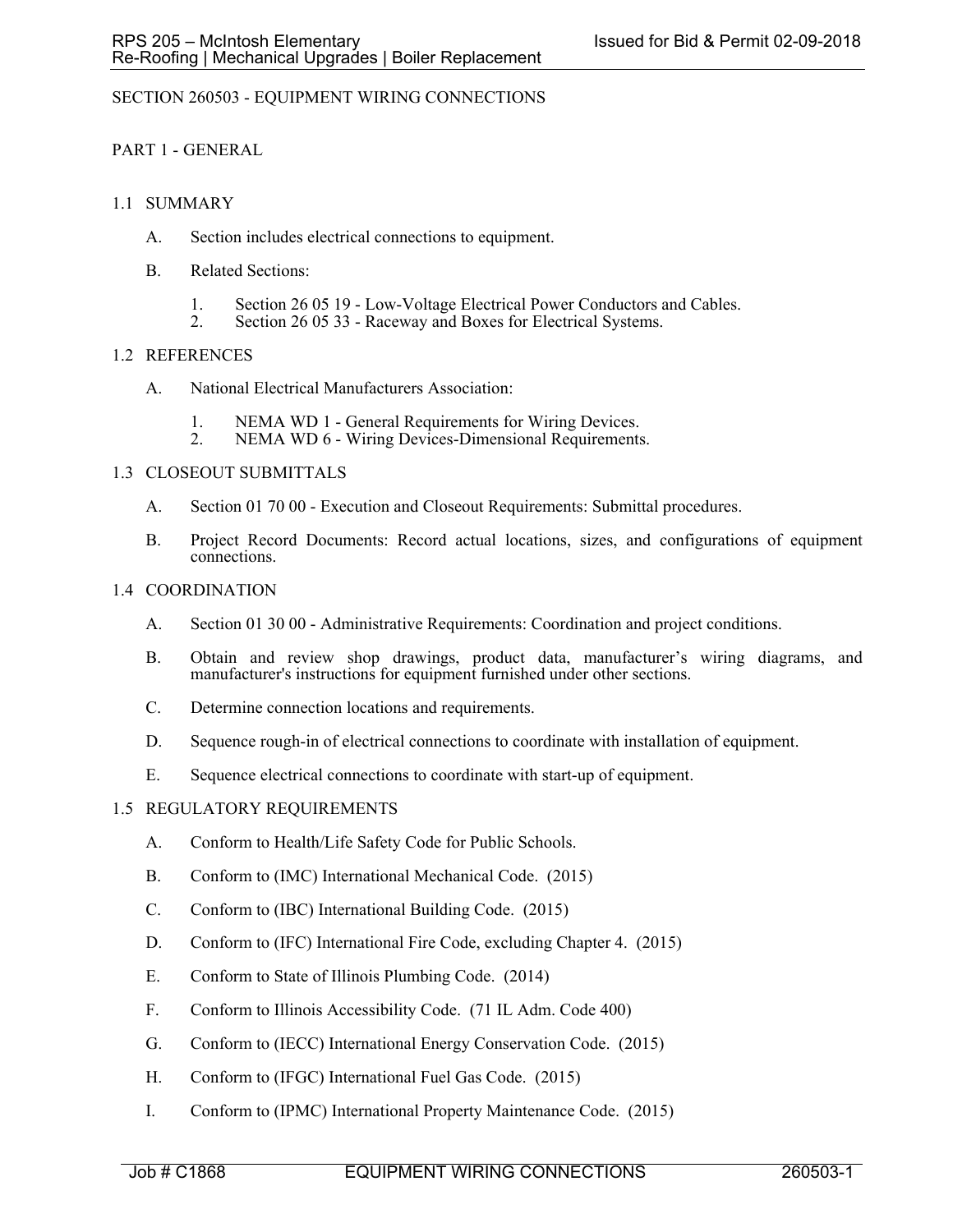- J. Conform to Illinois State Fire Marshal's Boiler and Pressure Vessel Safety. (41 IL Adm. Code 120)
- K. Conform to (ICC) International Code Council Reference Standards. (2015)
- L. Conform to (NFPA) National Fire Protection Association 70 National Electrical Code. (2014)
- M. Products: Listed and classified by Underwriter's Laboratories, Inc. as suitable for the purpose specified and indicated.

# PART 2 - PRODUCTS

# 2.1 CORD AND PLUGS

- A. Manufacturers:
	- 1. Hubbell.<br>2. Leviton.
	- Leviton.
	- 3. Pass and Seymour. 4. Or approved as equal.
	-
- B. Attachment Plug Construction: Conform to NEMA WD 1.
- C. Configuration: NEMA WD 6; match receptacle configuration at outlet furnished for equipment.
- D. Cord Construction: Type SJO multiconductor flexible cord with identified equipment grounding conductor, suitable for use in damp locations.
- E. Size: Suitable for Connected Load of Equipment, Length of Cord, And Rating Of Branch Circuit Overcurrent Protection.

# PART 3 - EXECUTION

# 3.1 EXAMINATION

- A. Section 01 30 00 Administrative Requirements: Coordination and project conditions.
- B. Verify equipment is ready for electrical connection, for wiring, and to be energized.

# 3.2 INSTALLATION

- A. Make electrical connections.
- B. Make conduit connections to equipment using flexible conduit. Use liquidtight flexible conduit with watertight connectors in damp or wet locations.
- C. Connect heat producing equipment using wire and cable with insulation suitable for temperatures encountered.
- D. Install receptacle outlet to accommodate connection with attachment plug.
- E. Install cord and cap for field-supplied attachment plug.
- F. Install suitable strain-relief clamps and fittings for cord connections at outlet boxes and equipment connection boxes.
- G. Install disconnect switches, controllers, control stations, and control devices to complete equipment wiring requirements.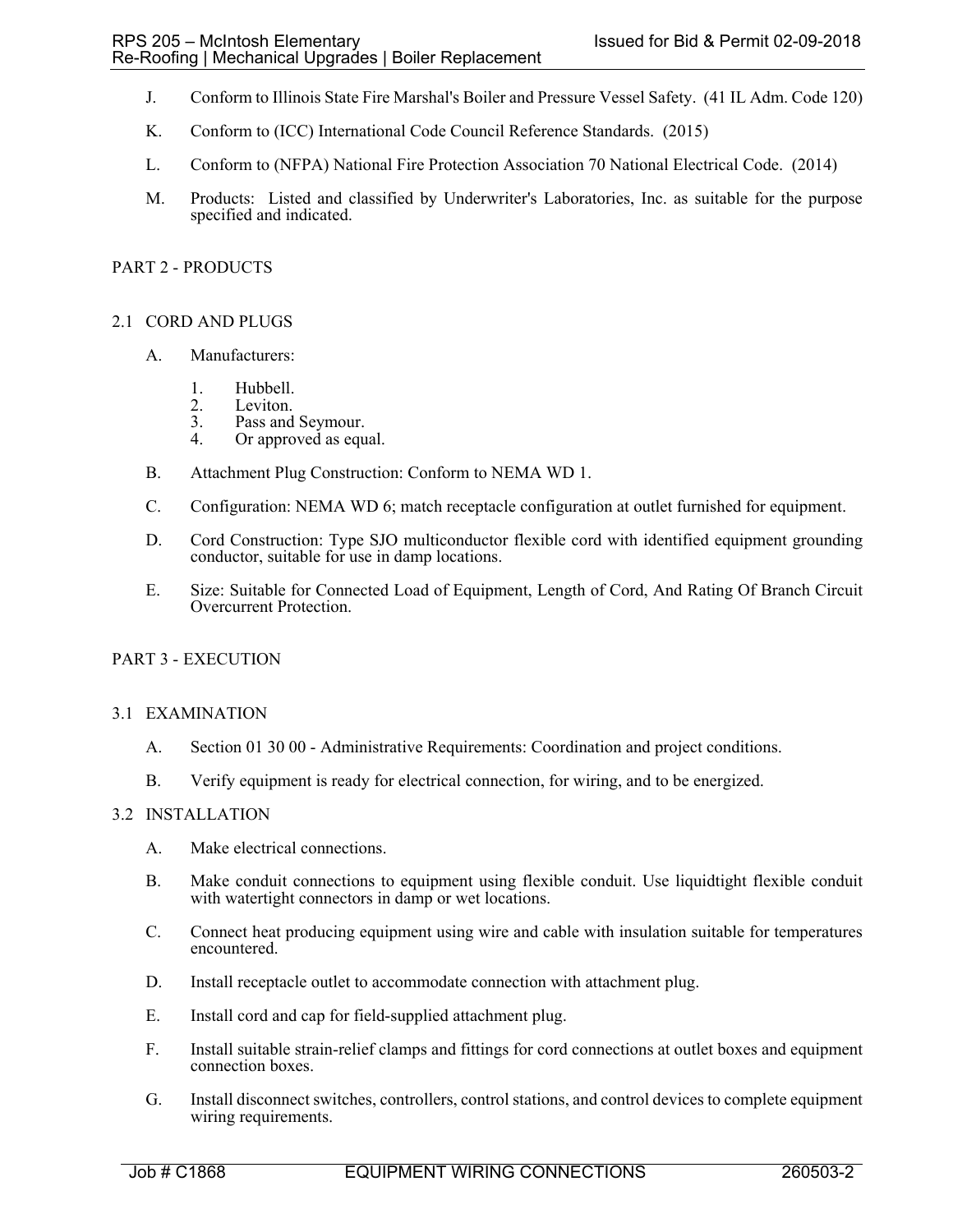- H. Install terminal block jumpers to complete equipment wiring requirements.
- I. Install interconnecting conduit and wiring between devices and equipment to complete equipment wiring requirements.

# 3.3 ADJUSTING

- A. Section 01 70 00 Execution and Closeout Requirements: Testing, adjusting, and balancing.
- B. Cooperate with utilization equipment installers and field service personnel during checkout and starting of equipment to allow testing and balancing and other startup operations. Provide personnel to operate electrical system and checkout wiring connection components and configurations.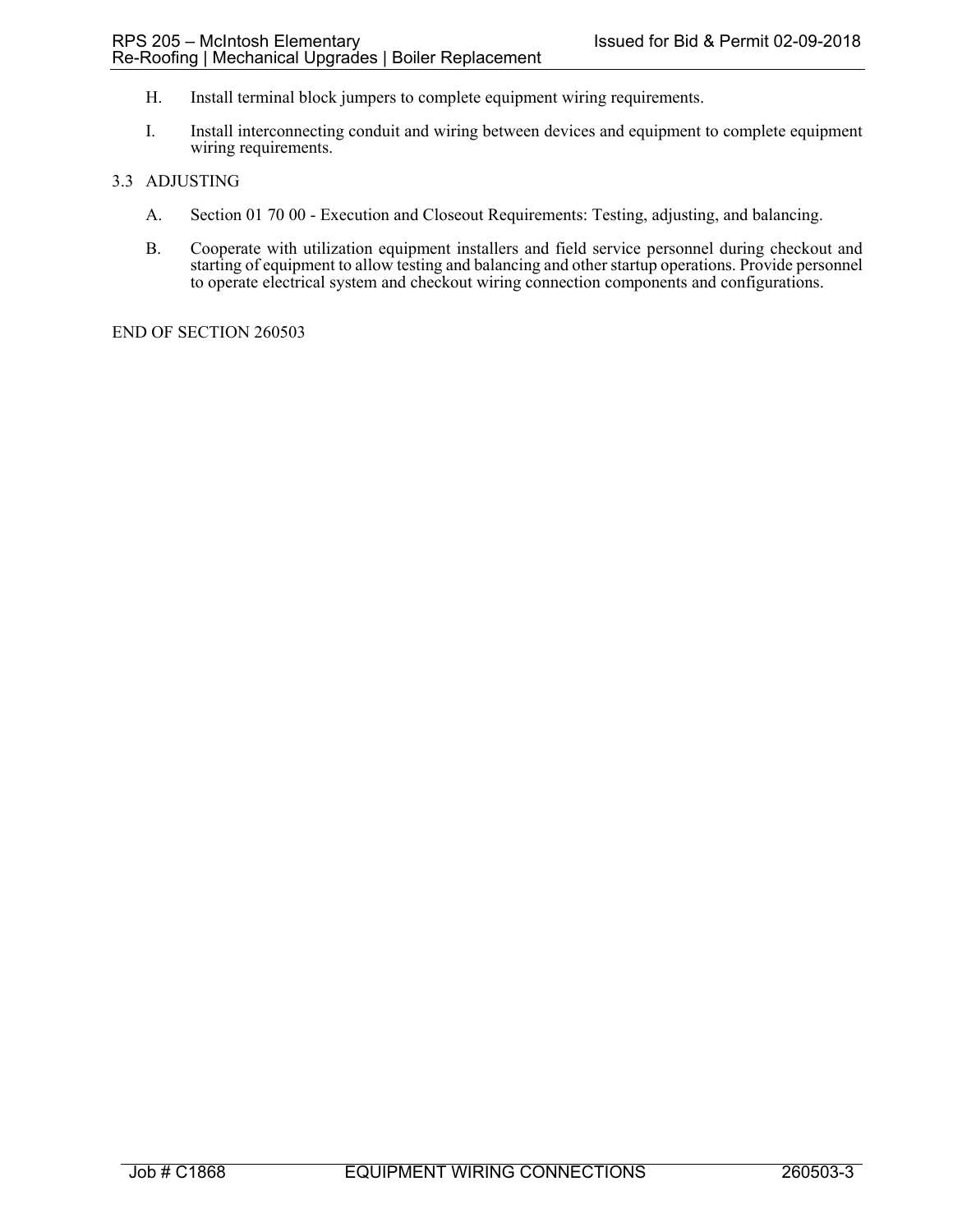### SECTION 260519 - LOW VOLTAGE ELECTRICAL POWER CONDUCTORS AND CABLES

PART 1 - GENERAL

### 1.1 SUMMARY

- A. Section includes building wire and cable and wiring connectors and connections.
- B. Related Sections:
	- 1. Section 26 05 53 Identification for Electrical Systems: Product requirements for wire identification.

### 1.2 REFERENCES

- A. International Electrical Testing Association:
	- 1. NETA ATS Acceptance Testing Specifications for Electrical Power Distribution Equipment and Systems.
- B. National Fire Protection Association:
	- 1. NFPA 70 National Electrical Code.
	- 2. NFPA 262 Standard Method of Test for Flame Travel and Smoke of Wires and Cables for Use in Air-Handling Spaces.
- C. Underwriters Laboratories, Inc.:
	- 1. UL 1277 Standard for Safety for Electrical Power and Control Tray Cables with Optional Optical-Fiber Members.

# 1.3 SYSTEM DESCRIPTION

- A. Product Requirements: Provide products as follows:
	- 1. Solid conductor for feeders and branch circuits 10 AWG and smaller.
	- 2. Stranded conductors for control circuits.
	- 3. Conductor not smaller than 12 AWG for power and lighting circuits.
	- 4. Conductor not smaller than 16 AWG for control circuits.
	- 5. Increase wire size in branch circuits to limit voltage drop to a maximum of 3 percent.
- B. Wiring Methods: Provide the following wiring methods:
	- 1. Concealed Dry Interior Locations: Use only building wire, Type THHN/THWN insulation, in raceway.
	- 2. Exposed Dry Interior Locations: Use only building wire, Type THHN/THWN insulation, in raceway.
	- 3. Above Accessible Ceilings: Use only building wire, Type THHN/THWN insulation, in raceway.
	- 4. Wet or Damp Interior Locations: Use only building wire, Type THHN/THWN insulation, in raceway.
	- 5. Exterior Locations: Use only building wire, Type THHN/THWN or XHHW insulation, in raceway.
	- 6. Underground Locations: Use only building wire, Type THHN/THWN or XHHW insulation, in raceway.

#### 1.4 DESIGN REQUIREMENTS

A. Conductor sizes are based on copper.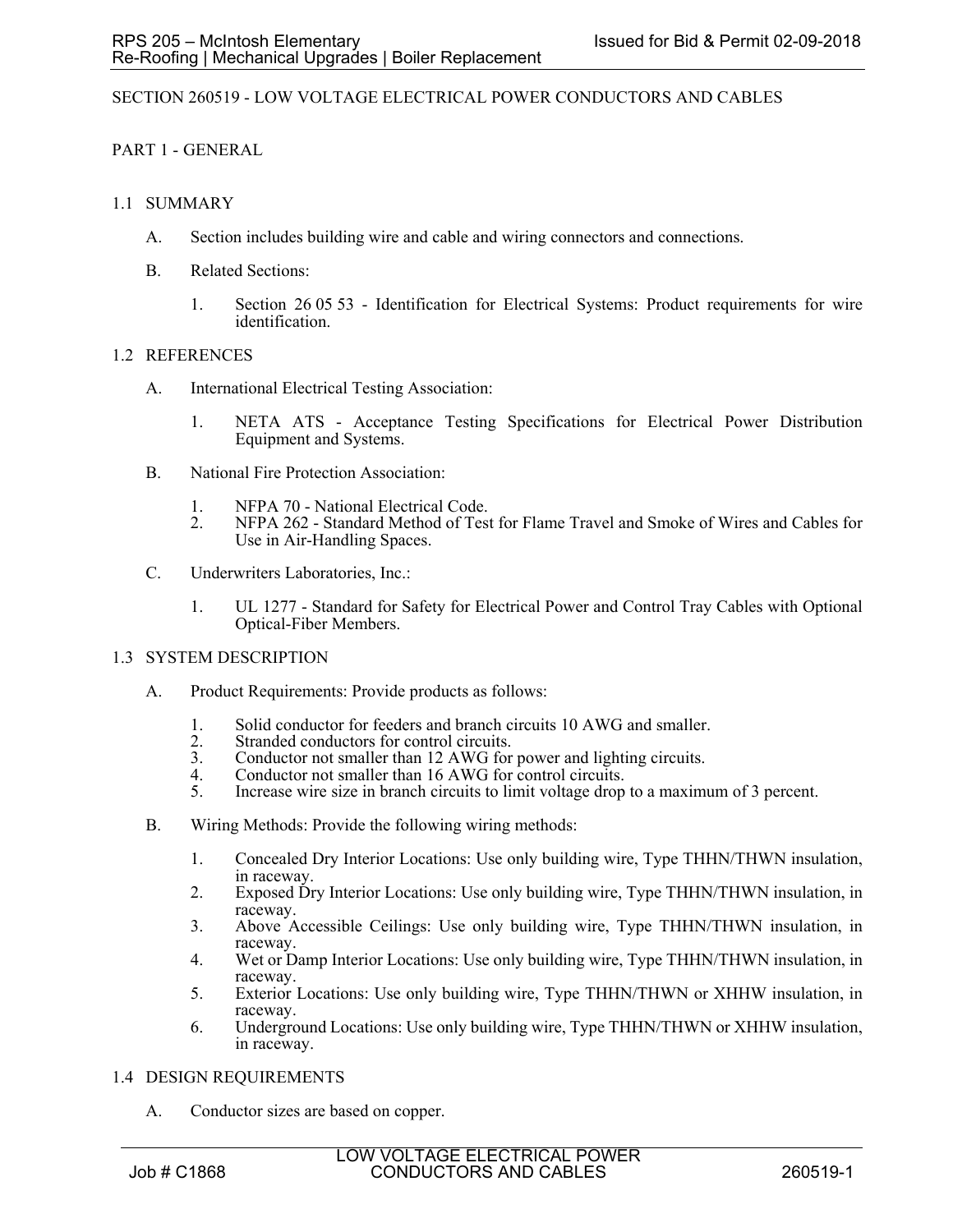# 1.5 SUBMITTALS

- A. Section 01 33 00 Submittal Procedures: Requirements for submittals.
- B. Test Reports: Indicate procedures and values obtained.

# 1.6 CLOSEOUT SUBMITTALS

- A. Section 01 70 00 Execution and Closeout Requirements: Requirements for submittals.
- B. Project Record Documents: Record actual locations of components and circuits.

### 1.7 QUALITY ASSURANCE

- A. Provide wiring materials located in plenums with peak optical density not greater than 0.5, average optical density not greater than 0.15, and flame spread not greater than 5 feet when tested in accordance with NFPA 262.
- B. Maintain one copy of each document on site.

### 1.8 QUALIFICATIONS

A. Manufacturer: Company specializing in manufacturing products specified in this section with minimum three years documented experience.

### 1.9 FIELD MEASUREMENTS

A. Verify field measurements are as indicated on Drawings.

### 1.10 COORDINATION

- A. Section 01 30 00 Administrative Requirements: Requirements for coordination.
- B. Where wire and cable destination is indicated and routing is not shown, determine routing and lengths required.
- C. Wire and cable routing indicated is approximate unless dimensioned. Include wire and cable lengths within 10 ft of length shown.

# 1.11 REGULATORY REQUIREMENTS

- A. Conform to Health/Life Safety Code for Public Schools.
- B. Conform to (IMC) International Mechanical Code. (2015)
- C. Conform to (IBC) International Building Code. (2015)
- D. Conform to (IFC) International Fire Code, excluding Chapter 4. (2015)
- E. Conform to State of Illinois Plumbing Code. (2014)
- F. Conform to Illinois Accessibility Code. (71 IL Adm. Code 400)
- G. Conform to (IECC) International Energy Conservation Code. (2015)
- H. Conform to (IFGC) International Fuel Gas Code. (2015)
- I. Conform to (IPMC) International Property Maintenance Code. (2015)
- J. Conform to Illinois State Fire Marshal's Boiler and Pressure Vessel Safety. (41 IL Adm. Code 120)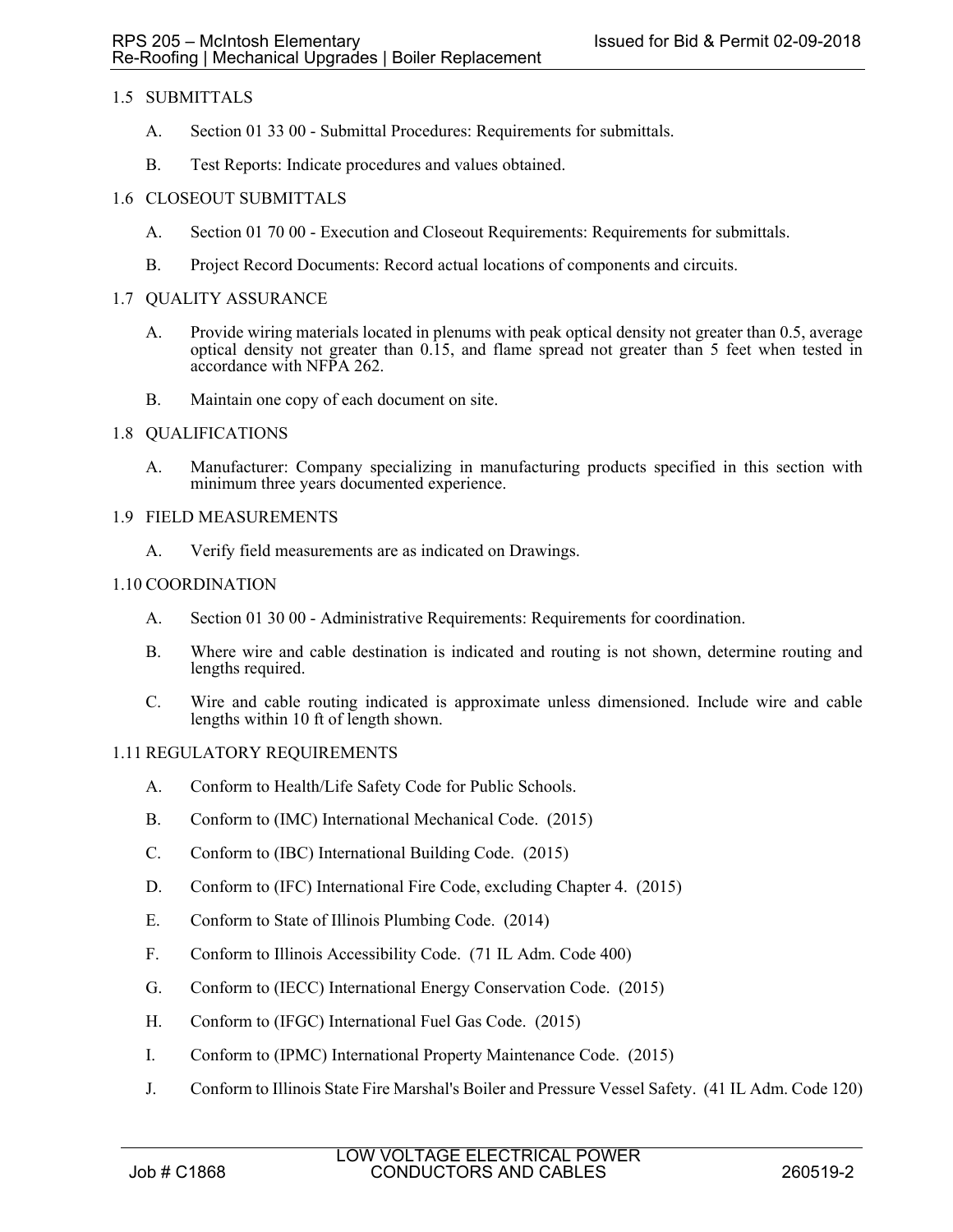- K. Conform to (ICC) International Code Council Reference Standards. (2015)
- L. Conform to (NFPA) National Fire Protection Association 70 National Electrical Code. (2014)
- M. Products: Listed and classified by Underwriter's Laboratories, Inc. as suitable for the purpose specified and indicated.

### PART 2 - PRODUCTS

### 2.1 BUILDING WIRE

- A. Manufacturers:
	- 1. American Insulated Wire Corp.
	- 2. General Cable Co.<br>3. Pirelli Cable.
	- 3. Pirelli Cable.<br>4. Republic Wir
	- 4. Republic Wire.<br>5. Rome Cable.
	- Rome Cable.
	- 6. Southwire.
	- 7. Or approved as equal.
- B. Product Description: Single conductor insulated wire.
- C. Conductor: Copper.
- D. Insulation Voltage Rating: 600 volts.
- E. Insulation Temperature Rating: 90 degrees C.
- F. Insulation Material: Thermoplastic.

#### 2.2 TERMINATIONS

- A. Terminal Lugs for Wires 6 AWG and Smaller: Solderless, compression type copper.
- B. Lugs for Wires 4 AWG and Larger: Color keyed compression type copper, with insulating sealing collars.

#### PART 3 - EXECUTION

#### 3.1 EXAMINATION

- A. Section 01 30 00 Administrative Requirements: Coordination and project conditions.
- B. Verify interior of building has been protected from weather.
- C. Verify mechanical work likely to damage wire and cable has been completed.
- D. Verify raceway installation is complete and supported.

#### 3.2 PREPARATION

A. Completely and thoroughly swab raceway before installing wire.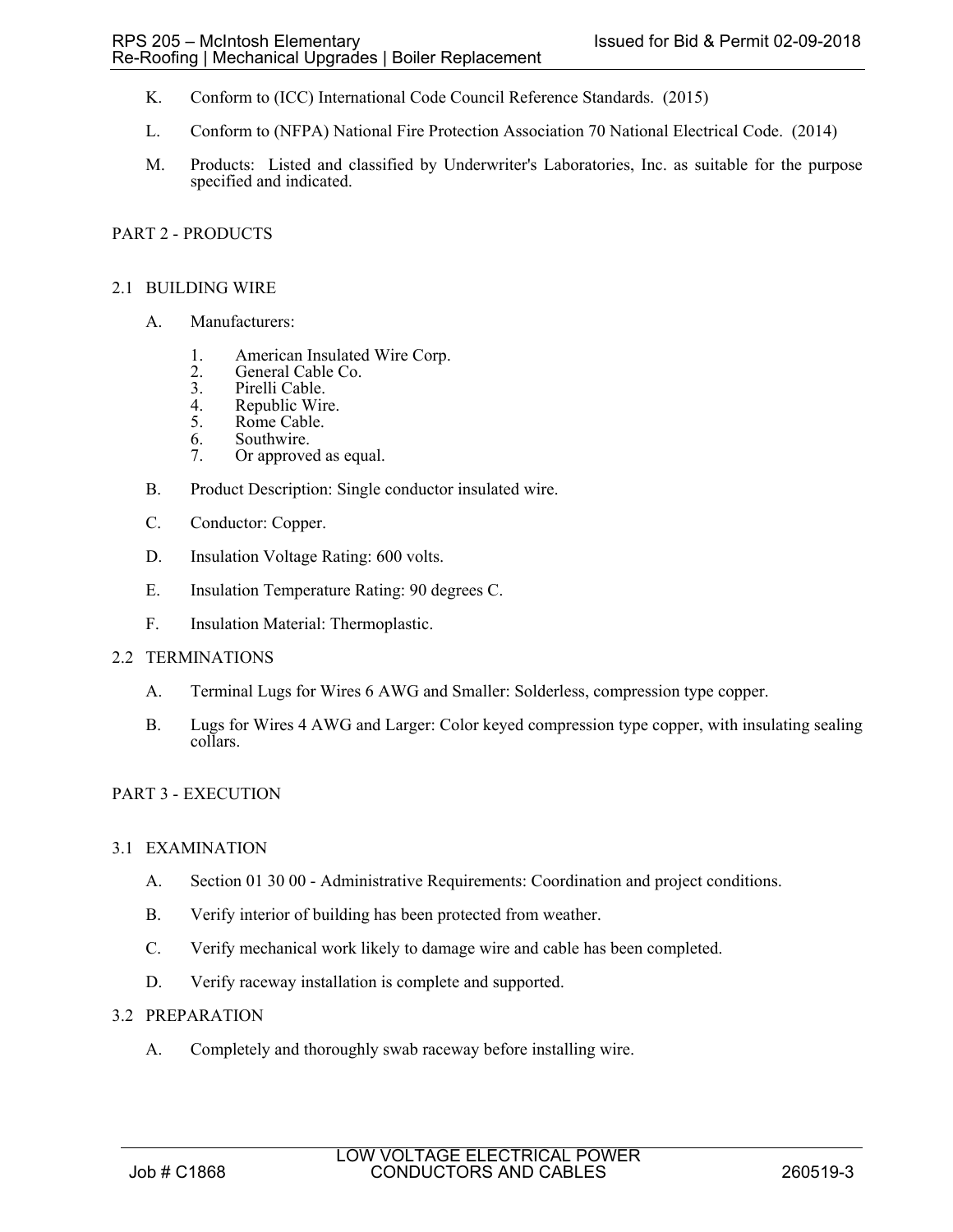# 3.3 INSTALLATION

- A. Route wire and cable to meet Project conditions.
- B. Neatly train and lace wiring inside boxes, equipment, and panelboards.
- C. Identify and color code wire and cable under provisions of Section 26 05 53. Identify each conductor with its circuit number or other designation indicated.
- D. Special Techniques Building Wire in Raceway:
	- 1. Pull conductors into raceway at same time.
	- 2. Install building wire 4 AWG and larger with pulling equipment.
- E. Special Techniques Cable:
	- 1. Protect exposed cable from damage.<br>2. Support cables above accessible cei
	- 2. Support cables above accessible ceiling, using spring metal clips or plenum rated plastic cable ties to support cables from structure. Do not rest cable on ceiling panels.
	- 3. Use suitable cable fittings and connectors.
- F. Special Techniques Wiring Connections:
	- 1. Clean conductor surfaces before installing lugs and connectors.
	- 2. Make splices, taps, and terminations to carry full ampacity of conductors with no perceptible temperature rise.
	- 3. Tape uninsulated conductors and connectors with electrical tape to 150 percent of insulation rating of conductor.
	- 4. Install split bolt connectors for copper conductor splices and taps, 6 AWG and larger.<br>5. Install solderless pressure connectors with insulating covers for copper conductor splice
	- Install solderless pressure connectors with insulating covers for copper conductor splices and taps, 8 AWG and smaller.
	- 6. Install insulated spring wire connectors with plastic caps for copper conductor splices and taps, 10 AWG and smaller.
	- 7. Install suitable reducing connectors or mechanical connector adaptors for connecting aluminum conductors to copper conductors.
- G. Install stranded conductors for branch circuits 10 AWG and smaller. Install crimp on fork terminals for device terminations. Do not place bare stranded conductors directly under screws.
- H. Install terminal lugs on ends of 600 volt wires unless lugs are furnished on connected device, such as circuit breakers.
- I. Size lugs in accordance with manufacturer's recommendations terminating wire sizes. Install 2 hole type lugs to connect wires 4 AWG and larger to copper bus bars.
- J. For terminal lugs fastened together such as on motors, transformers, and other apparatus, or when space between studs is small enough that lugs can turn and touch each other, insulate for dielectric strength of 2-1/2 times normal potential of circuit.

# 3.4 WIRE COLOR

- A. General:
	- 1. For wire sizes 10 AWG and smaller, install wire colors in accordance with the following:
		- a. Black, red, and blue for circuits at 120/208 volts single or three phase.
		- b. Orange, brown, and yellow for circuits at 277/480 volts single or three phase.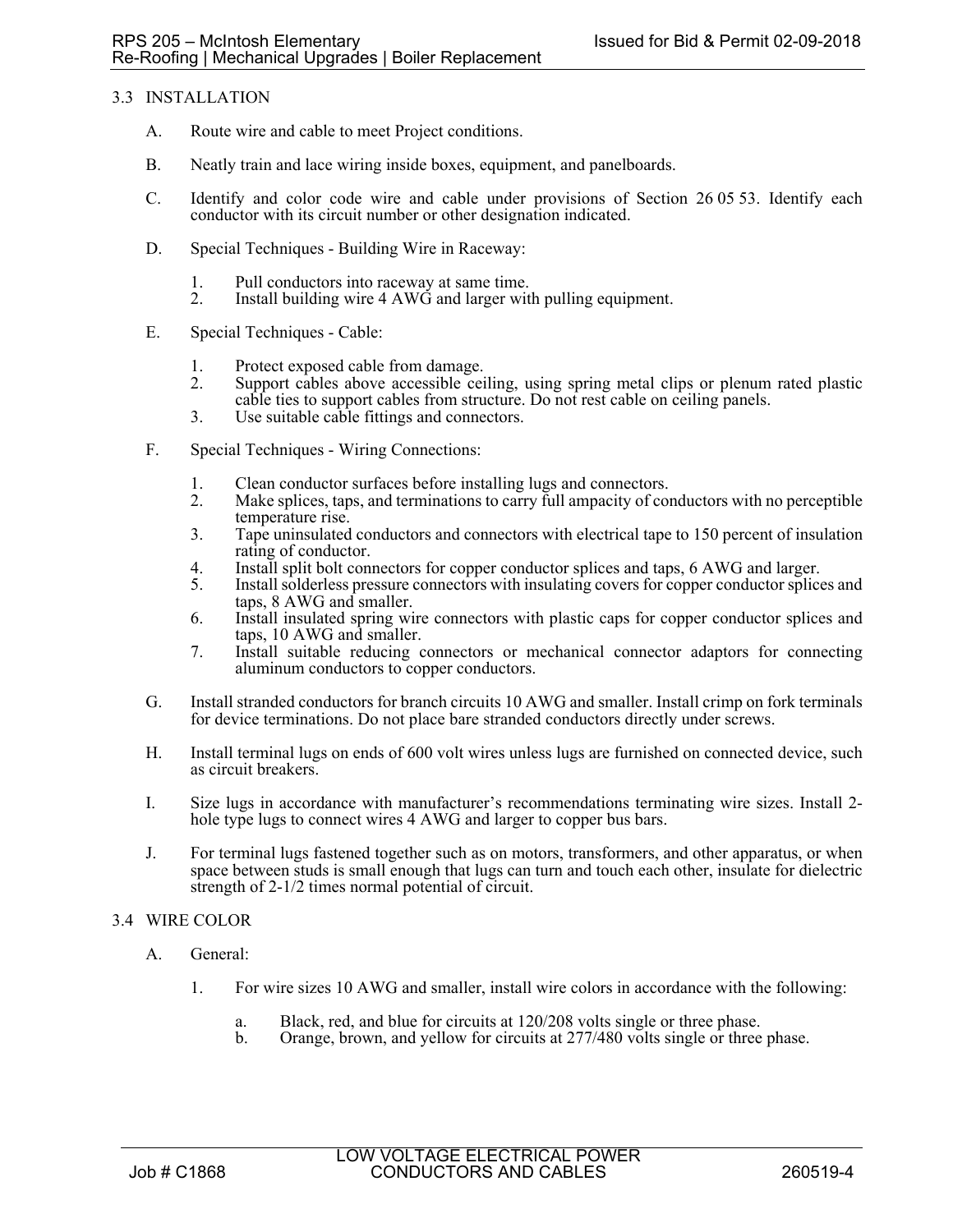- 2. For wire sizes 8 AWG and larger, identify wire with colored tape at terminals, splices and boxes. Colors are as follows:
	- a. Black, red, and blue for circuits at 120/208 volts single or three phase.
	- Orange, brown, and yellow for circuits at 277/480 volts single or three phase.
- B. Neutral Conductors: White. When two or more neutrals are located in one conduit, individually identify each with proper circuit number.
- C. Branch Circuit Conductors: Install three or four wire home runs with each phase uniquely color coded.
- D. Feeder Circuit Conductors: Uniquely color code each phase.
- E. Ground Conductors:
	- 1. For 6 AWG and smaller: Green.<br>2. For 4 AWG and larger: Identify
	- 2. For 4 AWG and larger: Identify with green tape at both ends and visible points including junction boxes.

### 3.5 FIELD QUALITY CONTROL

- A. Section 01 40 00 Quality Requirements: Field inspecting, testing, adjusting, and balancing.
- B. Inspect and test in accordance with NETA ATS, except Section 4.
- C. Perform inspections and tests listed in NETA ATS, Section 7.3.1.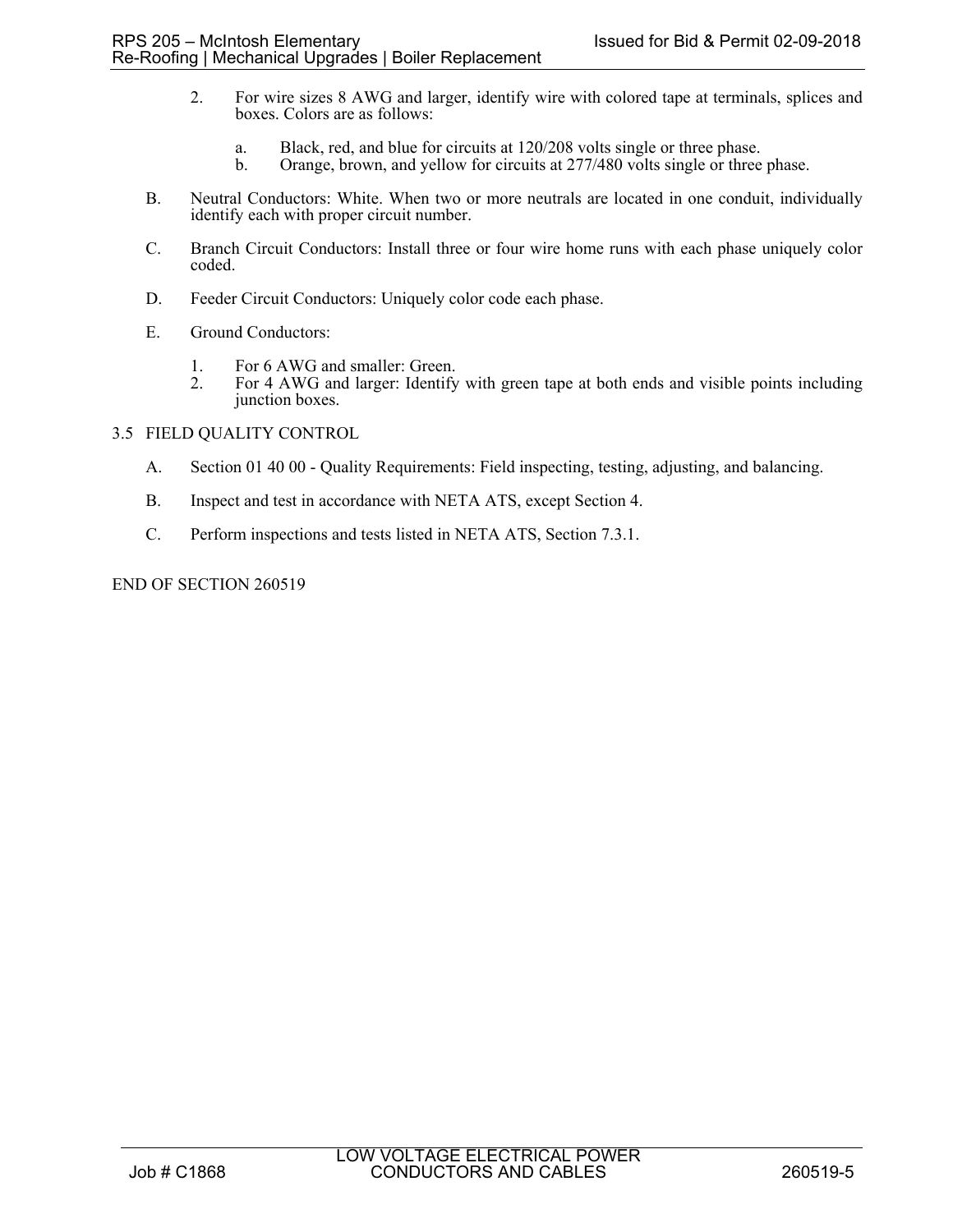# SECTION 260526 - GROUNDING AND BONDING FOR ELECTRICAL SYSTEMS

# PART 1 - GENERAL

# 1.1 SUMMARY

- A. Section Includes:
	- 1. Wire.
	- 2. Mechanical connectors.

# 1.2 REFERENCES

- A. Institute of Electrical and Electronics Engineers:
	- 1. IEEE 142 Recommended Practice for Grounding of Industrial and Commercial Power Systems.
	- 2. IEEE 1100 Recommended Practice for Powering and Grounding Electronic Equipment.
- B. International Electrical Testing Association:
	- 1. NETA ATS Acceptance Testing Specifications for Electrical Power Distribution Equipment and Systems.
- C. National Fire Protection Association:
	- 1. NFPA 70 National Electrical Code.<br>2. NFPA 99 Standard for Health Care
	- NFPA 99 Standard for Health Care Facilities.

# 1.3 SYSTEM DESCRIPTION

- A. Grounding systems use the following elements as grounding electrodes:
	- 1. Metal underground water pipe.
	- 2. Metal building frame.<br>3. Rod electrode.
	- Rod electrode.

# 1.4 PERFORMANCE REQUIREMENTS

A. Grounding System Resistance: 25 ohms maximum.

# 1.5 SUBMITTALS

- A. Section 01 33 00 Submittal Procedures: Requirements for submittals.
- B. Product Data: Submit data on grounding electrodes and connections.
- C. Test Reports: Indicate overall resistance to ground and resistance of each electrode.
- D. Manufacturer's Installation Instructions: Submit for active electrodes.
- E. Manufacturer's Certificate: Certify Products meet or exceed specified requirements.
- 1.6 CLOSEOUT SUBMITTALS
	- A. Section 01 70 00 Execution and Closeout Requirements: Requirements for submittals.
	- B. Project Record Documents: Record actual locations of components and grounding electrodes.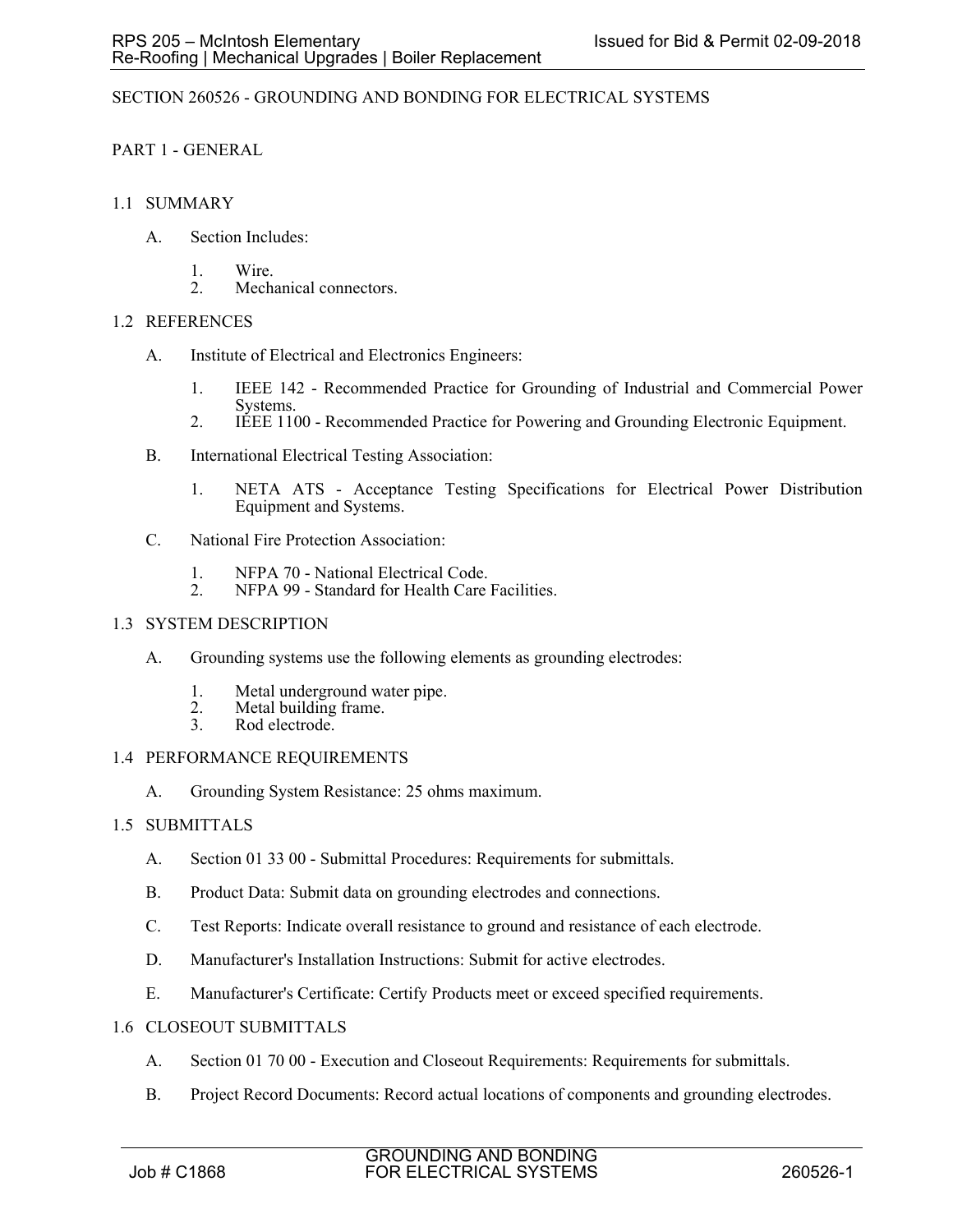# 1.7 QUALITY ASSURANCE

A. Provide grounding materials conforming to requirements of NEC, IEEE 142, and UL labeled.

### 1.8 QUALIFICATIONS

- A. Manufacturer: Company specializing in manufacturing Products specified in this section with minimum three years documented experience.
- B. Installer: Company specializing in performing work of this section.

### 1.9 DELIVERY, STORAGE, AND HANDLING

- A. Section 01 60 00 Product Requirements: Requirements for transporting, handling, storing, and protecting products.
- B. Accept materials on site in original factory packaging, labeled with manufacturer's identification.
- C. Protect from weather and construction traffic, dirt, water, chemical, and mechanical damage, by storing in original packaging.
- D. Do not deliver items to project before time of installation. Limit shipment of bulk and multiple-use materials to quantities needed for immediate installation.

### 1.10 COORDINATION

- A. Section 01 30 00 Administrative Requirements: Requirements for coordination.
- B. Complete grounding and bonding of building reinforcing steel prior concrete placement.

### 1.11 REGULATORY REQUIREMENTS

- A. Conform to Health/Life Safety Code for Public Schools.
- B. Conform to (IMC) International Mechanical Code. (2015)
- C. Conform to (IBC) International Building Code. (2015)
- D. Conform to (IFC) International Fire Code, excluding Chapter 4. (2015)
- E. Conform to State of Illinois Plumbing Code. (2014)
- F. Conform to Illinois Accessibility Code. (71 IL Adm. Code 400)
- G. Conform to (IECC) International Energy Conservation Code. (2015)
- H. Conform to (IFGC) International Fuel Gas Code. (2015)
- I. Conform to (IPMC) International Property Maintenance Code. (2015)
- J. Conform to Illinois State Fire Marshal's Boiler and Pressure Vessel Safety. (41 IL Adm. Code 120)
- K. Conform to (ICC) International Code Council Reference Standards. (2015)
- L. Conform to (NFPA) National Fire Protection Association 70 National Electrical Code. (2014)
- M. Products: Listed and classified by Underwriter's Laboratories, Inc. as suitable for the purpose specified and indicated.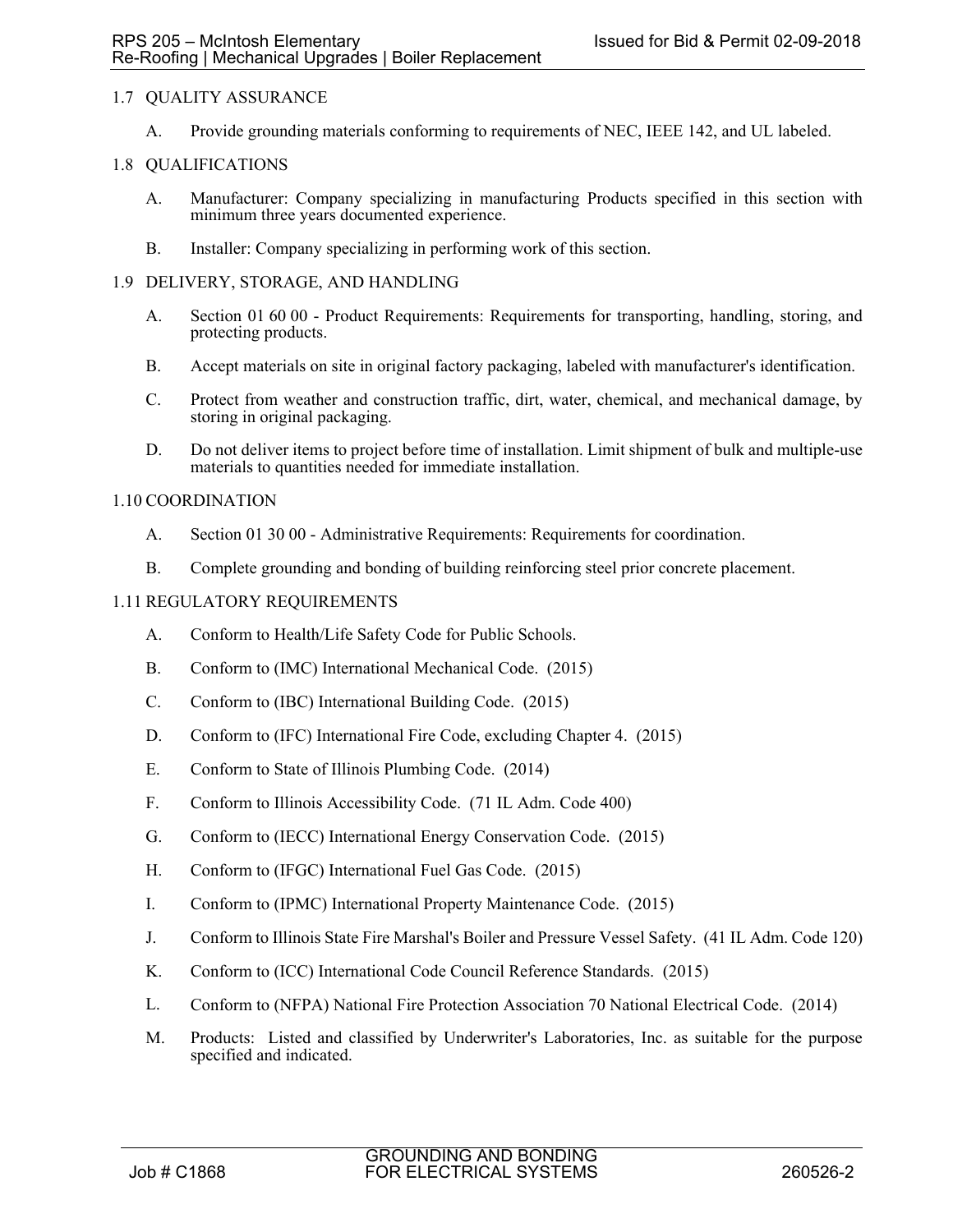# PART 2 - PRODUCTS

- 2.1 WIRE
	- A. Material: Stranded copper.
	- B. Foundation Electrodes: 4 AWG.
	- C. Grounding Electrode Conductor: Copper conductor bare.
	- D. Bonding Conductor: Copper conductor bare.

# 2.2 MECHANICAL CONNECTORS

- A. Manufacturers:
	- 1. Apache Grounding/Erico Inc.<br>2. Copperweld, Inc.
	- 2. Copperweld, Inc.<br>3. Erico, Inc.
	- Erico, Inc.
	- 4. ILSCO Corporation.<br>5. O-Z Gedney Co.
	- O-Z Gedney Co.
	- 6. Thomas & Betts, Electrical.
	- 7. Or approved as equal.
- B. Description: Bronze connectors, suitable for grounding and bonding applications, in configurations required for particular installation.

# PART 3 - EXECUTION

# 3.1 EXAMINATION

- A. Section 01 30 00 Administrative Requirements: Verification of existing conditions before starting work.
- B. Verify final backfill and compaction has been completed before driving rod electrodes.

# 3.2 PREPARATION

A. Remove paint, rust, mill oils, surface contaminants at connection points.

#### 3.3 INSTALLATION

- A. Install in accordance with IEEE.
- B. Install rod electrodes at service locations. Install additional rod electrodes to achieve specified resistance to ground.
- C. Install grounding and bonding conductors concealed from view.
- D. Install grounding well pipe with cover at each rod location. Install well pipe top flush with finished grade.
- E. Install 4 AWG bare copper wire in foundation footing.
- F. Install grounding electrode conductor and connect to reinforcing steel in foundation footing. Electrically bond steel together.
- G. Bond together metal siding not attached to grounded structure; bond to ground.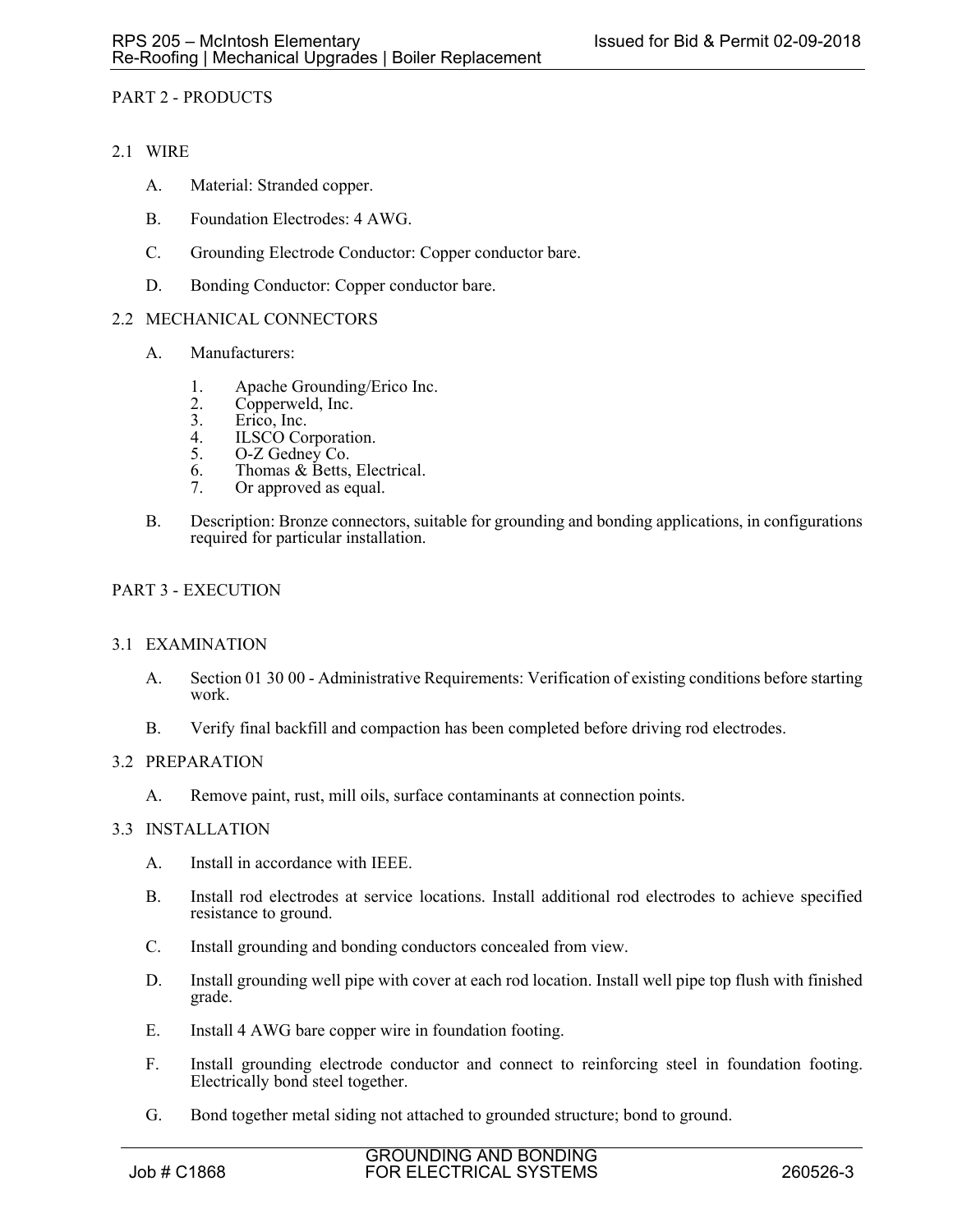- H. Bond together reinforcing steel and metal accessories in pool and fountain structures.
- I. Install isolated grounding conductor for circuits supplying network equipment and in accordance with IEEE 1100.
- J. Equipment Grounding Conductor: Install separate, insulated conductor within each feeder and branch circuit raceway. Terminate each end on suitable lug, bus, or bushing.
- K. Bond to lightning protection system.
- L. Install continuous grounding using underground cold water system and building steel as grounding electrode. Where water piping is not available, install artificial station ground by means of driven rods or buried electrodes.
- M. Permanently ground entire light and power system in accordance with NEC, including service equipment, distribution panels, lighting panelboards, switch and starter enclosures, motor frames, grounding type receptacles, and other exposed non-current carrying metal parts of electrical equipment.
- N. Install branch circuits feeding isolated ground receptacles with separate insulated grounding conductor, connected only at isolated ground receptacle, ground terminals, and at ground bus of serving panel.
- O. Accomplish grounding of electrical system by using insulated grounding conductor installed with feeders and branch circuit conductors in conduits. Size grounding conductors in accordance with NEC. Install from grounding bus of serving panel to ground bus of served panel, grounding screw of receptacles, lighting fixture housing, light switch outlet boxes or metal enclosures of service equipment. Ground conduits by means of grounding bushings on terminations at panelboards with installed number 12 conductor to grounding bus.
- P. Grounding electrical system using continuous metal raceway system enclosing circuit conductors in accordance with NEC.
- Q. Permanently attach equipment and grounding conductors prior to energizing equipment.

#### 3.4 FIELD QUALITY CONTROL

- A. Section 01 40 00 Quality Requirements: Field inspecting, testing, adjusting, and balancing.
- B. Inspect and test in accordance with NETA ATS, except Section 4.
- C. Grounding and Bonding: Perform inspections and tests listed in NETA ATS, Section 7.13.
- D. Perform ground resistance testing in accordance with IEEE 142.
- E. Perform leakage current tests in accordance with NFPA 99.
- F. Perform continuity testing in accordance with IEEE 142.
- G. When improper grounding is found on receptacles, check receptacles in entire project and correct. Perform retest.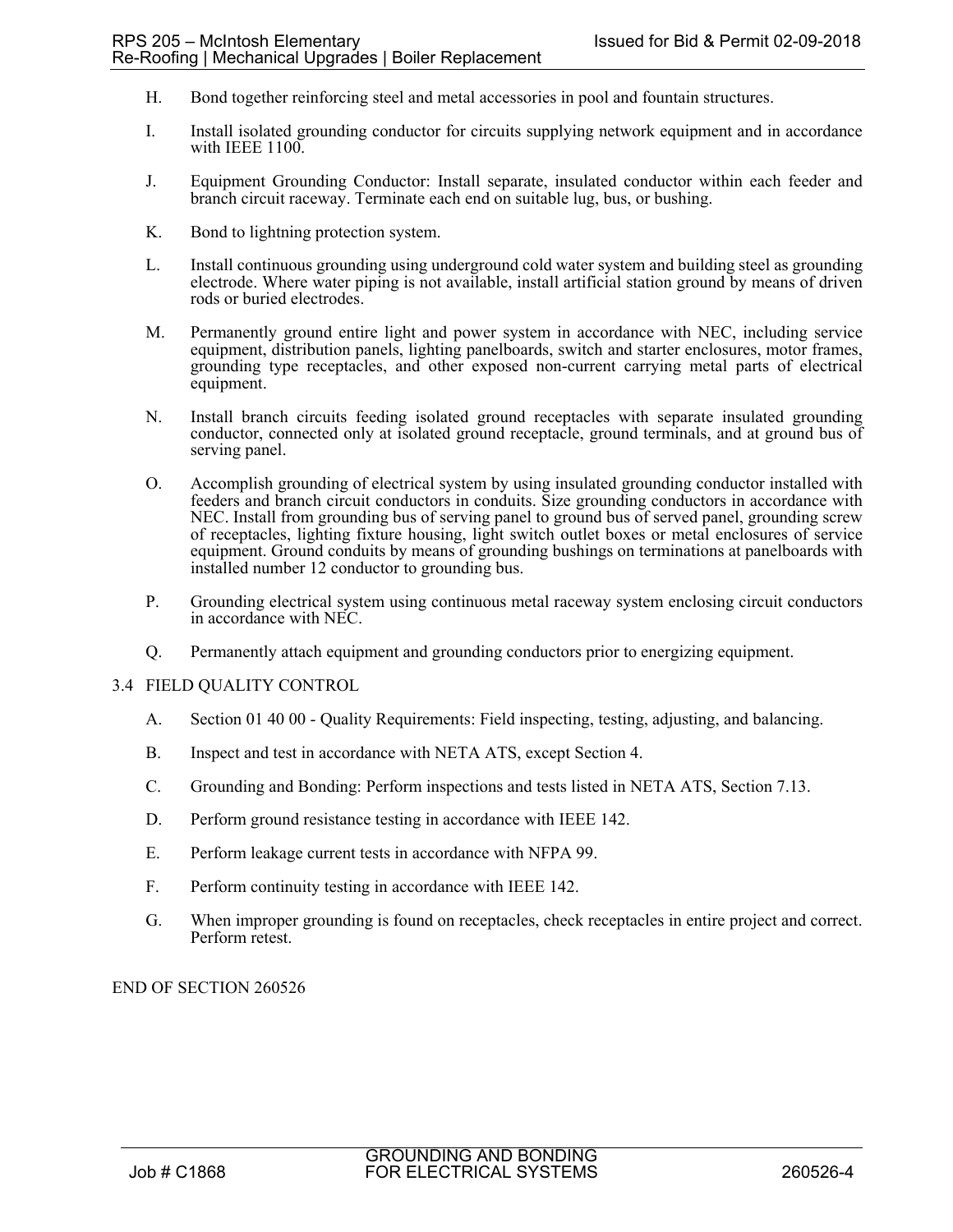# SECTION 260529 - HANGERS AND SUPPORTS FOR ELECTRICAL SYSTEMS

# PART 1 - GENERAL

### 1.1 SUMMARY

- A. Section Includes:
	- 1. Conduit supports.
	- 2. Formed steel channel.<br>3. Spring steel clips.
	- 3. Spring steel clips.<br>4. Sleeves.
	- 4. Sleeves.<br>5. Mechani
	- Mechanical sleeve seals.
	- 6. Firestopping relating to electrical work.
	- 7. Firestopping accessories.
	- 8. Equipment bases and supports.
- B. Related Sections:
	- 1. Section 03 30 00 Cast-In-Place Concrete: Product requirements for concrete for placement by this section.

### 1.2 REFERENCES

- A. ASTM International:
	- 1. ASTM E84 Standard Test Method for Surface Burning Characteristics of Building Materials.
	- 2. ASTM E119 Standard Test Methods for Fire Tests of Building Construction and Materials.
	- 3. ASTM E814 Standard Test Method for Fire Tests of Through-Penetration Fire Stops.<br>4. ASTM E1966 Standard Test Method for Fire-Resistive Joint Systems.
	- ASTM E1966 Standard Test Method for Fire-Resistive Joint Systems.
- B. FM Global:
	- 1. FM Approval Guide, A Guide to Equipment, Materials & Services Approved By Factory Mutual Research For Property Conservation.
- C. National Fire Protection Association:
	- 1. NFPA 70 National Electrical Code.
- D. Underwriters Laboratories Inc.:
	- 1. UL 263 Fire Tests of Building Construction and Materials.
	- 2. UL 723 Tests for Surface Burning Characteristics of Building Materials.<br>3. UL 1479 Fire Tests of Through-Penetration Firestops.
	- 3. UL 1479 Fire Tests of Through-Penetration Firestops.<br>4 UL 2079 Tests for Fire Resistance of Building Joint Sy
	- 4. UL 2079 Tests for Fire Resistance of Building Joint Systems.<br>5. UL Fire Resistance Directory.
	- UL Fire Resistance Directory.
- E. Intertek Testing Services (Warnock Hersey Listed):
	- 1. WH Certification Listings.
- 1.3 DEFINITIONS
	- A. Firestopping (Through-Penetration Protection System): Sealing or stuffing material or assembly placed in spaces between and penetrations through building materials to arrest movement of fire, smoke, heat, and hot gases through fire rated construction.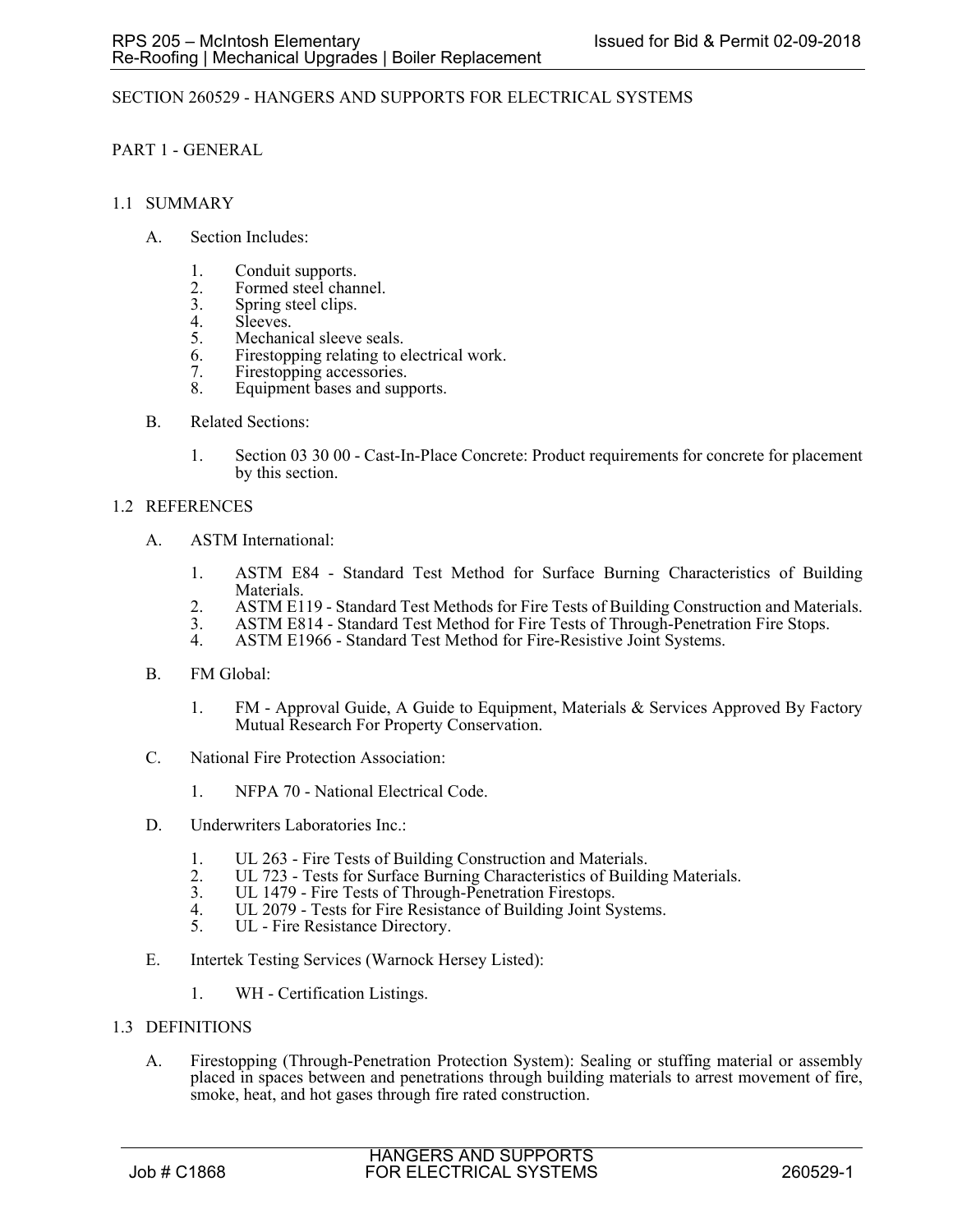### 1.4 SYSTEM DESCRIPTION

- A. Firestopping Materials: ASTM E119, ASTM E814, UL 263, and UL 1479 to achieve fire ratings as noted on Drawings for adjacent construction, but not less than 1 hour fire rating.
	- 1. Ratings may be 3-hours for firestopping in through-penetrations of 4-hour fire rated assemblies unless otherwise required by applicable codes.
- B. Surface Burning: ASTM E84 and UL 723 with maximum flame spread / smoke developed rating of 25/450.
- C. Firestop interruptions to fire rated assemblies, materials, and components.

### 1.5 PERFORMANCE REQUIREMENTS

- A. Firestopping: Conform to applicable code and UL for fire resistance ratings and surface burning characteristics.
- B. Firestopping: Provide certificate of compliance from authority having jurisdiction indicating approval of materials used.

### 1.6 SUBMITTALS

- A. Section 01 33 00 Submittal Procedures: Requirements for submittals.
- B. Shop Drawings: Indicate system layout with location and detail of trapeze hangers, where required.
- C. Product Data:
	- 1. Hangers and Supports: Submit manufacturers catalog data including load capacity.
	- 2. Firestopping: Submit data on product characteristics, performance and limitation criteria.
- D. Firestopping Schedule: Submit schedule of opening locations and sizes, penetrating items, and required listed design numbers to seal openings to maintain fire resistance rating of adjacent assembly.
- E. Design Data: Indicate load carrying capacity of trapeze hangers and hangers and supports.
- F. Manufacturer's Installation Instructions:
	- 1. Hangers and Supports: Submit special procedures and assembly of components.<br>2. Firestopping: Submit preparation and installation instructions.
	- Firestopping: Submit preparation and installation instructions.
- G. Manufacturer's Certificate: Certify products meet or exceed specified requirements.
- H. Engineering Judgments: For conditions not covered by UL or WH listed designs, submit judgments by licensed professional engineer suitable for presentation to authority having jurisdiction for acceptance as meeting code fire protection requirements.

#### 1.7 QUALITY ASSURANCE

- A. Through Penetration Firestopping of Fire Rated Assemblies: ASTM E814 with 0.10 inch water gage minimum positive pressure differential to achieve fire F-Ratings and temperature T-Ratings as indicated on Drawings, but not less than 1-hour.
	- 1. Wall Penetrations: Fire F-Ratings as indicated on Drawings, but not less than 1-hour.
	- 2. Floor and Roof Penetrations: Fire F-Ratings and temperature T-Ratings as indicated on Drawings, but not less than 1-hour.
		- a. Floor Penetrations Within Wall Cavities: T-Rating is not required.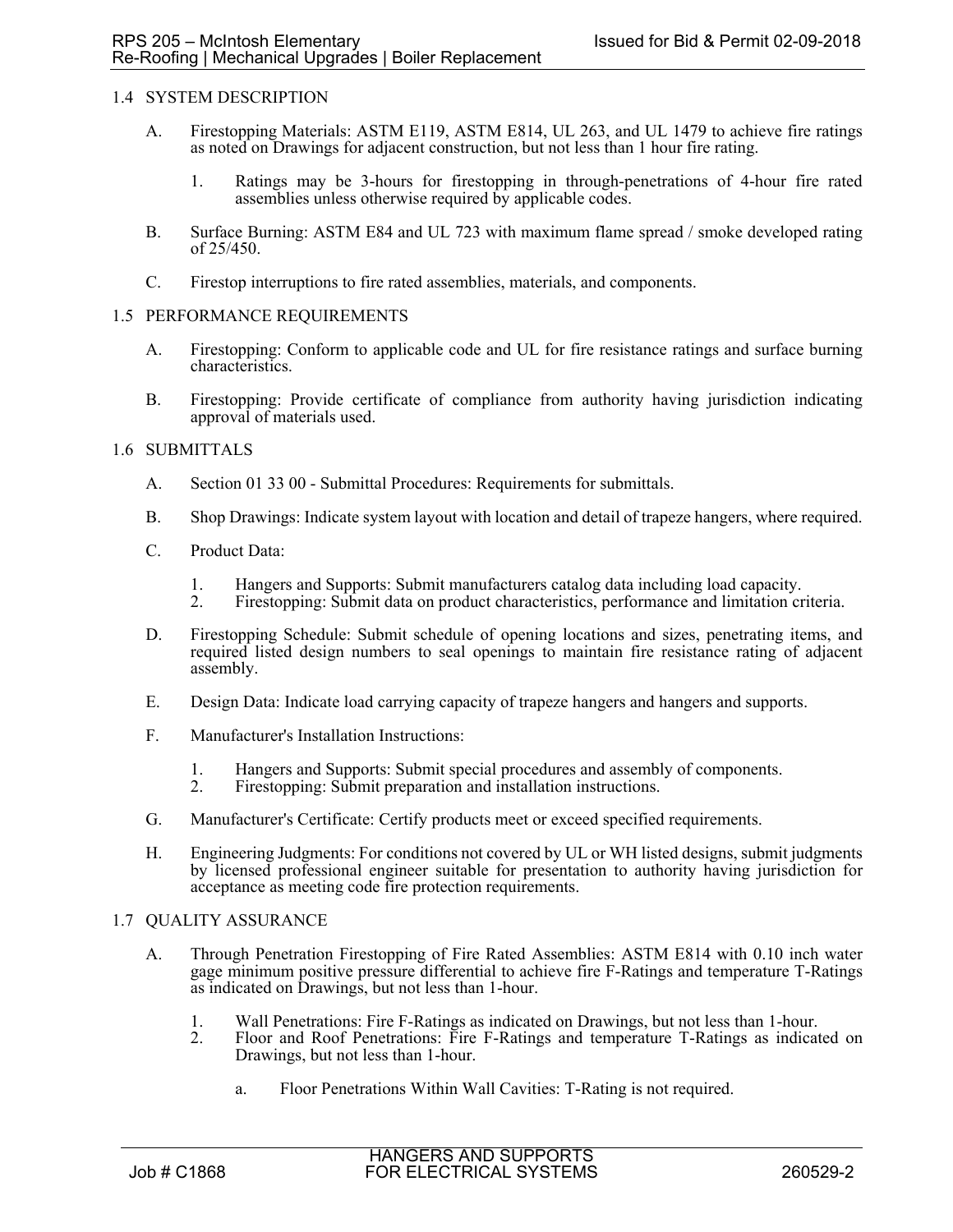- B. Through Penetration Firestopping of Non-Fire Rated Floor and Roof Assemblies: Materials to resist free passage of flame and products of combustion.
	- 1. Noncombustible Penetrating Items: Noncombustible materials for penetrating items connecting maximum of three stories.
	- 2. Penetrating Items: Materials approved by authorities having jurisdiction for penetrating items connecting maximum of two stories.
- C. Fire Resistant Joints in Fire Rated Floor, Roof, and Wall Assemblies: ASTM E1966 or UL 2079 to achieve fire resistant rating as indicated on Drawings for assembly in which joint is installed.
- D. Fire Resistant Joints Between Floor Slabs and Exterior Walls: ASTM E119 with 0.10 inch water gage minimum positive pressure differential to achieve fire resistant rating as indicated on Drawings for floor assembly.
- E. Surface Burning Characteristics: 25/450 flame spread/smoke developed index when tested in accordance with ASTM E84.
- F. Maintain one copy of each document on site.

# 1.8 QUALIFICATIONS

- A. Manufacturer: Company specializing in manufacturing Products specified in this section with minimum three years documented experience.
- B. Installer: Company specializing in performing work of this section with minimum three years documented experience.

### 1.9 DELIVERY, STORAGE, AND HANDLING

- A. Section 01 60 00 Product Requirements: Requirements for transporting, handling, storing, and protecting products.
- B. Accept materials on site in original factory packaging, labeled with manufacturer's identification.
- C. Protect from weather and construction traffic, dirt, water, chemical, and mechanical damage, by storing in original packaging.

# 1.10 ENVIRONMENTAL REQUIREMENTS

- A. Section 01 60 00 Product Requirements: Environmental conditions affecting products on site.
- B. Do not apply firestopping materials when temperature of substrate material and ambient air is below 60 degrees F.
- C. Maintain this minimum temperature before, during, and for minimum 3 days after installation of firestopping materials.
- D. Provide ventilation in areas to receive solvent cured materials.

# 1.11 REGULATORY REQUIREMENTS

- A. Conform to Health/Life Safety Code for Public Schools.
- B. Conform to (IMC) International Mechanical Code. (2015)
- C. Conform to (IBC) International Building Code. (2015)
- D. Conform to (IFC) International Fire Code, excluding Chapter 4. (2015)
- E. Conform to State of Illinois Plumbing Code. (2014)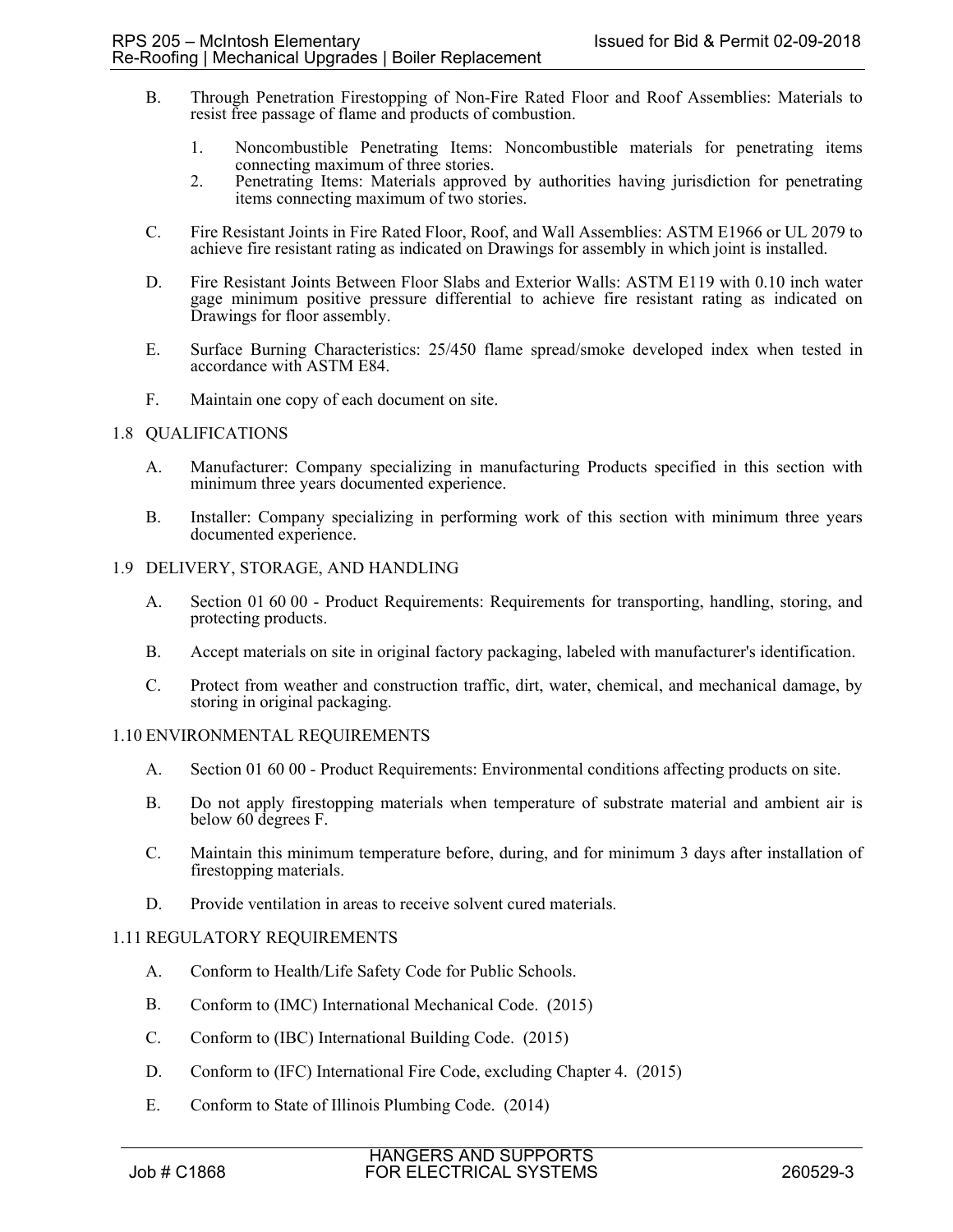- F. Conform to Illinois Accessibility Code. (71 IL Adm. Code 400)
- G. Conform to (IECC) International Energy Conservation Code. (2015)
- H. Conform to (IFGC) International Fuel Gas Code. (2015)
- I. Conform to (IPMC) International Property Maintenance Code. (2015)
- J. Conform to Illinois State Fire Marshal's Boiler and Pressure Vessel Safety. (41 IL Adm. Code 120)
- K. Conform to (ICC) International Code Council Reference Standards. (2015)
- L. Conform to (NFPA) National Fire Protection Association 70 National Electrical Code. (2014)
- M. Products: Listed and classified by Underwriter's Laboratories, Inc. as suitable for the purpose specified and indicated.

# PART 2 - PRODUCTS

#### 2.1 CONDUIT SUPPORTS

- A. Manufacturers:
	- 1. Allied Tube & Conduit Corp.
	- 2. Electroline Manufacturing Company.<br>3. O-Z Gedney Co.
	- 3. O-Z Gedney Co.<br>4. Or approved as e
	- Or approved as equal.
- B. Hanger Rods: Threaded high tensile strength galvanized carbon steel with free running threads.
- C. Beam Clamps: Malleable Iron, with tapered hole in base and back to accept either bolt or hanger rod. Set screw: hardened steel.
- D. Conduit clamps for trapeze hangers: Galvanized steel, notched to fit trapeze with single bolt to tighten.
- E. Conduit clamps general purpose: One hole malleable iron for surface mounted conduits.
- F. Cable Ties: High strength nylon temperature rated to 185 degrees F. Self locking.

# 2.2 FORMED STEEL CHANNEL

- A. Manufacturers:
	- 1. Allied Tube & Conduit Corp.<br>2. B-Line Systems.
	- 2. B-Line Systems.<br>3. Midland Ross Co.
	- 3. Midland Ross Corporation, Electrical Products Division.
	- 4. Unistrut Corp.<br>5. Or approved as
	- Or approved as equal.
- B. Product Description: Galvanized 12 gage thick steel. With holes 1-1/2 inches on center.

#### 2.3 SPRING STEEL CLIPS

- A. Manufacturers:
	- 1. B-Line Systems.<br>2. Erico, Inc.
	- 2. Erico, Inc.<br>3. Thomas &
	- Thomas & Betts Corp.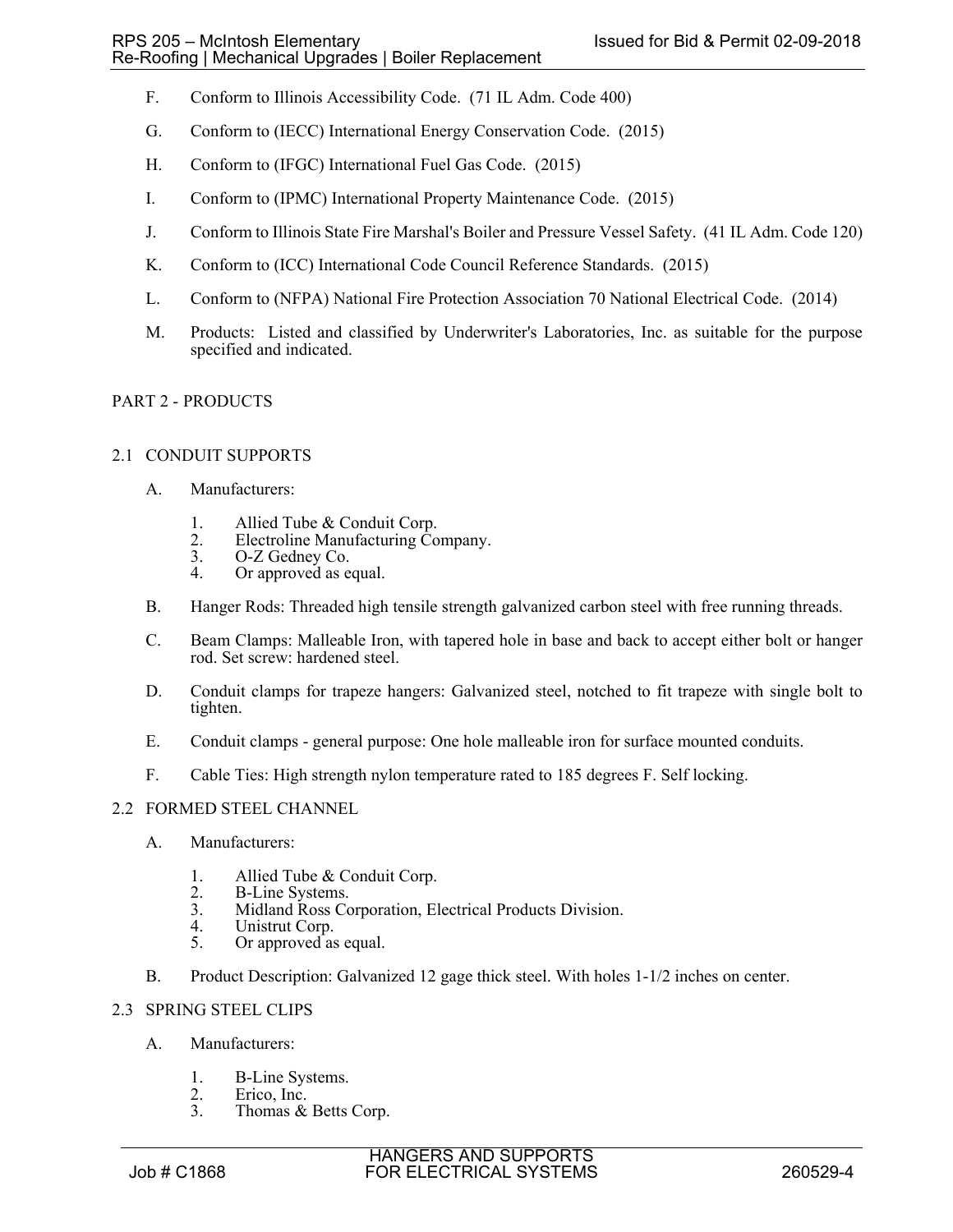- 4. Or approved as equal.
- B. Product Description: Mounting hole and screw closure.

# 2.4 SLEEVES

- A. Sleeves for cabling Through Non-fire Rated Floors: 18 gage thick galvanized steel.
- B. Sleeves for cabling Through Non-fire Rated Beams, Walls, Footings, and Potentially Wet Floors: Steel pipe or 18 gage thick galvanized steel.
- C. Sleeves for conduits or cabling Through Fire Rated and Fire Resistive Floors and Walls, and Fire Proofing: Prefabricated fire rated sleeves including seals, UL listed.
- D. Stuffing Type Fire-stopping Insulation: Glass fiber type, non-combustible.

### 2.5 MECHANICAL SLEEVE SEALS

- A. Manufacturers:
	- 1. Thunderline Link-Seal, Inc.<br>2. NMP Corporation.
	- 2. NMP Corporation.<br>3. Wiremold.
	- Wiremold.
	- 4. Or approved as equal.
- B. Product Description: Modular mechanical type, consisting of interlocking synthetic rubber links shaped to continuously fill annular space between object and sleeve, connected with bolts and pressure plates causing rubber sealing elements to expand when tightened, providing watertight seal and electrical insulation.

# 2.6 FIRESTOPPING

- A. Manufacturers:
	- 1. Dow Corning Corp.
	- 2. Fire Trak Corp.<br>3. Hilti Corp.
	- 3. Hilti Corp.<br>4. Internation
	- International Protective Coating Corp.
	- 5. 3M fire Protection Products.
	- 6. Specified Technology, Inc.<br>7. Or approved as equal
	- Or approved as equal.
- B. Product Description: Different types of products by multiple manufacturers are acceptable as required to meet specified system description and performance requirements; provide only one type for each similar application.
	- 1. Silicone Firestopping Elastomeric Firestopping: Silicone elastomeric compound and compatible silicone sealant.
	- 2. Foam Firestopping Compounds: Foam compound.<br>3. Formulated Firestopping Compound of Incombusti
	- Formulated Firestopping Compound of Incombustible Fibers: Formulated compound mixed with incombustible non-asbestos fibers.
	- 4. Fiber Stuffing and Sealant Firestopping: Composite of mineral or ceramic fiber stuffing insulation with silicone elastomer for smoke stopping.
	- 5. Mechanical Firestopping Device with Fillers: Mechanical device with incombustible fillers and silicone elastomer, covered with sheet stainless steel jacket, joined with collars, penetration sealed with flanged stops.
	- 6. Intumescent Firestopping: Intumescent putty compound which expands on exposure to surface heat gain.
	- 7. Firestop Pillows: Formed mineral fiber pillows.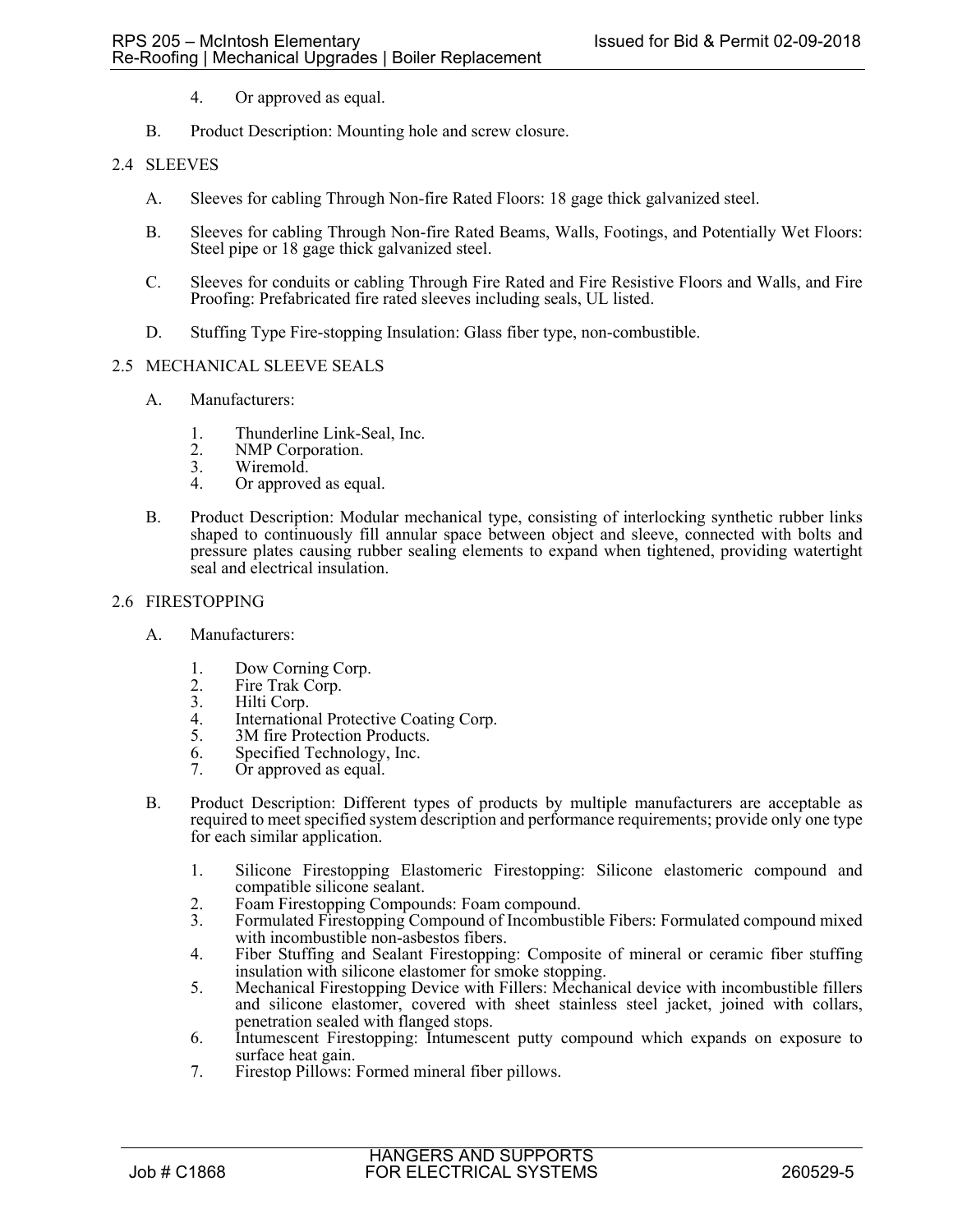C. Color: Where fire proofing will be visible after construction, provide products as selected by the architect products from manufacturer's full range of colors.

### 2.7 FIRESTOPPING ACCESSORIES

- A. Primer: Type recommended by firestopping manufacturer for specific substrate surfaces and suitable for required fire ratings.
- B. Dam Material: Permanent:
	-
	- 1. Mineral fiberboard.<br>2. Mineral fiber mattin 2. Mineral fiber matting.<br>3. Sheet metal.
	- Sheet metal.
	- 4. Alumina silicate fire board.
- C. Installation Accessories: Provide clips, collars, fasteners, temporary stops or dams, and other devices required to position and retain materials in place.
- D. General:
	-
	- 1. Furnish UL listed products.<br>2. Select products with rating 1 2. Select products with rating not less than rating of wall or floor being penetrated.
- E. Non-Rated Surfaces:
	- 1. Stamped steel, chrome plated, hinged, split ring escutcheons or floor plates or ceiling plates for covering openings in occupied areas where conduit is exposed.
	- 2. For exterior wall openings below grade, furnish modular mechanical type seal consisting of interlocking synthetic rubber links shaped to continuously fill annular space between conduit and cored opening or water-stop type wall sleeve.

# PART 3 - EXECUTION

#### 3.1 EXAMINATION

- A. Section 01 30 00 Administrative Requirements: Verification of existing conditions before starting work.
- B. Verify openings are ready to receive sleeves.
- C. Verify openings are ready to receive firestopping.

# 3.2 PREPARATION

- A. Clean substrate surfaces of dirt, dust, grease, oil, loose material, or other matter affecting bond of firestopping material.
- B. Remove incompatible materials affecting bond.
- C. Install backing and/or damming materials to arrest liquid material leakage.
- D. Obtain permission from Architect/Engineer before using powder-actuated anchors.
- E. Obtain permission from Architect or Structural Engineer before drilling or cutting structural members.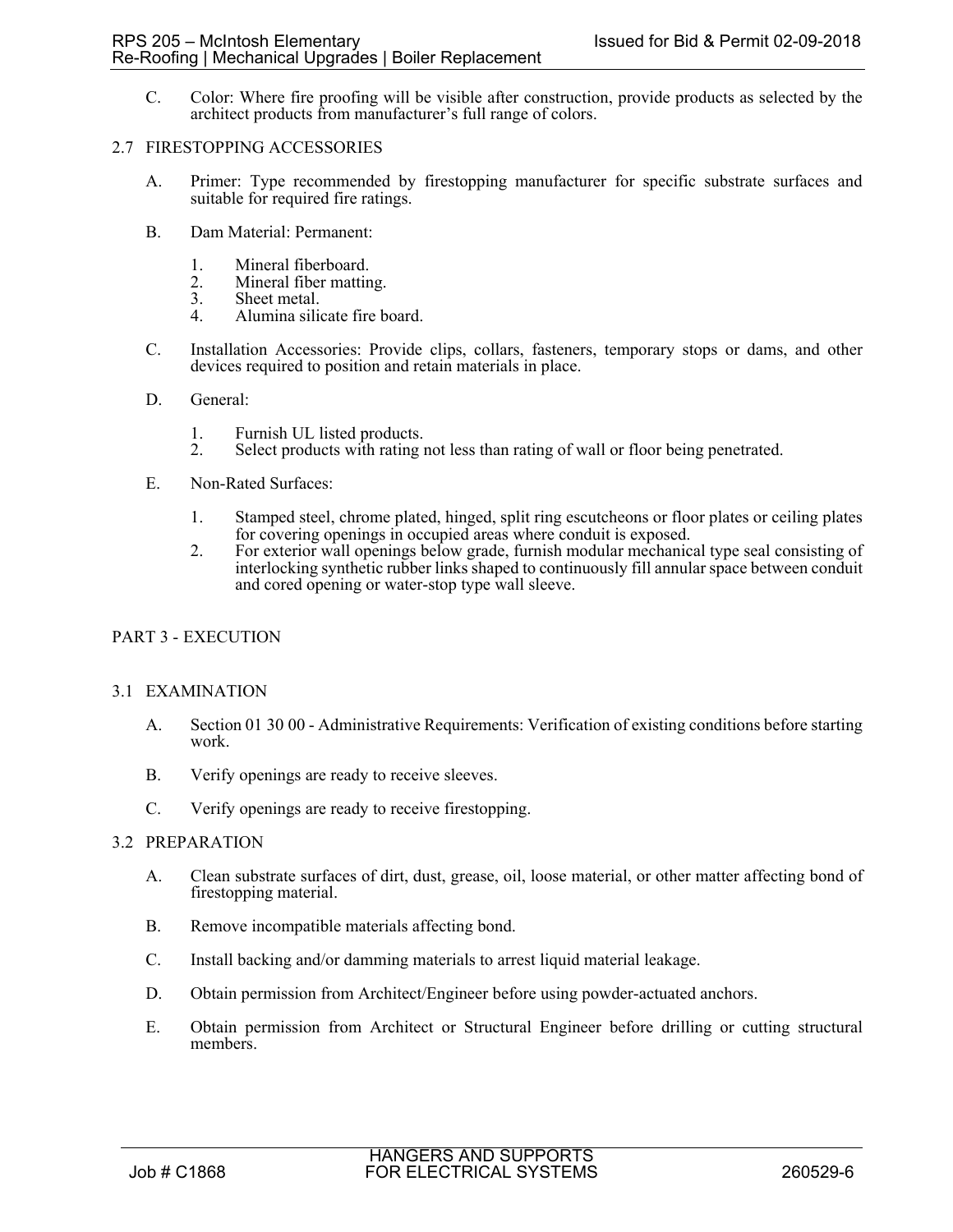# 3.3 INSTALLATION - HANGERS AND SUPPORTS

- A. Anchors and Fasteners:
	- 1. Concrete Structural Elements: Provide precast inserts, expansion anchors, powder actuated anchors and preset inserts.
	- 2. Steel Structural Elements: Provide beam clamps, steel ramset fasteners, and welded fasteners.
	- 3. Concrete Surfaces: Provide self-drilling anchors and expansion anchors.<br>4. Hollow Masonry, Plaster, and Gypsum Board Partitions: Provide toggl
	- Hollow Masonry, Plaster, and Gypsum Board Partitions: Provide toggle bolts and hollow wall fasteners.
	- 5. Solid Masonry Walls: Provide expansion anchors and preset inserts.
	- 6. Sheet Metal: Provide sheet metal screws.
	- 7. Wood Elements: Provide wood screws.
- B. Inserts:
	- 1. Install inserts for placement in concrete forms.
	- 2. Install inserts for suspending hangers from reinforced concrete slabs and sides of reinforced concrete beams.
	- 3. Provide hooked rod to concrete reinforcement section for inserts carrying pipe over 4 inches.
	- 4. Where concrete slabs form finished ceiling, locate inserts flush with slab surface.<br>5. Where inserts are omitted, drill through concrete slab from below and provide thr
	- 5. Where inserts are omitted, drill through concrete slab from below and provide through-bolt with recessed square steel plate and nut above recessed into and grouted flush with slab.
- C. Install conduit and raceway support and spacing in accordance with NEC.
- D. Do not fasten supports to pipes, ducts, mechanical equipment, or conduit.
- E. Install multiple conduit runs on common hangers.
- F. Supports:
	- 1. Fabricate supports from structural steel or formed steel channel. Install hexagon head bolts to present neat appearance with adequate strength and rigidity. Install spring lock washers under nuts.
	- 2. Install surface mounted cabinets and panelboards with minimum of four anchors.<br>3. In wet and damp locations install steel channel supports to stand cabinets and panel
	- In wet and damp locations install steel channel supports to stand cabinets and panelboards 1 inch off wall.
	- 4. Support vertical conduit at every floor.

### 3.4 INSTALLATION - FIRESTOPPING

- A. Install material at fire rated construction perimeters and openings containing penetrating sleeves, piping, ductwork, conduit and other items, requiring firestopping.
- B. Apply primer where recommended by manufacturer for type of firestopping material and substrate involved, and as required for compliance with required fire ratings.
- C. Apply firestopping material in sufficient thickness to achieve required fire and smoke rating, to uniform density and texture.
- D. Compress fibered material to maximum 40 percent of its uncompressed size.
- E. Place foamed material in layers to ensure homogenous density, filling cavities and spaces. Place sealant to completely seal junctions with adjacent dissimilar materials.
- F. Place intumescent coating in sufficient coats to achieve rating required.
- G. Remove dam material after firestopping material has cured.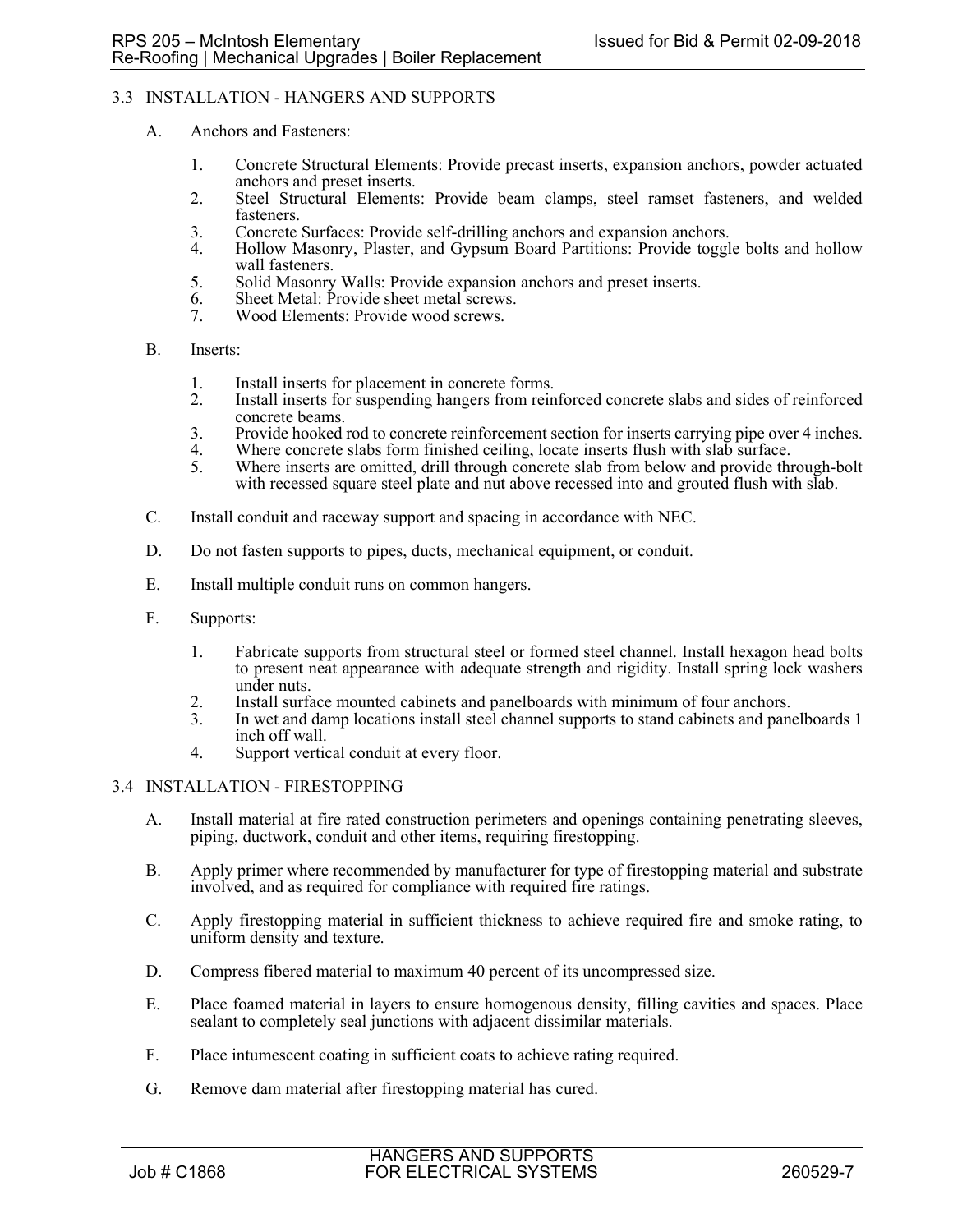- H. Fire Rated Surface:
	- 1. Seal opening at floor, wall, partition, ceiling, and roof as follows:
		- a. Install sleeve through opening and extending beyond minimum of 1 inch on both sides of building element.
		- b. Size sleeve allowing minimum of 1 inch void between sleeve and building element.
		- c. Pack void with backing material.
		- d. Seal ends of sleeve with UL listed fire resistive silicone compound to meet fire rating of structure penetrated.
	- 2. Where cable tray, conduit, wireway, trough, and cabling penetrates fire rated surface, install firestopping product in accordance with manufacturer's instructions.
- I. Non-Rated Surfaces:
	- 1. Seal opening through non-fire rated wall, partition floor, ceiling, and roof opening as follows:
		- a. Install sleeve through opening and extending beyond minimum of 1 inch on both sides of building element.
		- b. Size sleeve allowing minimum of 1 inch void between sleeve and building element.
		- c. Install type of firestopping material recommended by manufacturer.
	- 2. Install escutcheons, floor plates, or ceiling plates where conduit, penetrates non-fire rated surfaces in occupied spaces. Occupied spaces include rooms with finished ceilings and where penetration occurs below finished ceiling.
	- 3. Exterior wall openings below grade: Assemble rubber links of mechanical seal to size of conduit and tighten in place, in accordance with manufacturer's instructions.
	- 4. Interior partitions: Seal pipe penetrations at clean rooms, laboratories, hospital spaces, computer rooms, telecommunication rooms and data rooms. Apply sealant to both sides of penetration to completely fill annular space between sleeve and conduit.

# 3.5 INSTALLATION - EQUIPMENT BASES AND SUPPORTS

- A. Provide housekeeping pads of concrete, minimum 3-1/2 inches thick and extending 6 inches beyond supported equipment. Refer to Section 03 30 00.
- B. Using templates furnished with equipment, install anchor bolts, and accessories for mounting and anchoring equipment.
- C. Construct supports of steel members or formed steel channel. Brace and fasten with flanges bolted to structure.

#### 3.6 INSTALLATION - SLEEVES

- A. Exterior watertight entries: Seal with adjustable interlocking rubber links.
- B. Conduit penetrations not required to be watertight: Sleeve and fill with silicon foam.
- C. Set sleeves in position in forms. Provide reinforcing around sleeves.
- D. Size sleeves large enough to allow for movement due to expansion and contraction. Provide for continuous insulation wrapping.
- E. Extend sleeves through floors 1 inch above finished floor level. Caulk sleeves.
- F. Where conduit or raceway penetrates floor, ceiling, or wall, close off space between conduit or raceway and adjacent work with fire stopping insulation and caulk airtight. Provide close fitting metal collar or escutcheon covers at both sides of penetration.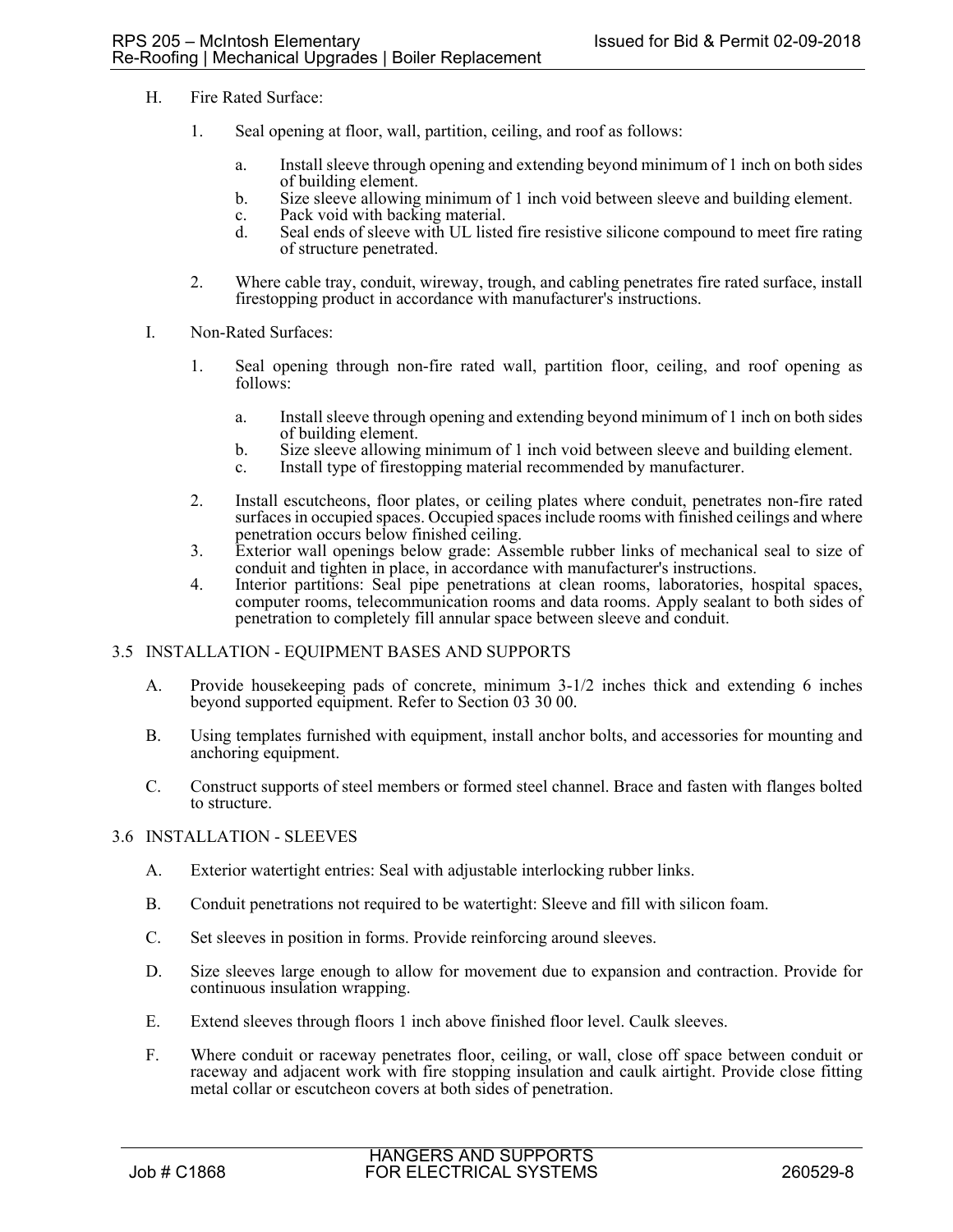G. Install escutcheons at finished surfaces to match surrounding surfaces.

# 3.7 FIELD QUALITY CONTROL

- A. Section 01 40 00 Quality Requirements: Field inspecting, testing, adjusting, and balancing.
- B. Inspect installed firestopping for compliance with specifications and submitted schedule.

### 3.8 CLEANING

- A. Section 01 70 00 Execution and Closeout Requirements: Requirements for cleaning.
- B. Clean adjacent surfaces of firestopping materials.

#### 3.9 PROTECTION OF FINISHED WORK

- A. Section 01 70 00 Execution and Closeout Requirements: Requirements for protecting finished Work.
- B. Protect adjacent surfaces from damage by material installation.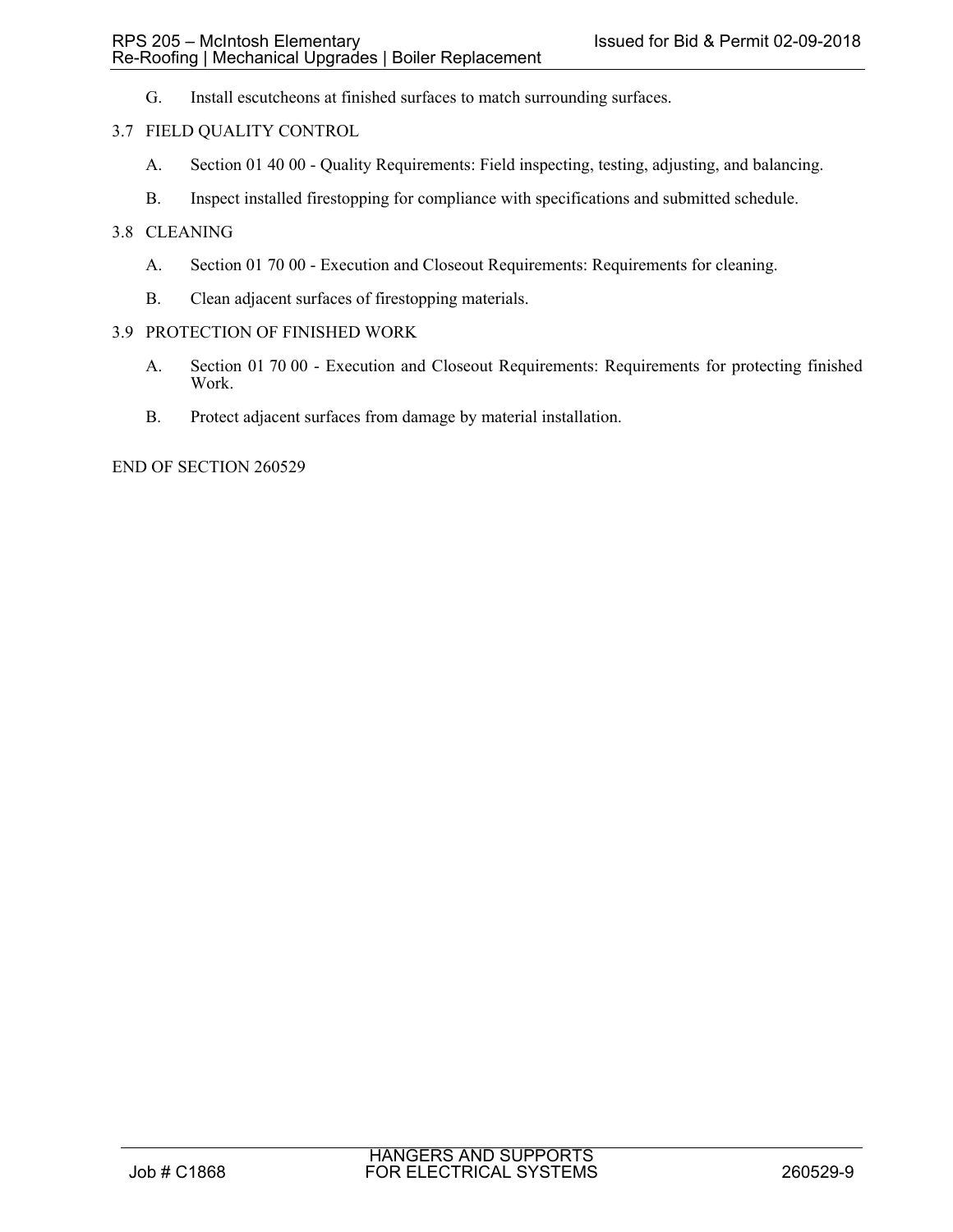# SECTION 260533 - RACEWAY AND BOXES FOR ELECTRICAL SYSTEMS

# PART 1 - GENERAL

### 1.1 SUMMARY

- A. Section includes conduit and tubing, surface raceways, wireways, outlet boxes, pull and junction boxes, and handholes.
- B. Related Sections:
	- 1. Section 26 05 03 Equipment Wiring Connections.<br>2. Section 26 05 26 Grounding and Bonding for Elec-
	- 2. Section 26 05 26 Grounding and Bonding for Electrical Systems. 3. Section 26 05 29 Hangers and Supports for Electrical Systems.
	-
	- 4. Section 26 05 53 Identification for Electrical Systems.<br>5. Section 26 27 26 Wiring Devices.
	- Section 26 27 26 Wiring Devices.

### 1.2 REFERENCES

- A. American National Standards Institute:
	-
	- 1. ANSI C80.1 Rigid Steel Conduit, Zinc Coated.<br>2. ANSI C80.3 Specification for Electrical Metalli 2. ANSI C80.3 - Specification for Electrical Metallic Tubing, Zinc Coated.<br>3. ANSI C80.5 - Aluminum Rigid Conduit - (ARC).
	- 3. ANSI C80.5 Aluminum Rigid Conduit (ARC).
- B. National Electrical Manufacturers Association:
	- 1. NEMA 250 Enclosures for Electrical Equipment (1000 Volts Maximum).<br>2. NEMA FB 1 Fittings, Cast Metal Boxes, and Conduit Bodies for Cor
	- NEMA FB 1 Fittings, Cast Metal Boxes, and Conduit Bodies for Conduit and Cable Assemblies.
	- 3. NEMA OS 1 Sheet Steel Outlet Boxes, Device Boxes, Covers, and Box Supports.
	- 4. NEMA OS 2 Nonmetallic Outlet Boxes, Device Boxes, Covers, and Box Supports.<br>5. NEMA RN 1 Polyvinyl Chloride (PVC) Externally Coated Galvanized Rigid Steel C
	- 5. NEMA RN 1 Polyvinyl Chloride (PVC) Externally Coated Galvanized Rigid Steel Conduit and Intermediate Metal Conduit.
	- 6. NEMA TC 2 Electrical Polyvinyl Chloride (PVC) Tubing and Conduit.
	- 7. NEMA TC 3 PVC Fittings for Use with Rigid PVC Conduit and Tubing.

# 1.3 SYSTEM DESCRIPTION

- A. Raceway and boxes located as indicated on Drawings, and at other locations required for splices, taps, wire pulling, equipment connections, and compliance with regulatory requirements. Raceway and boxes are shown in approximate locations unless dimensioned. Provide raceway to complete wiring system.
- B. Underground More than 5 feet outside Foundation Wall: Provide rigid steel conduit. Thickwall nonmetallic conduit may be utilized where approved by the authority having jurisdiction. Provide cast metal boxes or nonmetallic handhole.
- C. Underground within 5 feet from Foundation Wall: Provide rigid steel conduit. Thin-wall nonmetallic conduit may be utilized where approved by the authority having jurisdiction. Provide cast metal or nonmetallic boxes.
- D. Under Slab on Grade: Provide rigid steel conduit. Thin-wall nonmetallic conduit may be utilized where approved by the authority having jurisdiction. Provide cast or nonmetallic metal boxes.
- E. Outdoor Locations, Above Grade: Provide rigid steel and aluminum conduit. Provide cast metal, pull, and junction boxes.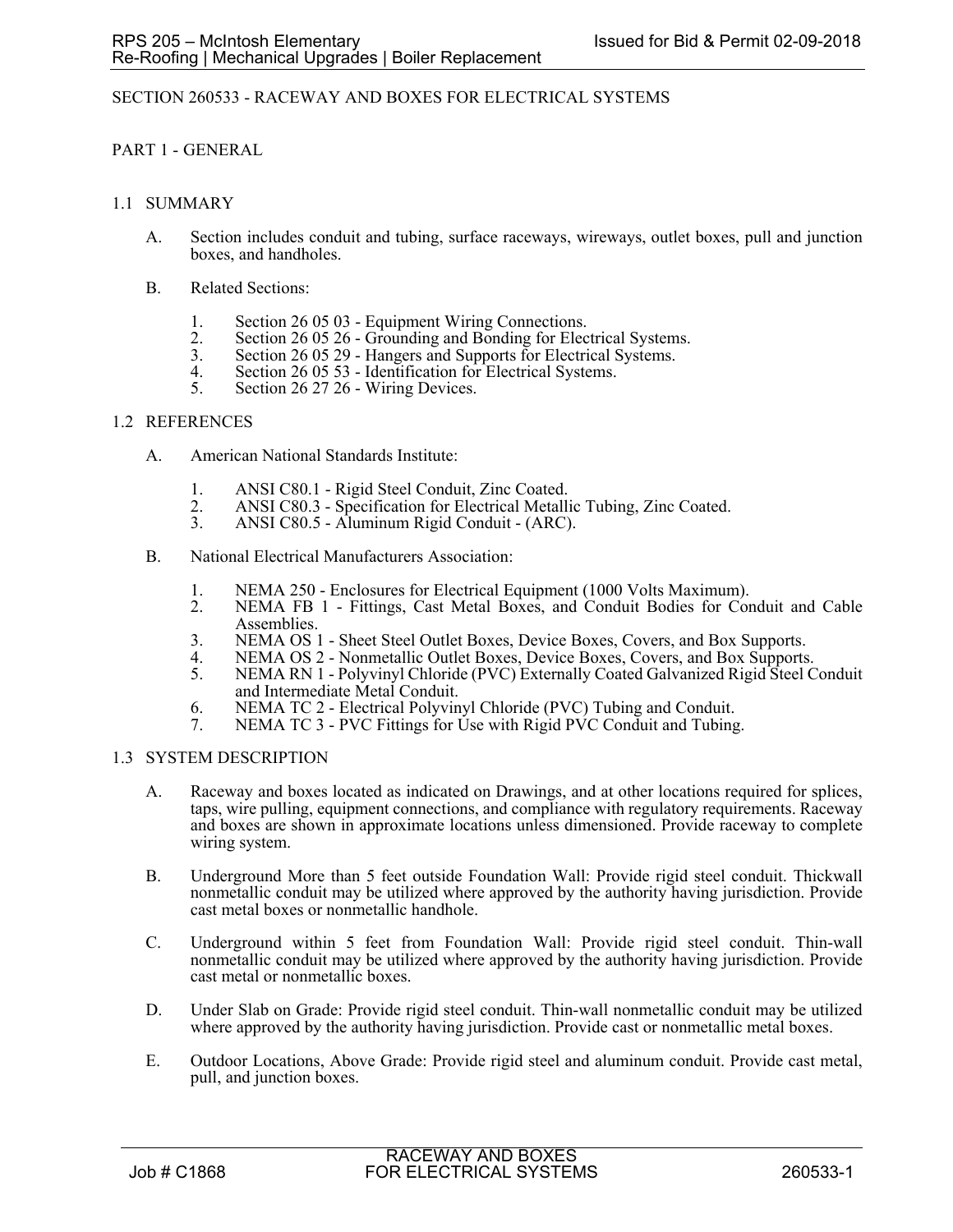- F. In Slab above Grade: Provide rigid steel conduit and intermediate metal conduit. Thickwall nonmetallic conduit may be utilized where approved by the authority having jurisdiction. Provide sheet metal boxes.
- G. Wet and Damp Locations: Provide rigid steel and aluminum conduit. Thickwall nonmetallic conduit may be utilized where approved by the authority having jurisdiction. Provide cast metal or nonmetallic outlet, junction, and pull boxes. Provide flush mounting outlet box in finished areas.
- H. Concealed Dry Locations: Provide intermediate metal conduit and electrical metallic tubing. Provide sheet-metal boxes. Provide flush mounting outlet box in finished areas. Provide hinged enclosure for large pull boxes.
- I. Exposed Dry Locations: Provide electrical metallic tubing except where subject to damage then provide rigid steel conduit. Provide sheet-metal boxes. Provide flush mounting outlet box in finished areas. Provide hinged enclosure for large pull boxes.

# 1.4 DESIGN REQUIREMENTS

A. Minimum Raceway Size: 3/4 inch unless otherwise specified.

# 1.5 SUBMITTALS

- A. Section 01 33 00 Submittal Procedures: Submittal procedures.
- B. Manufacturer's Installation Instructions: Submit application conditions and limitations of use stipulated by Product testing agency specified under Regulatory Requirements. Include instructions for storage, handling, protection, examination, preparation, and installation of Product.

# 1.6 CLOSEOUT SUBMITTALS

- A. Section 01 70 00 Execution and Closeout Requirements: Closeout procedures.
- B. Project Record Documents:
	- 1. Record actual routing of conduits larger than 2 inch.
	- 2. Record actual locations and mounting heights of outlet, pull, and junction boxes.

# 1.7 DELIVERY, STORAGE, AND HANDLING

- A. Section 01 60 00 Product Requirements: Product storage and handling requirements.
- B. Protect conduit from corrosion and entrance of debris by storing above grade. Provide appropriate covering.
- C. Protect PVC conduit from sunlight.

#### 1.8 COORDINATION

- A. Section 01 30 00 Administrative Requirements: Coordination and project conditions.
- B. Coordinate installation of outlet boxes for equipment connected under Section 26 05 03.
- C. Coordinate mounting heights, orientation and locations of outlets mounted above counters, benches, and backsplashes.

#### 1.9 REGULATORY REQUIREMENTS

- A. Conform to Health/Life Safety Code for Public Schools.
- B. Conform to (IMC) International Mechanical Code. (2015)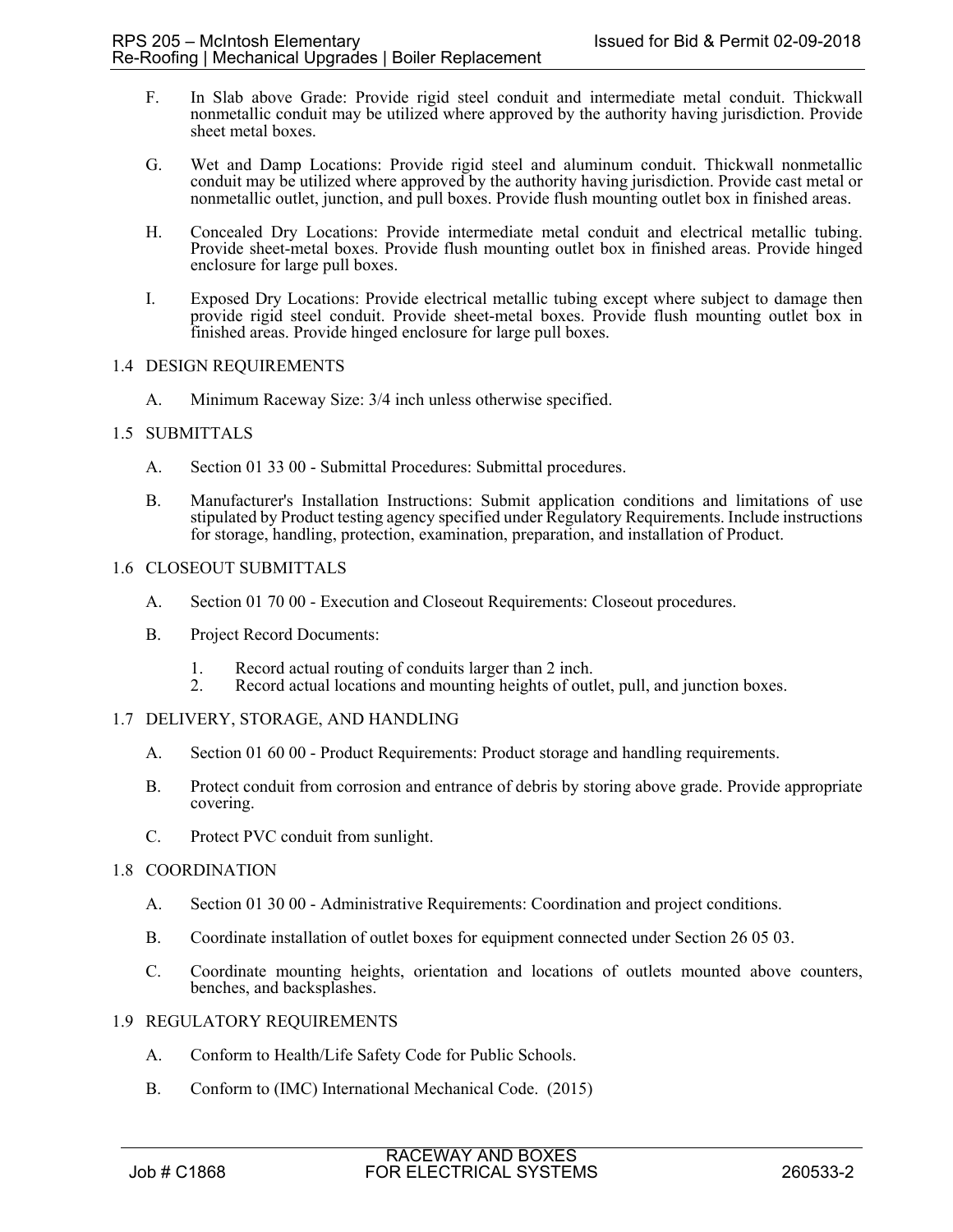- C. Conform to (IBC) International Building Code. (2015)
- D. Conform to (IFC) International Fire Code, excluding Chapter 4. (2015)
- E. Conform to State of Illinois Plumbing Code. (2014)
- F. Conform to Illinois Accessibility Code. (71 IL Adm. Code 400)
- G. Conform to (IECC) International Energy Conservation Code. (2015)
- H. Conform to (IFGC) International Fuel Gas Code. (2015)
- I. Conform to (IPMC) International Property Maintenance Code. (2015)
- J. Conform to Illinois State Fire Marshal's Boiler and Pressure Vessel Safety. (41 IL Adm. Code 120)
- K. Conform to (ICC) International Code Council Reference Standards. (2015)
- L. Conform to (NFPA) National Fire Protection Association 70 National Electrical Code. (2014)
- M. Products: Listed and classified by Underwriter's Laboratories, Inc. as suitable for the purpose specified and indicated.

# PART 2 - PRODUCTS

# 2.1 METAL CONDUIT

- A. Manufacturers:
	- 1. Allied Tube and Conduit.<br>2. Southwire Company.
	- 2. Southwire Company.<br>3. Wheatland Tube Com
	- 3. Wheatland Tube Company.<br>4. Or approved as equal.
	- Or approved as equal.
- B. Rigid Steel Conduit: ANSI C80.1.
- C. Rigid Aluminum Conduit: ANSI C80.5.
- D. Intermediate Metal Conduit (IMC): Rigid steel.
- E. Fittings and Conduit Bodies: NEMA FB 1; material to match conduit.

# 2.2 FLEXIBLE METAL CONDUIT

- A. Manufacturers:
	- 1. Anamet Electrical.<br>2. Electricflex Compa
	- 2. Electricflex Company.<br>3. Southwire Company -
	- Southwire Company Alflex.
	- 4. Or approved as equal.
- B. Product Description: Interlocked steel construction.
- C. Fittings: NEMA FB 1.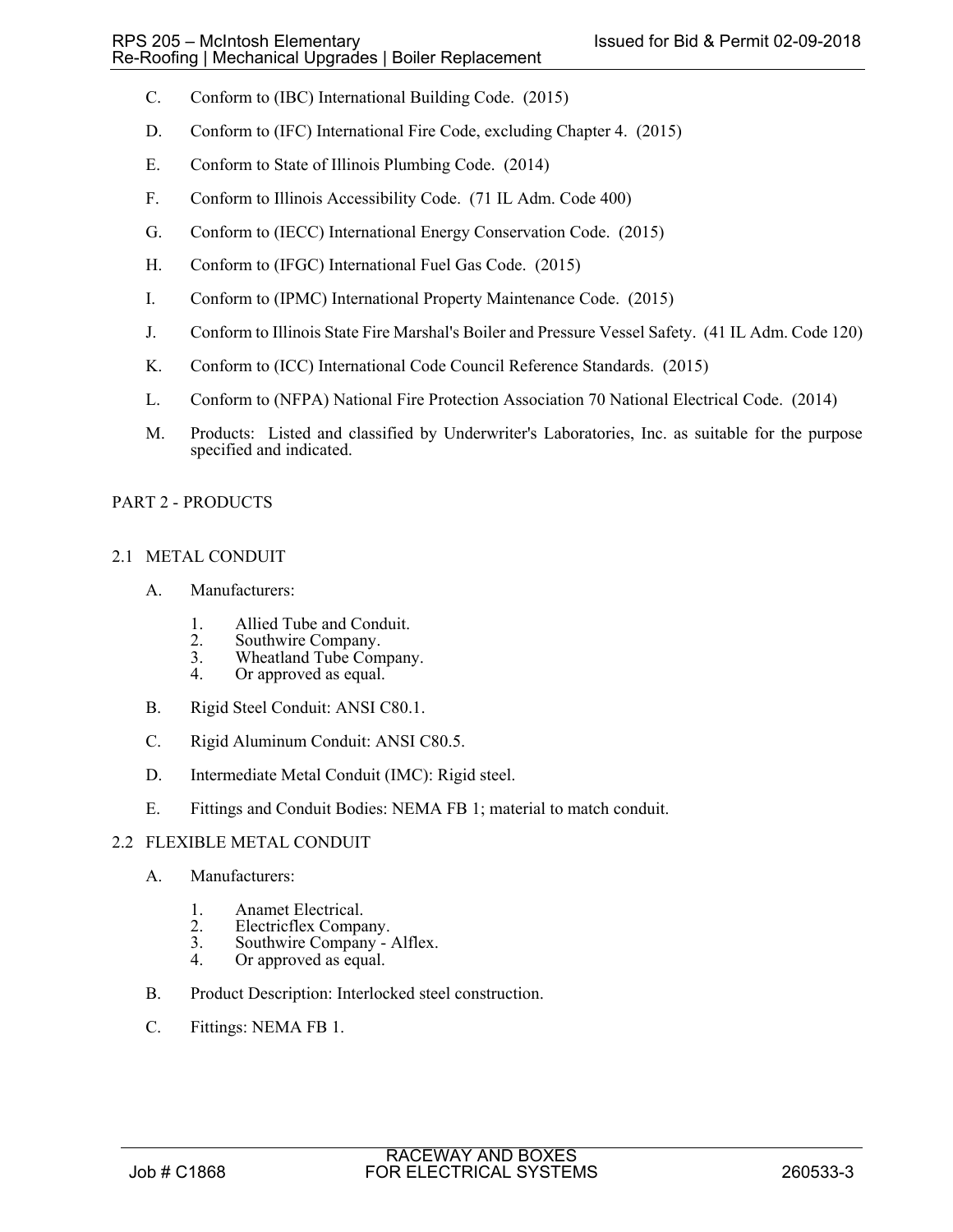# 2.3 LIQUIDTIGHT FLEXIBLE METAL CONDUIT

- A. Manufacturers:
	- 1. Anamet Electrical.<br>2. Electricflex Compa
	- 2. Electricflex Company.<br>3. Southwire Company -
	- 3. Southwire Company Alflex.<br>4. Or approved as equal.
	- Or approved as equal.
- B. Product Description: Interlocked steel construction with PVC jacket.
- C. Fittings: NEMA FB 1.

# 2.4 ELECTRICAL METALLIC TUBING (EMT)

- A. Manufacturers:
	- 1. Allied Tube and Conduit.
	- 2. Southwire Company.<br>3. Wheatland Tube Com
	- 3. Wheatland Tube Company.<br>4 Or approved as equal
	- Or approved as equal.
- B. Product Description: ANSI C80.3; galvanized tubing.
- C. Fittings and Conduit Bodies: NEMA FB 1; steel or malleable iron, compression type.
- 2.5 NONMETALLIC CONDUIT
	- A. Manufacturers:
		- 1. Cantex.<br>2. Carlon-
		- 2. Carlon-Lamson and Sessions.<br>3. Petroflex.
		- Petroflex.
		- 4. Or approved as equal.
	- B. Product Description: NEMA TC 2; Schedule 40 and 80 PVC.
	- C. Fittings and Conduit Bodies: NEMA TC 3.

# 2.6 SURFACE METAL RACEWAY

- A. Manufacturers:
	- 1. Wiremold Co. Model V700 Series.<br>2. Hubbell.
	- 2. Hubbell.<br>3. Or appro
	- Or approved as equal.
- B. Product Description: Sheet metal channel with fitted cover, suitable for use as surface metal raceway.
- C. Size:  $21/32$ " x  $3/4$ " x length as required.
- D. Finish: Scratch resistant ivory finish.
- E. Fittings, Boxes, and Extension Rings: Furnish manufacturer's standard accessories; match finish on raceway.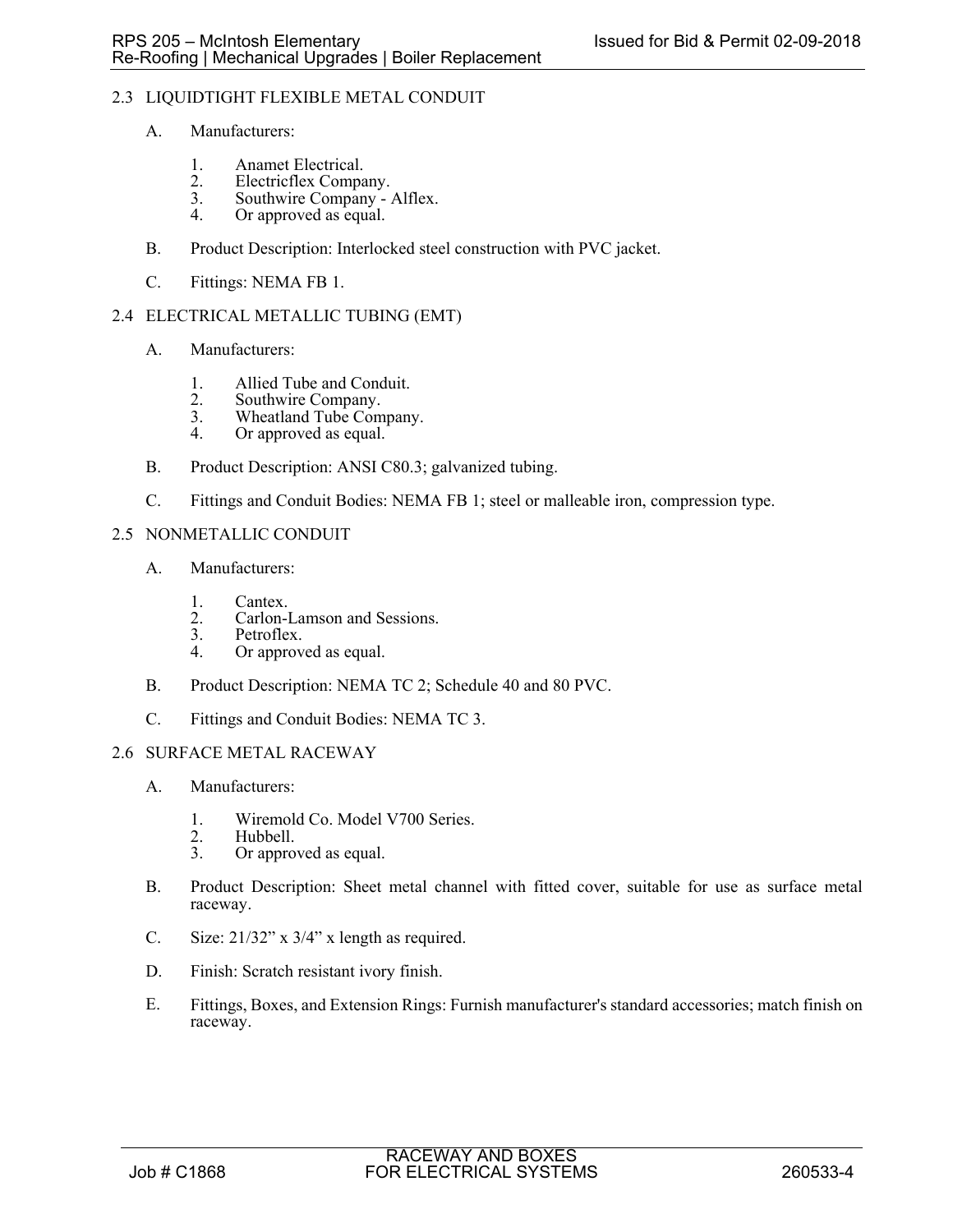# 2.7 WIREWAY

- A. Manufacturers:
	- 1. Circle AW.<br>2. Hoffman.
	- 2. Hoffman.<br>3. Square D
	- 3. Square D Company.<br>4. Or approved as equa
	- Or approved as equal.
- B. Product Description: General purpose or as required to match environment installed
- C. Knockouts: Manufacturer's standard.
- D. Size: As indicated on Drawings.
- E. Cover: Hinged cover.
- F. Fittings: Lay-in type with removable side.
- G. Finish: Rust inhibiting primer coating with gray enamel finish.

### 2.8 OUTLET BOXES

- A. Manufacturers:
	- 1. Appleton Electric.<br>2. OZ Gedney.
	- 2.  $O\overline{Z}$  Gedney.<br>3. Raco.
	- Raco.
	- 4. Red Dot.<br>5. Thomas d
	- 5. Thomas & Betts.<br>6. Or approved as equal to the Section of the Section of the Section of the Section of the Section of the Section of the Section of the Section of the Section of the Section of the Section of the Section
	- Or approved as equal.
- B. Sheet Metal Outlet Boxes: NEMA OS 1, galvanized steel.
	- 1. Luminaire and Equipment Supporting Boxes: Rated for weight of equipment supported; furnish 1/2 inch male fixture studs where required.
	- 2. Concrete Ceiling Boxes: Concrete type.
- C. Nonmetallic Outlet Boxes: NEMA OS 2.
- D. Cast Boxes: NEMA FB 1, Type FD, aluminum. Furnish gasketed cover by box manufacturer. Furnish threaded hubs.
- E. Wall Plates for Finished Areas: As specified in Section 26 27 26.
- F. Wall Plates for Unfinished Areas: Furnish gasketed cover.

# 2.9 PULL AND JUNCTION BOXES

- A. Manufacturers:
	- 1. Appleton Electric.<br>2. OZ Gednev.
	- $OZ$  Gedney.
	- 3. Raco.<br>4. Red D
	- 4. Red Dot.<br>5. Thomas  $\delta$
	- Thomas & Betts. 6. Or approved as equal.
- B. Sheet Metal Boxes: NEMA OS 1, galvanized steel.
- C. Hinged Enclosures: As specified in Section 26 27 16.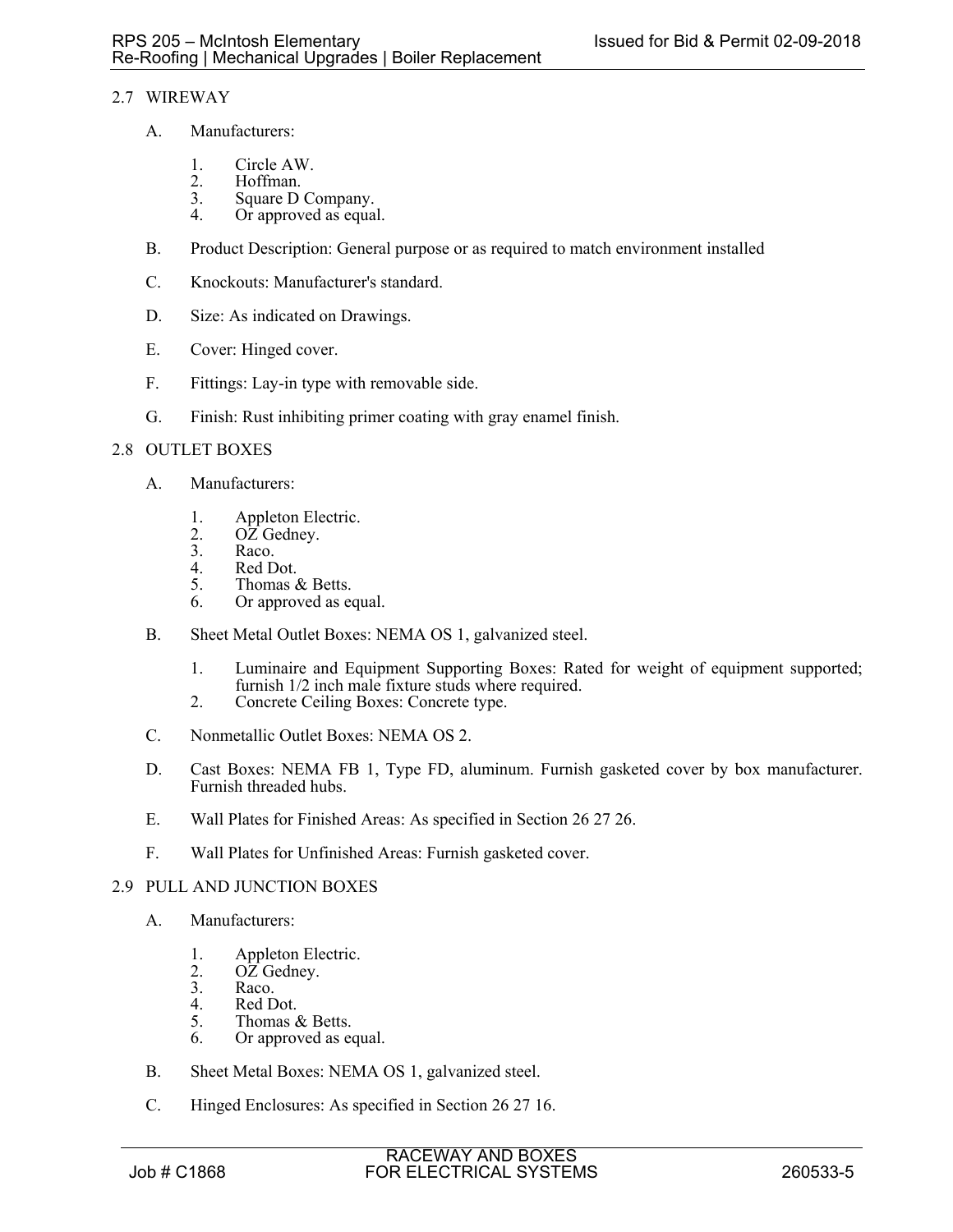- D. In-Ground Cast Metal Box: NEMA 250, Type 6, inside flanged, recessed cover box for flush mounting:
	- 1. Material: Galvanized cast iron or Cast aluminum.
	- 2. Cover: Nonskid cover with neoprene gasket and stainless steel cover screws.<br>3. Cover Legend: "ELECTRIC".
	- Cover Legend: "ELECTRIC".
- E. Fiberglass or Concrete composite Handholes: Die-molded, glass-fiber or concrete composite hand holes:
	- 1. Cable Entrance: Pre-cut 6 inch x 6 inch cable entrance at center bottom of each side.<br>2. Cover: Glass-fiber or concrete composite, weatherproof cover with nonskid finish.
	- 2. Cover: Glass-fiber or concrete composite, weatherproof cover with nonskid finish.

# PART 3 - EXECUTION

### 3.1 EXAMINATION

- A. Section 01 30 00 Administrative Requirements: Coordination and project conditions.
- B. Verify outlet locations and routing and termination locations of raceway prior to rough-in.

### 3.2 INSTALLATION

- A. Ground and bond raceway and boxes in accordance with Section 26 05 26.
- B. Fasten raceway and box supports to structure and finishes in accordance with Section 26 05 29.
- C. Identify raceway and boxes in accordance with Section 26 05 53.
- D. Arrange raceway and boxes to maintain headroom and present neat appearance.

#### 3.3 INSTALLATION - RACEWAY

- A. Raceway routing is shown in approximate locations unless dimensioned. Route to complete wiring system.
- B. Arrange raceway supports to prevent misalignment during wiring installation.
- C. Support raceway using coated steel or malleable iron straps, lay-in adjustable hangers, clevis hangers, and split hangers.
- D. Group related raceway; support using conduit rack. Construct rack using steel channel specified in Section 26 05 29; provide space on each for 25 percent additional raceway.
- E. Do not support raceway with wire or perforated pipe straps. Remove wire used for temporary supports.
- F. Do not attach raceway to ceiling support wires or other piping systems.
- G. Construct wireway supports from steel channel specified in Section 26 05 29.
- H. Route exposed raceway parallel and perpendicular to walls.
- I. Route raceway installed above accessible ceilings parallel and perpendicular to walls.
- J. Route conduit in and under slab from point-to-point.
- K. Maximum Size Conduit in Slab Above Grade: 1 inch. Do not cross conduits in slab.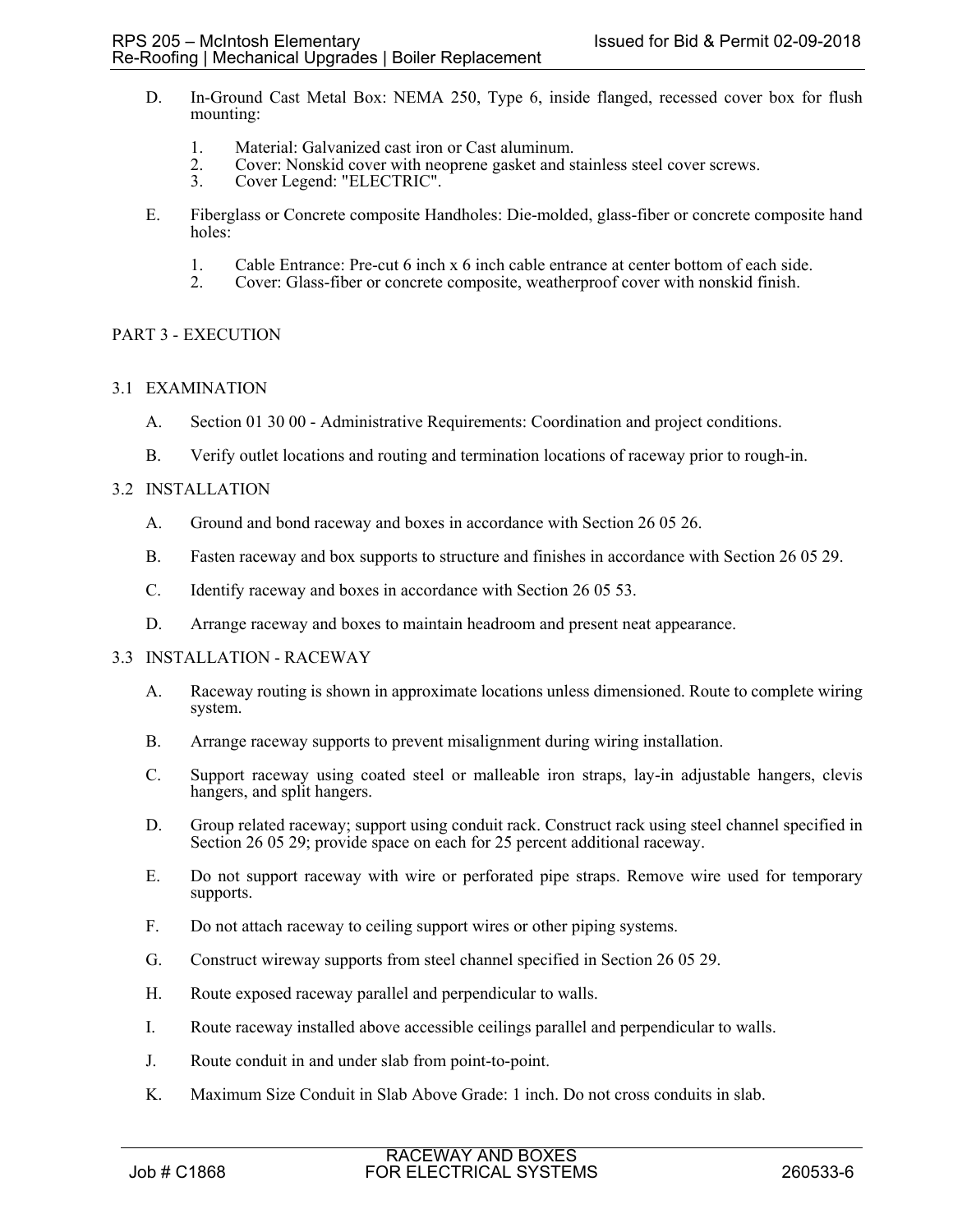- L. Maintain clearance between raceway and piping for maintenance purposes.
- M. Maintain 12 inch clearance between raceway and surfaces with temperatures exceeding 104 degrees F.
- N. Cut conduit square using saw or pipe cutter; de-burr cut ends.
- O. Bring conduit to shoulder of fittings; fasten securely.
- P. Join nonmetallic conduit using cement as recommended by manufacturer. Wipe nonmetallic conduit dry and clean before joining. Apply full even coat of cement to entire area inserted in fitting. Allow joint to cure for minimum 20 minutes.
- Q. Install conduit hubs or sealing locknuts to fasten conduit to sheet metal boxes in damp and wet locations and to cast boxes.
- R. Install no more than equivalent of three 90 degree bends between boxes. Install conduit bodies to make sharp changes in direction, as around beams. Install factory elbows or hydraulic one-shot bender to fabricate bends in metal conduit larger than 2 inch size.
- S. Avoid moisture traps; install junction box with drain fitting at low points in conduit system.
- T. Install fittings to accommodate expansion and deflection where raceway crosses seismic, control and expansion joints.
- U. Install suitable pull string or cord in each empty raceway except sleeves and nipples.
- V. Install suitable caps to protect installed conduit against entrance of dirt and moisture.
- W. Surface Raceway: Install flat-head screws, clips, and straps to fasten raceway channel to surfaces; mount plumb and level. Install insulating bushings and inserts at connections to outlets and corner fittings.
- X. Close ends and unused openings in wireway.

#### 3.4 INSTALLATION - BOXES

- A. Install wall mounted boxes at elevations to accommodate mounting heights required and as indicated on Drawings.
- B. Adjust box location up to 10 feet prior to rough-in to accommodate intended purpose.
- C. Orient boxes to accommodate wiring devices oriented as specified in Section 26 27 26.
- D. Install pull boxes and junction boxes above accessible ceilings and in unfinished areas only.
- E. In Accessible Ceiling Areas: Install outlet and junction boxes no more than 6 inches from ceiling access panel or from removable recessed luminaire.
- F. Locate flush mounting box in masonry wall to require cutting of masonry unit corner only. Coordinate masonry cutting to achieve neat opening.
- G. Do not install flush mounting box back-to-back in walls; install with minimum 6 inches separation. Install with minimum 24 inches separation in acoustic rated walls.
- H. Secure flush mounting box to interior wall and partition studs. Accurately position to allow for surface finish thickness.
- I. Install stamped steel bridges to fasten flush mounting outlet box between studs.
- J. Install flush mounting box without damaging wall insulation or reducing its effectiveness.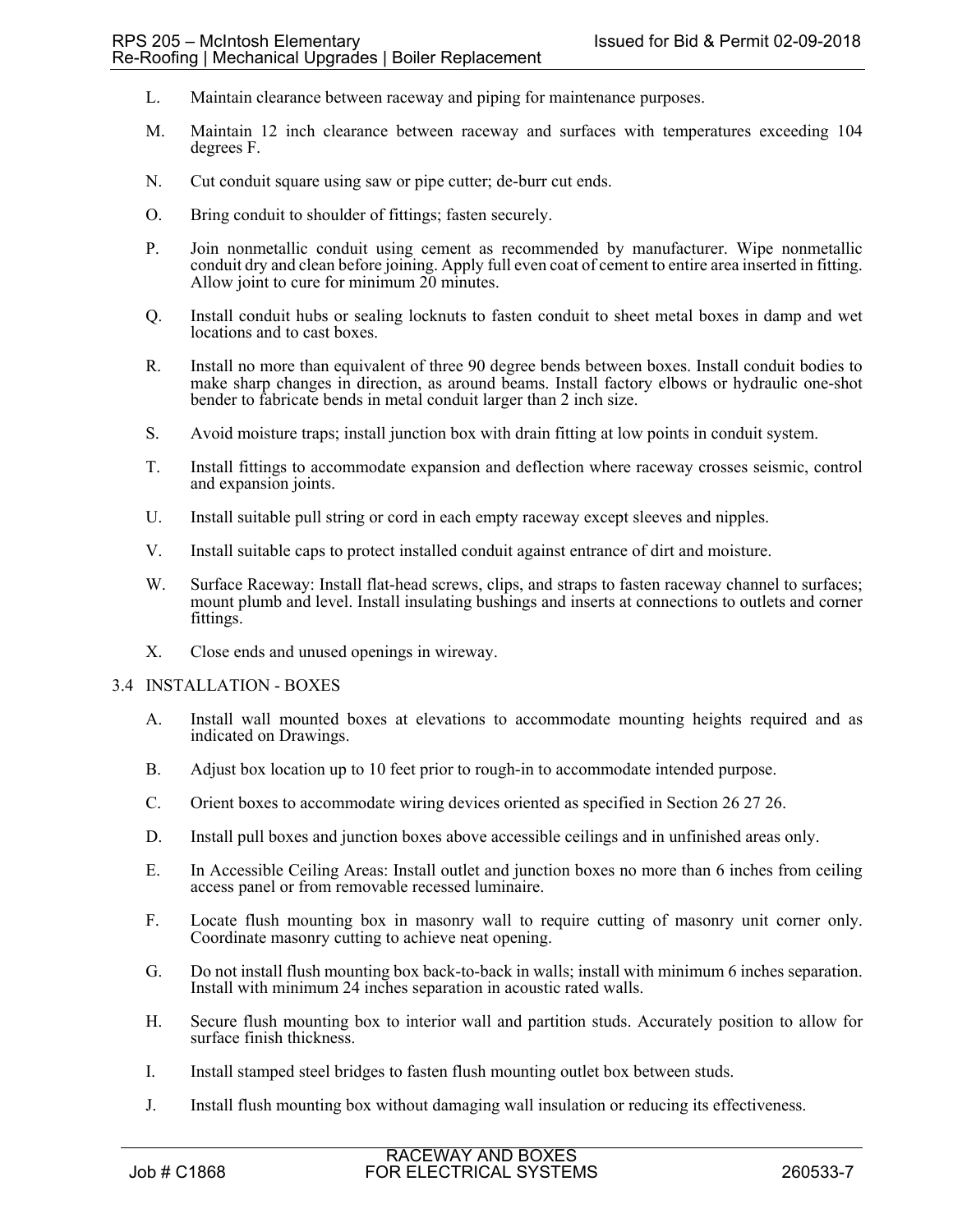- K. Install adjustable steel channel fasteners for hung ceiling outlet box.
- L. Do not fasten boxes to ceiling support wires or other piping systems.
- M. Support boxes independently of conduit.
- N. Install gang box where more than one device is mounted together. Do not use sectional box.
- O. Install gang box with plaster ring for single device outlets.

# 3.5 INTERFACE WITH OTHER PRODUCTS

- A. Install conduit to preserve fire resistance rating of partitions and other elements, using materials and methods in accordance with Section 07 84 00.
- B. Route conduit through roof openings for piping and ductwork or through suitable roof jack with pitch pocket. Coordinate location with roofing installation.
- C. Locate outlet boxes to allow luminaires positioned as indicated on reflected ceiling plan.
- D. Align adjacent wall mounted outlet boxes for switches, thermostats, and similar devices.

### 3.6 ADJUSTING

- A. Section 01 70 00 Execution and Closeout Requirements: Testing, adjusting, and balancing.
- B. Adjust flush-mounting outlets to make front flush with finished wall material.
- C. Install knockout closures in unused openings in boxes.

### 3.7 CLEANING

- A. Section 01 70 00 Execution and Closeout Requirements: Final cleaning.
- B. Clean interior of boxes to remove dust, debris, and other material.
- C. Clean exposed surfaces and restore finish.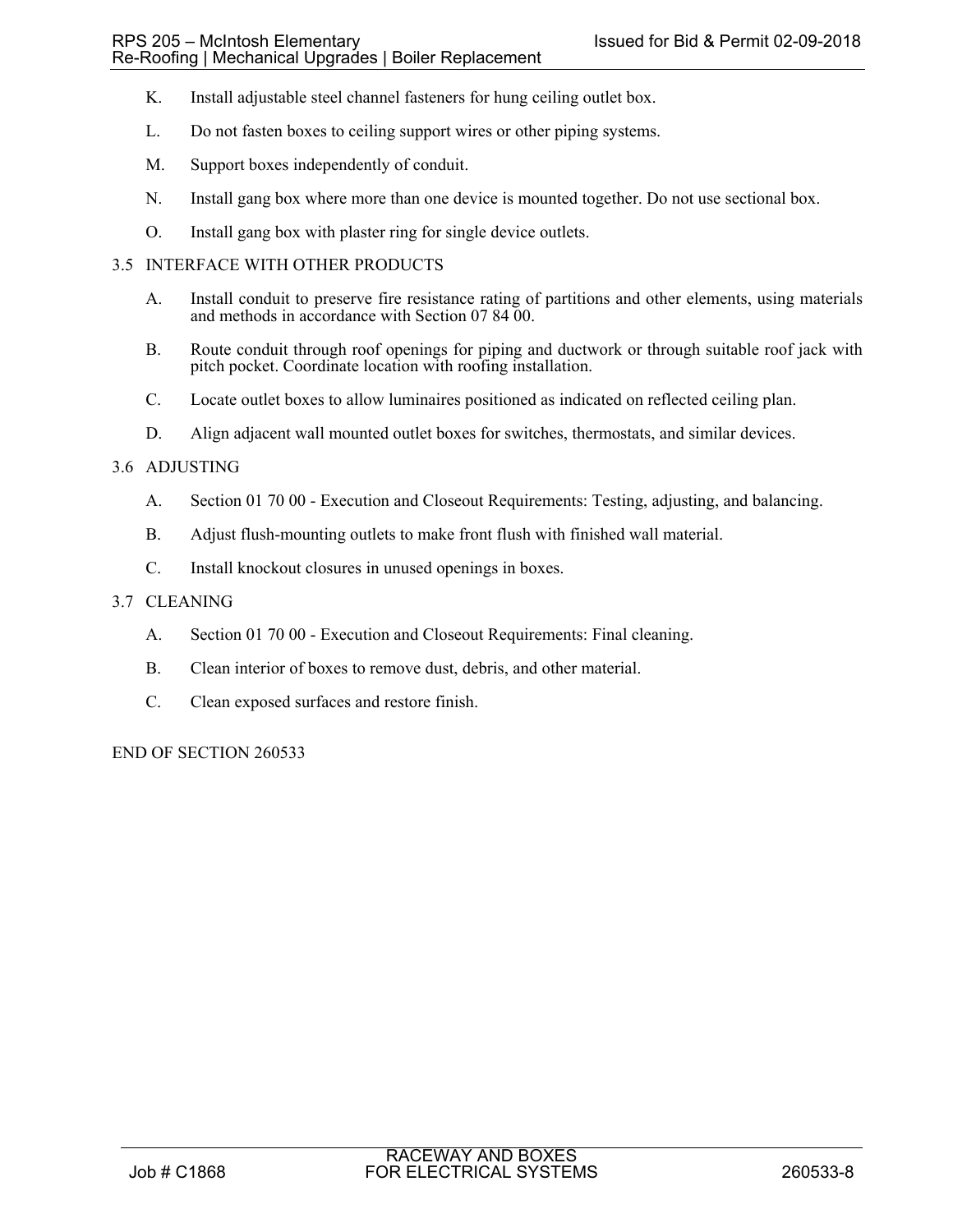# SECTION 260553 - IDENTIFICATION FOR ELECTRICAL SYSTEMS

# PART 1 - GENERAL

# 1.1 SUMMARY

- A. Section Includes:
	- 1. Nameplates.
	- 2. Labels.<br>3. Wire ma
	- 3. Wire markers.<br>4. Conduit marke
	- 4. Conduit markers.<br>5. Stencils.
	- Stencils.
- B. Related Sections:
	- 1. Section 09 90 00 Painting and Coating: Execution requirements for painting specified by this section.

# 1.2 SUBMITTALS

- A. Section 01 33 00 Submittal Procedures: Submittal procedures.
- B. Product Data:
	- 1. Submit manufacturer's catalog literature for each product required.<br>2. Submit electrical identification schedule including list of wording. s
	- Submit electrical identification schedule including list of wording, symbols, letter size, color coding, tag number, location, and function.
- C. Manufacturer's Installation Instructions: Indicate installation instructions, special procedures, and installation.

# 1.3 ENVIRONMENTAL REQUIREMENTS

- A. Section 01 60 00 Product Requirements: Environmental conditions affecting products on site.
- B. Install labels and nameplates only when ambient temperature and humidity conditions for adhesive are within range recommended by manufacturer.

# 1.4 REGULATORY REQUIREMENTS

- A. Conform to Health/Life Safety Code for Public Schools.
- B. Conform to (IMC) International Mechanical Code. (2015)
- C. Conform to (IBC) International Building Code. (2015)
- D. Conform to (IFC) International Fire Code, excluding Chapter 4. (2015)
- E. Conform to State of Illinois Plumbing Code. (2014)
- F. Conform to Illinois Accessibility Code. (71 IL Adm. Code 400)
- G. Conform to (IECC) International Energy Conservation Code. (2015)
- H. Conform to (IFGC) International Fuel Gas Code. (2015)
- I. Conform to (IPMC) International Property Maintenance Code. (2015)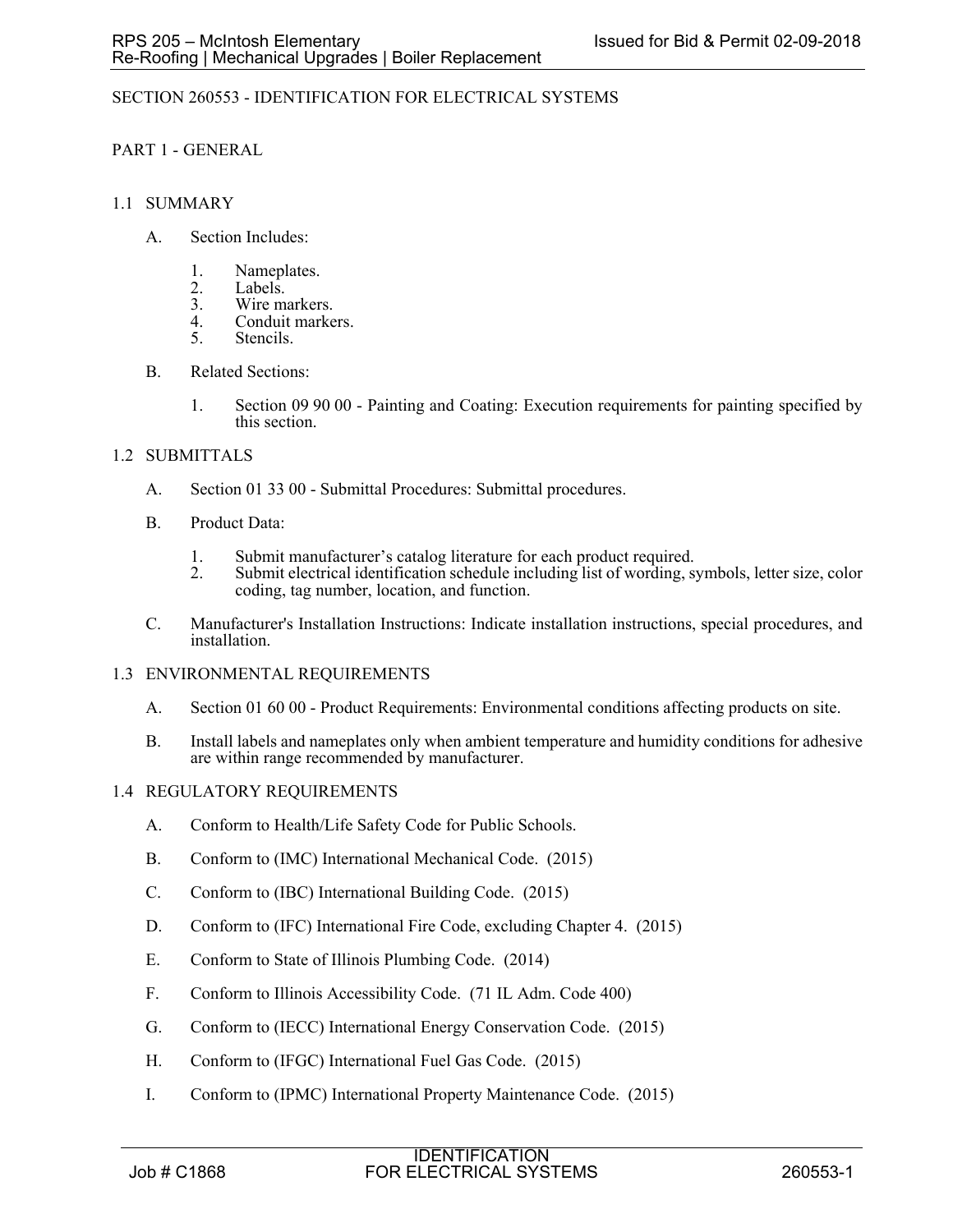- J. Conform to Illinois State Fire Marshal's Boiler and Pressure Vessel Safety. (41 IL Adm. Code 120)
- K. Conform to (ICC) International Code Council Reference Standards. (2015)
- L. Conform to (NFPA) National Fire Protection Association 70 National Electrical Code. (2014)
- M. Products: Listed and classified by Underwriter's Laboratories, Inc. as suitable for the purpose specified and indicated.

## PART 2 - PRODUCTS

## 2.1 NAMEPLATES

- A. Furnish materials in accordance with industry standards.
- B. Product Description: Laminated three-layer plastic with engraved black letters on white contrasting background color.
- C. Letter Size:
	- 1. 1/8 inch high letters for identifying individual equipment and loads.
	- 2. 1/4 inch high letters for identifying grouped equipment and loads.
- D. Minimum nameplate thickness: 3/32 inch.

## 2.2 LABELS

- A. Furnish materials in accordance with industry standards.
- B. Labels: Embossed adhesive tape, with 3/16 inch white letters on black background.

#### 2.3 WIRE MARKERS

- A. Furnish materials in accordance with industry standards.
- B. Description: Cloth tape, split sleeve, or tubing type wire markers.
- C. Legend:
	- 1. Power and Lighting Circuits: Actual branch circuit or feeder number.
	- 2. Control Circuits: Control wire number as indicated on schematic and interconnection diagrams.
- D. Conduit and Raceway Markers:
	- 1. Furnish materials in accordance with industry standards.
- E. Description: Labels fastened with adhesive or stencils.
- F. Color:
	- 1. 480 Volt System: Black lettering on white background.<br>2. 208 Volt System: Black lettering on white background.
	- 208 Volt System: Black lettering on white background.
- G. Legend:
	- 1. Medium Voltage System: HIGH VOLTAGE.<br>2. 480 Volt System: 480 VOLTS. HIGH VOLT.
	- 2. 480 Volt System: 480 VOLTS. HIGH VOLTAGE.<br>3. 208 Volt System: 208 VOLTS.
	- 208 Volt System: 208 VOLTS.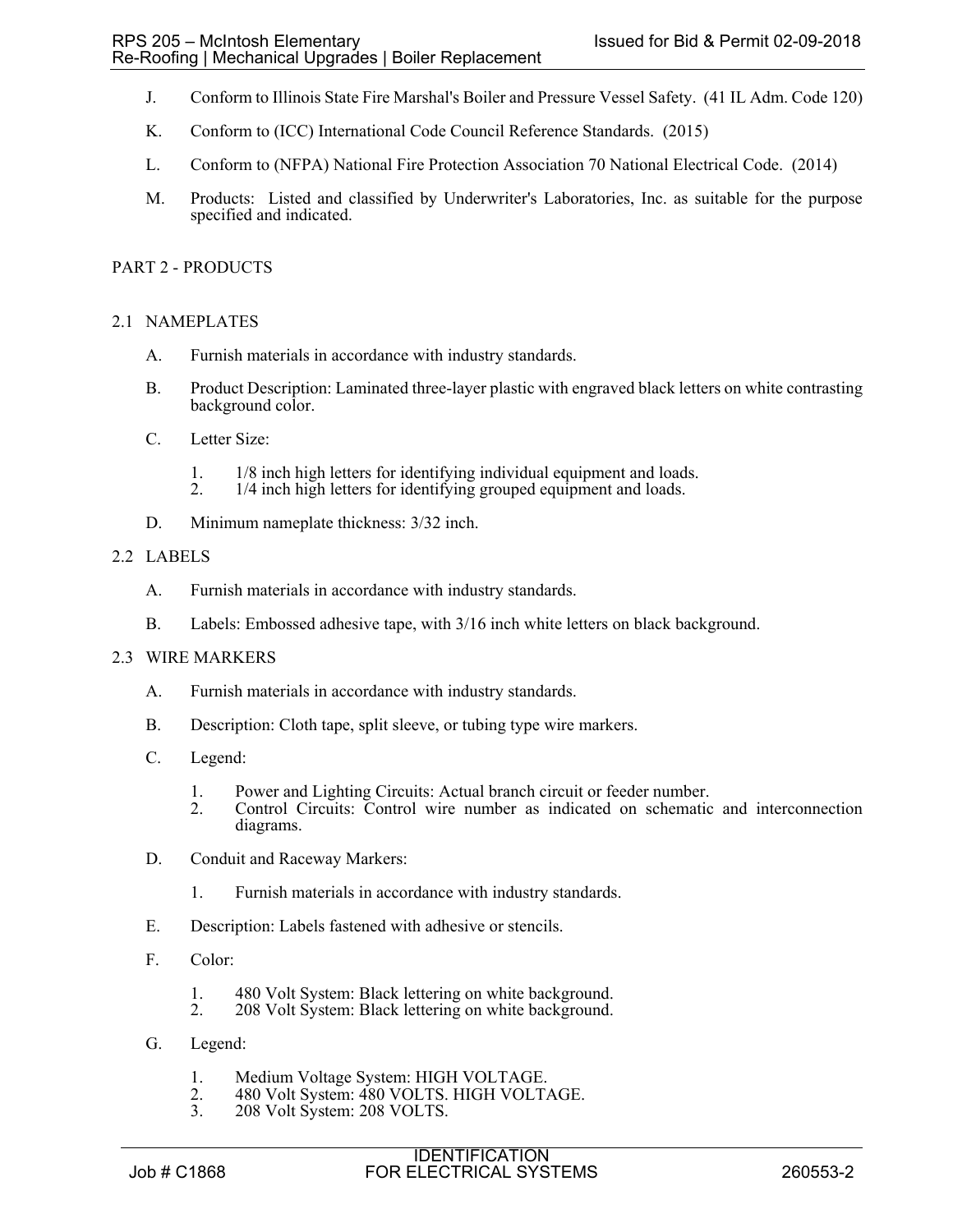# 2.4 STENCILS

- A. Furnish materials in accordance with industry standards.
- B. Stencils: With clean cut symbols and letters of following size:
	- 1. Up to 2 inches Outside Diameter of Raceway: 1/2 inch high letters.<br>2. 2-1/2 to 6 inches Outside Diameter of Raceway: 1 inch high letters.
	- 2. 2-1/2 to 6 inches Outside Diameter of Raceway: 1 inch high letters.
- C. Stencil Paint: As specified in Section 09 90 00, semi-gloss enamel, colors conforming to the following:
	- 1. Black lettering on white background.
	- 2. White lettering on gray background.<br>3. Red lettering on white background.
	- 3. Red lettering on white background.<br>4 Blue lettering on white background.
	- Blue lettering on white background.

## PART 3 - EXECUTION

## 3.1 PREPARATION

- A. Degrease and clean surfaces to receive adhesive for identification materials.
- B. Prepare surfaces in accordance with Section 09 90 00 for stencil painting.

## 3.2 INSTALLATION

- A. Install identifying devices after completion of painting.
- B. Nameplate Installation:
	- 1. Install nameplate parallel to equipment lines.<br>2. Install nameplate for each electrical distrib
	- Install nameplate for each electrical distribution and control equipment enclosure with corrosive-resistant mechanical fasteners, or adhesive.
	- 3. Install nameplates for each control panel and major control components located outside panel with corrosive-resistant mechanical fasteners, or adhesive.
	- 4. Secure nameplate to equipment front using screws, rivets, or adhesive.
	- 5. Secure nameplate to inside surface of door on recessed panelboard in finished locations.
	- 6. Install nameplates for the following:
		- a. Switchboards.
		- b. Panelboards.
		- c. Transformers.
		- d. Service Disconnects.
		- e. Motor Starters.
- C. Label Installation:
	- 1. Install label parallel to equipment lines.
	- 2. Install label for identification of individual control device stations.<br>3. Install labels for permanent adhesion and seal with clear lacquer.
	- Install labels for permanent adhesion and seal with clear lacquer.
- D. Wire Marker Installation:
	- 1. Install wire marker for each conductor at panelboard gutters, pull boxes, outlet and junction boxes, and each load connection.
	- 2. Mark data cabling at each end. Install additional marking at accessible locations along the cable run.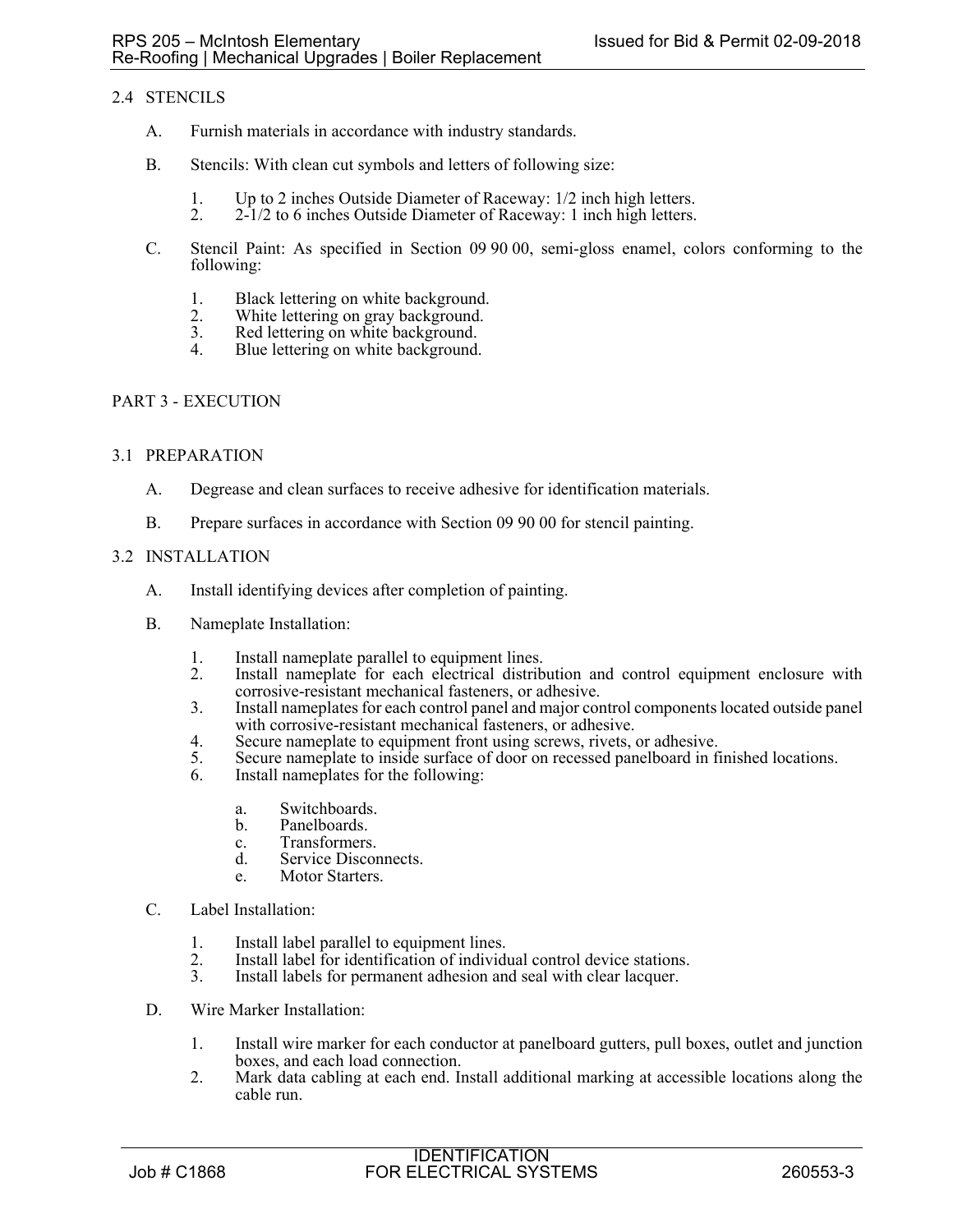- 3. Install labels at data outlets identifying patch panel and port designation as indicated on Drawings.
- E. Conduit Marker Installation:
	- 1. Install conduit marker for each conduit 1 1/2" and larger longer than 20 feet.<br>2. Conduit Marker Spacing: 20 feet on center.
	- 2. Conduit Marker Spacing: 20 feet on center.<br>3. Raceway Painting: Identify conduit using fie
	- 3. Raceway Painting: Identify conduit using field painting in accordance with Section 09 90 00.
		- a. Paint colored band on each conduit longer than 20 feet.
		- Paint bands 20 feet on center.
		- c. Color: Utilize the owners standard color coding. If no standard exists provide;
			- 1) 480 Volt System: Orange.<br>2) 208 Volt System: Blue.
			- 208 Volt System: Blue.
- F. Stencil Installation:
	- 1. Apply stencil painting in accordance with Section 09 90 00.
- G. Underground Warning Tape Installation:
	- 1. Install underground warning tape along length of each underground conduit, raceway, or cable 6 to 8 inches below finished grade, directly above buried conduit, raceway, or cable.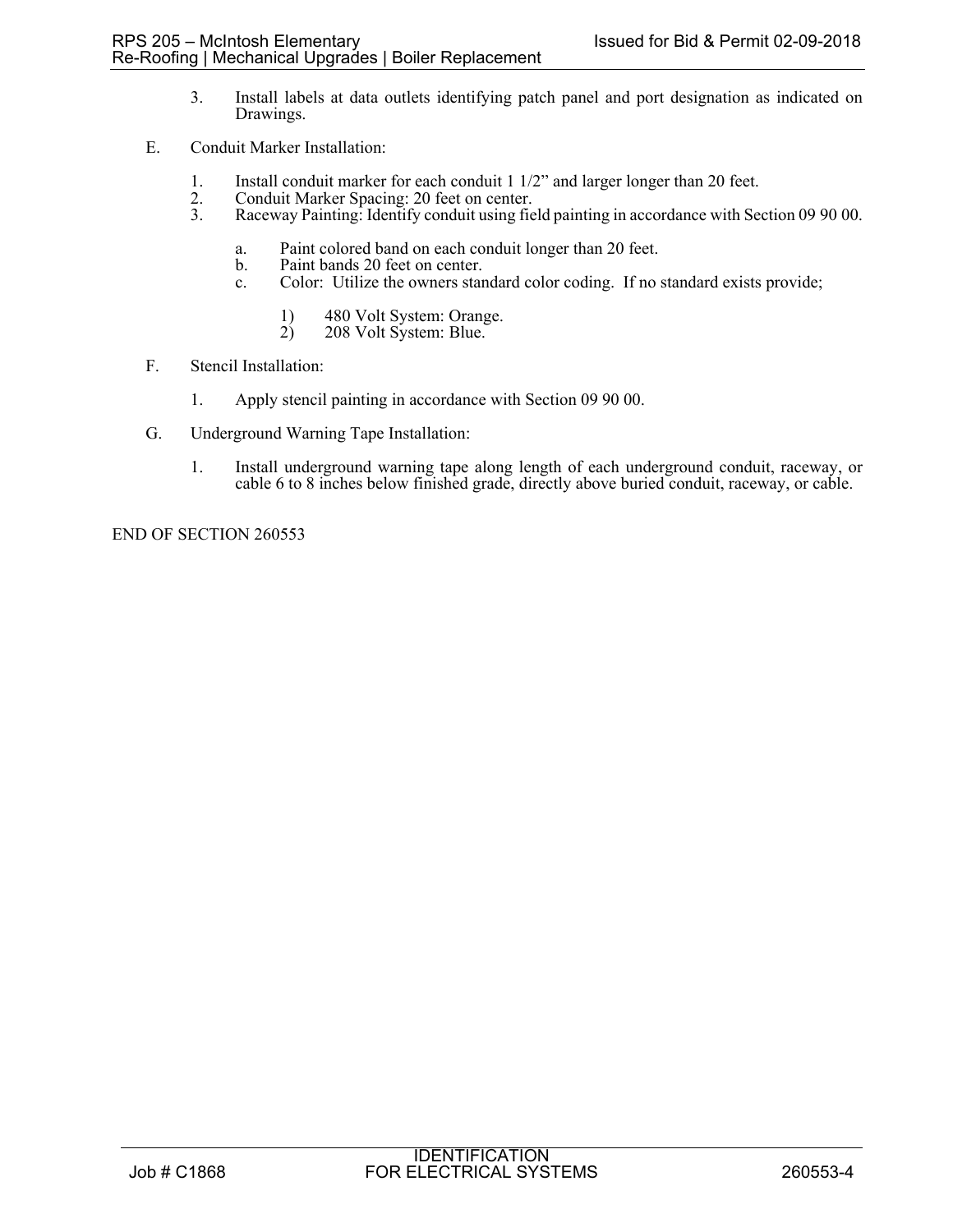# SECTION 262413 - SWITCHBOARDS

## PART 1 - GENERAL

## 1.1 SUMMARY

- A. Section includes main and distribution switchboards components.
- B. Related Sections:
	- 1. Section 26 05 26 Grounding and Bonding for Electrical Systems.<br>
	2. Section 26 05 53 Identification for Electrical Systems.<br>
	3. Section 26 28 13 Fuses.
	-
	- Section 26 28 13 Fuses.

## 1.2 REFERENCES

- A. American National Standards Institute:
	- 1. ANSI C12.1 Code for Electricity Metering.
	- 2. ANSI C39.1 Requirements, Electrical Analog Indicating Instruments.
- B. Institute of Electrical and Electronics Engineers:
	-
	- 1. IEEE C57.13 Standard Requirements for Instrument Transformers. 2. IEEE C62.41 Recommended Practice on Surge Voltages in Low-Voltage AC Power Circuits.
- C. National Electrical Manufacturers Association:
	- 1. NEMA AB 1 Molded Case Circuit Breakers and Molded Case Switches.<br>2. NEMA FU 1 Low Voltage Cartridge Fuses.
	- 2. NEMA FU 1 Low Voltage Cartridge Fuses.<br>3. NEMA KS 1 Enclosed and Miscellaneous
	- NEMA KS 1 Enclosed and Miscellaneous Distribution Equipment Switches (600 Volts Maximum).
	- 4. NEMA PB 2 Deadfront Distribution Switchboards.
	- 5. NEMA PB 2.1 General Instructions for Proper Handling, Installation, Operation, and Maintenance of Deadfront Distribution Switchboards Rated 600 Volts or Less.
- D. International Electrical Testing Association:
	- 1. NETA ATS Acceptance Testing Specifications for Electrical Power Distribution Equipment and Systems.

## 1.3 SUBMITTALS

- A. Section 01 33 00 Submittal Procedures: Submittal procedures.
- B. Product Data: Provide electrical characteristics including voltage, frame size and trip ratings, fault current withstand ratings, and time-current curves of all equipment and components.
- C. Shop Drawings: Indicate front and side views of enclosures with overall dimensions shown; conduit entrance locations and requirements; nameplate legends; size and number of bus bars per phase, neutral, and ground; and switchboard instrument details.

## 1.4 CLOSEOUT SUBMITTALS

- A. Section 01 70 00 Execution and Closeout Requirements: Closeout procedures.
- B. Record actual locations of switchboard in project record documents.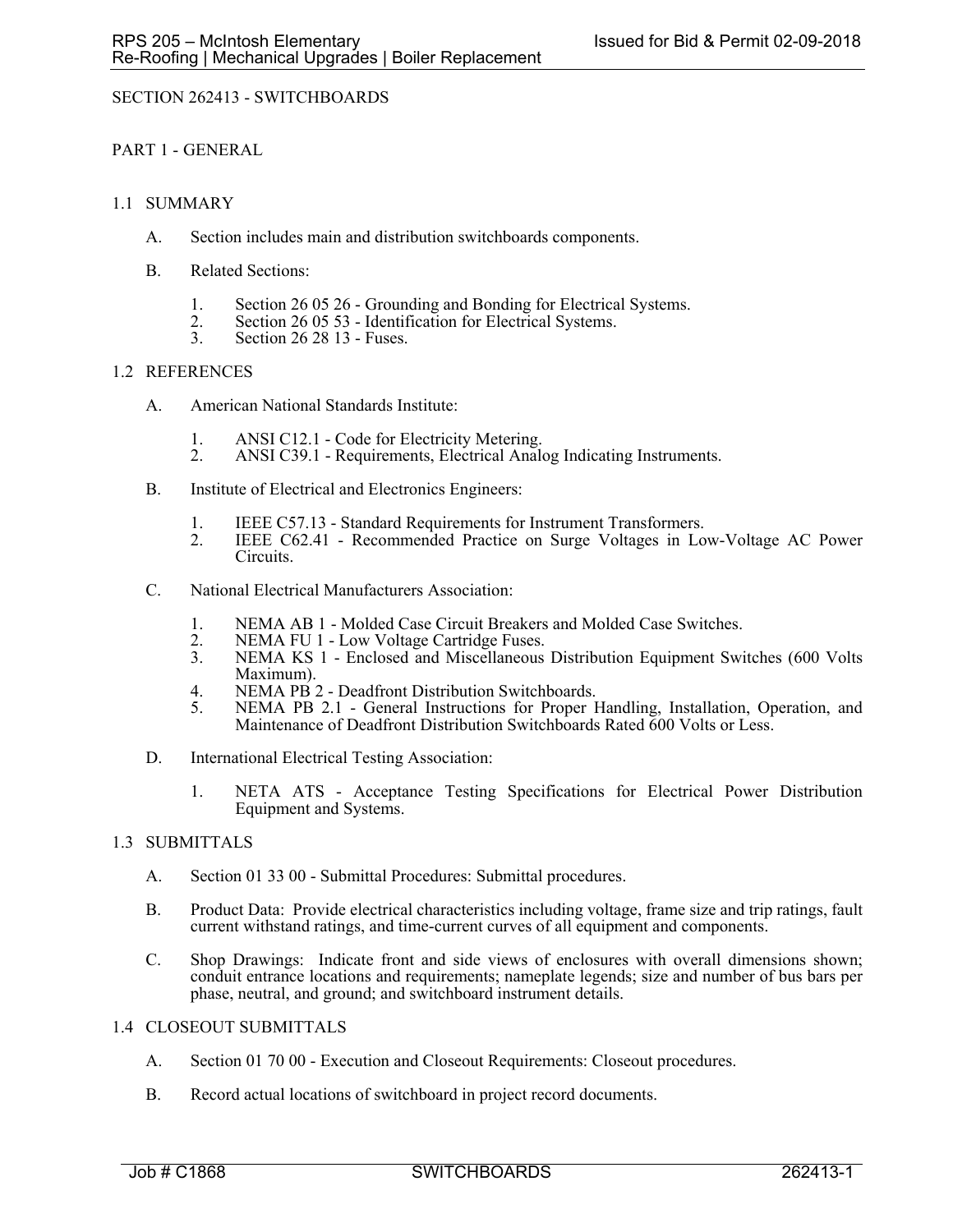C. Maintenance Data: Include spare parts listing; source and current prices of replacement parts and supplies; and recommended maintenance procedures and intervals.

## 1.5 QUALIFICATIONS

A. Manufacturer: Company specializing in manufacturing products specified in this section with minimum three years documented experience.

## 1.6 FIELD MEASUREMENTS

A. Verify field measurements prior to fabrication.

## 1.7 SEQUENCING

- A. Section 01 10 00 Summary: Work sequence.
- B. Sequence Work to avoid interferences with building finishes and installation of other products.

## 1.8 REGULATORY REQUIREMENTS

- A. Conform to Health/Life Safety Code for Public Schools.
- B. Conform to (IMC) International Mechanical Code. (2015)
- C. Conform to (IBC) International Building Code. (2015)
- D. Conform to (IFC) International Fire Code, excluding Chapter 4. (2015)
- E. Conform to State of Illinois Plumbing Code. (2014)
- F. Conform to Illinois Accessibility Code. (71 IL Adm. Code 400)
- G. Conform to (IECC) International Energy Conservation Code. (2015)
- H. Conform to (IFGC) International Fuel Gas Code. (2015)
- I. Conform to (IPMC) International Property Maintenance Code. (2015)
- J. Conform to Illinois State Fire Marshal's Boiler and Pressure Vessel Safety. (41 IL Adm. Code 120)
- K. Conform to (ICC) International Code Council Reference Standards. (2015)
- L. Conform to (NFPA) National Fire Protection Association 70 National Electrical Code. (2014)
- M. Products: Listed and classified by Underwriter's Laboratories, Inc. as suitable for the purpose specified and indicated.

#### 1.9 DELIVERY, STORAGE, AND HANDLING

- A. Material and Equipment: Transport, handle, store, and protect products.
- B. Deliver individually wrapped for protection and mounted on shipping skids.
- C. Store in a clean, dry space. Maintain factory wrapping or provide an additional heavy canvas or heavy plastic cover to protect units from dirt, water, construction debris, and traffic.
- D. Handle in accordance with NEMA PB 2.1 and manufacturer's written instructions. Lift only with lugs provided for the purpose. Handle carefully to avoid damage to switchboard internal components, enclosure, and finish.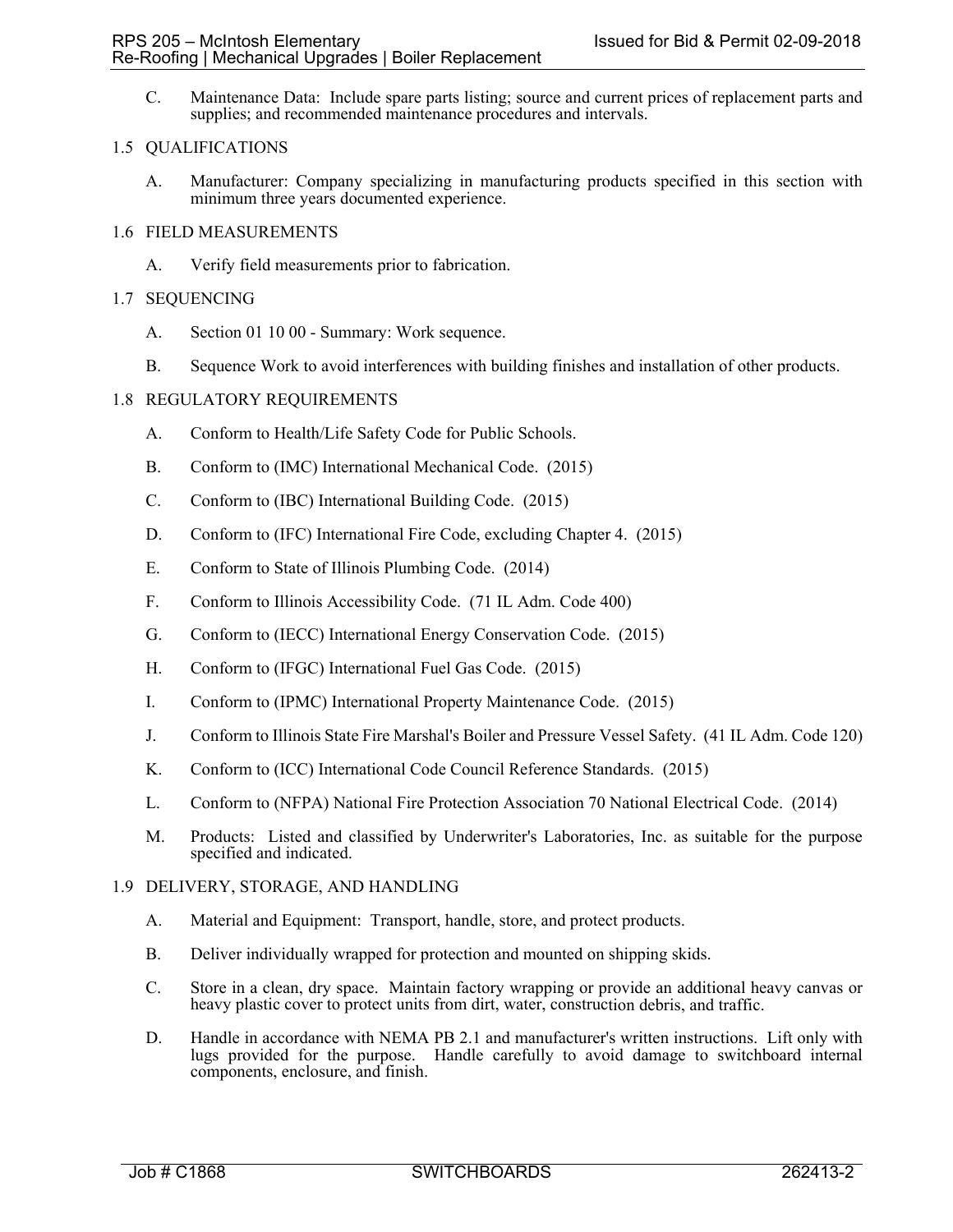## 1.10 FIELD MEASUREMENTS

A. Verify that field measurements are as required to suit installation.

# PART 2 - PRODUCTS

## 2.1 SWITCHBOARDS - EXISTING

- A. Manufacturers:
	- 1. District Standard: Square D, to match existing in every particular.
- B. Add new thermal-magnetic circuit breaker or fusible switch type branch circuit devices to existing distribution panelboards as required.
- C. All new devices shall be of the same manufacturer, type and interrupting capacity as the original equipment.
- D. Provide new nameplates upon completion of all wiring.

## PART 3 - EXECUTION

## 3.1 EXAMINATION

- A. Section 01 30 00 Administrative Requirements: Coordination and project conditions.
- B. Verify surface is suitable for circuit breaker installation.

## 3.2 INSTALLATION

- A. Install in accordance with NEMA PB 2.1.
- B. Tighten accessible bus connections and mechanical fasteners after placing switchboard.
- C. Install engraved plastic nameplates in accordance with Section 26 05 53.
- D. Install breaker circuit directory.
- E. Ground and bond switchboards in accordance with Section 26 05 26.

### 3.3 FIELD QUALITY CONTROL

- A. Section 01 40 00 Quality Requirements: Field inspecting, testing, adjusting, and balancing.
- B. Inspect and test in accordance with NETA ATS, except Section 4.
- C. Perform inspections and tests listed in NETA ATS, Section 7.1.

## 3.4 ADJUSTING

- A. Section 01 70 00 Execution and Closeout Requirements: Testing, adjusting, and balancing.
- B. Adjust operating mechanisms for free mechanical movement.
- C. Tighten bolted bus connections.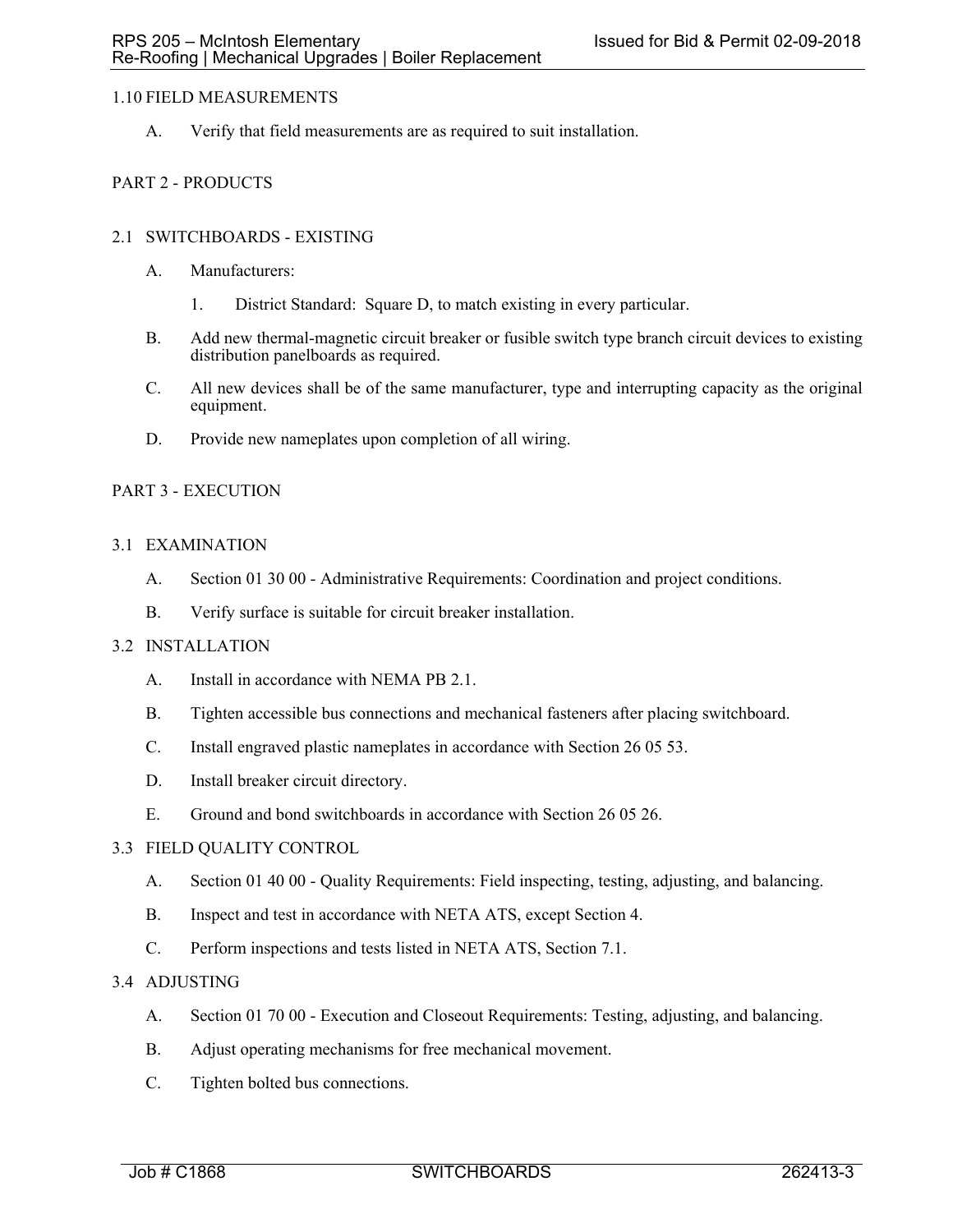D. The contractor shall furnish short circuit and protective device coordination studies as prepared by Square D engineering services or approved equal. The scope of the studies shall include all new distribution equipment supplied under this contract. Contractor shall adjust relay and protective device settings according to the recommended settings table provided by the coordination study.

# 3.5 CLEANING

- A. Section 01 70 00 Execution and Closeout Requirements: Final cleaning.
- B. Touch up scratched or marred surfaces to match original finish.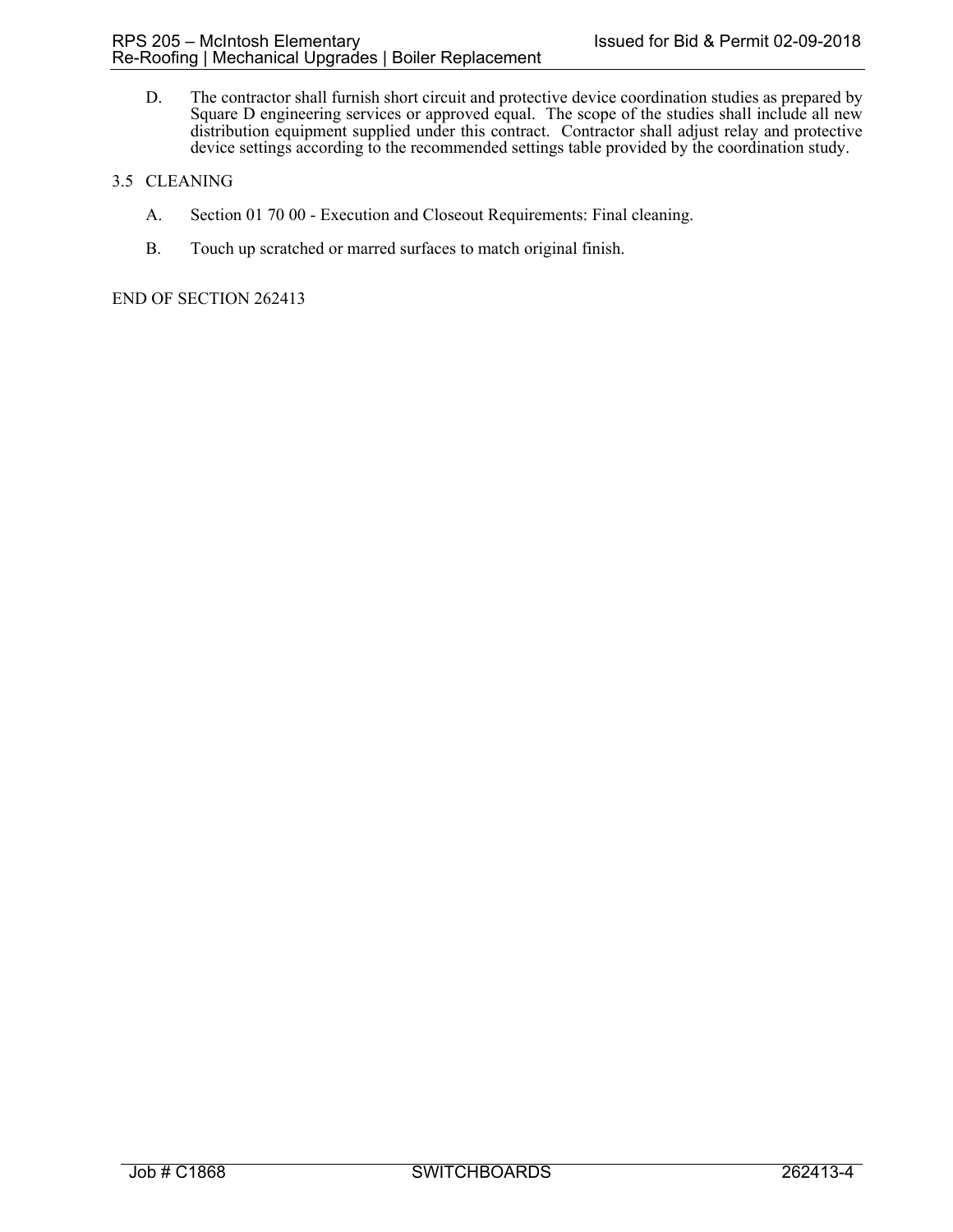## SECTION 262416 - PANELBOARDS

## PART 1 - GENERAL

## 1.1 SUMMARY

- A. Section includes distribution and branch circuit panelboards, electronic grade branch circuit panelboards, and load centers.
- B. Related Sections:
	- 1. Section 26 05 26 Grounding and Bonding for Electrical Systems.<br>
	2. Section 26 05 53 Identification for Electrical Systems.<br>
	3. Section 26 28 13 Fuses.
	-
	- Section 26 28 13 Fuses.

## 1.2 REFERENCES

- A. Institute of Electrical and Electronics Engineers:
	- 1. IEEE C62.41 Recommended Practice on Surge Voltages in Low-Voltage AC Power Circuits.
- B. National Electrical Manufacturers Association:
	- 1. NEMA AB 1 Molded Case Circuit Breakers and Molded Case Switches.<br>2. NEMA FU 1 Low Voltage Cartridge Fuses.
	- 2. NEMA FU 1 Low Voltage Cartridge Fuses.<br>3. NEMA ICS 2 Industrial Control and Sys
	- NEMA ICS 2 Industrial Control and Systems: Controllers, Contactors, and Overload Relays, Rated Not More Than 2000 Volts AC or 750 Volts DC.
	- 4. NEMA ICS 5 Industrial Control and Systems: Control Circuit and Pilot Devices.
	- 5. NEMA KS 1 Enclosed and Miscellaneous Distribution Equipment Switches (600 Volts Maximum).
	- 6. NEMA PB 1 Panelboards.<br>7. NEMA PB 1.1 General Ins
	- NEMA PB 1.1 General Instructions for Proper Installation, Operation, and Maintenance of Panelboards Rated 600 Volts or Less.
- C. International Electrical Testing Association:
	- 1. NETA ATS Acceptance Testing Specifications for Electrical Power Distribution Equipment and Systems.
- D. National Fire Protection Association:
	- 1. NFPA 70 National Electrical Code.
- E. Underwriters Laboratories Inc.:
	- 1. UL 67 Safety for Panelboards.<br>2. UL 1283 Electromagnetic Inter-
	- UL 1283 Electromagnetic Interference Filters.

#### 1.3 SUBMITTALS

- A. Section 01 33 00 Submittal Procedures: Requirements for submittals.
- B. Shop Drawings: Indicate outline and support point dimensions, voltage, main bus ampacity, integrated short circuit ampere rating, circuit breaker and fusible switch arrangement and sizes.
- C. Product Data: Submit catalog data showing specified features of standard products.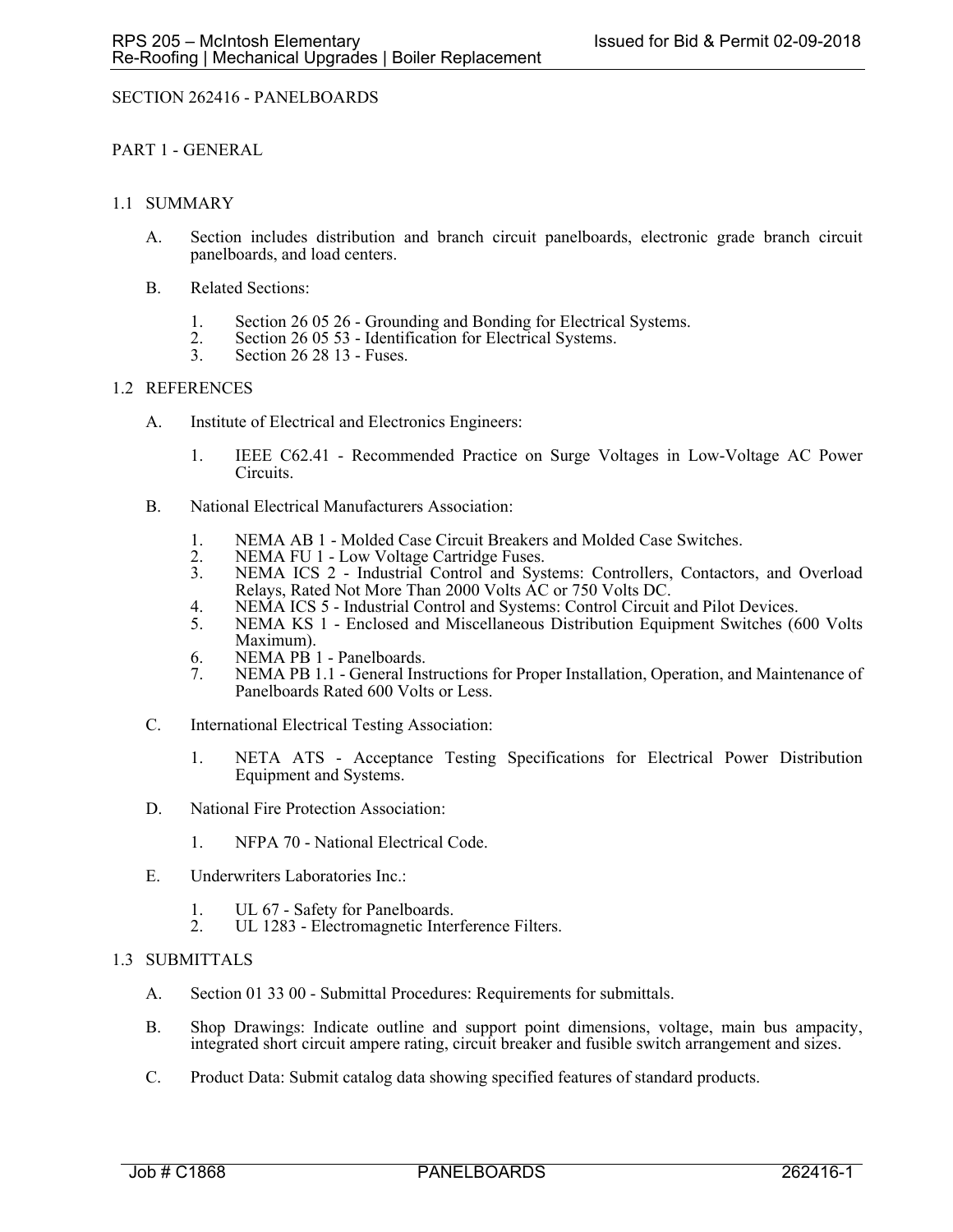## 1.4 CLOSEOUT SUBMITTALS

- A. Section 01 70 00 Execution and Closeout Requirements: Requirements for submittals.
- B. Project Record Documents: Record actual locations of panelboards and record actual circuiting arrangements.
- C. Operation and Maintenance Data: Submit spare parts listing; source and current prices of replacement parts and supplies; and recommended maintenance procedures and intervals.

## 1.5 QUALIFICATIONS

A. Manufacturer: Company specializing in manufacturing products specified in this section with minimum three years documented experience.

#### 1.6 MAINTENANCE MATERIALS

- A. Section 01 70 00 Execution and Closeout Requirements: Requirements for maintenance products.
- B. Furnish two of each panelboard key.

## 1.7 REGULATORY REQUIREMENTS

- A. Conform to Health/Life Safety Code for Public Schools.
- B. Conform to (IMC) International Mechanical Code. (2015)
- C. Conform to (IBC) International Building Code. (2015)
- D. Conform to (IFC) International Fire Code, excluding Chapter 4. (2015)
- E. Conform to State of Illinois Plumbing Code. (2014)
- F. Conform to Illinois Accessibility Code. (71 IL Adm. Code 400)
- G. Conform to (IECC) International Energy Conservation Code. (2015)
- H. Conform to (IFGC) International Fuel Gas Code. (2015)
- I. Conform to (IPMC) International Property Maintenance Code. (2015)
- J. Conform to Illinois State Fire Marshal's Boiler and Pressure Vessel Safety. (41 IL Adm. Code 120)
- K. Conform to (ICC) International Code Council Reference Standards. (2015)
- L. Conform to (NFPA) National Fire Protection Association 70 National Electrical Code. (2014)
- M. Products: Listed and classified by Underwriter's Laboratories, Inc. as suitable for the purpose specified and indicated.

#### PART 2 - PRODUCTS

#### 2.1 DISTRIBUTION PANELBOARDS - EXISTING

- A. Add new thermal-magnetic circuit breaker or fusible switch type branch circuit devices to existing distribution panelboards as required.
- B. All new devices shall be of the same manufacturer, type and interrupting capacity as the original equipment.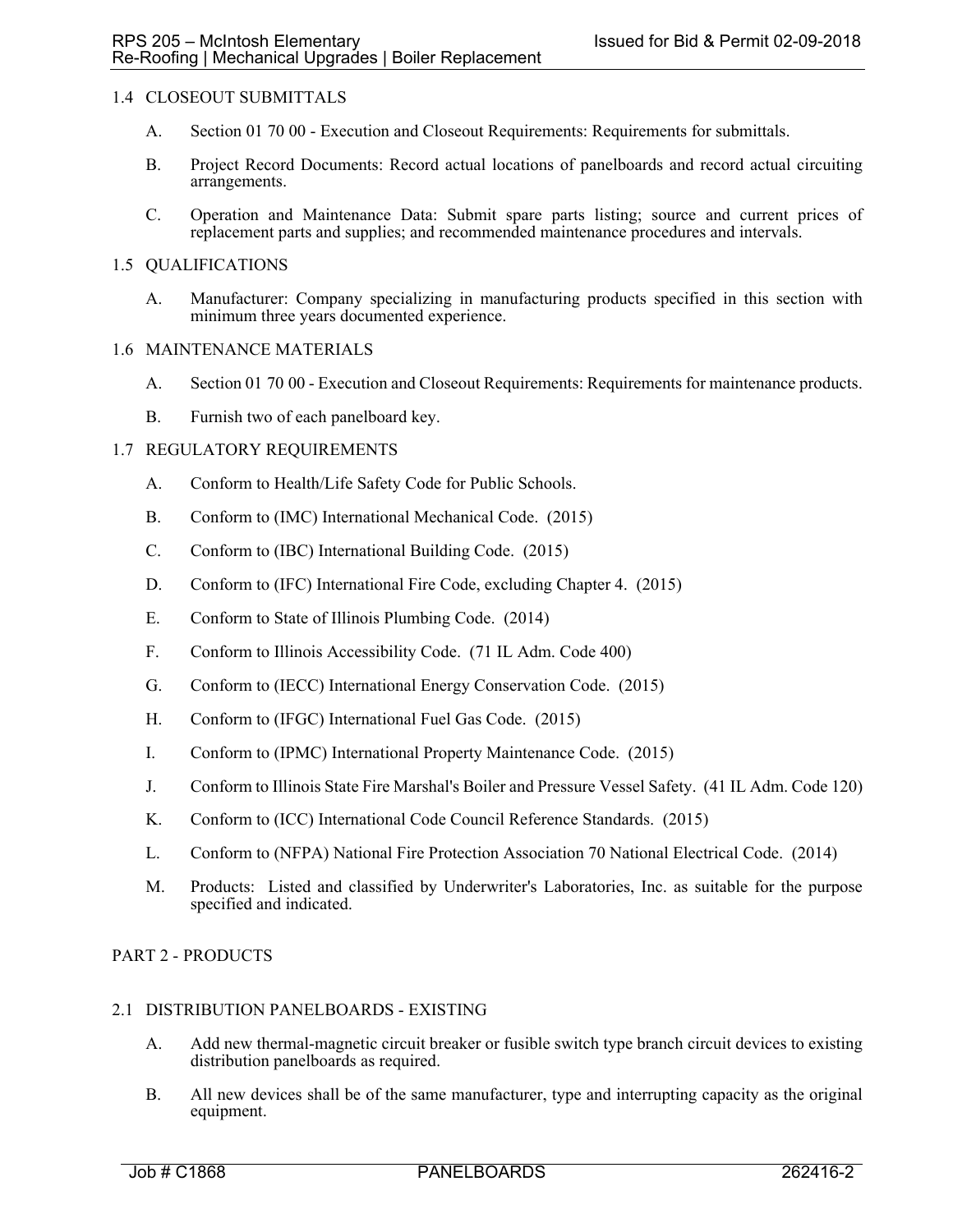C. Provide new nameplates upon completion of all wiring. Refer to Section 26 05 53.

## 2.2 BRANCH CIRCUIT PANELBOARDS - EXISTING

- A. Circuits to existing branch panelboards shall be connected to existing circuit breakers or plug fuses when available. Verify circuit numbers shown, provide new circuit breakers and/or rearrange existing circuit breakers as required.
- B. Where new circuit breakers are added to existing panelboards, rearrange or remove existing breakers as required to accommodate the new circuit breakers. Deliver unused/removed circuit breakers to Owner.
- C. All new circuit breakers installed in existing panelboards shall be of the same manufacturer, type, and interrupting capacity as the original equipment.
- D. Add plug fuses as required.
- E. Provide revised typewritten circuit directories upon completion of all wiring.

## PART 3 - EXECUTION

#### 3.1 EXISTING WORK

- A. Disconnect abandoned panelboards and load centers. Remove and Install blank cover for abandoned panelboards and load centers.
- B. Maintain access to existing panelboard and load centers remaining active and requiring access. Modify installation or provide access panel.
- C. Clean and repair existing panelboards and load centers to remain or to be reinstalled.

#### 3.2 INSTALLATION

- A. Install panelboards and load centers in accordance with NEMA PB 1.1.
- B. Install panelboards and load centers plumb.
- C. Install recessed panelboards and load centers flush with wall finishes.
- D. Height: 6 feet to top of panelboard and load center; install panelboards taller than 6 feet with bottom no more than 4 inches above floor.
- E. Install filler plates for unused spaces in panelboards.
- F. Provide typed circuit directory for each branch circuit panelboard and load center. Revise directory to reflect circuiting changes to balance phase loads.
- G. Install engraved plastic nameplates in accordance with Section 26 05 53.
- H. Install spare conduits out of each recessed panelboard to accessible location above ceiling. Minimum spare conduits: 5 empty 1 inch. Identify each as SPARE.
- I. Ground and bond panelboard enclosure according to Section 26 05 26. Connect equipment ground bars of panels in accordance with NFPA 70.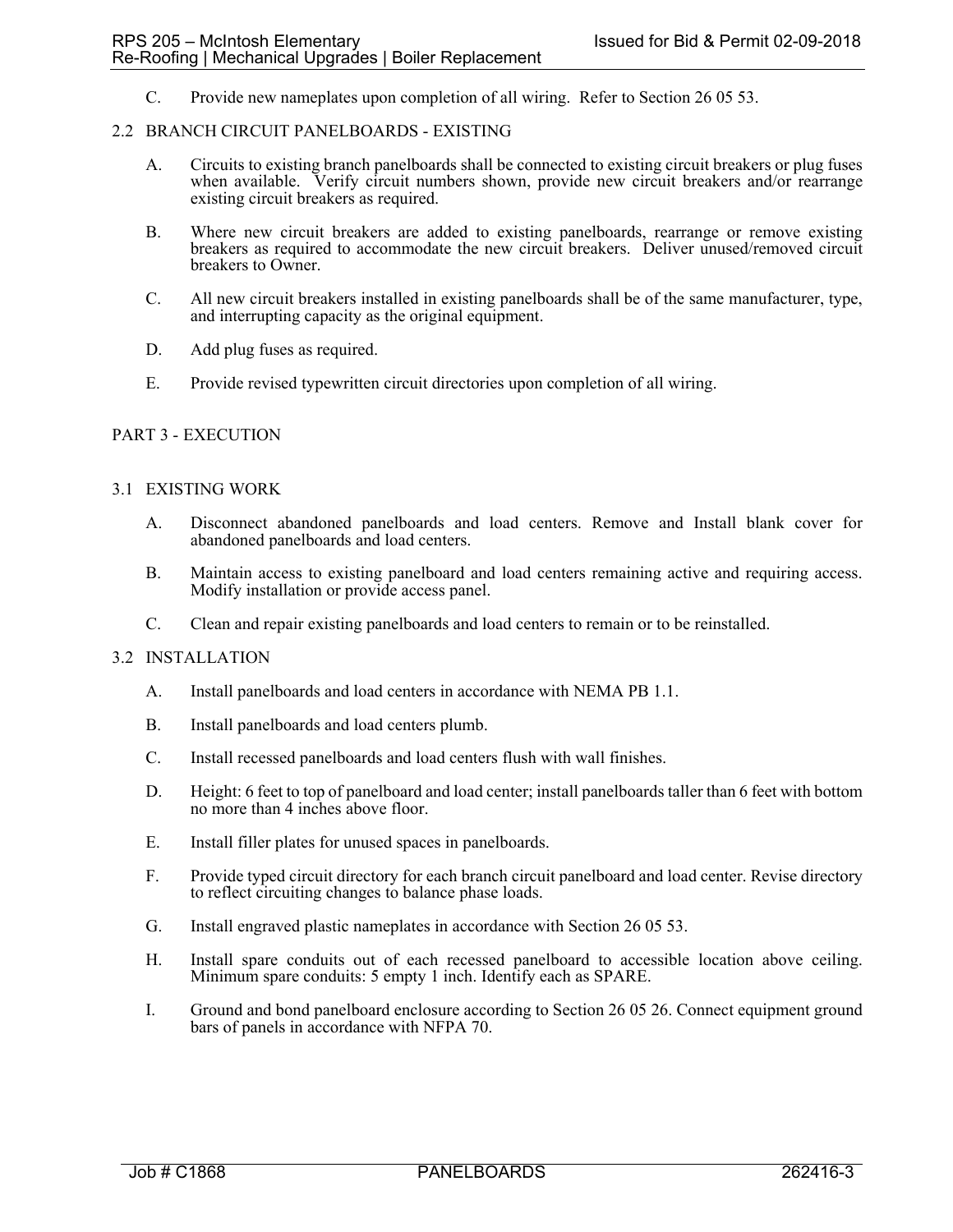# 3.3 FIELD QUALITY CONTROL

- A. Section 01 40 00 Quality Requirements: Field inspecting, testing, adjusting, and balancing.
- B. Inspect and test in accordance with NETA ATS, except Section 4.
- C. Perform circuit breaker inspections and tests listed in NETA ATS, Section 7.6.
- D. Perform switch inspections and tests listed in NETA ATS, Section 7.5.
- E. Perform controller inspections and tests listed in NETA ATS, Section 7.16.1.

## 3.4 ADJUSTING

- A. Section 01 70 00 Execution and Closeout Requirements: Requirements for starting and adjusting.
- B. Measure steady state load currents at each panelboard feeder; rearrange circuits in panelboard to balance phase loads to within 20 percent of each other. Maintain proper phasing for multi-wire branch circuits.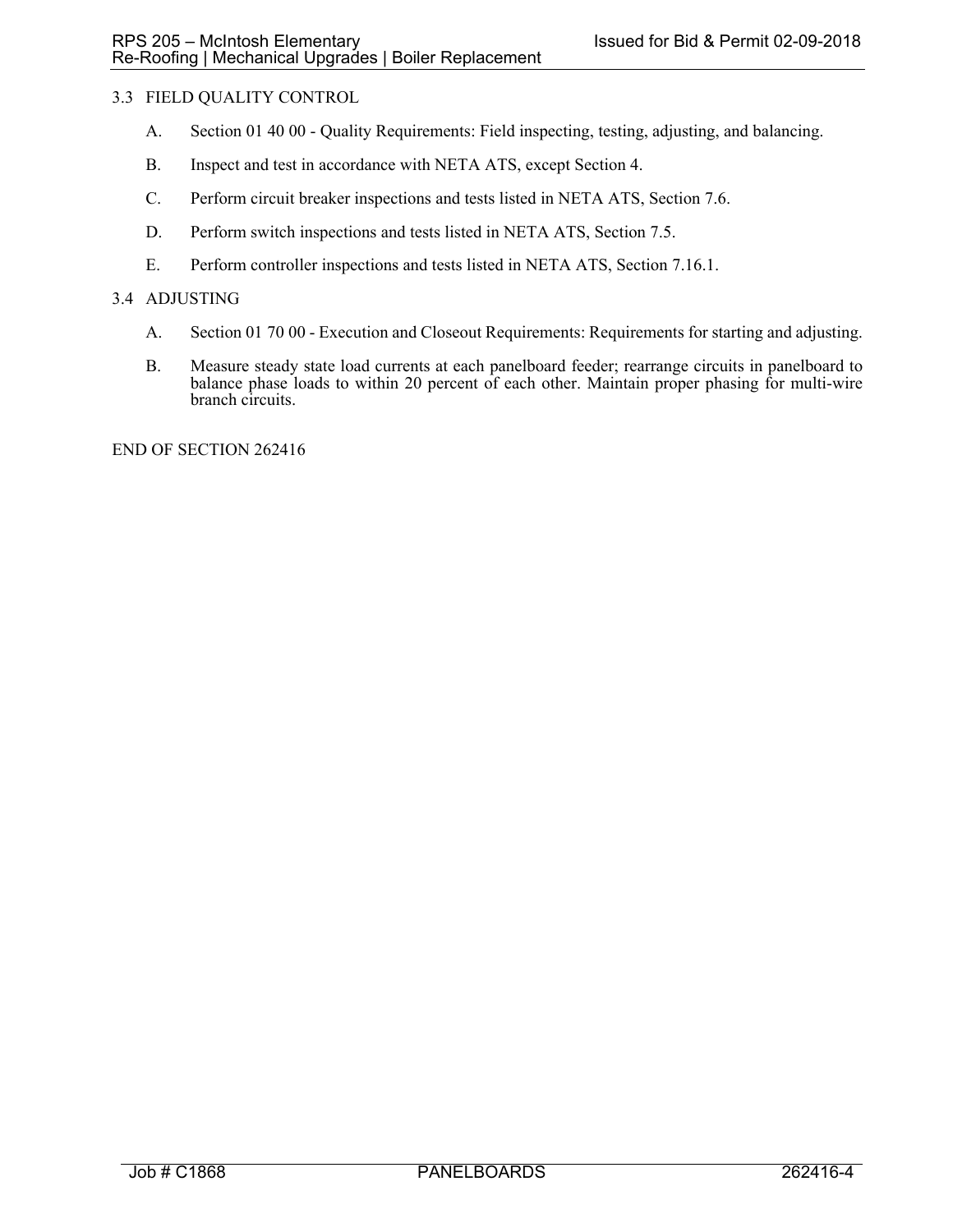SECTION 262813 - FUSES

PART 1 - GENERAL

# 1.1 SUMMARY

A. Section includes fuses.

# 1.2 REFERENCES

- A. National Electrical Manufacturers Association:
	- 1. NEMA FU 1 Low Voltage Cartridge Fuses.

# 1.3 DESIGN REQUIREMENTS

- A. Select fuses to provide appropriate levels of short circuit and overcurrent protection for the following components: wire, cable, bus structures, and other equipment. Design system to maintain component damage within acceptable levels during faults.
- B. Select fuses to coordinate with time current characteristics of other overcurrent protective elements, including other fuses, circuit breakers, and protective relays. Design system to maintain operation of device closest to fault operates.

# 1.4 FUSE PERFORMANCE REQUIREMENTS

- A. Main Service Switches Larger than 600 amperes: Class L time delay.
- B. Main Service Switches: Class RK1 time delay.
- C. Power Load Feeder Switches Larger than 600 amperes: Class L time delay.
- D. Power Load Feeder Switches: Class RK1 time delay.
- E. Motor Load Feeder Switches: Class RK1 time delay.
- F. Lighting Load Feeder Switches Larger than 600 amperes: Class L time delay.
- G. Lighting Load Feeder Switches: Class RK1 time delay.
- H. Other Feeder Switches Larger than 600 amperes: Class L time delay.
- I. Other Feeder Switches: Class RK1 time delay.
- J. General Purpose Branch Circuits: Class RK1 time delay.
- K. Motor Branch Circuits: Class RK1 time delay.
- L. Lighting Branch Circuits: Class G.

# 1.5 SUBMITTALS

- A. Section 01 33 00 Submittal Procedures: Submittal procedures.
- B. Product Data: Submit data sheets showing electrical characteristics, including time-current curves.

# 1.6 CLOSEOUT SUBMITTALS

A. Section 01 70 00 - Execution and Closeout Requirements: Closeout procedures.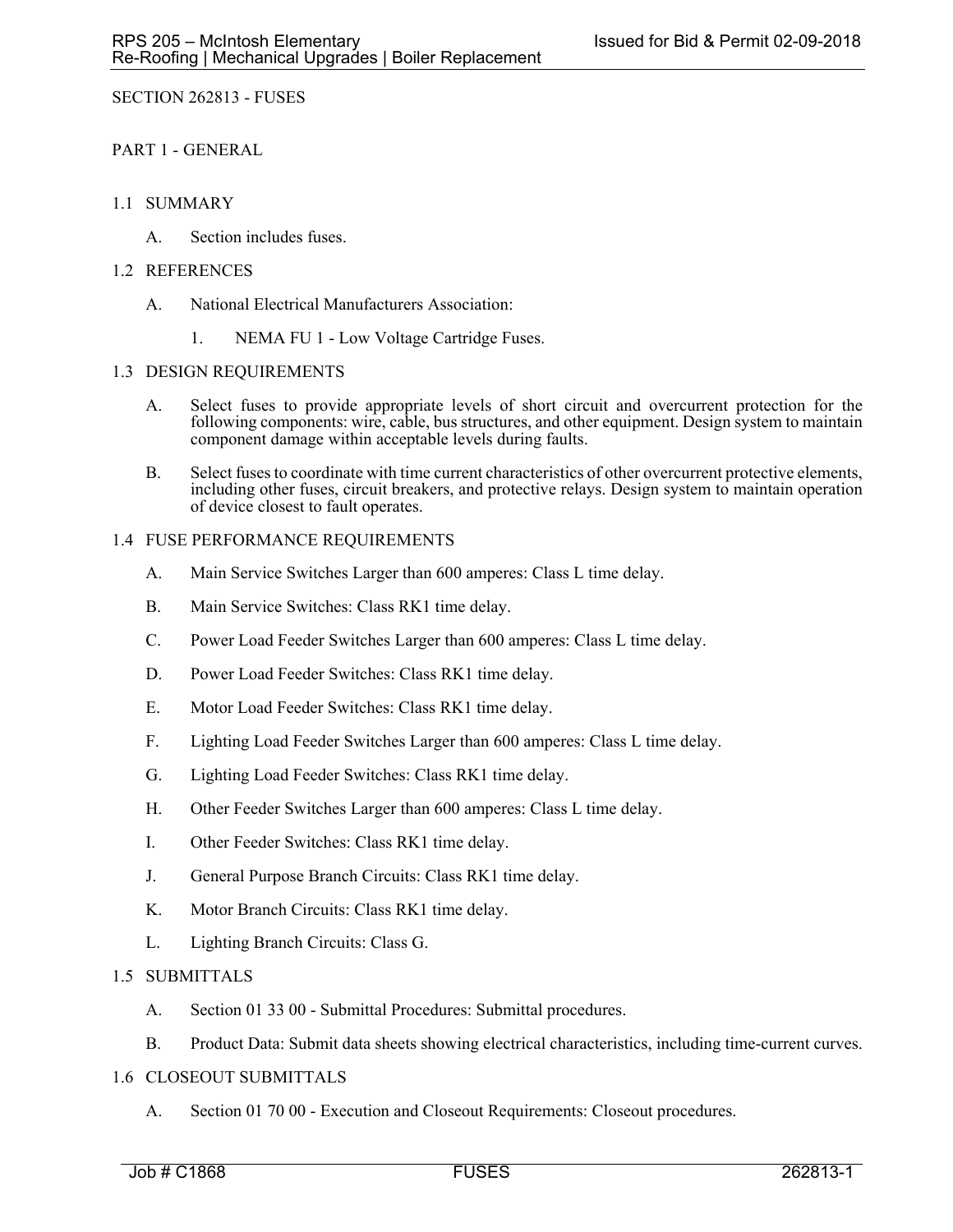B. Project Record Documents: Record actual sizes, ratings, and locations of fuses.

## 1.7 QUALIFICATIONS

A. Manufacturer: Company specializing in manufacturing products specified in this section with minimum three years documented experience.

## 1.8 MAINTENANCE MATERIALS

- A. Section 01 70 00 Execution and Closeout Requirements: Spare parts and maintenance products.
- B. Furnish two fuse pullers.

## 1.9 EXTRA MATERIALS

- A. Section 01 70 00 Execution and Closeout Requirements: Requirements for extra materials.
- B. Furnish three spare fuses of each Class, size, and rating installed.

## 1.10 REGULATORY REQUIREMENTS

- A. Conform to Health/Life Safety Code for Public Schools.
- B. Conform to (IMC) International Mechanical Code. (2015)
- C. Conform to (IBC) International Building Code. (2015)
- D. Conform to (IFC) International Fire Code, excluding Chapter 4. (2015)
- E. Conform to State of Illinois Plumbing Code. (2014)
- F. Conform to Illinois Accessibility Code. (71 IL Adm. Code 400)
- G. Conform to (IECC) International Energy Conservation Code. (2015)
- H. Conform to (IFGC) International Fuel Gas Code. (2015)
- I. Conform to (IPMC) International Property Maintenance Code. (2015)
- J. Conform to Illinois State Fire Marshal's Boiler and Pressure Vessel Safety. (41 IL Adm. Code 120)
- K. Conform to (ICC) International Code Council Reference Standards. (2015)
- L. Conform to (NFPA) National Fire Protection Association 70 National Electrical Code. (2014)
- M. Products: Listed and classified by Underwriter's Laboratories, Inc. as suitable for the purpose specified and indicated.

#### PART 2 - PRODUCTS

#### 2.1 FUSES

- A. Manufacturers:
	- 1. Bussman.<br>2. Littlefuse.
	- 2. Littlefuse.<br>3. Ferraz Sha
	- 3. Ferraz Shawmut.<br>4. Or approved as equal to the Section of the Section 1.
	- Or approved as equal.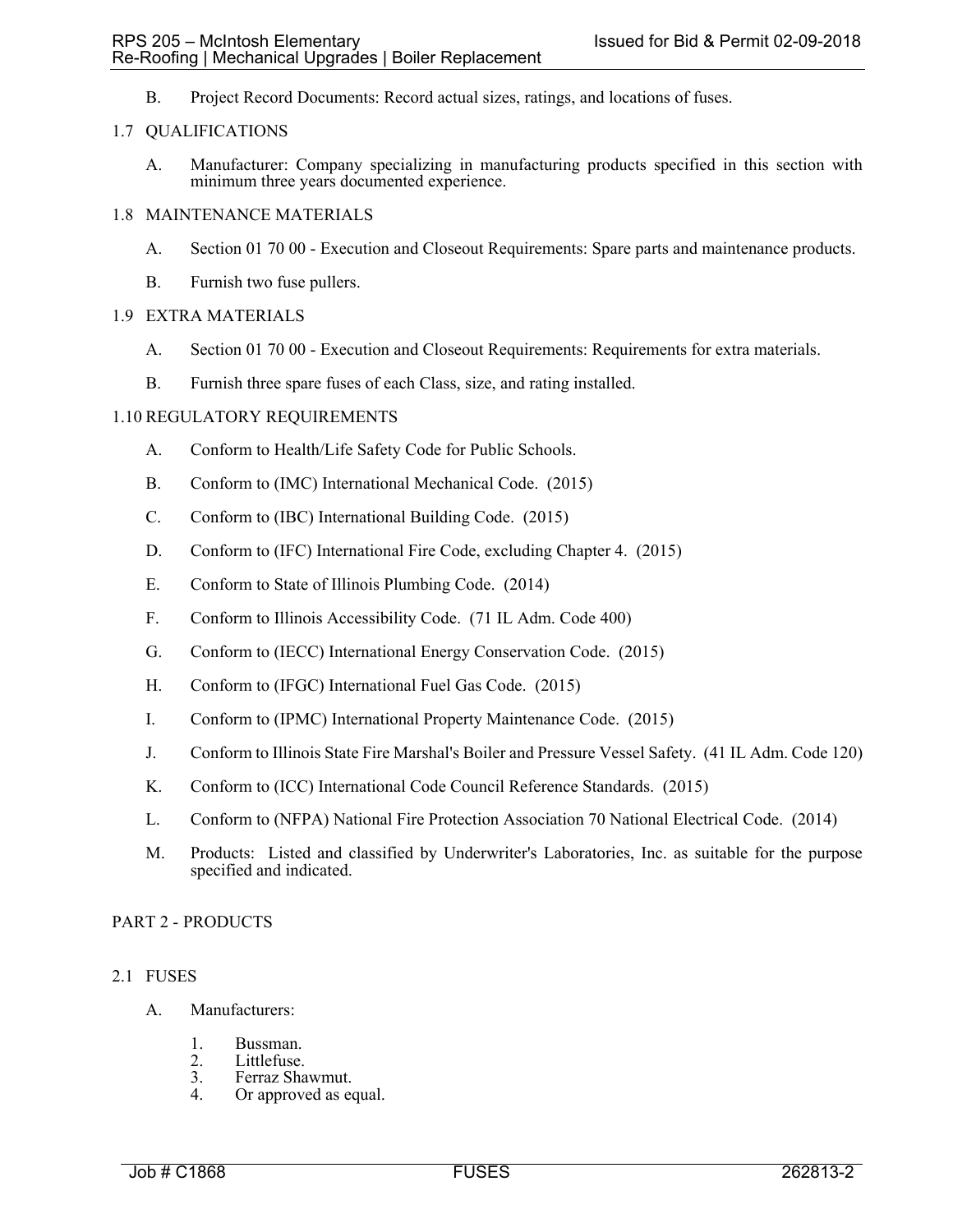- B. Dimensions and Performance: NEMA FU 1, Class as specified or as indicated on Drawings.
- C. Voltage: Rating suitable for circuit phase-to-phase voltage.

# PART 3 - EXECUTION

## 3.1 INSTALLATION

A. Install fuse with label oriented so manufacturer, type, and size are easily read.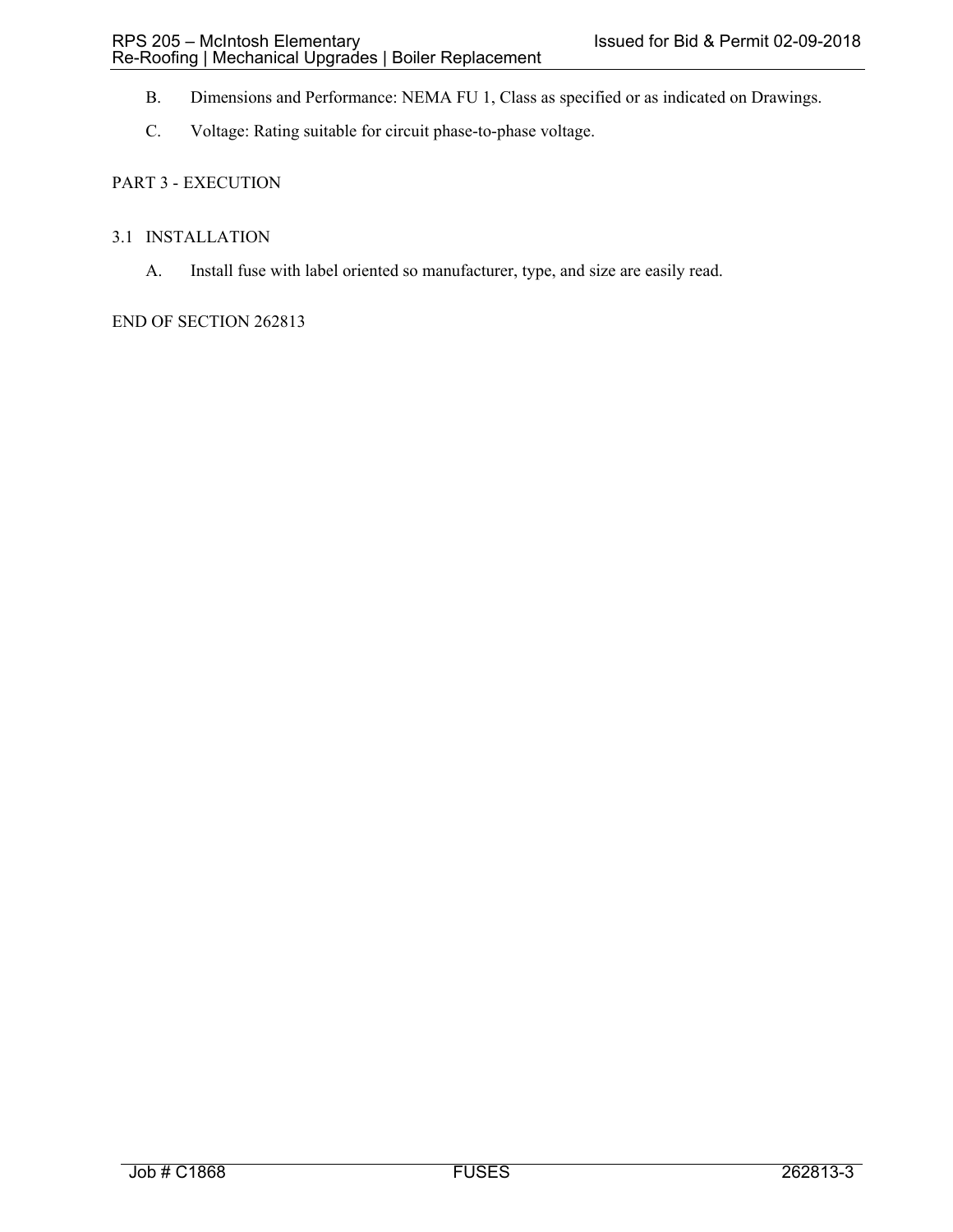# SECTION 262819 - ENCLOSED SWITCHES

# PART 1 - GENERAL

## 1.1 SUMMARY

- A. Section includes fusible and nonfusible switches.
- B. Related Sections:
	- 1. Section 26 28 13 Fuses.

## 1.2 REFERENCES

- A. National Electrical Manufacturers Association:
	- 1. NEMA FU 1 Low Voltage Cartridge Fuses.
	- 2. NEMA KS 1 Enclosed and Miscellaneous Distribution Equipment Switches (600 Volts Maximum).
- B. International Electrical Testing Association:
	- 1. NETA ATS Acceptance Testing Specifications for Electrical Power Distribution Equipment and Systems.

## 1.3 SUBMITTALS

- A. Section 01 33 00 Submittal Procedures: Submittal procedures.
- B. Product Data: Submit switch ratings and enclosure dimensions.

#### 1.4 CLOSEOUT SUBMITTALS

- A. Section 01 70 00 Execution and Closeout Requirements: Closeout procedures.
- B. Project Record Documents: Record actual locations of enclosed switches and ratings of installed fuses.

#### 1.5 QUALIFICATIONS

A. Manufacturer: Company specializing in manufacturing products specified in this section with minimum three years documented experience.

#### 1.6 REGULATORY REQUIREMENTS

- A. Conform to Health/Life Safety Code for Public Schools.
- B. Conform to (IMC) International Mechanical Code. (2015)
- C. Conform to (IBC) International Building Code. (2015)
- D. Conform to (IFC) International Fire Code, excluding Chapter 4. (2015)
- E. Conform to State of Illinois Plumbing Code. (2014)
- F. Conform to Illinois Accessibility Code. (71 IL Adm. Code 400)
- G. Conform to (IECC) International Energy Conservation Code. (2015)
- H. Conform to (IFGC) International Fuel Gas Code. (2015)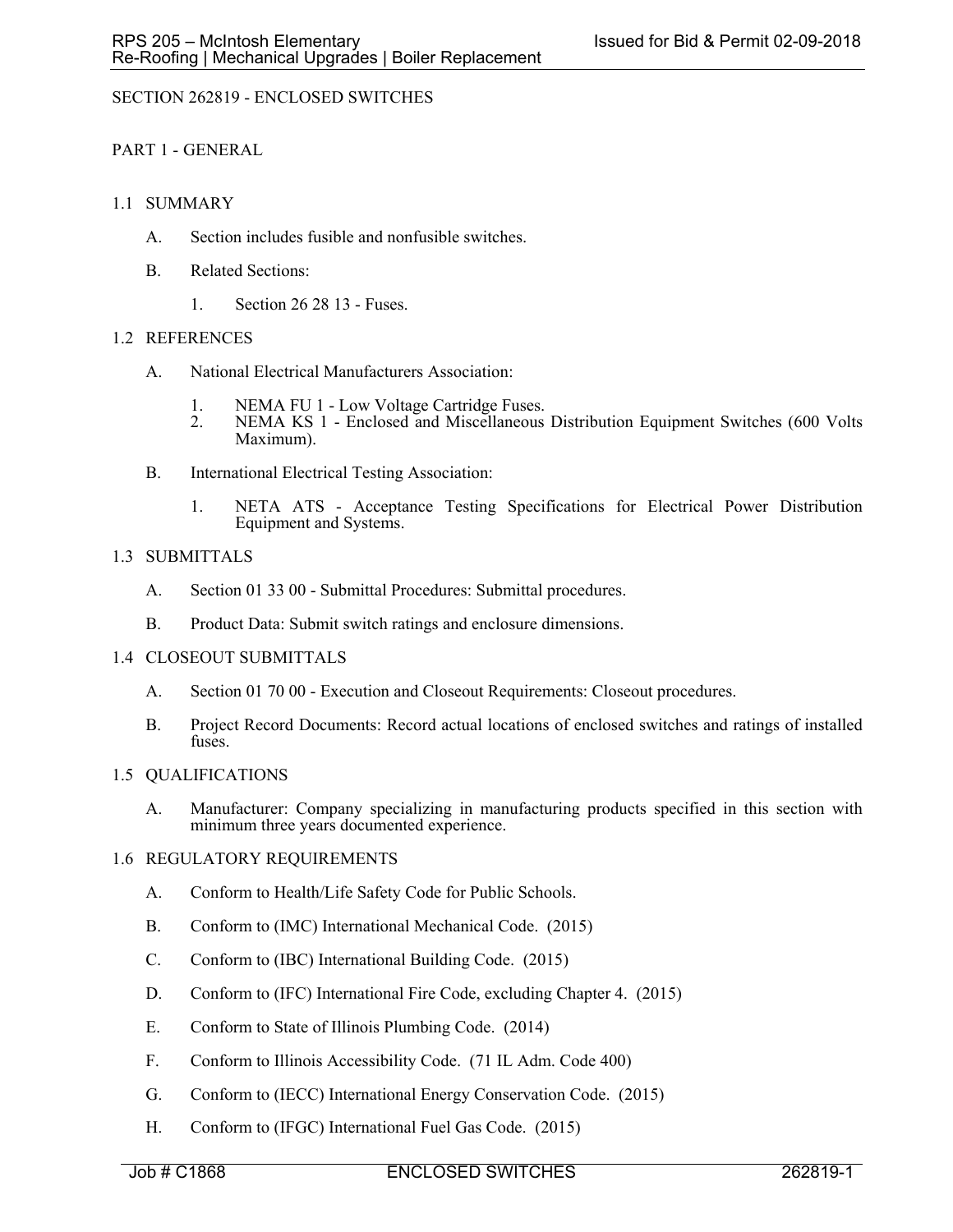- I. Conform to (IPMC) International Property Maintenance Code. (2015)
- J. Conform to Illinois State Fire Marshal's Boiler and Pressure Vessel Safety. (41 IL Adm. Code 120)
- K. Conform to (ICC) International Code Council Reference Standards. (2015)
- L. Conform to (NFPA) National Fire Protection Association 70 National Electrical Code. (2014)
- M. Products: Listed and classified by Underwriter's Laboratories, Inc. as suitable for the purpose specified and indicated.

### PART 2 - PRODUCTS

# 2.1 FUSIBLE SWITCH ASSEMBLIES

- A. Manufacturers:
	- 1. District Standard:
		- a. Square D Company or owner approved equal.
- B. Product Description: NEMA KS 1, Type HD with externally operable handle interlocked to prevent opening front cover with switch in ON position, enclosed load interrupter knife switch. Handle lockable in OFF position.
- C. Fuse clips: Designed to accommodate NEMA FU 1, Class R fuses.
- D. Enclosure: NEMA KS 1, to meet conditions. Fabricate enclosure from steel finished with manufacturer's standard gray enamel.
	- 1. Interior Dry Locations: Type 1.<br>2. Exterior Locations: Type 3R.
	- Exterior Locations: Type 3R.
- E. Service Entrance: Switches identified for use as service equipment are to be labeled for this application. Furnish solid neutral assembly and equipment ground bar.
- F. Furnish switches with entirely copper current carrying parts.

#### 2.2 NONFUSIBLE SWITCH ASSEMBLIES

- A. Manufacturers:
	- 1. District Standard:
		- a. Square D Company or owner approved equal.
- B. Product Description: NEMA KS 1, Type HD with externally operable handle interlocked to prevent opening front cover with switch in ON position enclosed load interrupter knife switch. Handle lockable in OFF position.
- C. Enclosure: NEMA KS 1, to meet conditions. Fabricate enclosure from steel finished with manufacturer's standard gray.
	- 1. Interior Dry Locations: Type 1.
	- 2. Exterior Locations: Type 3R.
- D. Service Entrance: Switches identified for use as service equipment are to be labeled for this application. Furnish solid neutral assembly and equipment ground bar.
- E. Furnish switches with entirely copper current carrying parts.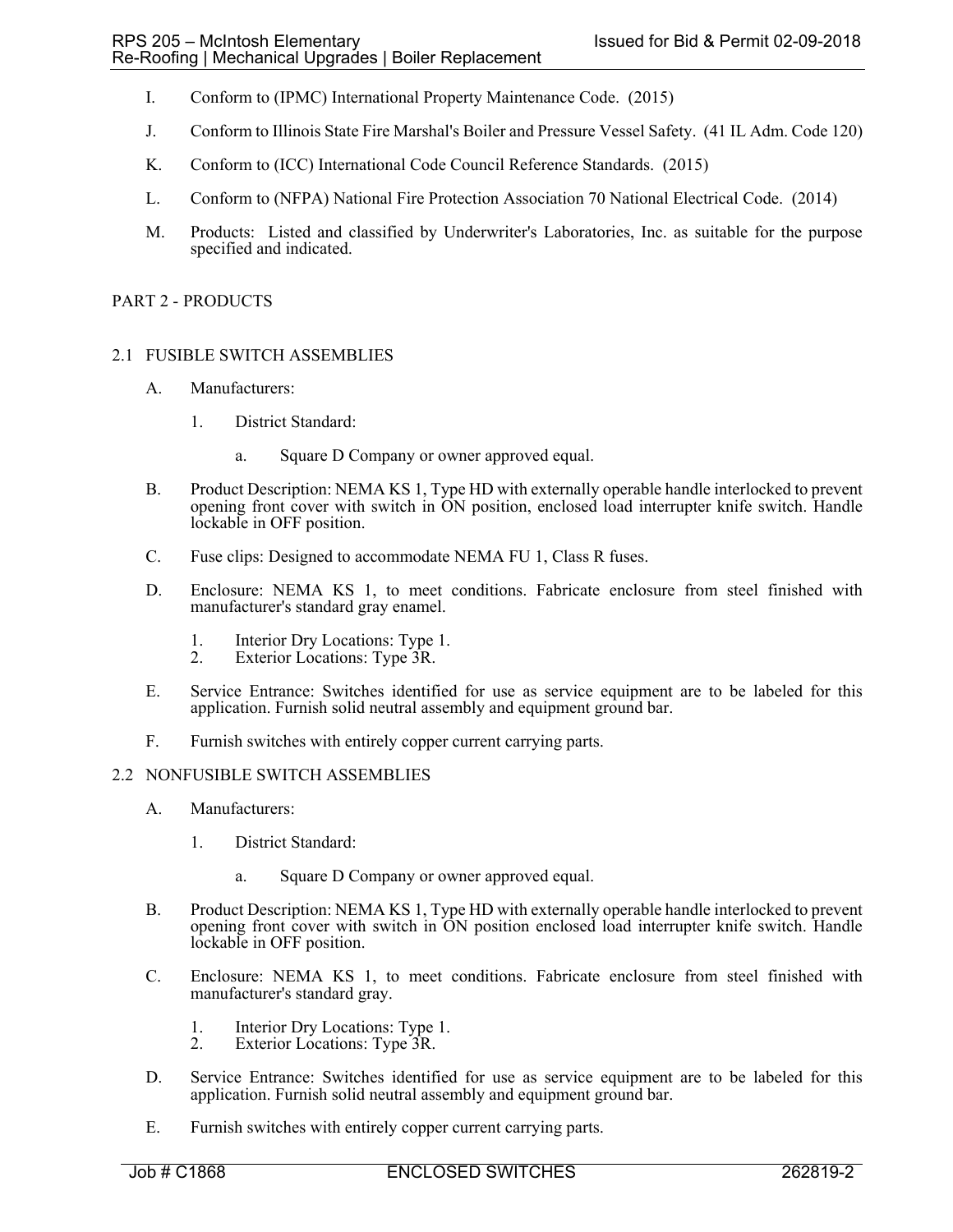## 2.3 SWITCH RATINGS

- A. Switch Rating: Horsepower rated for AC or DC as indicated on Drawings.
- B. Short Circuit Current Rating: UL listed for 200,000 rms symmetrical amperes when used with or protected by Class R or Class J fuses (30-600 ampere switches employing appropriate fuse rejection schemes). 200,000 rms symmetrical amperes when used with or protected by Class L fuses (800- 1200 ampere).

## PART 3 - EXECUTION

## 3.1 INSTALLATION

- A. Install enclosed switches plumb. Provide supports in accordance with Section 26 05 29.
- B. Height: 5 feet to operating handle.
- C. Install fuses for fusible disconnect switches. Refer to Section 26 28 13 for product requirements.
- D. Install engraved plastic nameplates in accordance with Section 26 05 53.
- E. Apply adhesive tag on inside door of each fused switch indicating NEMA fuse class and size installed.
- 3.2 FIELD QUALITY CONTROL
	- A. Section 01 40 00 Quality Requirements: Field inspecting, testing, adjusting, and balancing.
	- B. Inspect and test in accordance with NETA ATS, except Section 4.
	- C. Perform inspections and tests listed in NETA ATS, Section 7.5.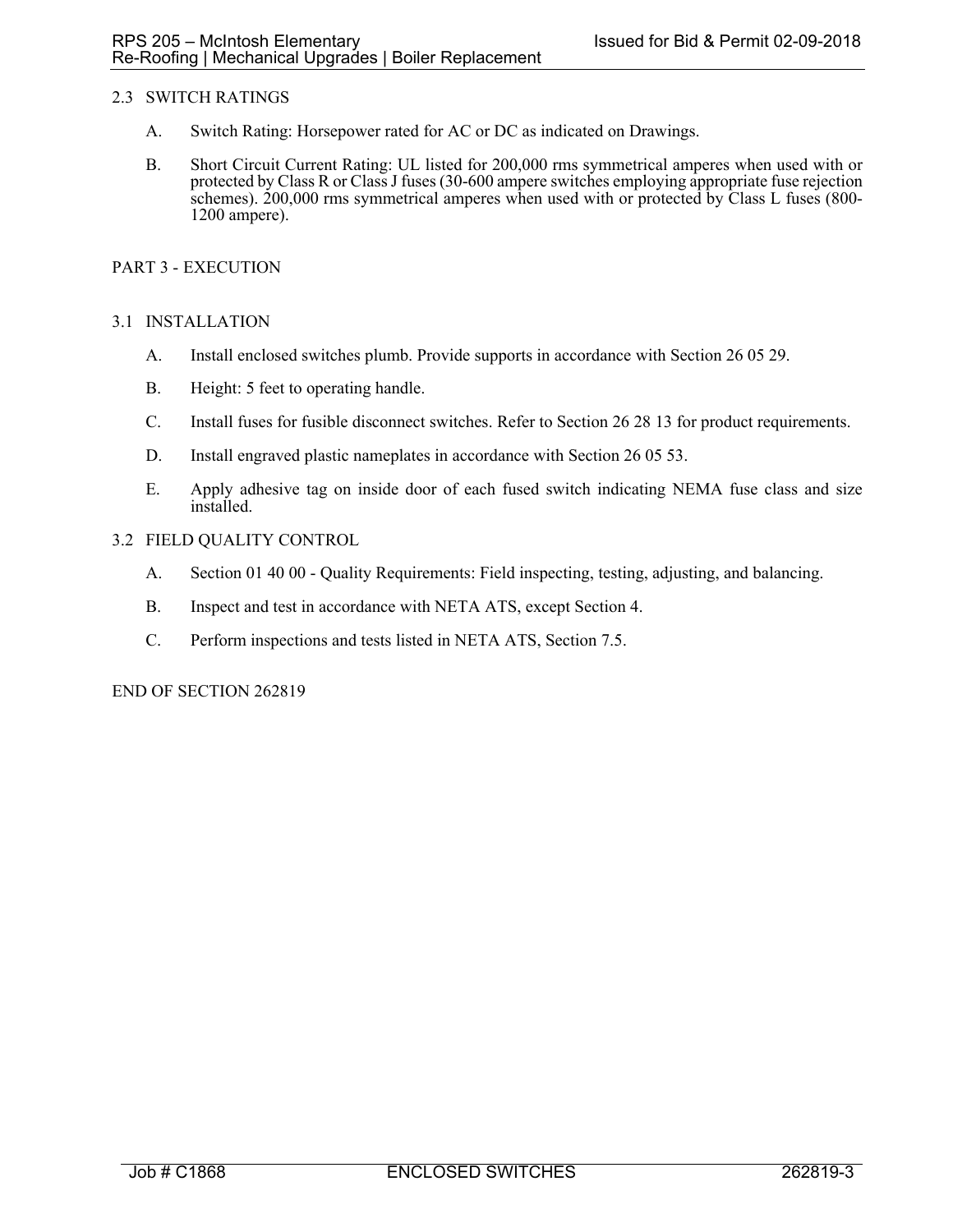# SECTION 262913 - ENCLOSED CONTROLLERS

## PART 1 - GENERAL

## 1.1 SUMMARY

- A. Section includes manual and magnetic motor controllers in individual enclosures.
- B. Related Sections:
	- 1. Section 26 28 13 Fuses.

## 1.2 REFERENCES

- A. National Electrical Manufacturers Association:
	- 1. NEMA AB 1 Molded Case Circuit Breakers and Molded Case Switches.
	- 2. NEMA FU 1 Low Voltage Cartridge Fuses.<br>3. NEMA ICS 2 Industrial Control and Svs
	- NEMA ICS 2 Industrial Control and Systems: Controllers, Contactors, and Overload Relays, Rated Not More Than 2000 Volts AC or 750 Volts DC.
	- 4. NEMA ICS 5 Industrial Control and Systems: Control Circuit and Pilot Devices.
	- 5. NEMA ICS 6 Industrial Control and Systems: Enclosures.
	- 6. NEMA KS 1 Enclosed and Miscellaneous Distribution Equipment Switches (600 Volts Maximum).
- B. International Electrical Testing Association:
	- 1. NETA ATS Acceptance Testing Specifications for Electrical Power Distribution Equipment and Systems.

## 1.3 SUBMITTALS

- A. Section 01 33 00 Submittal Procedures: Submittal procedures.
- B. Product Data: Submit catalog sheets showing voltage, controller size, ratings and size of switching and overcurrent protective devices, short circuit ratings, dimensions, and enclosure details.
- C. Test Reports: Indicate field test and inspection procedures and test results.

## 1.4 CLOSEOUT SUBMITTALS

- A. Section 01 70 00 Execution and Closeout Requirements: Closeout procedures.
- B. Project Record Documents: Record actual locations and ratings of enclosed controllers.
- C. Operation and Maintenance Data: Submit Replacement parts list for controllers.

## 1.5 QUALIFICATIONS

A. Manufacturer: Company specializing in manufacturing products specified in this section with minimum three years documented experience.

## 1.6 REGULATORY REQUIREMENTS

- A. Conform to Health/Life Safety Code for Public Schools.
- B. Conform to (IMC) International Mechanical Code. (2015)
- C. Conform to (IBC) International Building Code. (2015)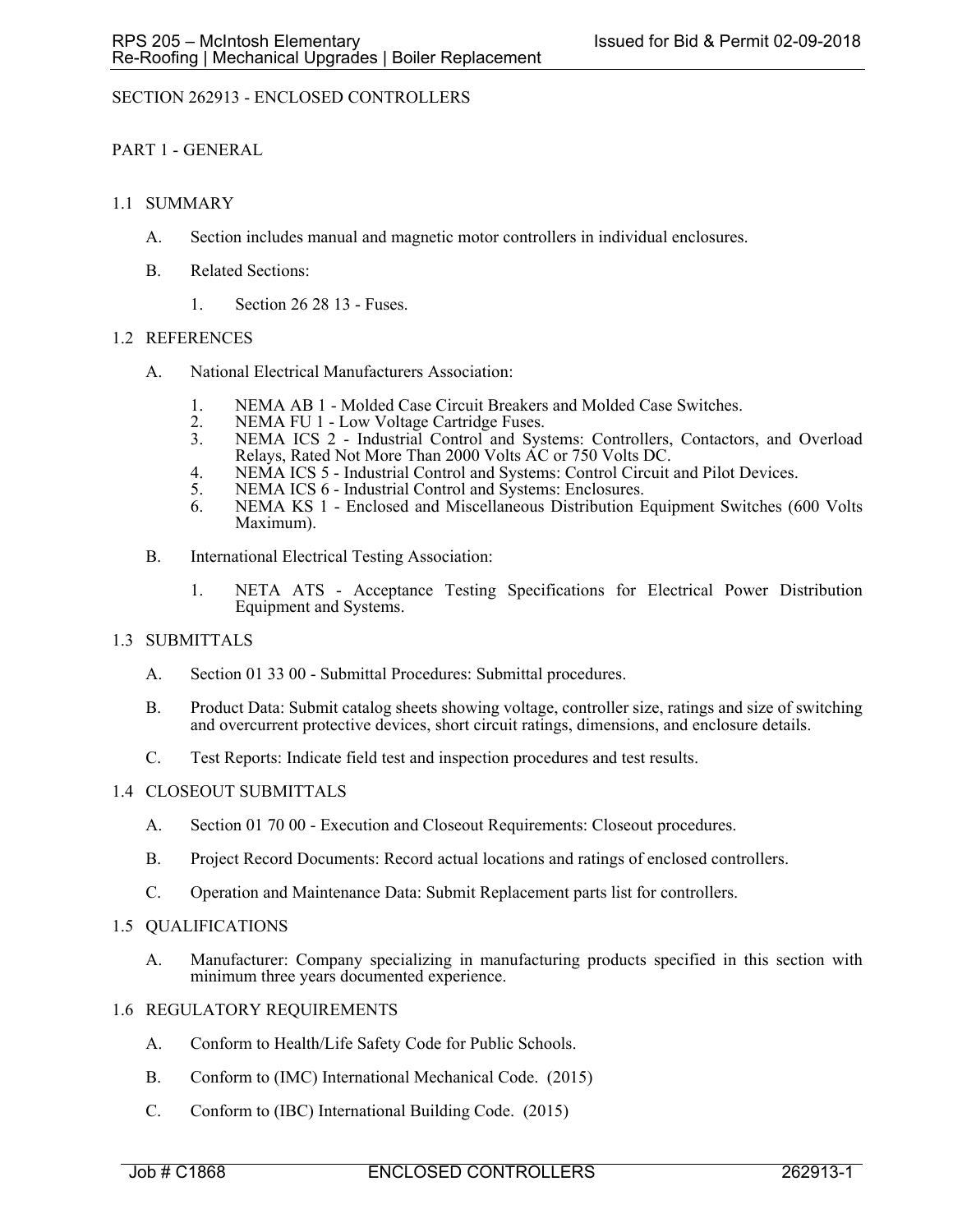- D. Conform to (IFC) International Fire Code, excluding Chapter 4. (2015)
- E. Conform to State of Illinois Plumbing Code. (2014)
- F. Conform to Illinois Accessibility Code. (71 IL Adm. Code 400)
- G. Conform to (IECC) International Energy Conservation Code. (2015)
- H. Conform to (IFGC) International Fuel Gas Code. (2015)
- I. Conform to (IPMC) International Property Maintenance Code. (2015)
- J. Conform to Illinois State Fire Marshal's Boiler and Pressure Vessel Safety. (41 IL Adm. Code 120)
- K. Conform to (ICC) International Code Council Reference Standards. (2015)
- L. Conform to (NFPA) National Fire Protection Association 70 National Electrical Code. (2014)
- M. Products: Listed and classified by Underwriter's Laboratories, Inc. as suitable for the purpose specified and indicated.

## PART 2 - PRODUCTS

## 2.1 MANUFACTURERS

- A. District Standard:
	- 1. Square D Company or owner approved equal.

## 2.2 MANUAL CONTROLLERS

- A. Manual Motor Controller: NEMA ICS 2, AC general-purpose Class A manually operated, fullvoltage controller with overload element, red pilot light, and push button toggle operator.
- B. Fractional Horsepower Manual Controller: NEMA ICS 2, AC general-purpose Class A manually operated, full-voltage controller for fractional horsepower induction motors, with thermal overload unit, red pilot light, and toggle operator.
- C. Enclosure: NEMA ICS 6; Type 1.

## 2.3 AUTOMATIC CONTROLLERS

- A. Magnetic Motor Controllers: NEMA ICS 2, AC general-purpose Class A magnetic controller for induction motors rated in horsepower.
- B. Two Speed Controllers: Include integral time delay transition between FAST and SLOW speeds.
- C. Coil operating voltage: 120 volts, 60 Hertz.
- D. Overload Relay: NEMA ICS; bimetal.
- E. Enclosure: NEMA ICS 6, Type 1 unless indicated otherwise or required to suit location.

## 2.4 PRODUCT FEATURES FOR AUTOMATIC CONTROLLERS

- A. Auxiliary Contacts: NEMA ICS 2, 2 each field convertible contacts in addition to seal-in contact.
- B. Cover Mounted Pilot Devices: NEMA ICS 2, standard heavy duty type.
- C. Pilot Device Contacts: NEMA ICS 2, Form Z, rated A150.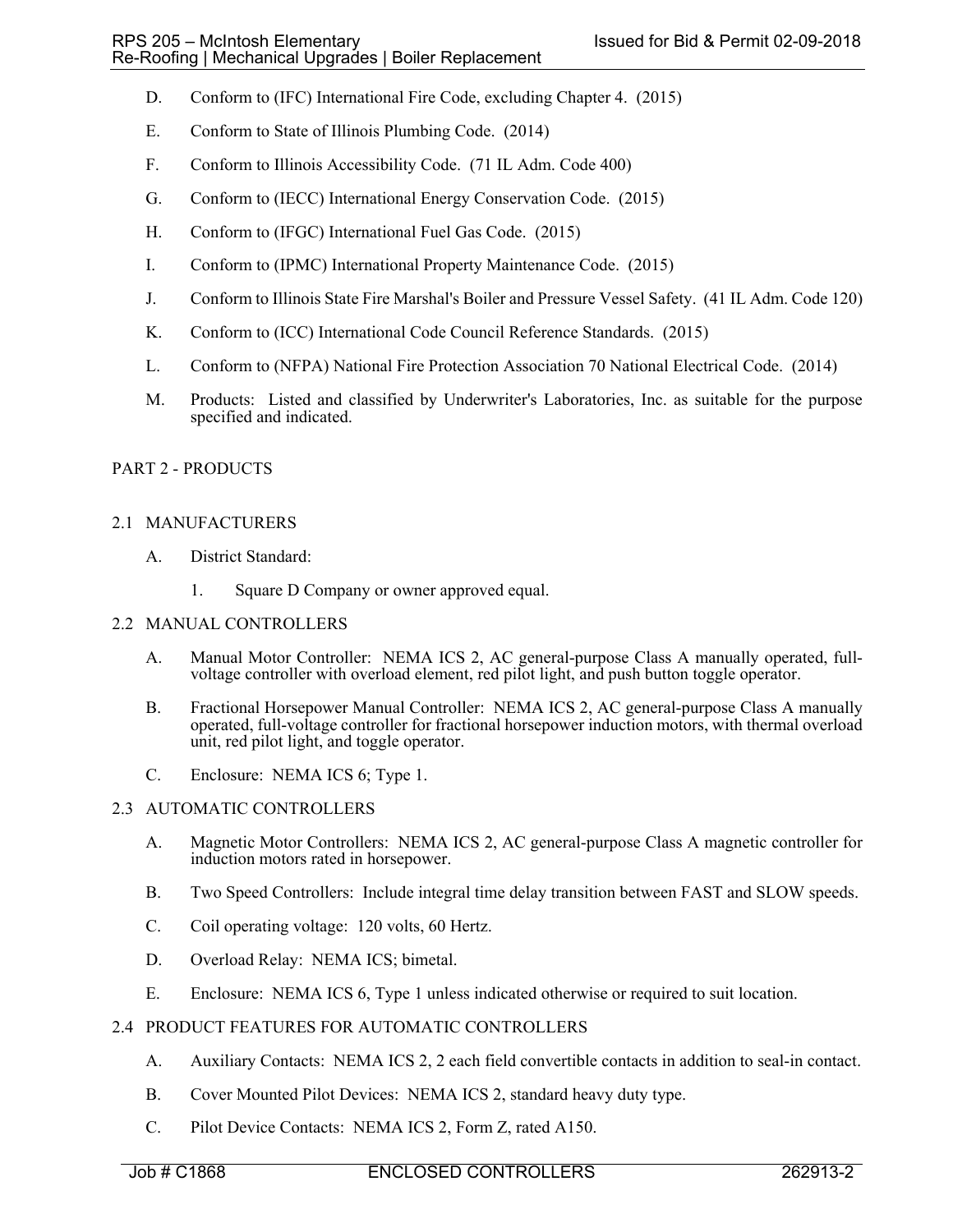- D. Indicating Lights: Neon type.
- E. Selector Switches: Rotary type hand-off-auto. Provide additional high/low push-button type switch for 2-speed motors.
- F. Control Power Transformers: 120 volt secondary, in each motor starter. Verify secondary voltage with building controls. Provide fused primary and secondary, and bond unfused leg of secondary to enclosure.

## 2.5 DISCONNECTS

- A. Combination Controllers: Combine motor controllers with fusible switch disconnect in common enclosure.
- B. Fusible Switch Assemblies: NEMA KS 1, enclosed knife switch with externally operable handle.
- C. Fuse clips: Designed to accommodate Class R fuses.

## PART 3 - EXECUTION

## 3.1 INSTALLATION

- A. Install enclosed controllers plumb. Provide supports in accordance with Section 26 05 29.
- B. Height: 5 feet to operating handle.
- C. Install fuses for fusible switches. Refer to Section 26 28 13 for product requirements.
- D. Select and install overload heater elements in motor controllers to match installed motor characteristics.
- E. Install engraved plastic nameplates. Refer to Section 26 05 53 for product requirements and location.
- F. Neatly type label and place inside each motor controller door identifying motor served nameplate horsepower, full load amperes, code letter, service factor, and voltage/phase rating. Place label in clear plastic holder.

## 3.2 FIELD QUALITY CONTROL

- A. Section 01 40 00 Quality Requirements: Field inspecting, testing, adjusting, and balancing.
- B. Inspect and test in accordance with NETA ATS, except Section 4.
- C. Perform inspections and tests listed in NETA ATS, Section 7.16.1.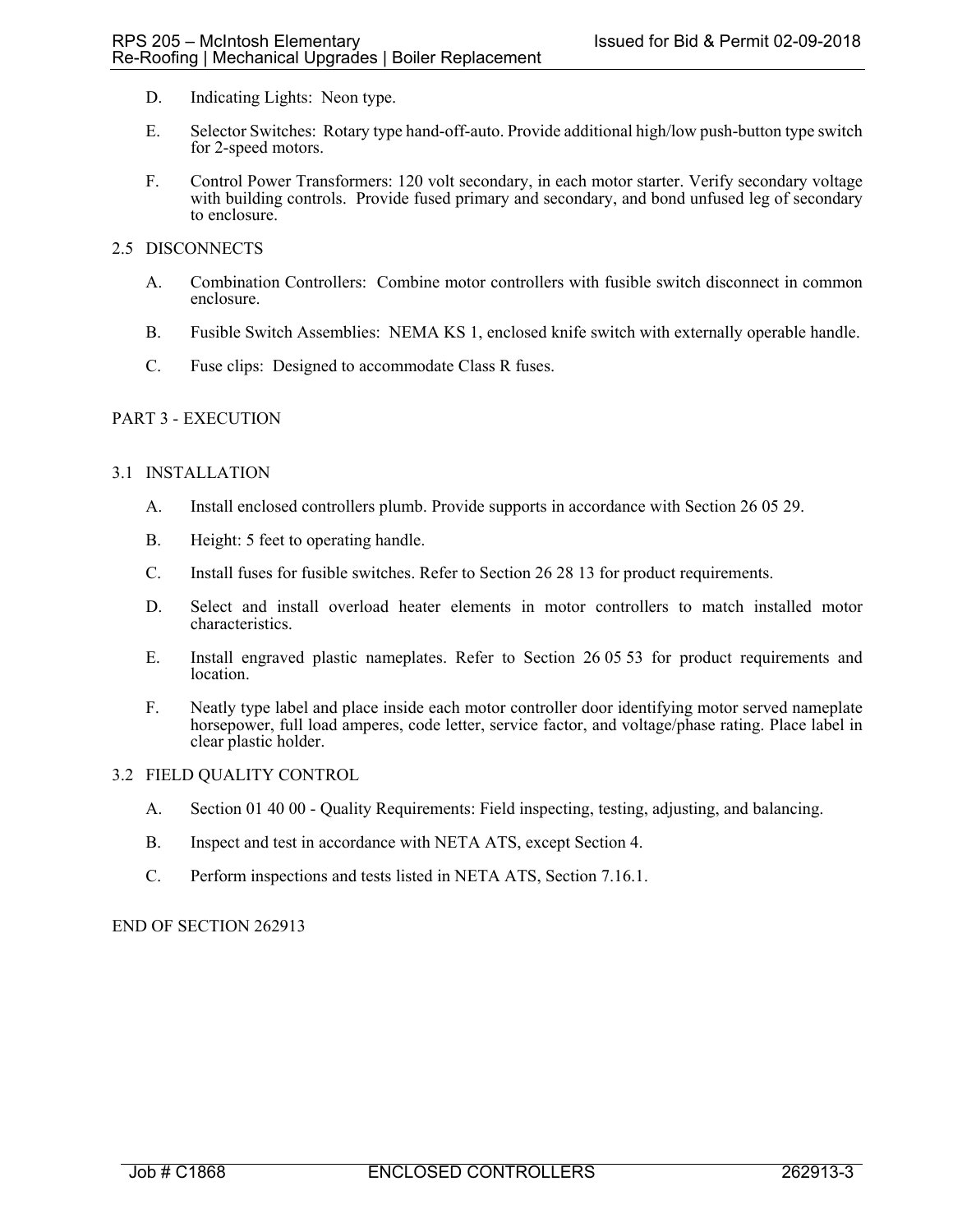# SECTION 265100 - INTERIOR LIGHTING

# PART 1 - GENERAL

## 1.1 SUMMARY

- A. Section includes interior luminaires, lamps, ballasts, and accessories.
- B. Related Sections:
	- 1. Section 09 58 00 Integrated Ceiling Assemblies.<br>2. Section 23 37 00 Air Outlets and Inlets: For inter-
	- Section 23 37 00 Air Outlets and Inlets: For interface with air handling fixtures.<br>Section 26 05 26 Grounding and Bonding for Electrical Systems.
	- 3. Section 26 05 26 Grounding and Bonding for Electrical Systems. 4. Section 26 05 33 Raceway and Boxes for Electrical Systems.
	-

# 1.2 SUBMITTALS

- A. Section 01 33 00 Submittal Procedures: Submittal procedures.
- B. Shop Drawings: Indicate dimensions and components for each luminaire not standard product of manufacturer.
- C. Product Data: Submit dimensions, ratings, and performance data.

## 1.3 QUALIFICATIONS

A. Manufacturer: Company specializing in manufacturing products specified in this section with minimum three years documented experience.

### 1.4 FIELD MEASUREMENTS

A. Verify field measurements prior to fabrication.

## 1.5 REGULATORY REQUIREMENTS

- A. Conform to Health/Life Safety Code for Public Schools.
- B. Conform to (IMC) International Mechanical Code. (2015)
- C. Conform to (IBC) International Building Code. (2015)
- D. Conform to (IFC) International Fire Code, excluding Chapter 4. (2015)
- E. Conform to State of Illinois Plumbing Code. (2014)
- F. Conform to Illinois Accessibility Code. (71 IL Adm. Code 400)
- G. Conform to (IECC) International Energy Conservation Code. (2015)
- H. Conform to (IFGC) International Fuel Gas Code. (2015)
- I. Conform to (IPMC) International Property Maintenance Code. (2015)
- J. Conform to Illinois State Fire Marshal's Boiler and Pressure Vessel Safety. (41 IL Adm. Code 120)
- K. Conform to (ICC) International Code Council Reference Standards. (2015)
- L. Conform to (NFPA) National Fire Protection Association 70 National Electrical Code. (2014)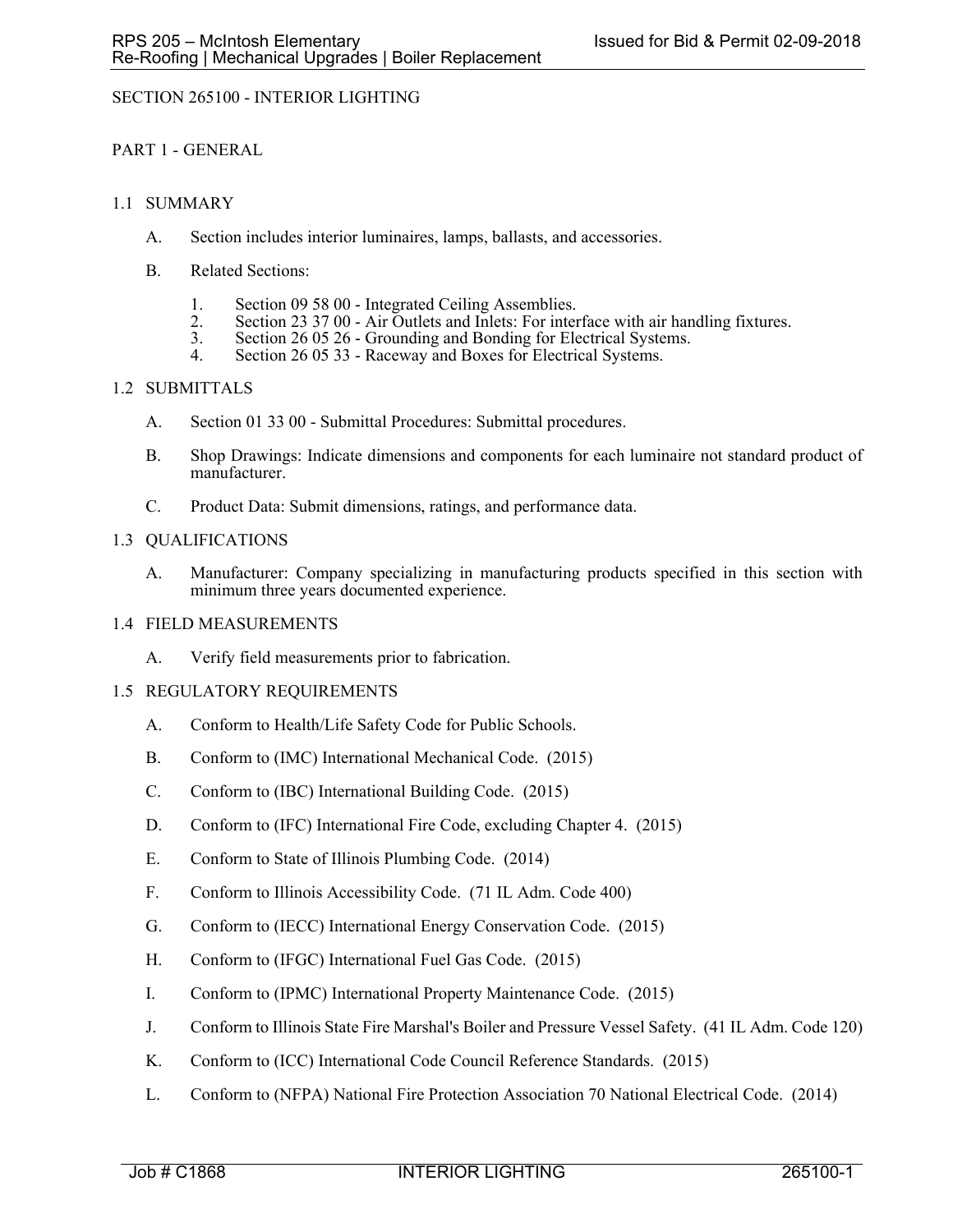M. Products: Listed and classified by Underwriter's Laboratories, Inc. as suitable for the purpose specified and indicated.

# PART 2 - PRODUCTS

## 2.1 INTERIOR LUMINAIRES

- A. Product Description: Complete interior luminaire assemblies, with features, options, and accessories as scheduled.
- B. Refer to Section 01 60 00 Product Requirements for product options.

## PART 3 - EXECUTION

## 3.1 INSTALLATION

- A. Install suspended luminaires using pendants supported from swivel hangers. Install pendant length required to suspend luminaire at indicated height.
- B. Support luminaires independent of ceiling framing.
- C. Locate recessed ceiling luminaires as indicated on reflected ceiling plan drawings.
- D. Install pendant and surface mounted luminaires plumb and adjust to align with building lines and with each other. Secure to prevent movement.
- E. Exposed Grid Ceilings: Support surface-mounted luminaires on grid ceiling directly from building structure. Install auxiliary members spanning ceiling grid members to support surface mounted luminaires. Fasten surface mounted luminaires to ceiling grid members using bolts, screws, rivets, or suitable clips.
- F. Install recessed luminaires to permit removal from below.
- G. Install recessed luminaires using accessories and firestopping materials to meet regulatory requirements for fire rating.
- H. Install clips to secure recessed grid-supported luminaires in place.
- I. Install wall-mounted luminaires at height as indicated on Drawings or as scheduled.
- J. Install accessories furnished with each luminaire.
- K. Connect grid mounted luminaires to branch circuit outlets provided under Section 26 05 33 using flexible conduit.
- L. Make wiring connections to branch circuit using building wire with insulation suitable for temperature conditions within luminaire.
- M. Install specified lamps in each luminaire.
- N. Interface with air handling accessories furnished and installed under Section 23 37 00.
- O. Ground and bond interior luminaires in accordance with Section 26 05 26.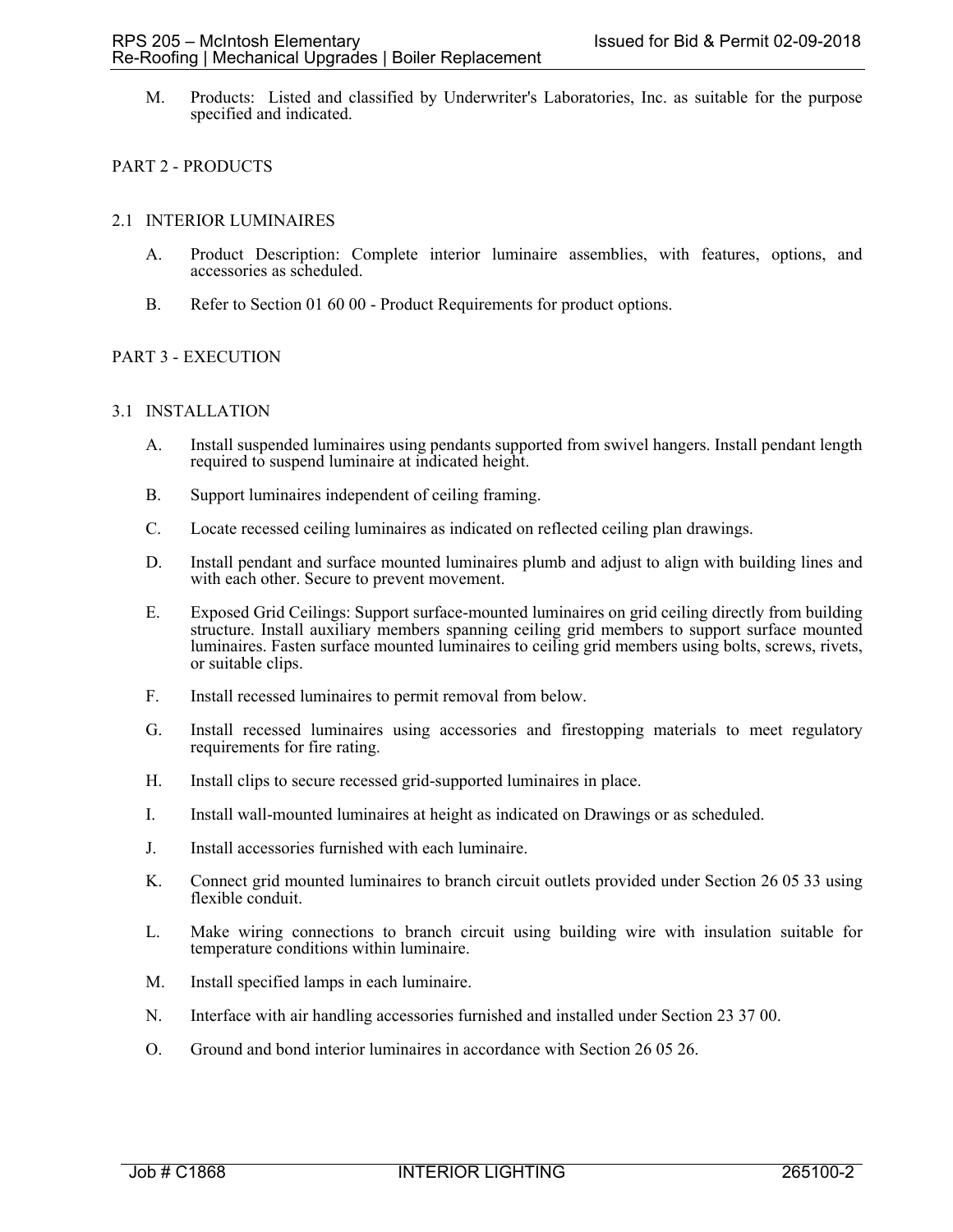# 3.2 FIELD QUALITY CONTROL

- A. Section 01 40 00 Quality Requirements: Field inspecting, testing, adjusting, and balancing.
- B. Operate each luminaire after installation and connection. Inspect for proper connection and operation.

## 3.3 ADJUSTING

- A. Section 01 70 00 Execution and Closeout Requirements: Testing, adjusting, and balancing.
- B. Aim and adjust luminaires as indicated on Drawings.

## 3.4 CLEANING

- A. Section 01 70 00 Execution and Closeout Requirements: Final cleaning.
- B. Remove dirt and debris from enclosures.
- C. Clean photometric control surfaces as recommended by manufacturer.
- D. Clean finishes and touch up damage.

## 3.5 PROTECTION OF FINISHED WORK

- A. Section 01 70 00 Execution and Closeout Requirements: Protecting finished work.
- B. Relamp luminaires having failed lamps at Substantial Completion.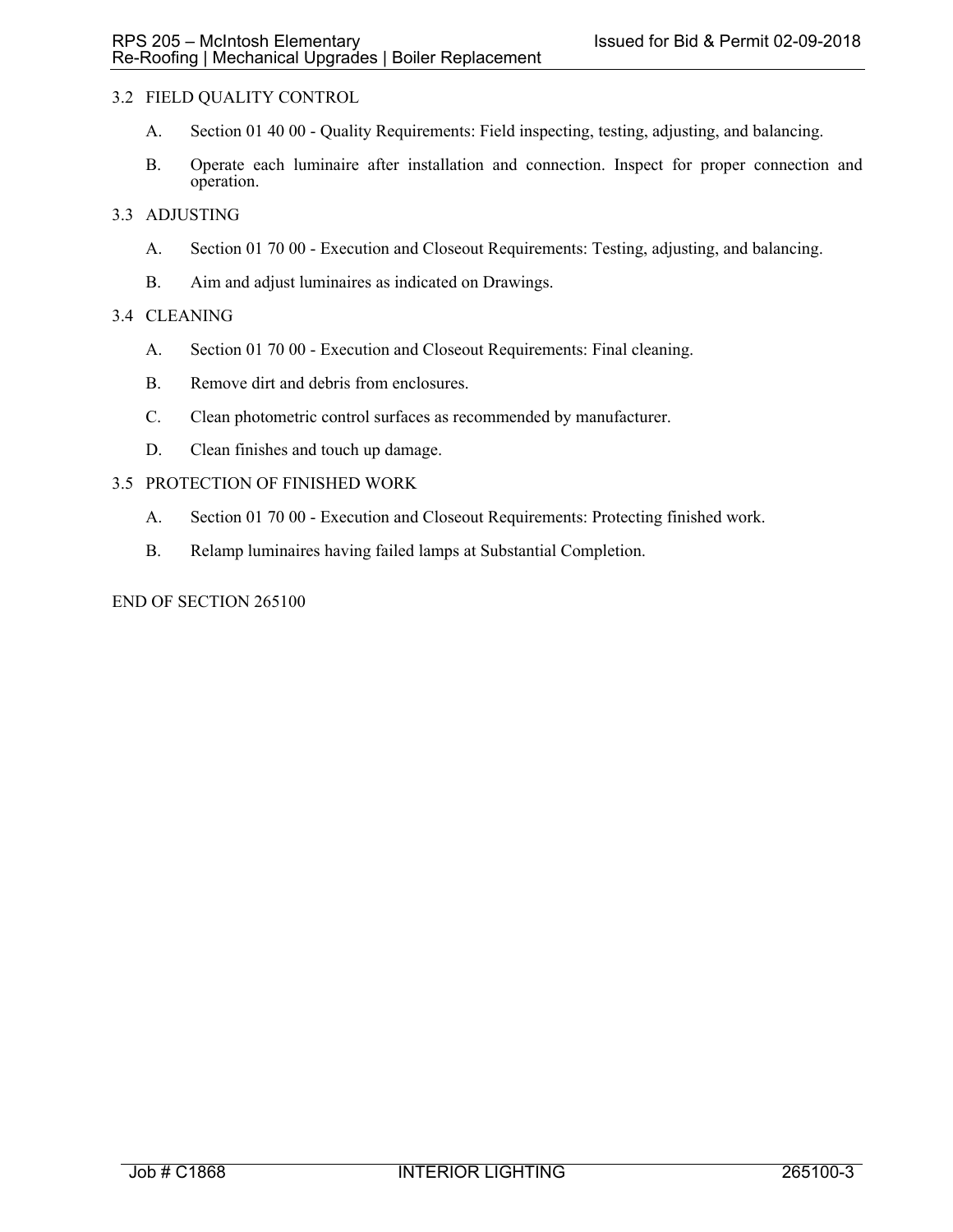## SECTION 283100 - FIRE DETECTION AND ALARM

PART 1 - GENERAL

## 1.1 SUMMARY

- A. This Section covers fire alarm systems, including initiating devices, notification appliances, controls, and supervisory devices.
- B. Work covered by this section includes the furnishing of labor, equipment, and materials for installation of the fire alarm system as indicated on the drawings and specifications.

## 1.2 ACCEPTABLE MANUFACTURERS

A. Manufacturers: The equipment and service described in this specification are those supplied and supported by Notifier to match existing equipment.

#### 1.3 RELATED DOCUMENTS

- A. Drawings and general provisions of the Contract, including General and Supplementary Conditions and Division 1 Specification Sections, apply to this section.
- B. The work covered by this section is to be coordinated with related work as specified elsewhere in the specifications. Requirements of the following sections apply:
	- 1. Division 23.<br>2. Division 26.
	- Division 26.
- C. The system and all associated operations shall be in accordance with the following:
	- 1. Guidelines of the following Building Code: BOCA, SBCCI, ICBO, UBC, IBC<br>2. NFPA 72. National Fire Alarm Code
	- 2. NFPA 72, National Fire Alarm Code<br>3. NFPA 70, National Electrical Code
	- 3. NFPA 70, National Electrical Code<br>4. NFPA 101. Life Safety Code
	- NFPA 101, Life Safety Code
	- 5. NFPA 90A, Standard for the Installation of Air Conditioning and Ventilating Systems
	- 6. Other applicable NFPA standards
	- 7. Local Jurisdictional Adopted Codes and Standards
	- 8. ADA Accessibility Guidelines

#### 1.4 SYSTEM DESCRIPTION

- A. General: Extend the existing, non-coded, addressable/conventional, microprocessor-based fire alarm system with initiating devices, notification appliances, and monitoring and control devices as indicated on the drawings and as specified herein.
- B. Power Requirements
	- 1. The control unit shall receive AC power via a dedicated fused disconnect circuit.<br>2. The system shall be provided with sufficient battery capacity to operate the enti-
	- 2. The system shall be provided with sufficient battery capacity to operate the entire system upon loss of normal AC power in a normal supervisory mode for a period of 60 hours with 15 minutes of alarm operation at the end of this period. The system shall automatically transfer to battery standby upon power failure. All battery charging and recharging operations shall be automatic.
	- 3. All circuits requiring system-operating power shall be 24 VDC and shall be individually fused at the control unit.
	- 4. The incoming power to the system shall be supervised so that any power failure will be indicated at the control unit. A green "power on" LED shall be displayed continuously while incoming power is present.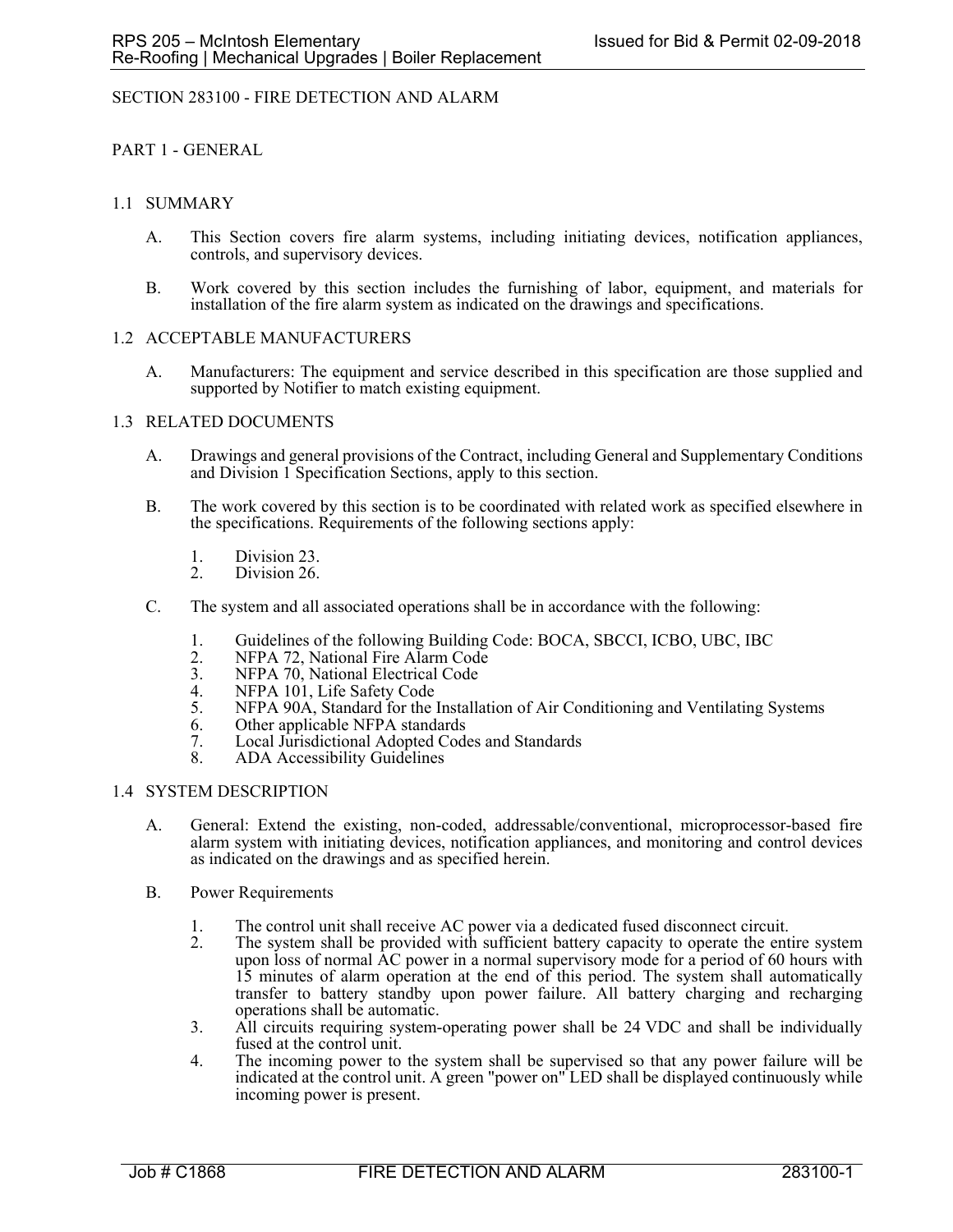- 5. The system batteries shall be supervised so that a low battery or depleted battery condition or disconnection of the battery shall be indicated at the control unit and displayed for the specific fault type.
- 6. The system shall support NAC Lockout feature to prevent subsequent activation of Notification Appliance Circuits after a Depleted Battery condition occurs in order to make use of battery reserve for front panel annunciation and control
- 7. The system shall support 100% of addressable devices in alarm or operated at the same time, under both primary (AC) and secondary (battery) power conditions.
- 8. Loss of primary power shall sound a trouble signal at the FACP. FACP shall indicate when the system is operating on an alternate power supply.

# 1.5 SUBMITTALS

- A. General: Submit the following according to Conditions of Contract and Division 1 Specification Sections.
	- 1. Product data sheets for system components highlighted to indicate the specific products, features, or functions required to meet this specification. Alternate or as-equal products submitted under this contract must provide a detailed line-by-line comparison of how the submitted product meets, exceeds, or does not comply with this specification.
	- 2. Wiring diagrams from manufacturer.
	- 3. Shop drawings showing system details including location of FACP, all devices, circuiting and details of graphic annunciator.
	- 4. System Power and battery charts with performance graphs and voltage drop calculations to assure that the system will operate per the prescribed backup time periods and under all voltage conditions per UL and NFPA standards.
	- 5. System operation description including method of operation and supervision of each type of circuit and sequence of operations for all manually and automatically initiated system inputs and outputs. A list of all input and output points in the system shall be provided with a label indicating location or use of IDC, NAC, relay, sensor, and auxiliary control circuits.
	- 6. Operating instructions for FACP.
	- 7. Operation and maintenance data for inclusion in Operating and Maintenance Manual. Include data for each type product, including all features and operating sequences, both automatic and manual. Provide the names, addresses, and telephone numbers of service organizations.
	- 8. Product certification signed by the manufacturer of the fire alarm system components certifying that their products comply with indicated requirements.
	- 9. Record of field tests of system.
- B. Submission to Authority Having Jurisdiction: In addition to routine submission of the above material, make an identical submission to the authority having jurisdiction. Include copies of shop drawings as required to depict component locations to facilitate review. Upon receipt of comments from the Authority, make resubmissions if required to make clarifications or revisions to obtain approval.

#### 1.6 QUALITY ASSURANCE

- A. Installer Qualifications: A factory authorized installer is to perform the work of this section.
- B. Each and all items of the Fire Alarm System shall be listed as a product of a single fire alarm system manufacturer under the appropriate category by Underwriters Laboratories, Inc. (UL), and shall bear the "UL" label.

## PART 2 - PRODUCTS

## 2.1 FIRE ALARM CONTROL PANEL (FACP)

A. The existing Notifier NFS-320 fire alarm control panel to be expanded. Contact Local Distributor: ProCom Systems, Inc.; Representative: Steve Peppers 815.986.0355.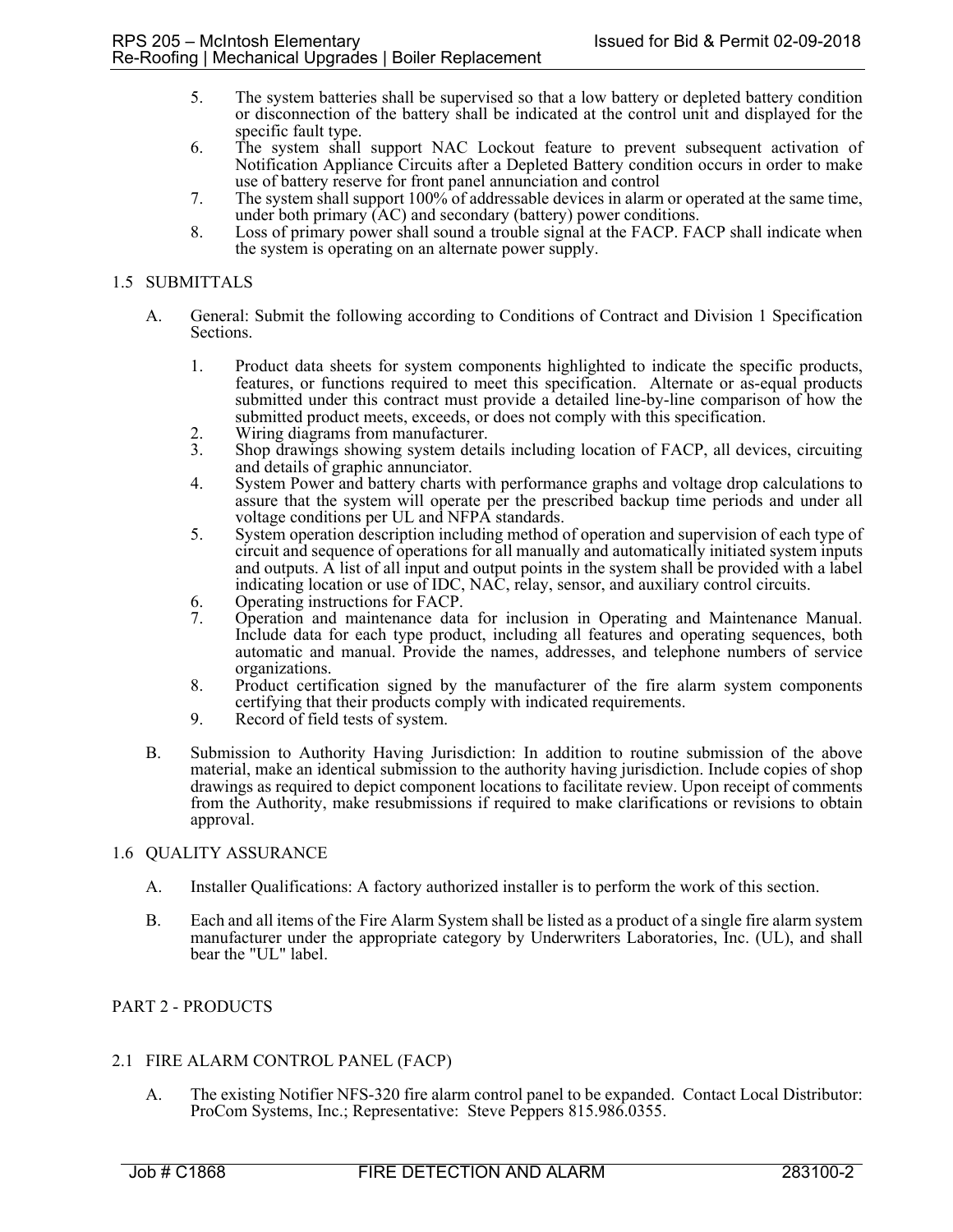## 2.2 REMOTE LCD ANNUNCIATOR

A. The existing LED annunciator to be programmed to include remodeled areas.

### 2.3 EMERGENCY POWER SUPPLY

- A. Existing batteries to be evaluated and upgraded as required to provide code required size.
- B. Battery: Sealed lead-acid. Provide sufficient capacity to operate the complete alarm system in normal or supervisory (non-alarm) mode for a period of 60 hours. Following this period of operation on battery power, the battery shall have sufficient capacity to operate all components of the system, including all alarm indicating devices in alarm or supervisory mode for a period of 15 minutes.

## 2.4 SMOKE AND CARBON MONOXIDE SENSORS

- A. General: Comply with UL 268, "Smoke Detectors for Fire Protective Signaling Systems." Include the following features:
	- 1. Factory Nameplate: Serial number and type identification.<br>2. Operating Voltage: 24 VDC, nominal.
	- 2. Operating Voltage: 24 VDC, nominal.<br>3. Self-Restoring: Detectors do not requi
	- 3. Self-Restoring: Detectors do not require resetting or readjustment after actuation to restore normal operation.
	- 4. Photoelectric sensor and electronics in a single piece construction which shall twist-lock
	- onto a mounting base that attaches to a standard electrical box. 5. Each sensor base shall contain an LED that will flash each time it is scanned by the Control Unit (once every 4 seconds). In alarm condition, the sensor base LED shall be on steady.
	- 6. Each sensor base shall contain a magnetically actuated test switch to provide for easy alarm testing at the sensor location.
	- 7. Each sensor shall be scanned by the Control Unit for its type identification to prevent inadvertent substitution of another sensor type. Upon detection of a "wrong device", the control unit shall operate with the installed device at the default alarm settings for that sensor; 2.5% obscuration for photoelectric sensor, 135-deg F and 15-deg F rate-of-rise for the heat sensor, but shall indicate a "Wrong Device" trouble condition.
	- 8. The sensor's electronics shall be immune from false alarms caused by EMI and RFI.
	- 9. Sensors include a communication transmitter and receiver in the mounting base having a unique identification and capability for status reporting to the FACP. Sensor address shall be located in base to eliminate false addressing when replacing sensors.
	- 10. Removal of the sensor head for cleaning shall not require the setting of addresses.
- B. Type: Smoke sensors shall be of the photoelectric or combination photoelectric / heat type. Where acceptable per manufacturer specifications, ionization type sensors may be used.
- C. Bases: Relay output, sounder and isolator bases shall be supported alternatives to the standard base.
- D. Duct Smoke Sensor: Photoelectric type, with sampling tube of design and dimensions as recommended by the manufacturer for the specific duct size and installation conditions were applied. Sensor includes relay as required for fan shutdown.
	- 1. Environmental compensation, programmable sensitivity settings, status testing, and monitoring of sensor dirt accumulation for the duct sensor shall be provided by the FACP.
	- 2. The Duct Housing shall provide a supervised relay driver circuit for driving up to 15 relays with a single "Form C" contact rated at  $7A@ 28VDC$  or  $10A@ 120VAC$ . This auxiliary relay output shall be fully programmable. Relay shall be mounted within 3 feet of HVAC control circuit.
	- 3. Duct Housing shall provide a relay control trouble indicator Yellow LED.
	- 4. Compact Duct Housing shall have a transparent cover to monitor for the presence of smoke. Cover shall secure to housing by means of four (4) captive fastening screws.
	- 5. Duct Housing shall provide two (2) Test Ports for measuring airflow and for testing. These ports will allow aerosol injection in order to test the activation of the duct smoke sensor.
	- 6. Duct Housing shall provide a magnetic test area and Red sensor status LED.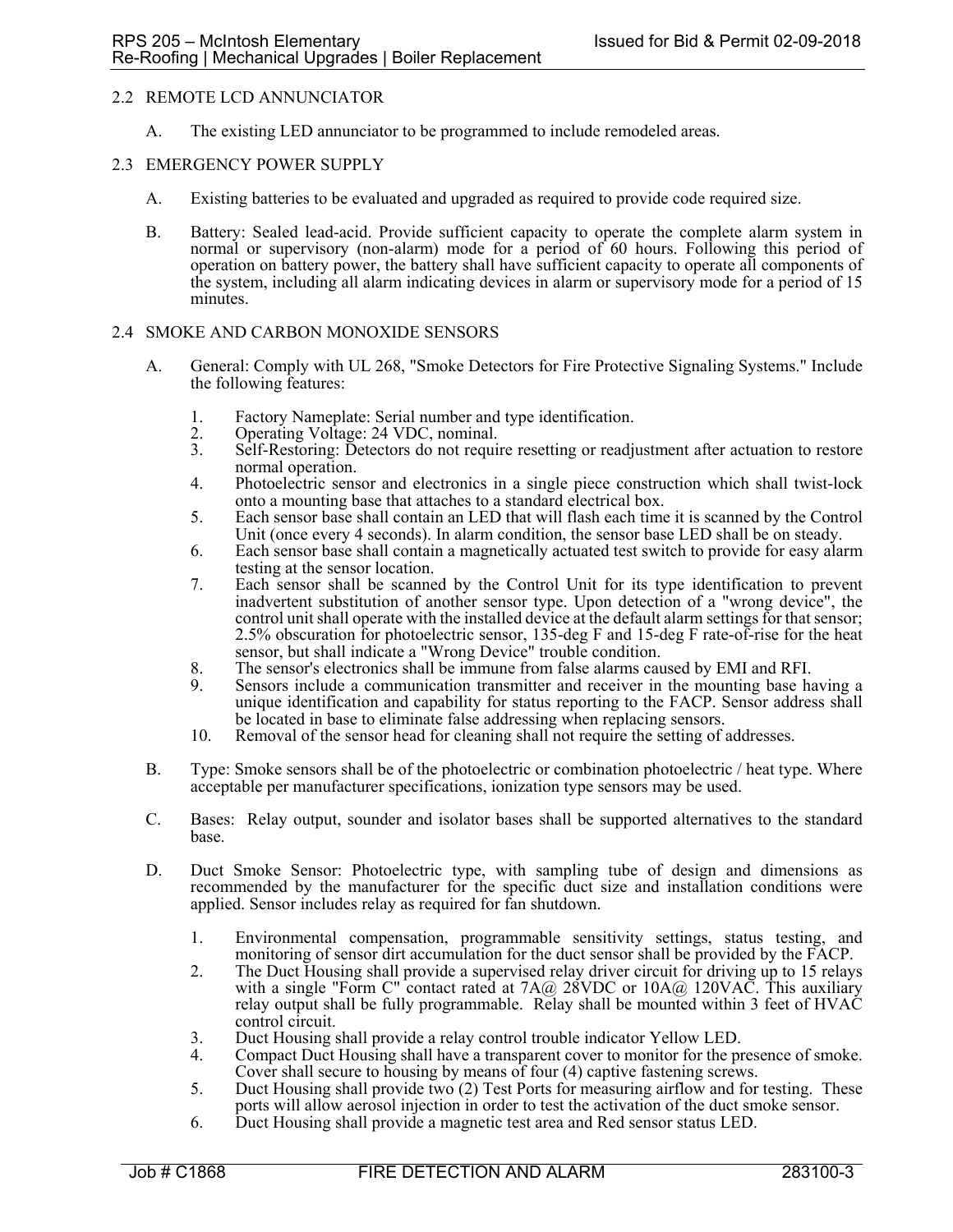- 7. For maintenance purposes, it shall be possible to clean the duct housing sampling tubes by accessing them through the duct housing front cover.
- 8. Each duct sensor shall have a Remote Test Station with an alarm LED and test switch.
- 9. Where indicated a NEMA 4X weatherproof duct housing enclosure shall provide for the circulation of conditioned air around the internally mounted addressable duct sensor housing to maintain the sensor housing at its rated temperature range. The housing shall be UL Listed to Standard 268A.

## 2.5 ADDRESSABLE CIRCUIT INTERFACE MODULES

- A. Addressable Circuit Interface Modules: Arrange to monitor one or more system components that are not otherwise equipped for addressable communication. Modules shall be used for monitoring of waterflow, valve tamper, non-addressable devices, and for control of evacuation indicating appliances and AHU systems.
- B. Addressable Circuit Interface Modules will be capable of mounting in a standard electric outlet box. Modules will include cover plates to allow surface or flush mounting. Modules will receive their operating power from the signaling line or a separate two wire pair running from an appropriate power supply as required.
- C. There shall be the following types of modules:
	- 1. Type 1: Monitor Circuit Interface Module:
		- a. For conventional 2-wire smoke detector and/or contact device monitoring with Class B or Class A wiring supervision. The supervision of the zone wiring will be Class B. This module will communicate status (normal, alarm, trouble) to the FACP.
		- b. For conventional 4-wire smoke detector with Class B wiring supervision. The module will provide detector reset capability and over-current power protection for the 4-wire detector. This module will communicate status (normal, alarm, trouble) to the FACP.
	- 2. Type 2: Line Powered Monitor Circuit Interface Module:
		- a. This type of module is an individually addressable module that has both its power and its communications supplied by the two wire multiplexing signaling line circuit. It provides location specific addressability to an initiating device by monitoring normally open dry contacts. This module shall have the capability of communicating four zone status conditions (normal, alarm, current limited, trouble) to the FACP.
		- b. This module shall provide location specific addressability for up to five initiating devices by monitoring normally closed or normally open dry contact security devices. The module shall communicate four zone status conditions (open, normal, abnormal, and short). The two-wire signaling line circuit shall supply power and communications to the module.
	- 3. Type 3: Single Address Multi-Point Interface Modules:
		- a. This multipoint module shall provide location specific addressability for four initiating circuits and control two output relays from a single address. Inputs shall provide supervised monitoring of normally open, dry contacts and be capable of communicating four zone status conditions (normal, open, current limited, and short). The input circuits and output relay operation shall be controlled independently and disabled separately.
		- b. This dual point module shall provide a supervised multi-state input and a relay output, using a single address. The input shall provide supervised monitoring of two normally open, dry contacts with a single point and be capable of communicating four zone status conditions (normal, open, current limited, and short). The two-wire signaling line circuit shall supply power and communications to the module.
		- c. This dual point module shall monitor an unsupervised normally open, dry contact with one point and control an output relay with the other point, using a single address. The two-wire signaling line circuit shall supply power and communications to the module.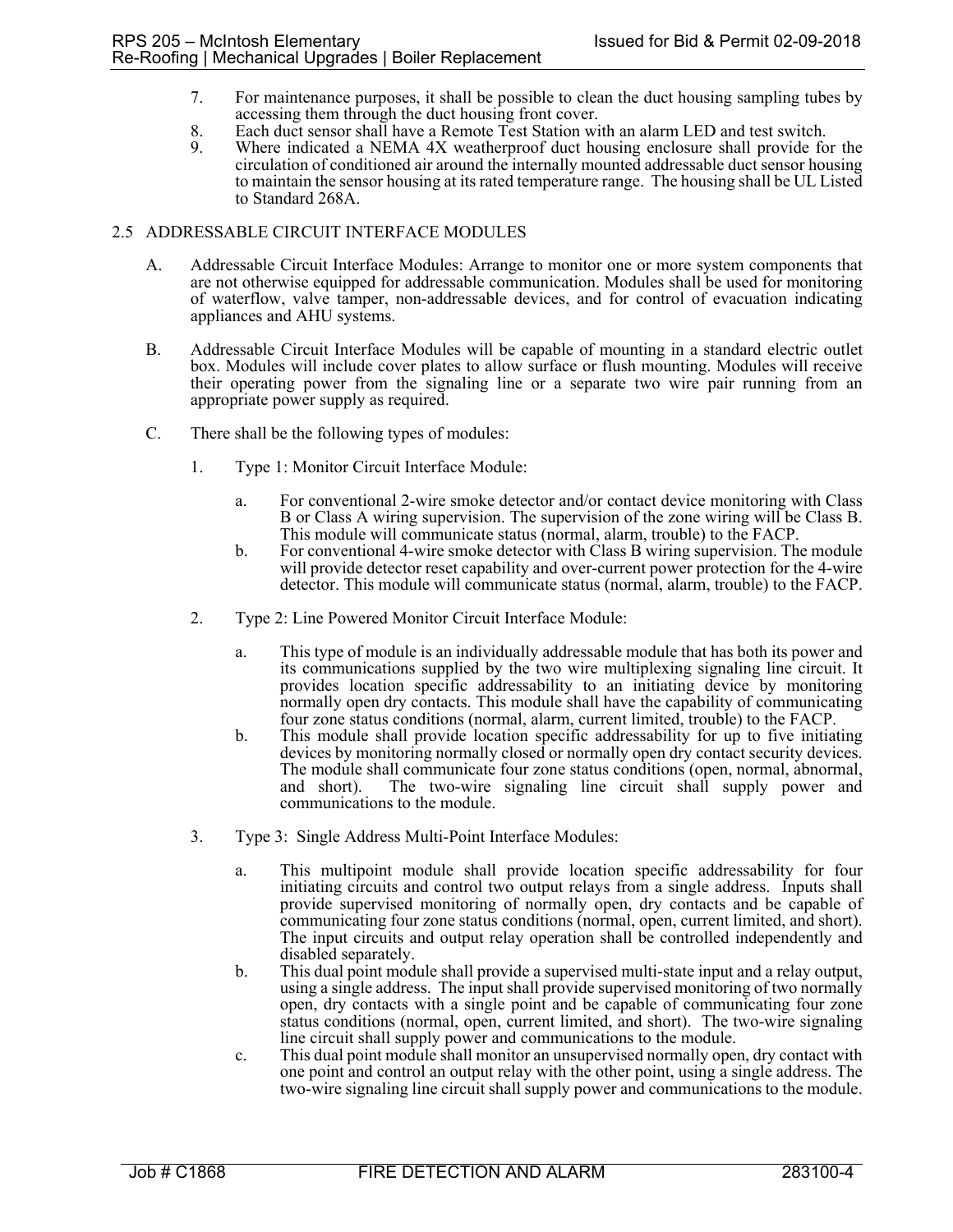- 4. Type 4: Line Powered Control Circuit Interface Module:
	- a. This module shall provide control and status tracking of a Form "C" contact. The twowire signaling line circuit shall supply power and communications to the module.
- 5. Type 5: 4-20 mA Analog Monitor Circuit Interface Module:
	- a. This module shall communicate the status of a compatible 4-20 mA sensor to the FACP. The FACP shall annunciate up to three threshold levels, each with custom action message; display and archive actual sensor analog levels; and permit sensor calibration date recording.
- D. All Circuit Interface Modules shall be supervised and uniquely identified by the control unit. Module identification shall be transmitted to the control unit for processing according to the program instructions. Modules shall have an on-board LED to provide an indication that the module is powered and communicating with the FACP. The LEDs shall provide a troubleshooting aid since the LED blinks on poll whenever the peripheral is powered and communicating.

## PART 3 - EXECUTION

#### 3.1 INSTALLATION, GENERAL

- A. Install system components and all associated devices in accordance with applicable NFPA Standards and manufacturer's recommendations.
- B. Installation personnel shall be supervised by persons who are qualified and experienced in the installation, inspection, and testing of fire alarm systems. Examples of qualified personnel shall include, but not be limited to, the following:
	- 1. Factory trained and certified personnel.<br>2. National Institute of Certification in En
	- National Institute of Certification in Engineering Technologies (NICET) fire alarm level II certified personnel.
	- 3. Personnel licensed or certified by state or local authority.

#### 3.2 EQUIPMENT INSTALLATION

- A. Furnish and install a complete Fire Alarm System as described herein and as shown on the plans. Include sufficient control unit(s), annunciator(s), manual stations, automatic fire detectors, smoke detectors, audible and visible notification appliances, wiring, terminations, electrical boxes, and all other necessary material for a complete operating system.
- B. Existing Fire Alarm Equipment shall be maintained fully operational until the new equipment has been tested and accepted.
- C. Equipment Removal: After acceptance of the new fire alarm system, disconnect and remove the existing fire alarm equipment and restore damaged surfaces. Package operational fire alarm and detection equipment that has been removed and deliver to the Owner. Remove from the site and legally dispose of the remainder of the existing material.
- D. Device Location-Indicating Lights: Locate in the public space immediately adjacent to the device they monitor.

#### 3.3 WIRING INSTALLATION

A. System Wiring: Wire and cable shall be a type listed for its intended use by an approval agency acceptable to the Authority Having Jurisdiction (AH and shall be installed in accordance with the appropriate articles from the current approved edition of NFPA 70: National Electric Code (NEC).